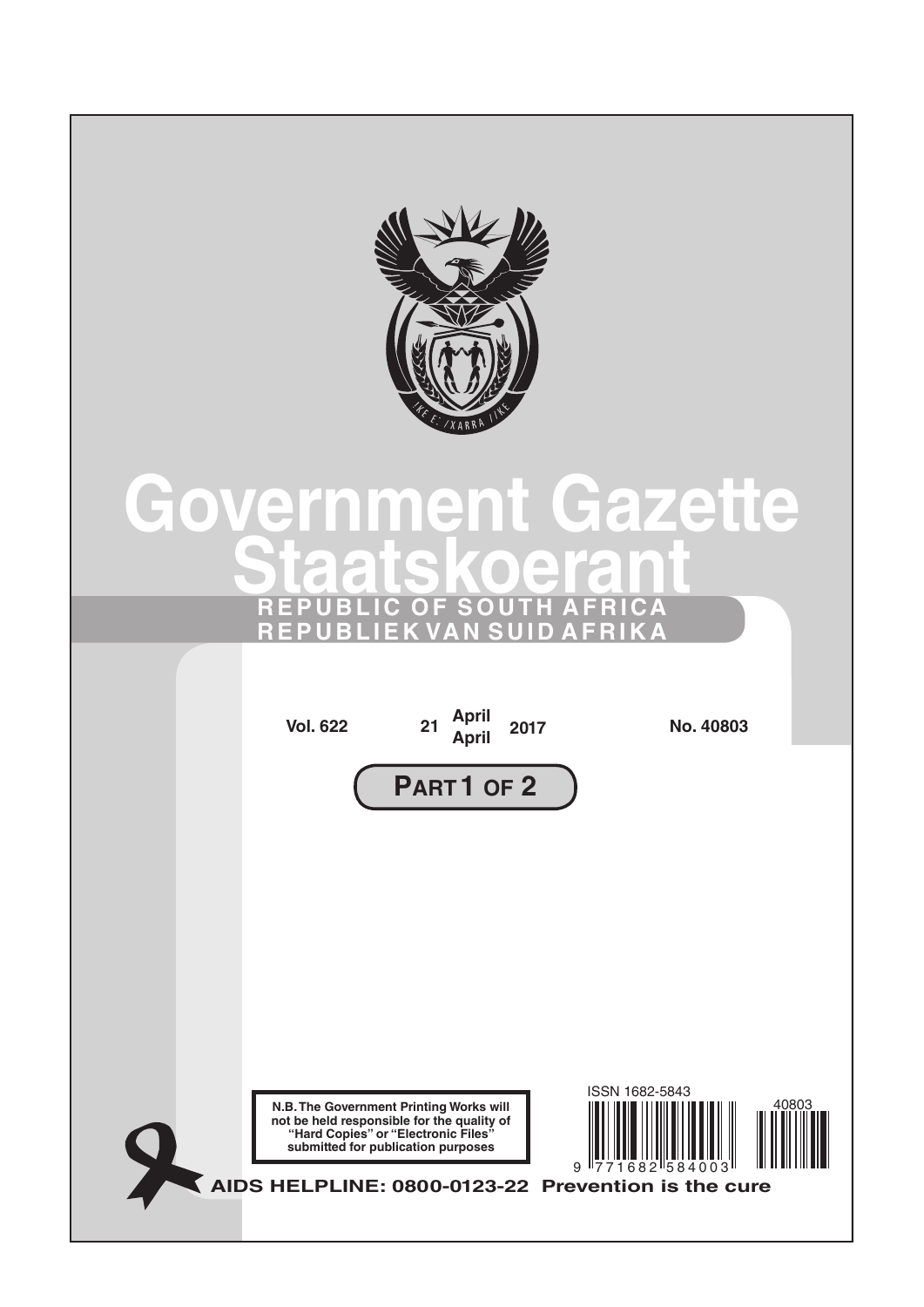This gazette is also available free online at **www.gpwonline.co.za**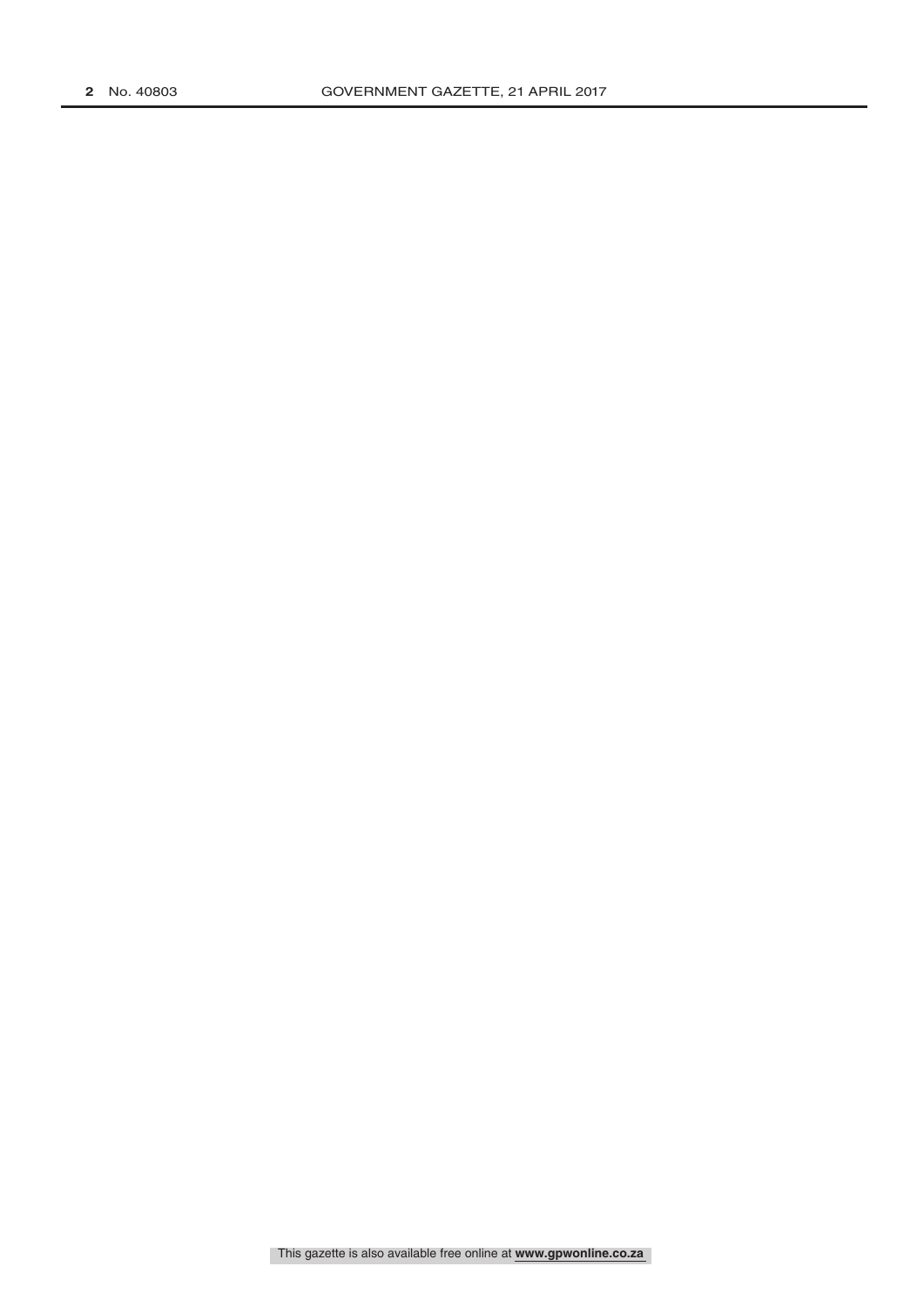## **IMPORTANT NOTICE:**

**The GovernmenT PrinTinG Works Will noT be held resPonsible for any errors ThaT miGhT occur due To The submission of incomPleTe / incorrecT / illeGible coPy.**

**no fuTure queries Will be handled in connecTion WiTh The above.**

#### **Contents**

*Page Gazette No. No. No.*

## Government Notices • Goewermentskennisgewings

|     | Agriculture, Forestry and Fisheries, Department of/ Landbou, Bosbou en Visserye, Departement van       |       |                |
|-----|--------------------------------------------------------------------------------------------------------|-------|----------------|
| 378 | Broad-Based Black Economic Empowerment Amendment Act (53/2003): Codes of Good Practice on Broad Based  |       |                |
|     | Black Economic Empowerment: Amended Forest Sector Code and determine that these Codes come into effect |       |                |
|     |                                                                                                        | 40803 | $\overline{4}$ |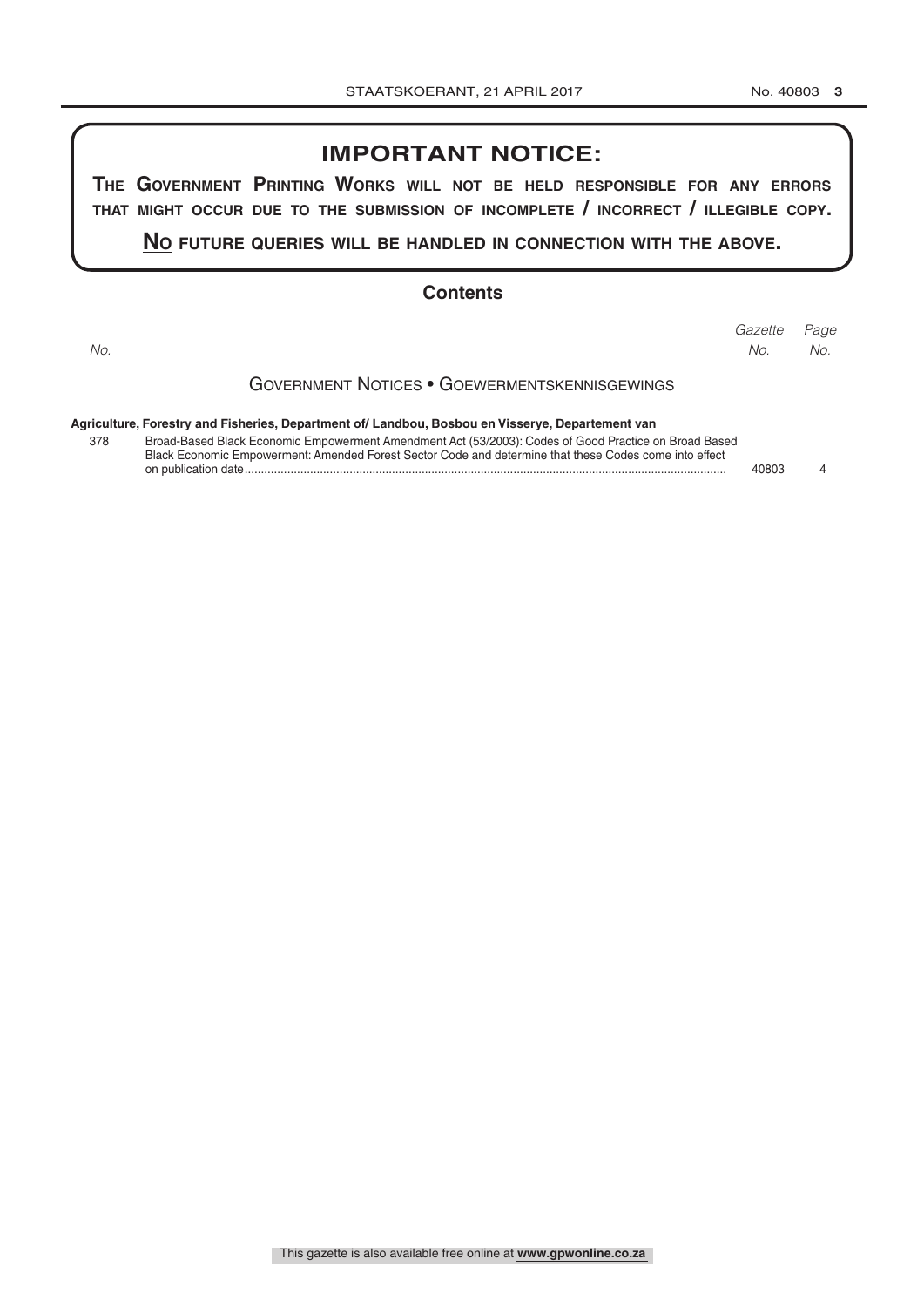## GOVERNMENT NOTICES • GOEWERMENTSKENNISGEWINGS

NOTICE OF 2016 OF 2016 OF 2016 OF 2016 OF 2016

#### **DEPARTMENT OF AGRICULTURE, FORESTRY AND FISHERIES**

**NO. 378 21 APRIL 2017**

## CODES OF GOOD PRACTICE ON BROAD BASED BLACK ECONOMIC EMPOWERMENT

1, Dr Rob Davies, Minister of Trade and Industry, hereby:

(a) Issue the Amended Forest Sector Code in terms of section 9 (1) of the Broad -Based Black Economic Empowerment Act, (Act No. 53 of 2003) as amended by the B-BBEE Act 46 of 2013; and

(b) Determine that these Codes come into effect on the date of this publication.

Dr Rob Davies, MP Minister of Trade and Industry 4 November 2016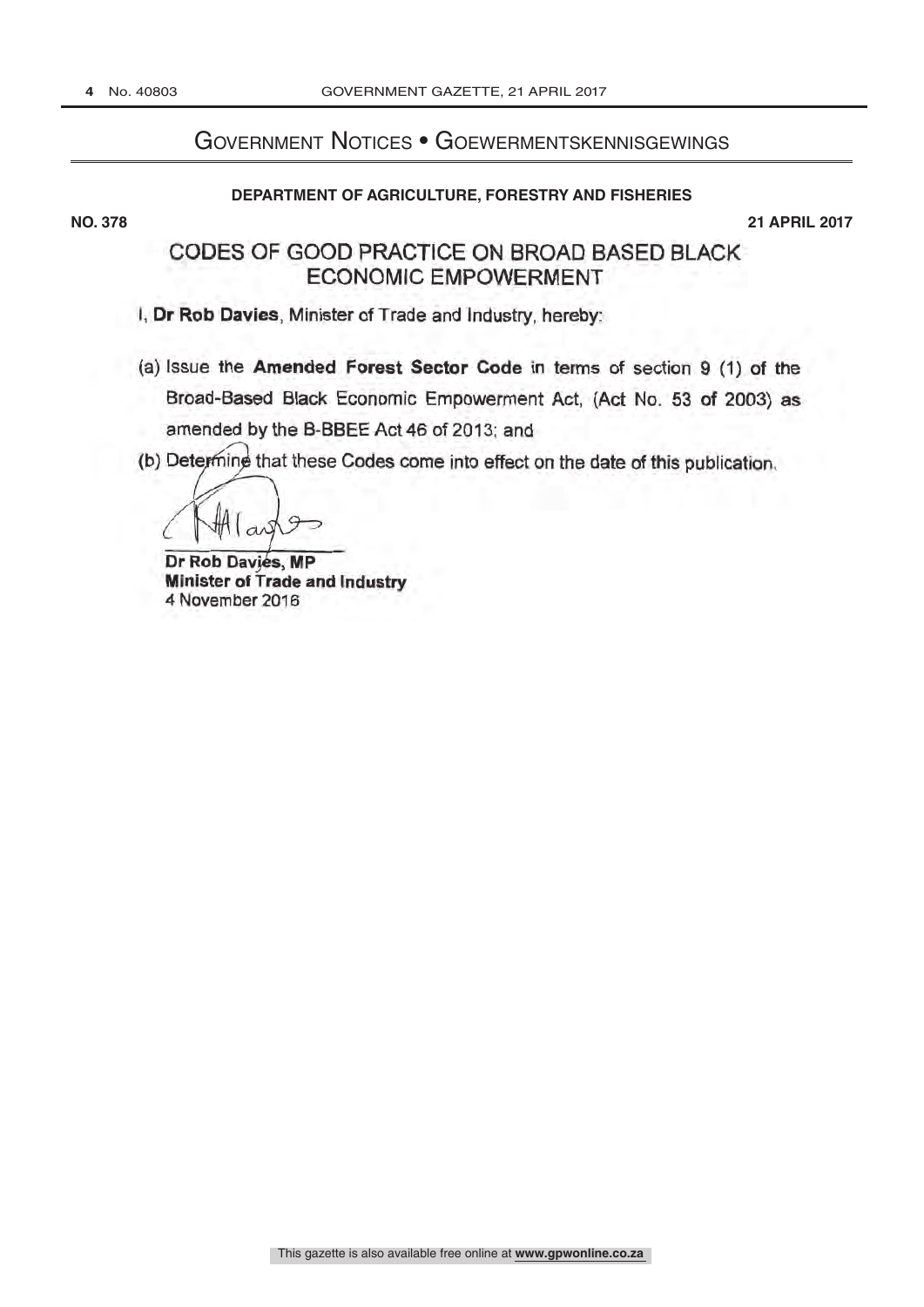# **Amended Forest Sector Code**

Amended Forest Sector Code and the sector of the sector of the sector  $1$ 

This gazette is also available free online at **www.gpwonline.co.za**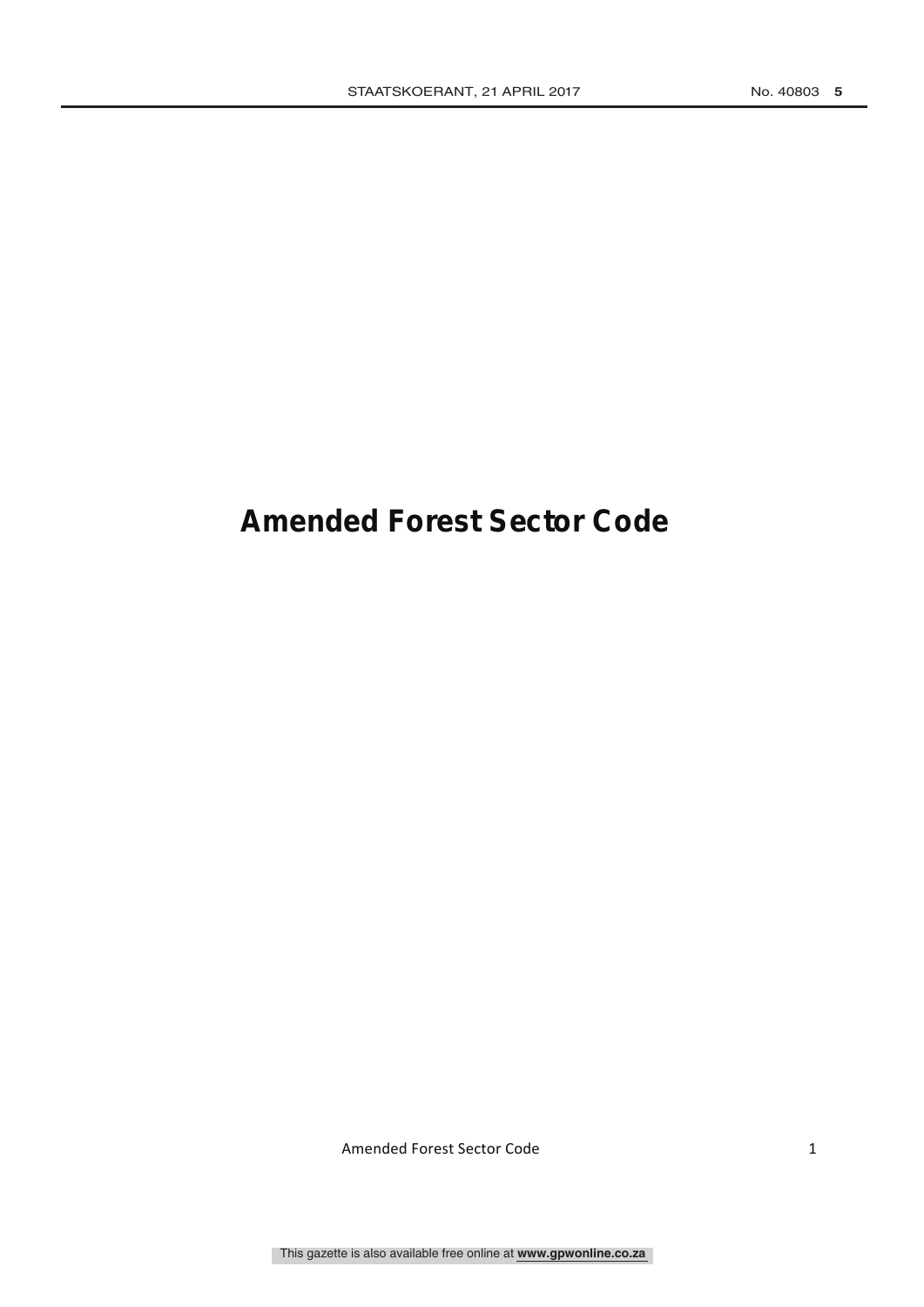## **AMENDED CODE SERIES FSC000: FRAMEWORK FOR MEASURING BROAD-BASED BLACK ECONOMIC EMPOWERMENT IN THE FOREST SECTOR**

### **STATEMENT FSC000: GENERAL PRINCIPLES AND THE GENERIC SCORECARD**

Issued under section 9(1) of the Broad-Based Black Economic Empowerment Act 53 of 2003 as amended

#### **Arrangement of this statement:**

|     | Para Subject                                                  | Page |
|-----|---------------------------------------------------------------|------|
| 1.  |                                                               |      |
| 2.  |                                                               |      |
| 3.  |                                                               |      |
| 4.  |                                                               |      |
| 5.  |                                                               |      |
| 6.  |                                                               |      |
| 7.  | The Elements of B-BBEE in terms of Generic Scorecard15        |      |
| 8.  |                                                               |      |
| 9.  | Enhanced recognition for certain categories of Black People17 |      |
| 10. |                                                               |      |
| 11. |                                                               |      |
| 12. |                                                               |      |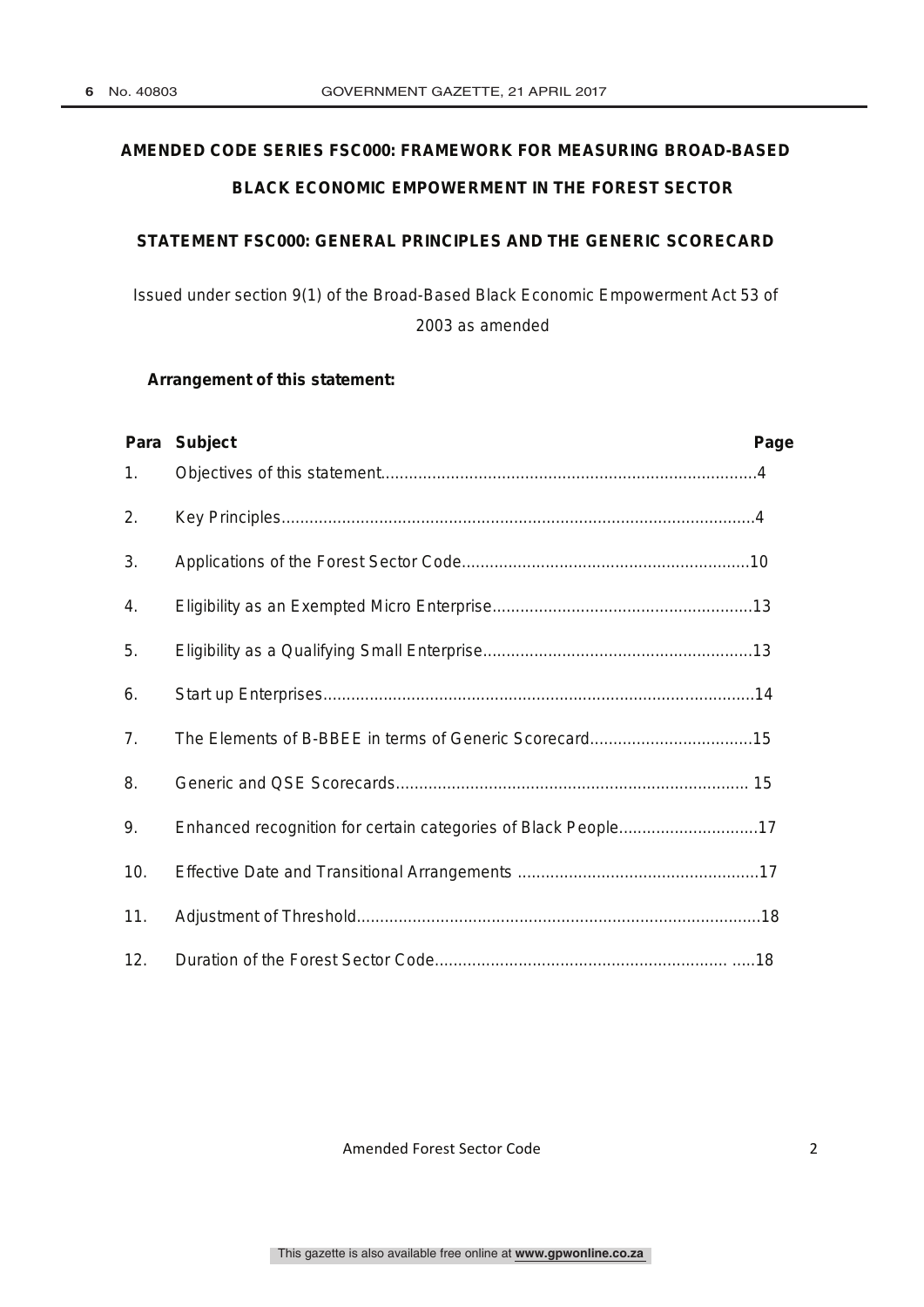#### 1 **OBJECTIVES OF THIS STATEMENT**

- 1.1 Specify the measurement principles and industry specific principles of Broad-Based Black Economic Empowerment (B- BBEE);
- 1.2 Specify the application of the Amended FSC and the basis for measurement under the Amended FSC;
- 1.3 Indicate the qualifying threshold for Measured Entity to qualify as Exempted Micro-Enterprises (EME) or Qualifying Small Enterprises (QSE);
- 1.4 Specify the method of measuring Start-Up Enterprises;
- 1.5 Specify the elements of B-BBEE measurable under the Generic Scorecard and Qualifying Small Enterprises Scorecard;
- 1.6 Specify the basis for determining compliance by Entities with the Amended FSC; and
- 1.7 Provide for the Effective Date and Transitional Arrangements.

#### 2 **KEY PRINCIPLES**

#### 2.1 **MEASUREMENT PRINCIPLES**

- 2.1.1 The fundamental principle for measuring B-BBEE compliance is that substance takes precedence over legal form.
- 2.1.2 In interpreting the provisions of the Codes any reasonable interpretation consistent with the objectives of the B-BBEE Act as amended and the B-BBEE Strategy must take precedence.
- 2.1.3 The basis for measuring B-BBEE initiatives under the Codes:
	- 2.1.3.1 for the 'Ownership' and 'Management Control' elements are the B-BBEE compliance of the Measured Entity at the Date of Measurement; and
	- 2.1.3.2 for the 'Skills Development', 'Enterprise and Supplier Development' and 'Socio-Economic Development' elements the B-BBEE compliance of the Measured Entity over the Measurement Period.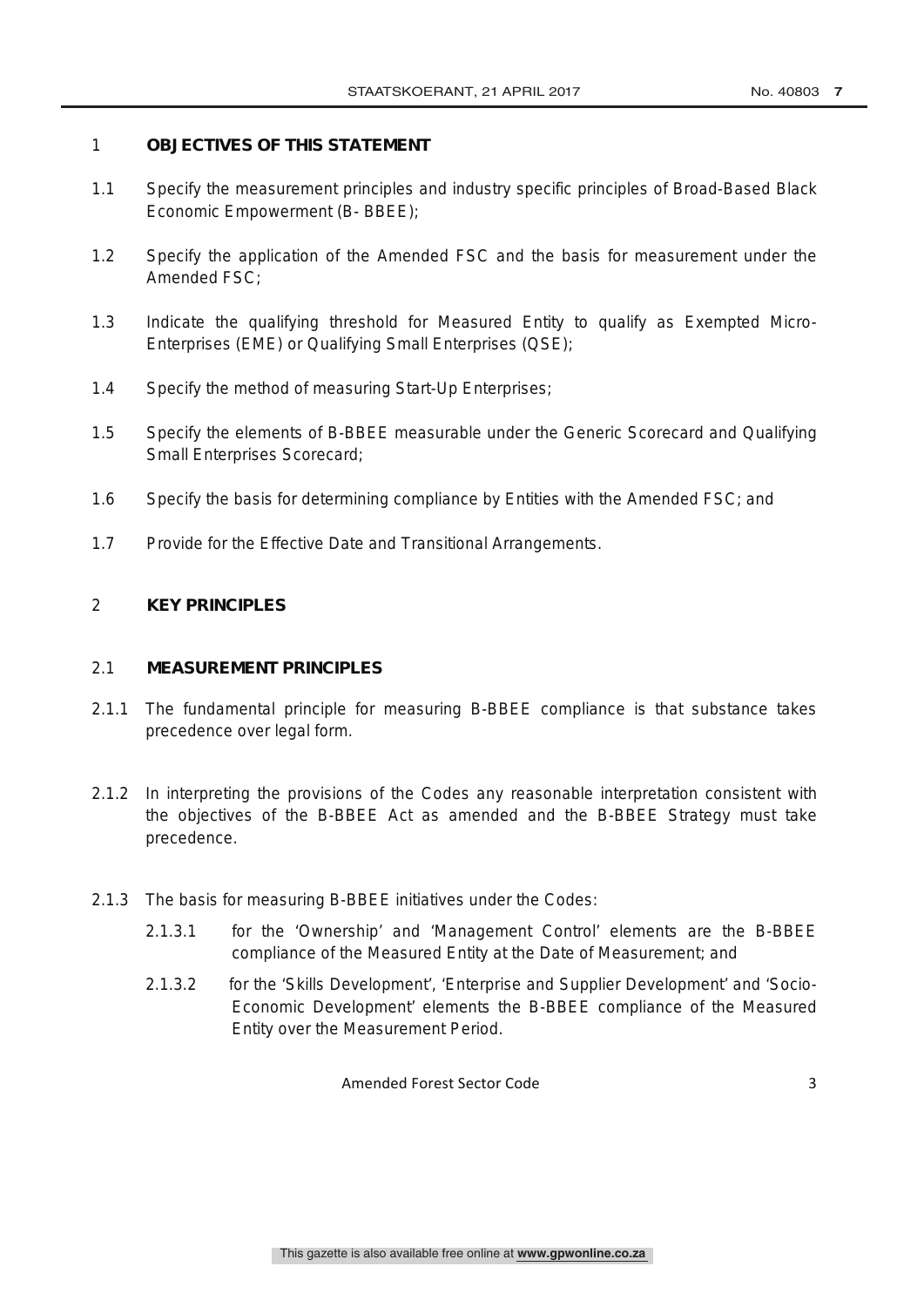- 2.1.4 Any misrepresentation or attempt to misrepresent a Measured Entity's true B-BBEE Status will be dealt with in accordance with the provisions as set out in the B-BBEE Act as amended, and may lead to the disqualification of the entire scorecard of the entities concerned.
- 2.1.5 Initiatives which split, separate or divide a Measured Entity with the intent of ensuring eligibility as an Exempted Micro-Enterprise, a Qualifying Small Enterprise or a Start-Up Enterprise will constitute an offense and will be dealt with in accordance with the provisions as set out in the B-BBEE Act as amended.
- 2.1.6 When determining eligibility as an Exempted Micro-Enterprise, a Qualifying Small Enterprise or a Generic Enterprise, only the Revenue of the Measured Entity will be considered, unless the Measured Entity is seeking a consolidated verification that includes its subsidiaries. The aggregate Revenue of Related Enterprises will only be considered as per par 8.4.11 of Appendix 2 of the "Ownership Section" of the Draft Verification Manual (Gazetted 39378, 6 November 2015) as finalised and amended, where:
	- 2.1.6.1 An intent to defraud as per 2.1.5 above is present; or where
	- 2.1.6.2 A holding entity that does not house the operations of the group is measured separately.
- 2.1.7 Any representation made by an Entity about its B-BBEE compliance must be supported by Suitable Evidence or Documentation. A Measured Entity that does not provide Suitable Evidence or Documentation supporting any initiative must not receive any recognition for that initiative.
- 2.1.8 Wherever a Standard Valuation Method applies to measuring an indicator, the same standard should apply, as far as reasonably possible, consistently in all other applicable calculations in this statement.
- 2.1.9 The measurement of Unincorporated Joint Ventures will be done as follows in line with the Draft Verification manual as finalised and amended:
	- 2.1.9.1 Unincorporated Joint Ventures are required to compile a consolidated verification certificate. A consolidated verification certificate will consolidate the verified compliance data of joint venture partners in accordance with paragraph 2.1.9.2 below as if those Measured Entities were a single Measured Entity.
	- 2.1.9.2 The consolidation of compliance data shall be based on a weighting in accordance with the joint venture agreement relevant to the specific joint venture. Therefore, should two companies enter into an Unincorporated Joint Venture their respective scores in terms of the Amended FSC will be weighted according to their proportionate share in the joint venture and added together for a combined score out of 100.

Amended Forest Sector Code and the sector of the sector of the sector of the sector of the sector of the sector of the sector of the sector of the sector of the sector of the sector of the sector of the sector of the secto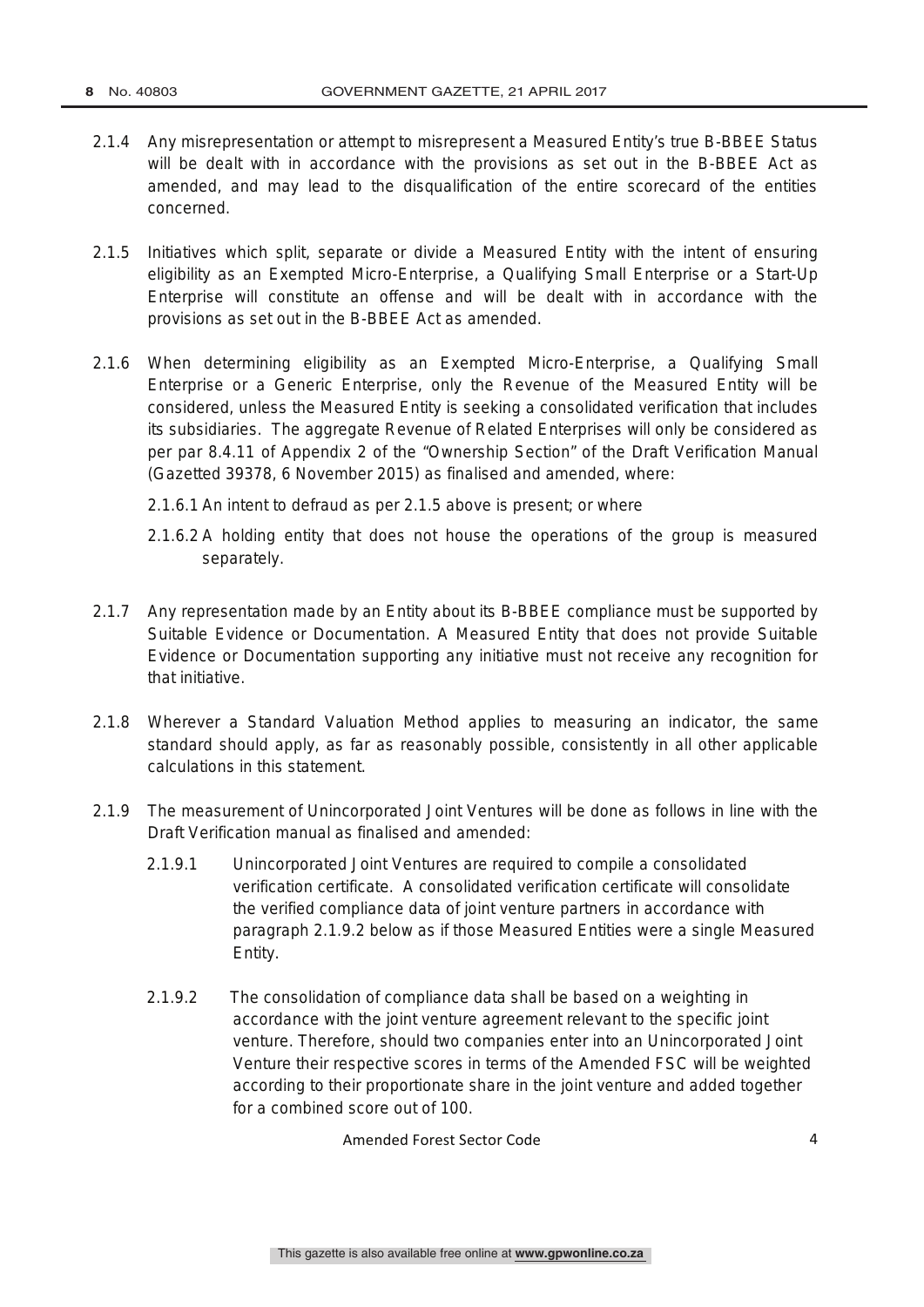- 2.1.9.3 Should a company qualify in terms of the Qualifying Small Enterprise Scorecard its B-BBEE score out of 100 must be used to calculate the consolidated score.
- 2.1.9.4 51% Black Owned or 100% Black Owned EME's and QSE's will qualify for a score of 95 or 100 respectively.
- 2.1.9.5 EME's other than those in paragraph 2.1.9.4 above will qualify for a score of 85.
- 2.1.9.6 Where all the partners in the joint venture are Empowering Suppliers the Unincorporated Joint Venture will also qualify as an Empowering Supplier. If not, the compliance of the Unincorporated Joint Venture with the Empowering Supplier requirements must be measured as though it is a single Measured Entity with each partner contributing, to the categories of measurement for Empowering Supplier status, in proportion to its share in the joint venture.
- 2.1.10 Where a matter is not expressly dealt with in terms of this Amended FSC the general Codes of Good Practice will take precedence. In all other matters this Amended FSC will take precedence.
- 2.1.11 To the extent that the following statements contained in the Codes and as amended from time to time, do not contradict a provision of this Amended FSC, they are expressly incorporated into the Amended FSC as per the table below:

|          | <b>Statement</b> | <b>Description</b>                                                   |
|----------|------------------|----------------------------------------------------------------------|
| 2.1.11.1 | 004              | <b>Scorecards for SPECIALISED Enterprises</b>                        |
| 2.1.11.2 | 005              | <b>BROAD-BASED BLACK ECONOMIC EMPOWERMENT</b><br><b>VERIFICATION</b> |
| 2.1.11.3 | 102              | <b>RECOGNITION IN THE SALE OF ASSETS</b>                             |
| 2.1.11.4 | 103              | THE RECOGNITION OF EQUITY EQUIVALENTS FOR<br><b>MULTINATIONALS</b>   |

2.1.12 Measured Entities are only measureable against their South African operations. This applies to the measurement of all the elements and indicators of the scorecard.

#### 2.2 **SECTOR SPECIFIC PRINCIPLES**

The Forest Sector has adopted the following sector specific principles that guided the formulation of the FSC and is to be applied with respect to the implementation thereof: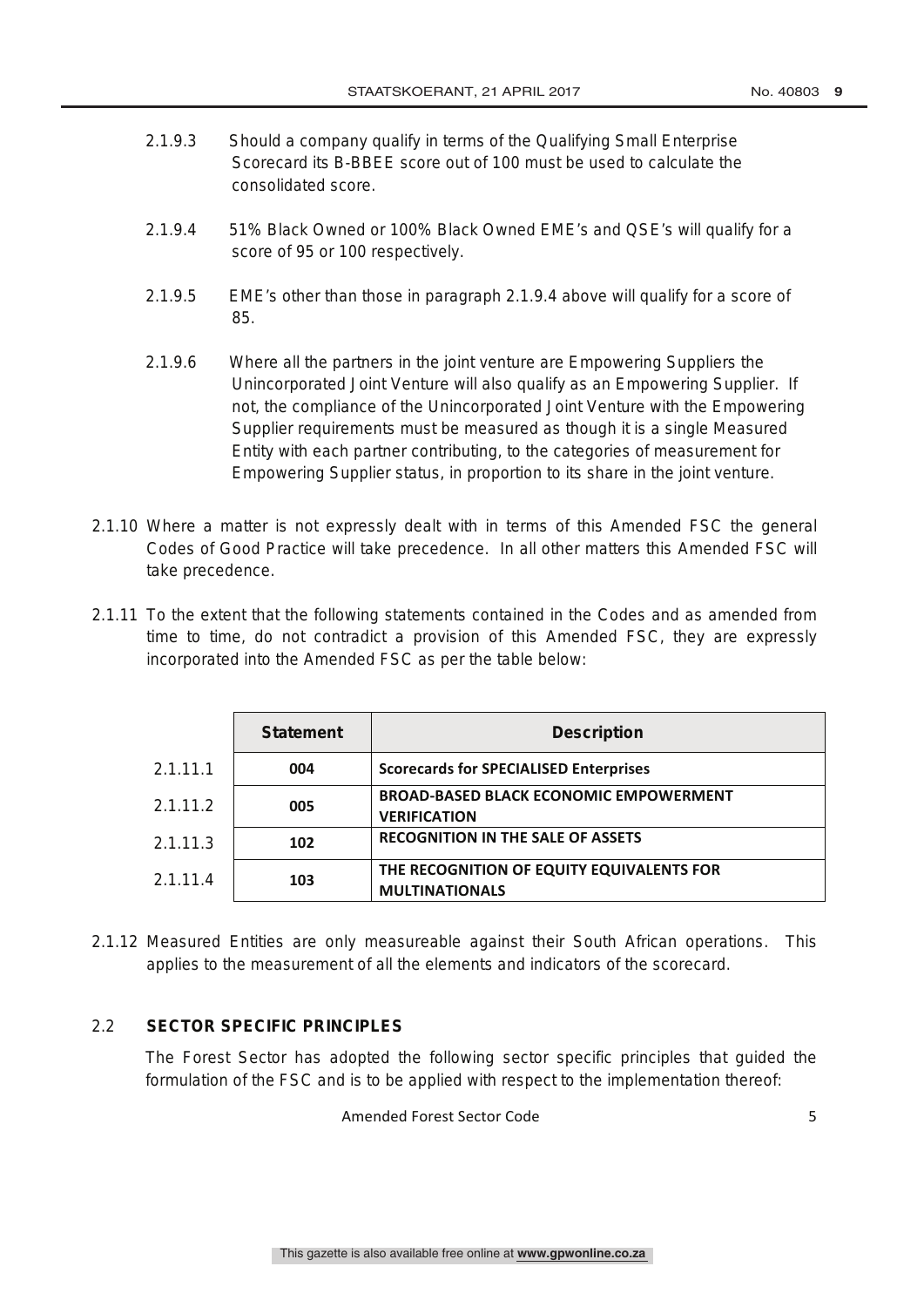#### 2.2.1 **B-BBEE is Broad-Based**

Sector Transformation needs to be broad-based both in terms of:

- 2.2.1.2 The spectrum of black people (including women, workers, youth, people with disabilities, and those living in rural areas) that benefit from the transformation process; and
- 2.2.1.3 The set of instruments to be used to achieve the empowerment objectives (ownership, management control, human resources and skills development, employment equity, preferential procurement, enterprise development, social investment and other industry specific initiatives).

#### 2.2.2 **B-BBEE is an Inclusive Process**

Sector transformation needs to be an inclusive process with the participation and commitment of all stakeholders in the sector, including all enterprises, whether large or small, both management and labour that operate within the sector, as well as community groups and relevant government departments that interface with the sector. Inclusiveness is required both in relation to the formulation of the FSC and its implementation.

#### 2.2.3 **B-BBEE and Economic Growth**

The scope and sustainability of B-BBEE will depend in large measure on growth in the sector and *vice versa*. Being exposed to global markets, the sector needs to maintain its competitiveness and profitability to secure long-term sustainable growth. Growth linked transformation needs to provide for the expansion of the country's limited plantation resource, increased productivity, value-adding and SMME development in making B-BBEE work for the poor.

#### 2.2.4 **B-BBEE and Partnerships**

The successful implementation of B-BBEE in the Forest Sector requires partnerships at different levels:

- 2.2.4.1 Between different sub-sectors because of vertical integration and horizontal interdependence between different operators in the value chain.
- 2.2.4.2 Between large corporate and small-scale enterprises that operate in the sector: their joint effort is needed to deal successfully with many of the challenges facing the sector and to secure the transfer of skills and mentorship support to empower black owned enterprises to be able to succeed and thrive in the competitive business environment.

Amended Forest Sector Code **Communication** Content of the Sector Code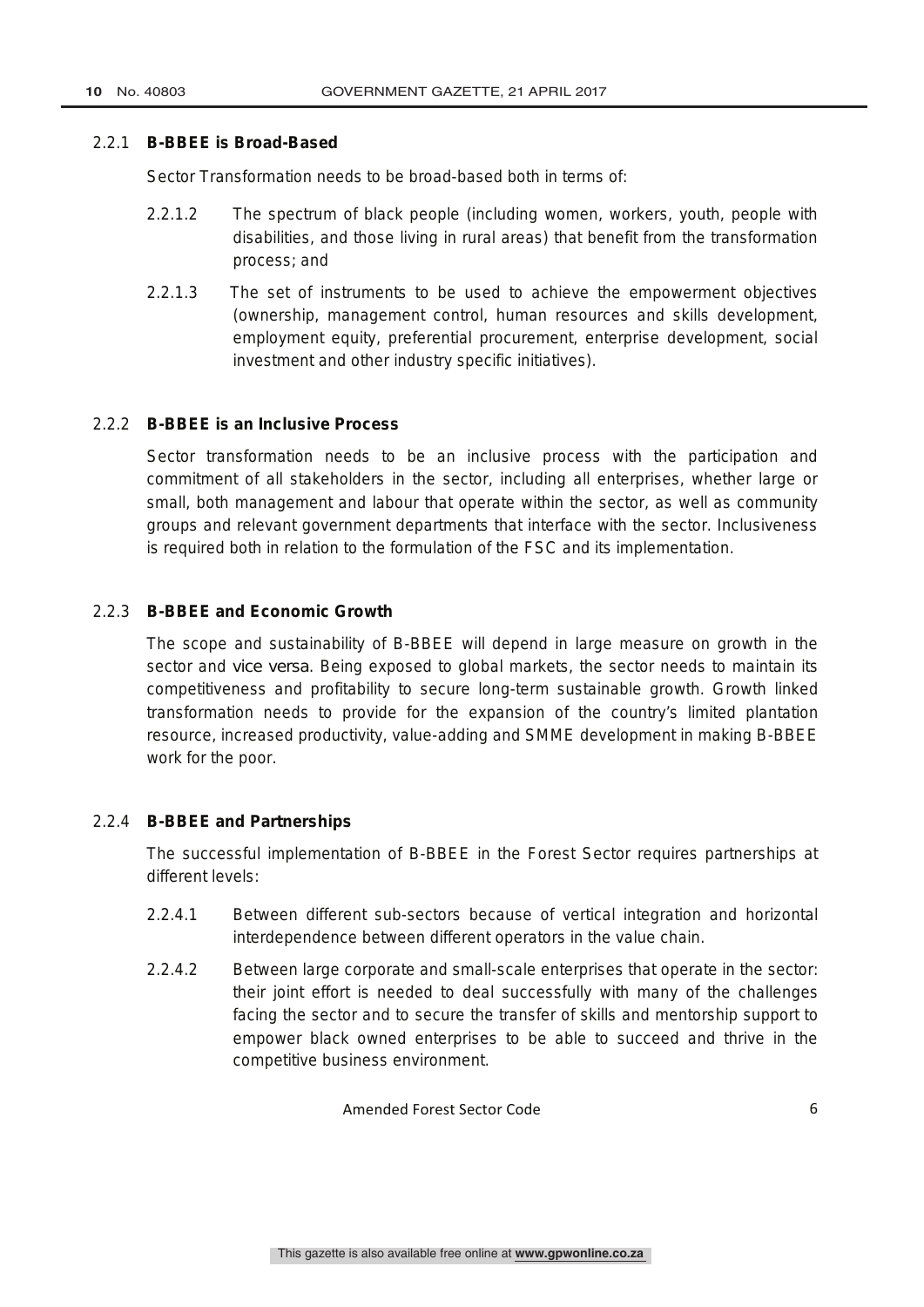- 2.2.4.3 Between the industry (with its managerial and technical skills as well as financial resources) and government (that contributes resources and controls the policy and regulatory environment in which the industry operates).
- 2.2.4.4 Between industry and local/rural communities: these communities should both benefit from B-BBEE and impact on the socio-economic context in which the forest enterprises operate.

#### 2.2.5 **B-BBEE and Good Governance**

Good governance must underpin B-BBEE. All participants in the sector (management, labour, communities and government) need to adhere to the highest standards of good corporate governance to improve the quality and transparency of business in the sector. Good governance includes being compliant with legislation, following due process, applying fair labour practices, being socially responsible and applying environmentally sustainable business practices. Fronting as a disguise for B-BBEE will not be acceptable and will be dealt with in accordance with the B-BBEE Act as amended.

#### 2.2.6 **Shared Vision for the Industry**

All role players need to commit to a shared vision for the forest industry and seek win-win approaches to tackling the transformation challenges arising. This needs to be underpinned by a common understanding of the challenges facing the sector and its subsectors, and a commitment to implement the strategies and instruments for sustainable growth and broad-based empowerment throughout the forestry value chain. This Amended FSC represents the sector stakeholders' shared vision for broad-based empowerment with growth for the Forest Sector, namely:

- 2.2.6.1 An inclusive and equitable Forest Sector in which black women and men fully participate.
- 2.2.6.2 A Forest Sector that is characterised by sustainable use of resources, sustainable growth, international competitiveness and profitability for all its participants.
- 2.2.6.3 A Forest Sector that contributes meaningfully to poverty eradication, job creation, rural development and economic value-adding activities in the country.

#### 2.2.7 **Rural Development**

The Forestry Sector is uniquely positioned to address rural development issues in that its operations are primarily situated in rural and under developed areas. The Industry therefore recognises its ability to have a meaningful impact on these communities and also

Amended Forest Sector Code **The Community of Community Community** 7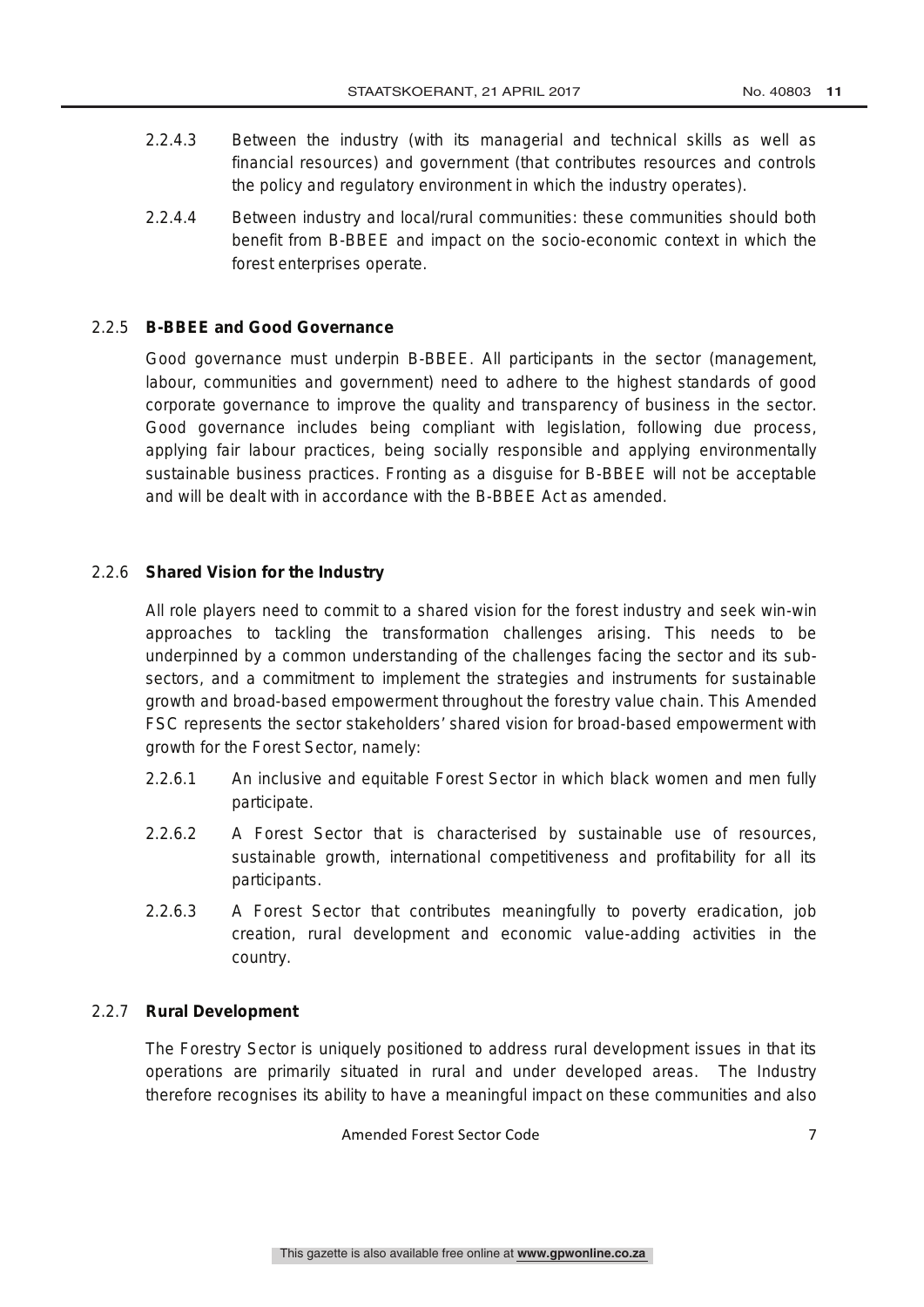black women within these communities that have traditionally been marginalised. This understanding should guide the manner within which Measured Entities in this sector targets and implements B-BBEE initiatives. It should also guide the development of sector specific initiatives within the Sector. As such some of the objectives of the Amended FSC can be summarised as follows:

- 2.2.7.1 Bona Fide enterprise development that ensures that the main beneficiaries of enterprise development are previously disadvantaged Black People, with a specific focus on marginalised groups.
- 2.2.7.2 The promotion of a linkage between enterprise and supplier development initiatives and the socio-economic challenges in forestry communities whose main economic activities are conducted in rural areas with a specific focus on building sustainable small business.
- 2.2.7.3 A focus on addressing the poor growth of black women owned enterprises through addressing access to finance, business development support, prioritising marginalised and rural black women and improving their position in the value chain.
- 2.2.7.4 Addressing the structural issues of women and rural people enterprise and supplier development. In particular the issue of empowering women in forestry should be addressed.
- 2.2.7.5 Promote the use of broad-based schemes such as cooperatives to prevent development initiatives (ownership, enterprise and supplier development) benefiting only a narrow base of beneficiaries. Emphasis should also be on rural beneficiation.
- 2.2.7.6 The restructuring of state owned assets such as SAFCOL should emphasise rural and broad based empowerment for current industry participants and minimise any detrimental impact on job security.

#### 2.2.8 **Accountability**

The Amended FSC contains various commitments from industry, government, labour and other stakeholders. The stakeholders are interdependent on each other for the successful implementation of their respective obligations. More importantly, the participants to the sector recognise that the successful transformation of black people in this sector is wholly dependent on these commitments being executed. All stakeholders in the sector are therefore accountable for the commitments that they agreed to in terms of this FSC. Accountability means that there are consequences to non-performance on commitments. Given the fact that the B-BBEE scorecard is traditionally only an effective tool for incentivising performance of one participant to the sector, namely Industry – the stakeholders have agreed that this sector code and its scorecard will incentivise

Amended Forest Sector Code and the sector of the sector of the sector of the sector of the sector of the sector of the sector of the sector of the sector of the sector of the sector of the sector of the sector of the secto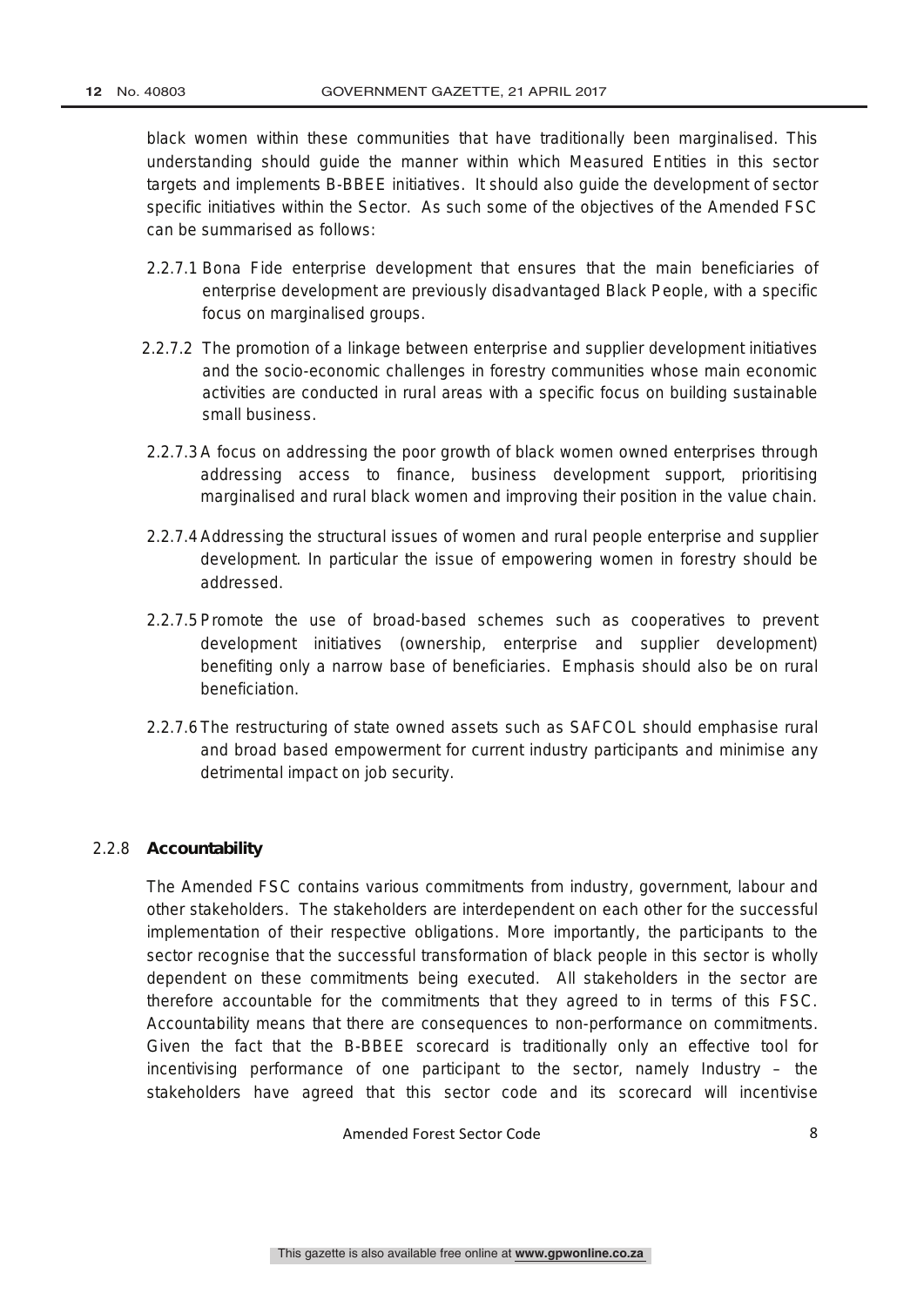performance from all stakeholders in the sector. Targets and Weightings in the scorecards have therefore been aligned to stakeholders' commitments in terms of the Amended FSC.

#### 3. **APPLICATION OF THE FOREST SECTOR CODE**

- 3.1 This Code applies to all enterprises involved with commercial forestry and first level processing of wood products. This covers the following sub-sectors:
- 3.1.1 Growers sub-sector (plantations, nurseries and indigenous forests)
- 3.1.2 Contracting sub-sector (forestry contractors in silviculture, harvesting, fire-fighting services and other forestry contracting services that are not covered by their own Sector Codes)
- 3.1.3 Fibre sub-sector (pulp, paper, paperboard, timber board product, woodchip and wattle bark manufactures)
- 3.1.4 Sawmilling sub-sector (industrial, structural and mining timber sawmills and match producers)
- 3.1.5 Pole sub-sector (pole treatment plants)
- 3.1.6 Charcoal sub-sector (charcoal producers)
- 3.2.1 Non-timber forest product enterprises such as those involved in honey production, harvesting of mushrooms and medicinal plant, as well as forestry based tourism enterprises are not directly covered by the Code, as they are included in other Sector Codes. However, because forestry growers license these activities, non-timber forest product enterprises will be impacted on and benefit from the agreements reached within the FSC.
- 3.2.2 The South African Forestry Company Limited (SAFCOL) is a state owned enterprise that has certain obligations in terms of this Forest Sector Code. SAFCOL is however excluded from the Forest Sector Code for purposes of its own measurement. It should apply the Specialised Enterprises scorecard (Code 000, Statement 004, Gazette 38766, 6 May 2015) when measuring its B-BBEE status level.
- 3.3 All Measured Entities falling within the scope of the Amended FSC as set out in 3.1 and 3.2 above may only be measured for compliance in accordance with this Amended FSC.
- 3.3.1 Where a Measured Entity operates in more than one sector, whether it requires a single entity verification or a consolidated verification for it as a group, it will be required to report

Amended Forest Sector Code and the sector of the sector of the sector of the sector of the sector of the sector of the sector of the sector of the sector of the sector of the sector of the sector of the sector of the secto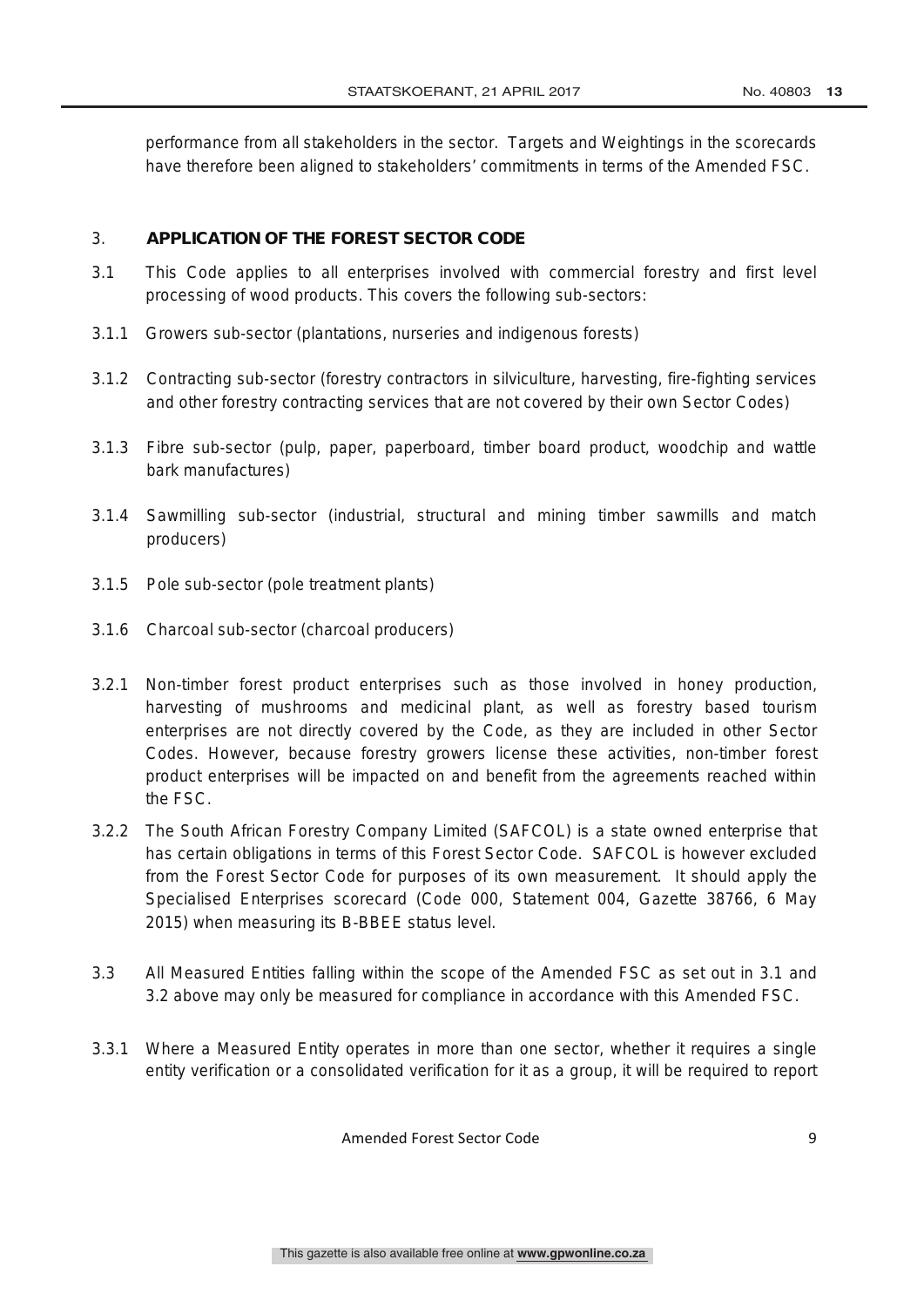in terms of the scorecard for the sector in which the majority of its core activities (measured in terms of Revenue) are located.

- 3.3.2 Where the Measured Entity in 3.3.1 is the holding entity in a consolidated verification and any of its subsidiaries are subject to measurement in terms of a set of codes (sector or general) other than that which governs the Measured Entity, then such subsidiary will not be able to tender the consolidated verification certificate of the Measured Entity as its own, notwithstanding the fact that it formed part of the consolidated verification. The subsidiary will have to be measured in terms of the set of codes (sector or general) applicable to it based on its own core activities (measured in terms of Revenue).
- 3.4 The basis for measuring the B-BBEE compliance of an Entity in terms of paragraph 3.1 is:
- 3.4.1 Paragraph 4, in the case of an Exempted Micro-Enterprise or Start-up Enterprise:
- 3.4.2 The Generic Scorecard and QSE Scorecard, in the case of other Measured Entities.
- 3.5 The Amended FSC is a relevant code of good practice for purpose of all activities listed in section 10 of the B-BBEE Act as amended.

#### **3.6 PRIORITY ELEMENTS, SUBMINIMUM AND DISCOUNTING PRINCIPLE**

3.6.1 The priority Elements are as follows:

#### 3.6.1.1 **Ownership:**

3.6.1.1.1 The sub-minimum requirement for Ownership is 40% of Net Value (40% of the 8 points) based on the Time Based Graduation Factor provided in Annexe FSC100 (E).

#### 3.6.1.2 **Skills Development:**

3.6.1.2.1 The sub-minimum requirements for Skills Development is 40% of the total weighting points (excluding bonus points) for Skills Development.

#### 3.6.1.3 **Enterprise and Supplier Development:**

3.6.1.3.1 The sub-minimum for Enterprise and Supplier Development is 40% of the total weighting points (excluding bonus points) of each of the three broad categories, within the Enterprise and Supplier Development element, namely Preferential Procurement; Supplier Development and Enterprise Development. For the avoidance of doubt this means that the Measured Entity must achieve at least:

Amended Forest Sector Code **Communist Communist Communist Communist Communist Communist Communist Communist Co**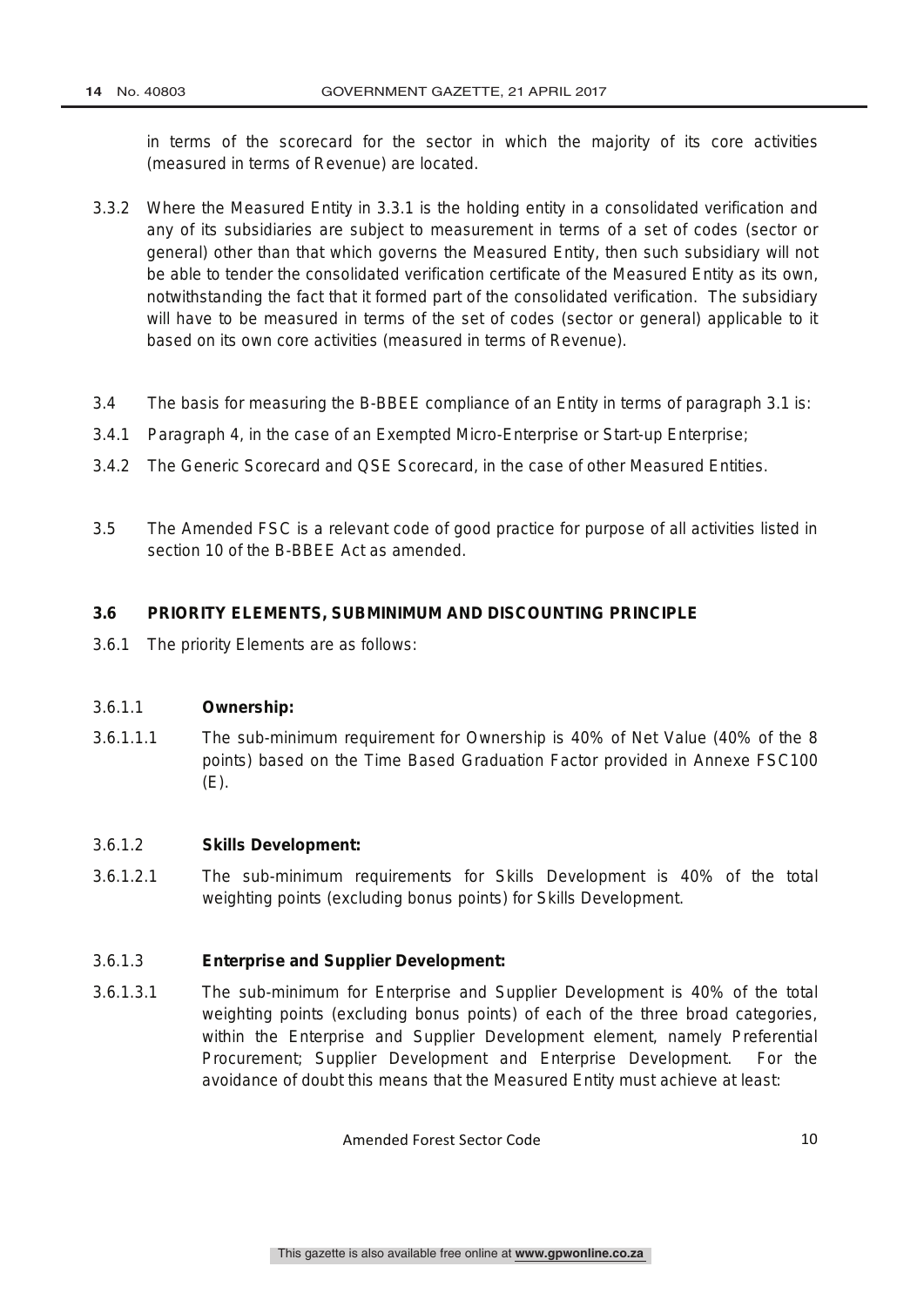- (i) 9.2 points under the Preferential Procurement category;
- (ii) 4 points under the Supplier Development category;
- (iii) 4 points under the Enterprise Development category;

#### 3.6.2 **COMPLIANCE TO PRIORITY ELEMENTS**

- 3.6.2.1 A Large Enterprise is required to comply with all the Priority Elements;
- 3.6.2.2 A Qualifying Small Enterprise is required to comply with Ownership as a compulsory element, and either Skills Development or Enterprise and Supplier Development.

#### 3.6.3 **DISCOUNTING PRINCIPLE EFFECT**

- 3.6.3.1 Non-compliance with the 40% sub-minimum requirements of any of the priority elements, as per paragraph 3.6.2 above, will result in the following outcomes for both Large Enterprises and Qualifying Small Enterprises:
- 3.6.3.1.1 The actual points scored by the Measured Entity and the consequent level that the Measured Entity would have achieved were it not for non-compliance with the 40% sub-minimum requirements will be recognised by the Verification Agency ("the B-BBEE Status Level");
- 3.6.3.1.2 Notwithstanding the recognition in 3.6.3.1.1 above, the Measured Entity's B-BBEE Status Level and corresponding B-BBEE Recognition Level will be discounted by one level down. This discounted status and level is what will be reflected on the certificate of the Measured Entity.

#### 3.7 **COMPLIANCE WITH EMPLOYMENT EQUITY ACT**

- 3.7.1 The requirement to submit data to the Department of Labour under the Employment Equity Act 55 of 1998 is not the same for all employers. Some employers will initially only need to report to the Department of Labour every second year as opposed to every year.
- 3.7.2 Generic and Qualifying Small Entities that employ less than 150 employees are required to submit sufficient evidence for verification purposes, notwithstanding the fact that they may not be required to report to the Department of Labour each year as contemplated in paragraph 3.7.1 above.
- 3.7.3 For the avoidance of doubt, compliance with the reporting requirements of the Employment Equity Act 55 of 1998, is not a pre-requisite for claiming points under the Management Control element as long as the Measured Entity is able to submit sufficient evidence for verification purposes to support its claim under that element. Non-compliance will however disqualify the Measured Entity from being recognised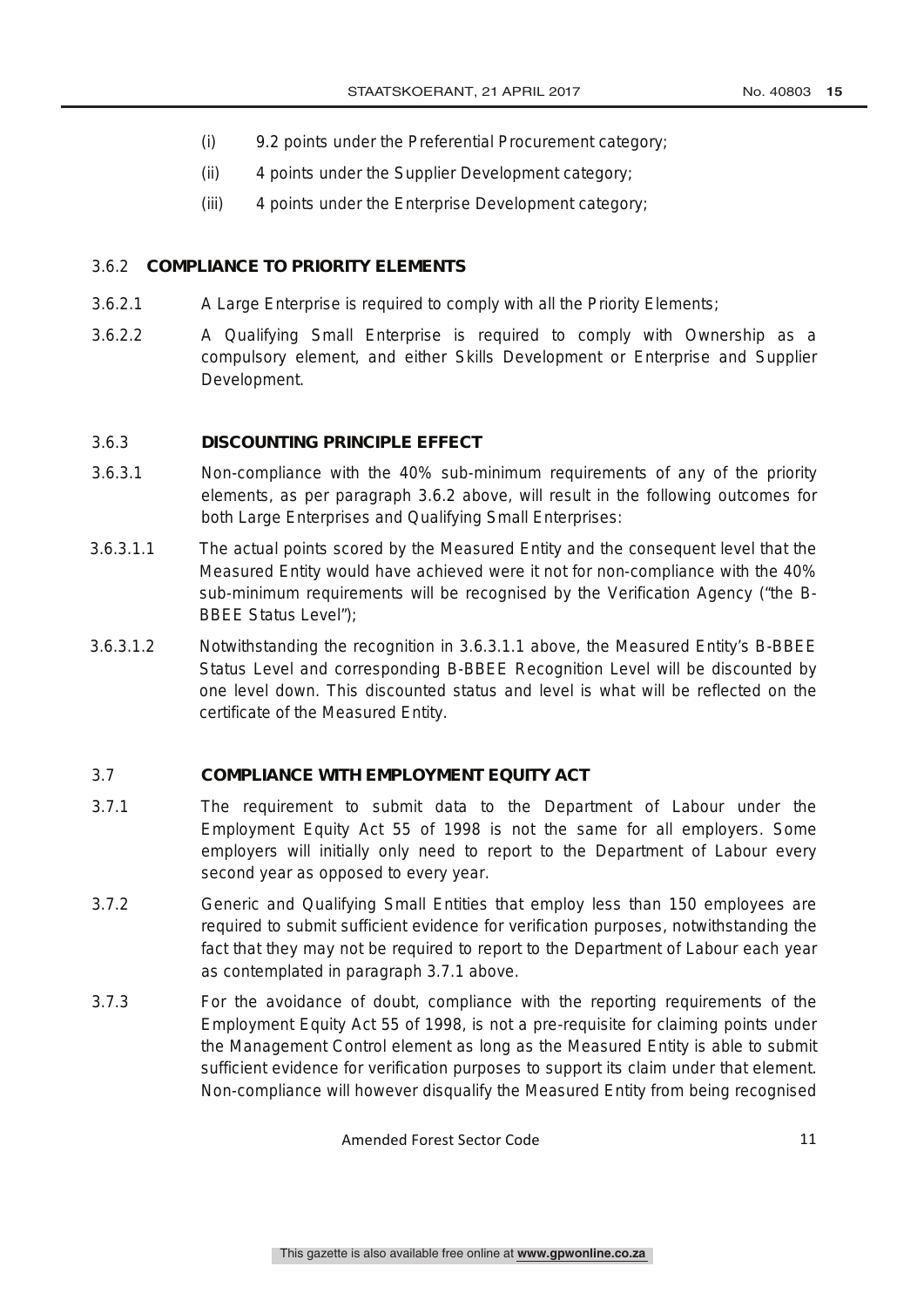as an Empowering Supplier given the requirement that a Measured Entity must comply with all regulatory requirements of the Employment Equity Act for it to qualify as an Empowering Supplier.

#### **4. ELIGIBILITY AS AN EXEMPTED MICRO ENTERPRISE (EME)**

- 4.1 Any enterprise with a total annual Revenue of R10 Million or less qualifies as an Exempted Micro-Enterprise.
- 4.2 An Exempted Micro-Enterprise is deemed to have a B-BBEE Status of "Level Four Contributor" having a B-BBEE recognition level of 100% under paragraph 8.3.
- 4.3 Enhanced B-BBEE recognition level for an Exempted Micro-Enterprise:
- 4.3.1 Despite paragraphs 4.2 an EME which is 100% Black Owned qualifies for elevation to "Level One Contributor" having a B-BBEE recognition level of 135%.
- 4.3.2 Despite paragraph 4.2 and 4.3.1, an EME which is at least 51% Black Owned qualifies for elevation to "Level Two Contributor" having a B-BBEE recognition level of 125%.
- 4.4 Despite paragraphs 4.2 and 4.3, an EME is allowed to be measured in terms of the QSE scorecard should they wish to maximise their points and move to a higher B-BBEE recognition level.
- 4.5 An EME is only required to obtain a sworn affidavit or a Certificate issued by Companies and Intellectual Property Commission (CIPC), on an annual basis, confirming the following:
- 4.5.1 Total annual Revenue of R10 million or less; and
- 4.5.2 Level of Black ownership.
- 4.6 Any misrepresentation in terms of Para 4.5 above constitutes a criminal offence as set out in the B-BBEE Act as amended.
- 4.7 Notwithstanding paragraph 4.5 an EME may elect to obtain a verification certificate from an accounting officer or verification professional approved in terms of Statement 005.

#### **5. ELIGIBILITY AS A QUALIFYING SMALL ENTERPRISE (QSE)**

- 5.1 A Measured Entity with a total annual Revenue of more than R10 million but less than R50 million qualifies as a Qualifying Small Enterprise.
- 5.2 A QSE must comply with all of the elements of B-BBEE for the purposes of measurement.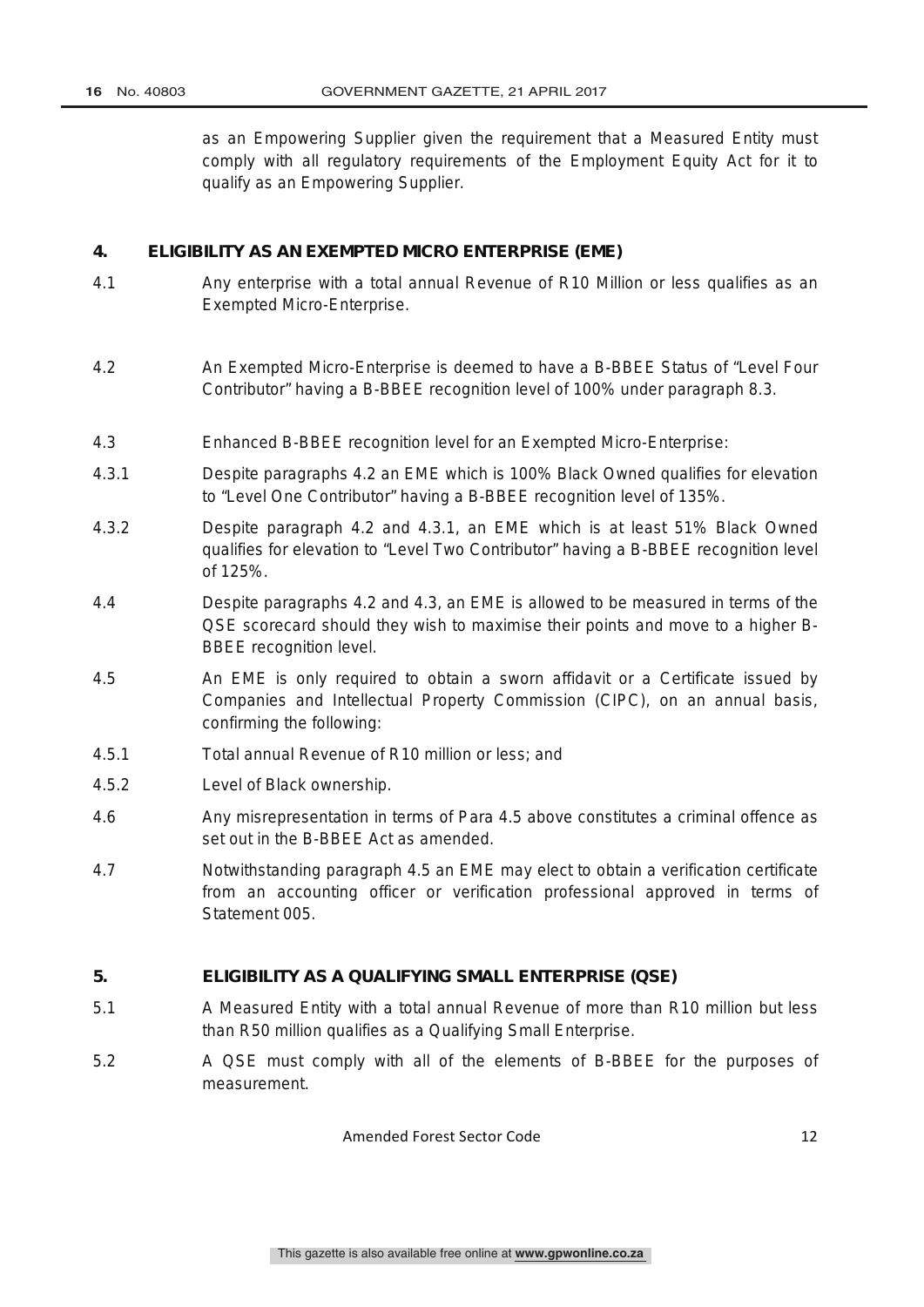- 5.3 Enhanced B-BBEE recognition level for QSE:
- 5.3.1 A Qualifying Small Enterprise which is 100% Black Owned qualifies for Level One B-BBEE recognition.
- 5.3.2 A QSE which is at least 51% Black Owned qualifies for a Level Two B-BBEE recognition level.
- 5.3.3 A QSE that is 51% Black Owned or 100% Black Owned is only required to obtain a sworn affidavit on an annual basis, confirming the following:
- 5.3.3.1 Total annual Revenue of R50 million or less; and
- 5.3.3.2 Level of Black ownership; and
- 5.3.3.3 Empowering Supplier status.
- 5.4 Any misrepresentation in terms of Para 5.3 above constitutes a criminal offence as set out in the B-BBEE Act as amended.
- 5.5 Notwithstanding paragraph 5.3.3 a QSE that is 51% Black Owned or 100% Black Owned may elect to obtain a verification certificate from a verification professional approved in terms of statement 005. For the avoidance of doubt, all QSE's other than those referred to in paragraph 5.3.3, will be required to obtain a verification certificate to substantiate their B-BBEE status.
- 5.6 All QSE's in the Forest Sector, other than those referred to in paragraph 5.3.3, will be measureable in terms of the QSE scorecard as per Code FSC 600 for Measurement Periods of theirs that commences after the effective date hereof. Measurement Periods that commenced prior to the effective date hereof will remain measureable under the Original Forest Sector Code.

#### **6. START-UP ENTERPRISES**

- 6.1 A Start-Up Enterprise must be measured as an Exempted Micro-Enterprise under this statement for the first year following the commencement of its operations. This provision applies regardless of the expected total Revenue of the Start-Up Enterprise.
- 6.2 A Start-up Enterprise is deemed to have the qualifying B-BBEE Status in accordance with the principles of paragraph 4 of this Statement.
- 6.3 In order to qualify as a Start-up Enterprise, the enterprise must provide confirmation of its status in accordance with paragraph 4.5.
- 6.4 Despite paragraph 6.1 and 6.2, a Start-up Enterprise must submit a QSE scorecard when tendering for any contract, or seeking any other economic activity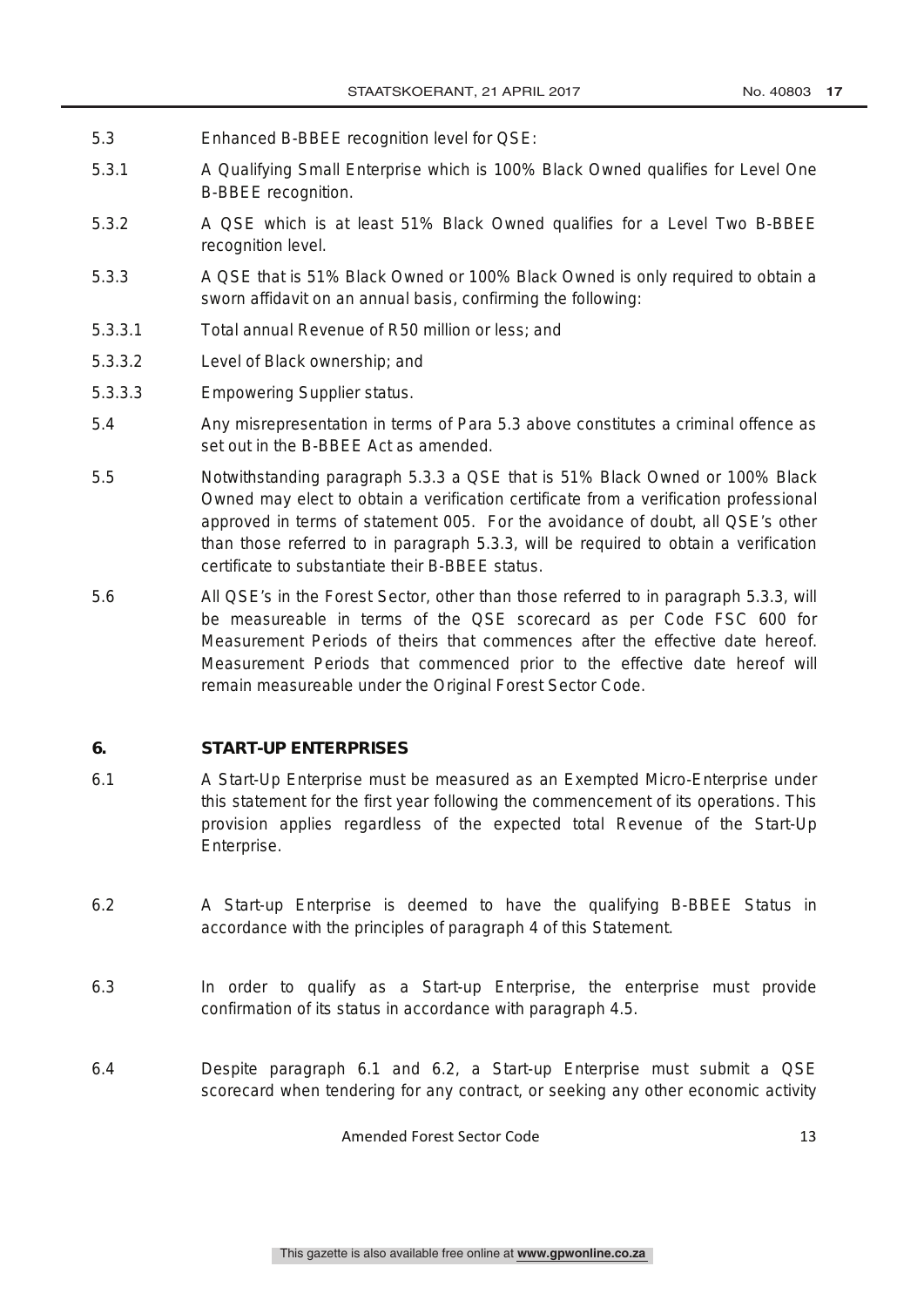covered by Section 10 of the Act, with a value higher than R10 million but less than R50 million. For contracts of R50 million or more they should submit the Generic scorecard. The preparation of such scorecards must use annualised data.

#### **7. THE ELEMENTS IN TERMS OF THE GENERIC SCORECARD**

- 7.1 The Ownership Element, as set out in Code series FSC100, measures effective ownership of entities by Black people.
- 7.2 The Management Control element, as set out in Code series FSC200, measures the effective control of entities by Black people.
- 7.3 The Skills Development element, as set out in Code series FSC300, measures the extent to which employers carry out initiatives designed to develop the competencies of Black employees and Black people internally and externally.
- 7.4 The Enterprise and Supplier Development element, as set out in Code series FSC400, measures the extent to which entities buy goods and services from Empowering Suppliers with strong B-BBEE recognition levels. This element also measures the extent to which enterprises carry out supplier development and enterprise development initiatives intended to assist and accelerate the growth and sustainability of black enterprises.
- 7.5 The Socio-Economic Development and Sector Specific Contributions element, as set out in Code series FSC500, measures the extent to which entities carry out initiatives that contribute towards Socio-Economic Development or sector specific initiatives that promote access to the economy for Black people.

#### **8. THE B-BBEE GENERIC AND QSE SCORECARDS**

8.1 The following table represents the Forest Sector B-BBEE Generic Scorecard:

| <b>Element</b>                 | Weighting               | Code<br><b>Series</b><br><b>Reference</b> |
|--------------------------------|-------------------------|-------------------------------------------|
| Ownership                      | 25 points               | <b>FSC 100</b>                            |
|                                | + 12 bonus points       |                                           |
| <b>Management Control</b>      | 19 points               | <b>FSC 200</b>                            |
| <b>Skills Development</b>      | 20 points               | <b>FSC 300</b>                            |
|                                | + 5 bonus points        |                                           |
| <b>Enterprise and Supplier</b> | 43 points               | <b>FSC 400</b>                            |
| Development                    | + 6 bonus points        |                                           |
| Socio-Economic Development     | 5 points                | <b>FSC 500</b>                            |
|                                | + 3 bonus points        |                                           |
| <b>TOTAL</b>                   | $112 + 23$ bonus points |                                           |

Amended Forest Sector Code **Communist Communist Communist Communist Communist Communist Communist Communist Co**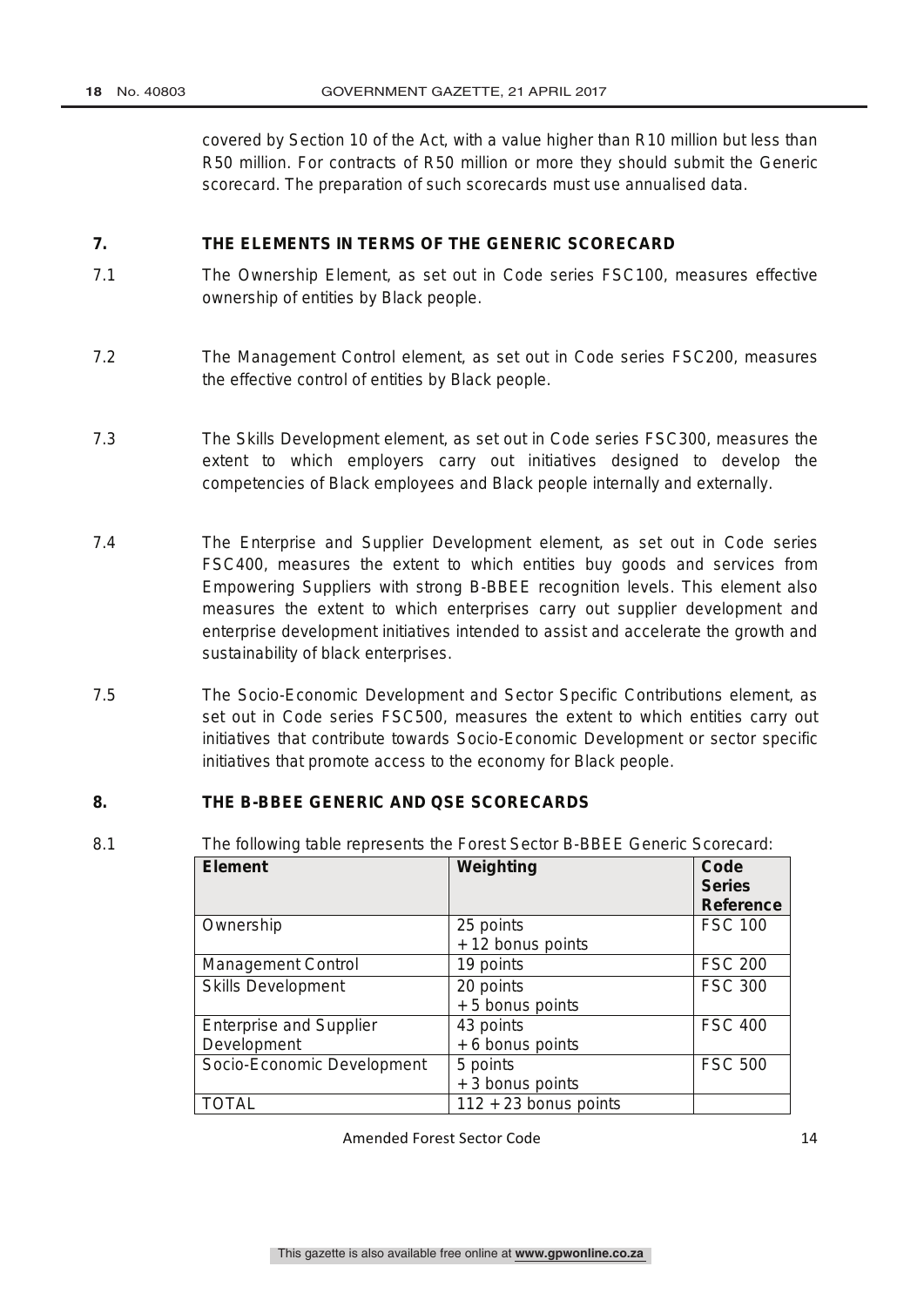8.2 The following table represents the Forest Sector B-BBEE Qualifying Small Enterprise Scorecard:

| <b>Element</b>                 | Weighting                     | Code<br><b>Series</b><br><b>Reference</b> |
|--------------------------------|-------------------------------|-------------------------------------------|
| Ownership                      | 25 points                     | <b>FSC 601</b>                            |
| <b>Management Control</b>      | 15 points                     | <b>FSC 602</b>                            |
| <b>Skills Development</b>      | 25 points<br>+ 5 bonus points | <b>FSC 603</b>                            |
| <b>Enterprise and Supplier</b> | 30 points                     | <b>FSC 604</b>                            |
| Development                    | + 3 bonus points              |                                           |
| Socio-Economic Development     | 5 points                      | <b>FSC 605</b>                            |
| <b>TOTAL</b>                   | $100 + 8$ bonus points        |                                           |

## **8.3 B-BBEE RECOGNITION LEVELS**

8.3.1 Based on the overall performance of a Measured Entity using the Generic Scorecard and Qualifying Small Enterprise Scorecard, the Measured Entity will receive one of the following B-BBEE Status uses with the corresponding B-BBEE recognition level:

| <b>B-BBEE Status</b>           | Qualification                             | <b>B-BBEE</b><br><b>Recognition</b><br>Level |
|--------------------------------|-------------------------------------------|----------------------------------------------|
| Level One Contributor          | $\geq$ 100 points on the Scorecard        | 135%                                         |
| Level Two Contributor          | ≥95 but <100 points on the Scorecard      | 125%                                         |
| <b>Level Three Contributor</b> | $\geq$ 90 but <95 points on the Scorecard | 110%                                         |
| <b>Level Four Contributor</b>  | $\geq$ 80 but <90 points on the Scorecard | 100%                                         |
| <b>Level Five Contributor</b>  | $\ge$ 75 but <80 points on the Scorecard  | 80%                                          |
| <b>Level Six Contributor</b>   | $\geq$ 70 but <75 points on the Scorecard | 60%                                          |
| Level Seven Contributor        | $\geq$ 55 but <70 points on the Scorecard | 50%                                          |
| Level Eight Contributor        | $\geq$ 40 but <55 points on the Scorecard | 10%                                          |
| Non-Compliant Contributor      | <40 points on the Scorecard               | $0\%$                                        |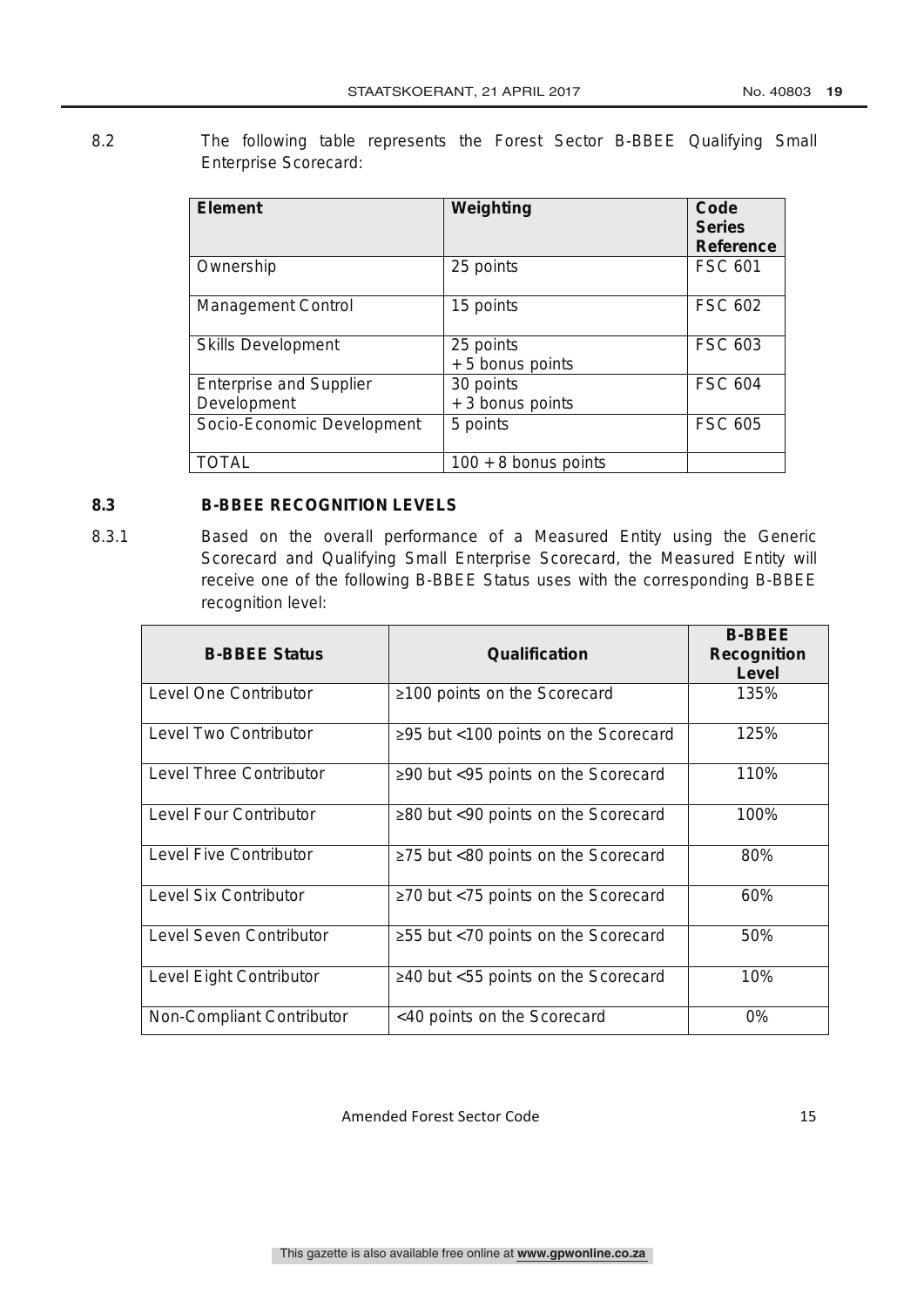#### **9. ENHANCED RECOGNITION FOR CERTAIN CATEGORIES OF BLACK PEOPLE**

- 9.1 Throughout the Codes, various criteria appear which advance the interests of certain categories of Black People. These include:
- 9.1.1 Black women should form between 40% and 50% of the beneficiaries of the relevant Elements of the scorecard;
- 9.1.2 Black People with disabilities, Black youth, Black People living in rural areas and Black unemployed people form part of the beneficiaries of the relevant Elements of the Scorecard.

#### **10. EFFECTIVE DATE AND TRANSITIONAL ARRANGEMENTS**

10.1 This Amended B-BBEE Forest Sector Code is effective from the date of

publication in the government gazette and applies to entities listed under paragraph 3 above. All verifications in the Forest Sector to be conducted from the

date of publication must be done in terms of the Amended B-BBEE FSC.

B-BBEE Certificates issued in terms of the 2009 FSC prior to the publication of this Amended B-BBEE FSC, are valid for 12 months from date of issuing of such certificates and should be accepted.

10.2 Because some suppliers of Forest Sector companies will still have valid certificates in terms of the Original Codes or other original sector codes, which is valid for 12 months after date of issue, it will take some time for all Measured Entities to have been measured in terms of the Amended Forest Codes. Therefore, Measured Entities, that are measurable in terms of the FSC, may in the interim accept valid verification certificates and compliance reports for contributors to their scorecard that was conducted in terms of the Original Codes or any old sector code, for as long as they are valid. For this purpose the following terms in the Original Codes will contribute to measurement in terms of the FSC as though they equated to the corresponding FSC terms in the table below:

|        | <b>FSC term</b>            | <b>Equivalent Original Codes term</b> |
|--------|----------------------------|---------------------------------------|
| 10.2.1 | EME                        | EME                                   |
| 10.2.2 | QSE                        | QSE                                   |
| 10.2.3 | 51% Black Owned            | 50% black owned                       |
| 10.2.4 | 51% Black Women Owned      | 50% black women owned                 |
| 10.2.5 | 30% Black Women Owned      | 30% black women owned                 |
| 10.2.6 | <b>Empowering Supplier</b> | Value Adding Supplier                 |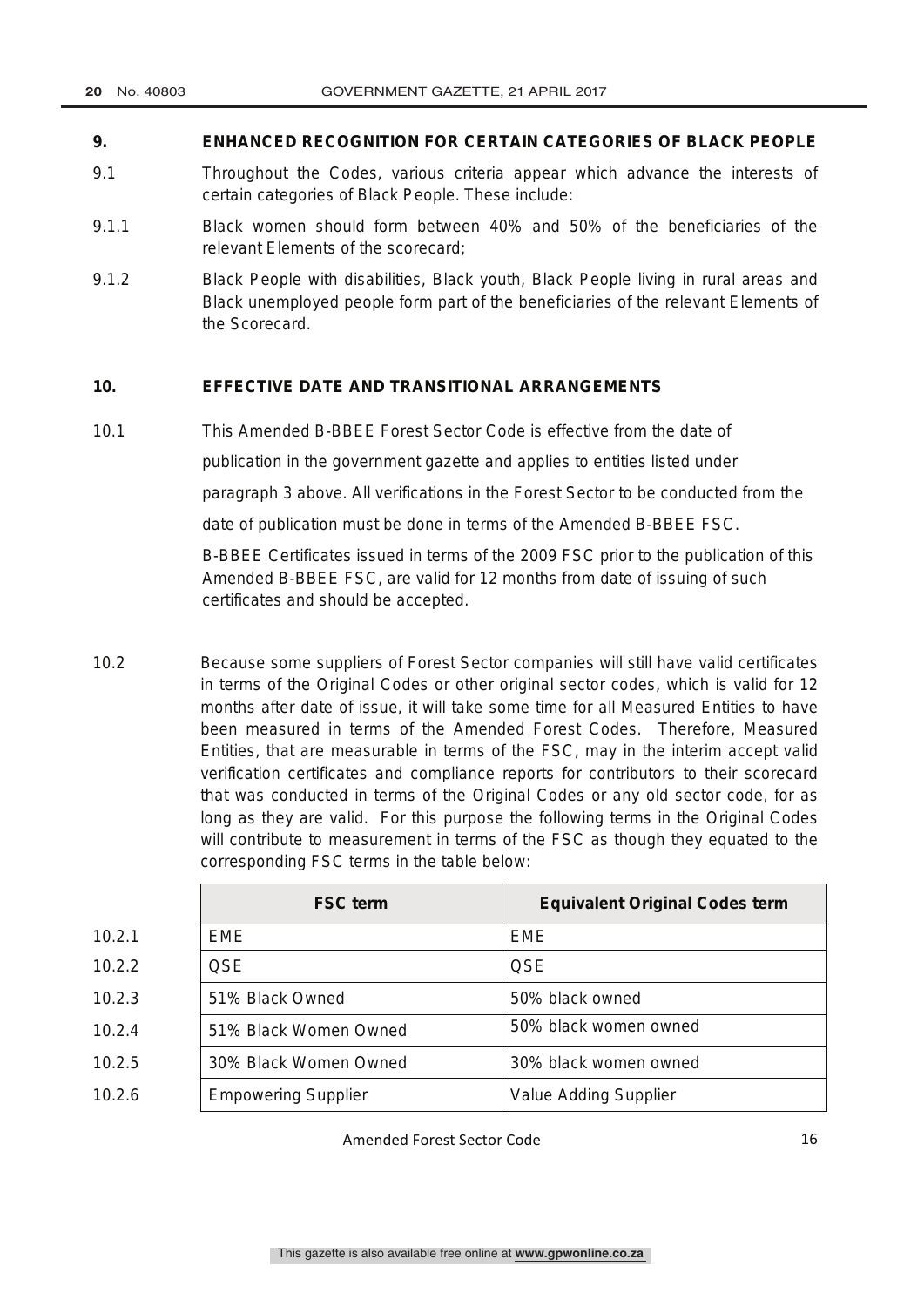| 10.2.7 | Enterprise & Supplier Development | Category A Enterprise Development |
|--------|-----------------------------------|-----------------------------------|
|        | <b>Beneficiaries</b>              | <b>Beneficiaries</b>              |

#### **11. ADJUSTMENT OF THRESHOLDS**

The Minister may, by notice in the Gazette, adjust the thresholds in paragraphs 4 to 6. Any such changes apply to compliance reports of Measured Entities prepared for Measured Periods that commences after the gazetting of the adjustment.

#### **12. DURATION OF THE FOREST SECTOR CODES**

- 12.1 A Forest Sector Code remains in effect until expressly amended, substituted or repealed under Section 9 of the Act.
- 12.2 The Sector Charter Council will review the Forest Sector Code three years after the gazette thereof as part of monitoring the implementation of B-BBEE throughout the Forest Sector.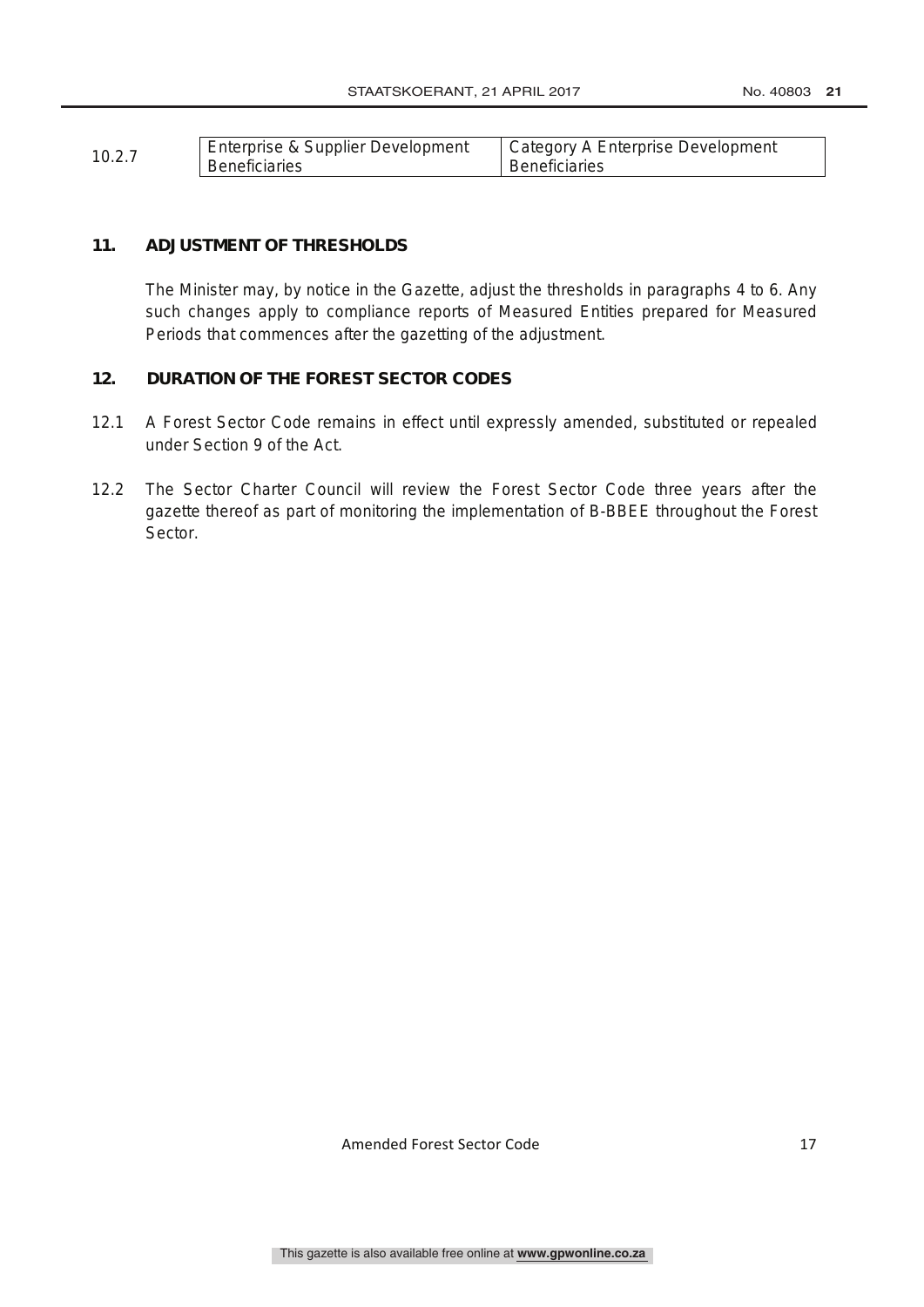## **AMENDED CODE SERIES FSC100: MEASUREMENT OF THE OWNERSHIP ELEMENT OF BROAD-BASED BLACK ECONOMIC EMPOWERMENT IN THE FOREST SECTOR**

## **STATEMENT FSC100: THE GENERAL PRINCIPLES FOR MEASURING OWNERSHIP**

Issued under section 9(1) of the Broad-Based Black Economic Empowerment Act 53 of 2003 as amended

#### **Arrangement of this statement**

|    | <b>Para Subject</b><br>Page                                                                                                                                                                                                                                                             |  |
|----|-----------------------------------------------------------------------------------------------------------------------------------------------------------------------------------------------------------------------------------------------------------------------------------------|--|
| 1. |                                                                                                                                                                                                                                                                                         |  |
| 2. |                                                                                                                                                                                                                                                                                         |  |
| 3. |                                                                                                                                                                                                                                                                                         |  |
|    | 3.5 Exclusion of Specified Entities when Determining Ownership25<br>3.8 Recognition of Ownership after the Sale or Loss of Shares by Black Participants26<br>3.9 Broad-Based Ownership Schemes and Employee Share Ownership Programme27<br>3.10<br>3.11<br>3.12<br>3.13<br>3.14<br>3.15 |  |
| 4. |                                                                                                                                                                                                                                                                                         |  |
| 5. |                                                                                                                                                                                                                                                                                         |  |
| 6. |                                                                                                                                                                                                                                                                                         |  |
| 7. |                                                                                                                                                                                                                                                                                         |  |
| 8. |                                                                                                                                                                                                                                                                                         |  |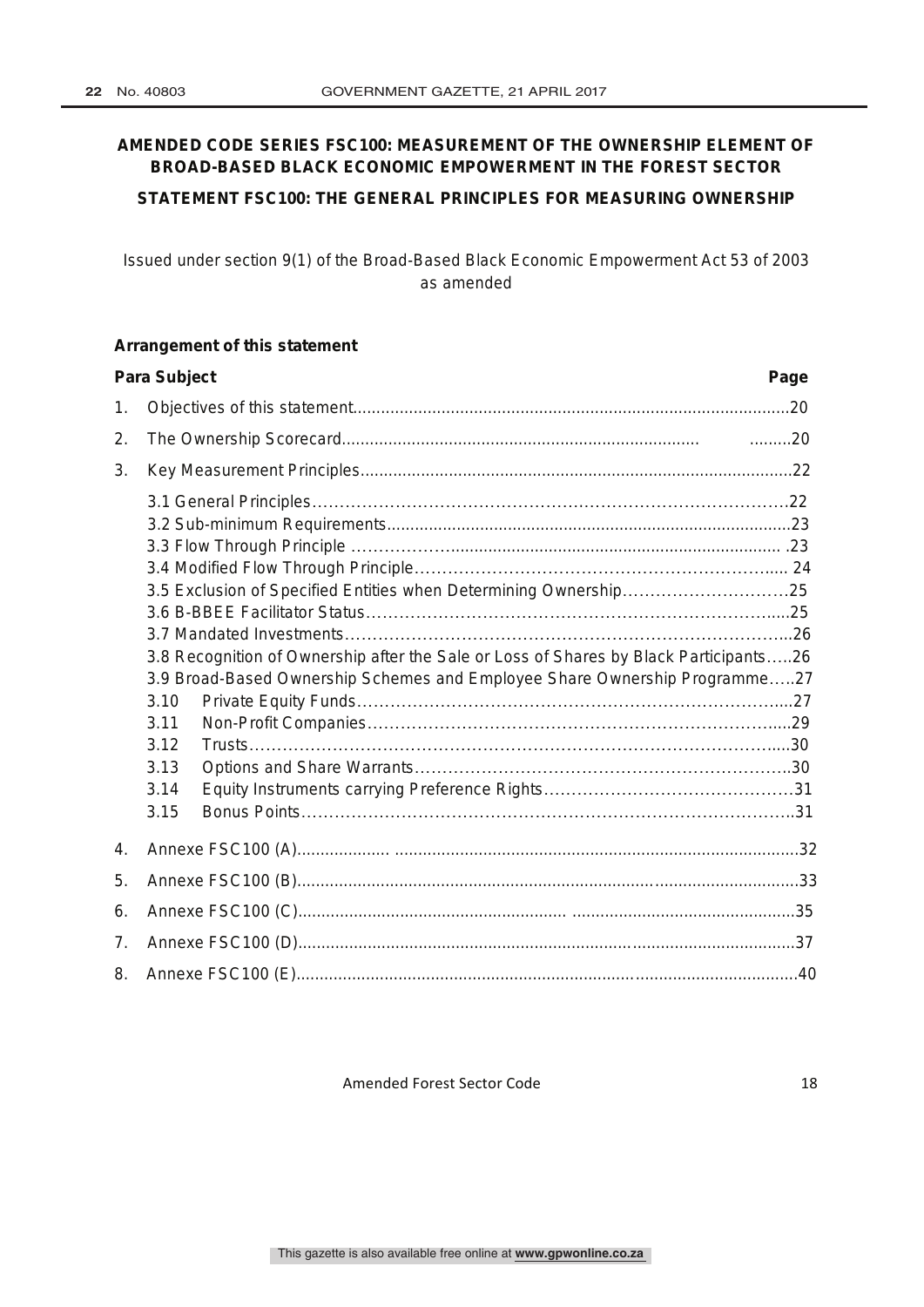## **1 OBJECTIVES OF THIS STATEMENT**

- 1.1 specify the scorecard for measuring the Ownership Element of Broad-Based Black Economic Empowerment (B-BBEE);
- 1.2 define the key measurement principles;
- 1.3 specify the specific measurement principles applicable to various types of Entities;
- 1.4 specify the specific measurement principles applicable to various types of Equity Instruments;
- 1.5 specify the formula for measuring Voting Rights, Economic Interest, and Realisation points.

#### 2 **THE OWNERSHIP SCORECARD**

The following table represents the indicators and methods for calculating a score for Ownership under this statement:

| <b>B-BBEE</b><br><b>Element</b> | <b>Indicator</b>                      |                                    | <b>Description</b> |                                                                                          | Weighting<br><b>Points</b> | Compliance<br><b>Target</b> |
|---------------------------------|---------------------------------------|------------------------------------|--------------------|------------------------------------------------------------------------------------------|----------------------------|-----------------------------|
|                                 | 2.1<br><b>Voting</b><br><b>Rights</b> |                                    | 2.1.1              | Exercisable Voting Rights in<br>the Entity in the hands of<br><b>Black People</b>        | 4                          | $25%+1$<br>Vote             |
|                                 |                                       |                                    | 2.1.2              | Exercisable Voting Rights in<br>the Entity in the hands of<br>Black women                | 2                          | 10%                         |
|                                 |                                       |                                    | 2.2.1              | Economic<br>Interest in the<br>Entity to which Black People<br>are entitled.             | 4                          | 25%                         |
|                                 |                                       |                                    | 2.2.2              | Economic<br>Interest in the<br>Entity to which Black women<br>are entitled.              | $\overline{2}$             | 10%                         |
| <b>OWNERSHIP</b>                | 2.2                                   | <b>Economic</b><br><b>Interest</b> | 2.2.3              | Economic Interest of any of the following Black natural<br>people in the Measured Entity |                            |                             |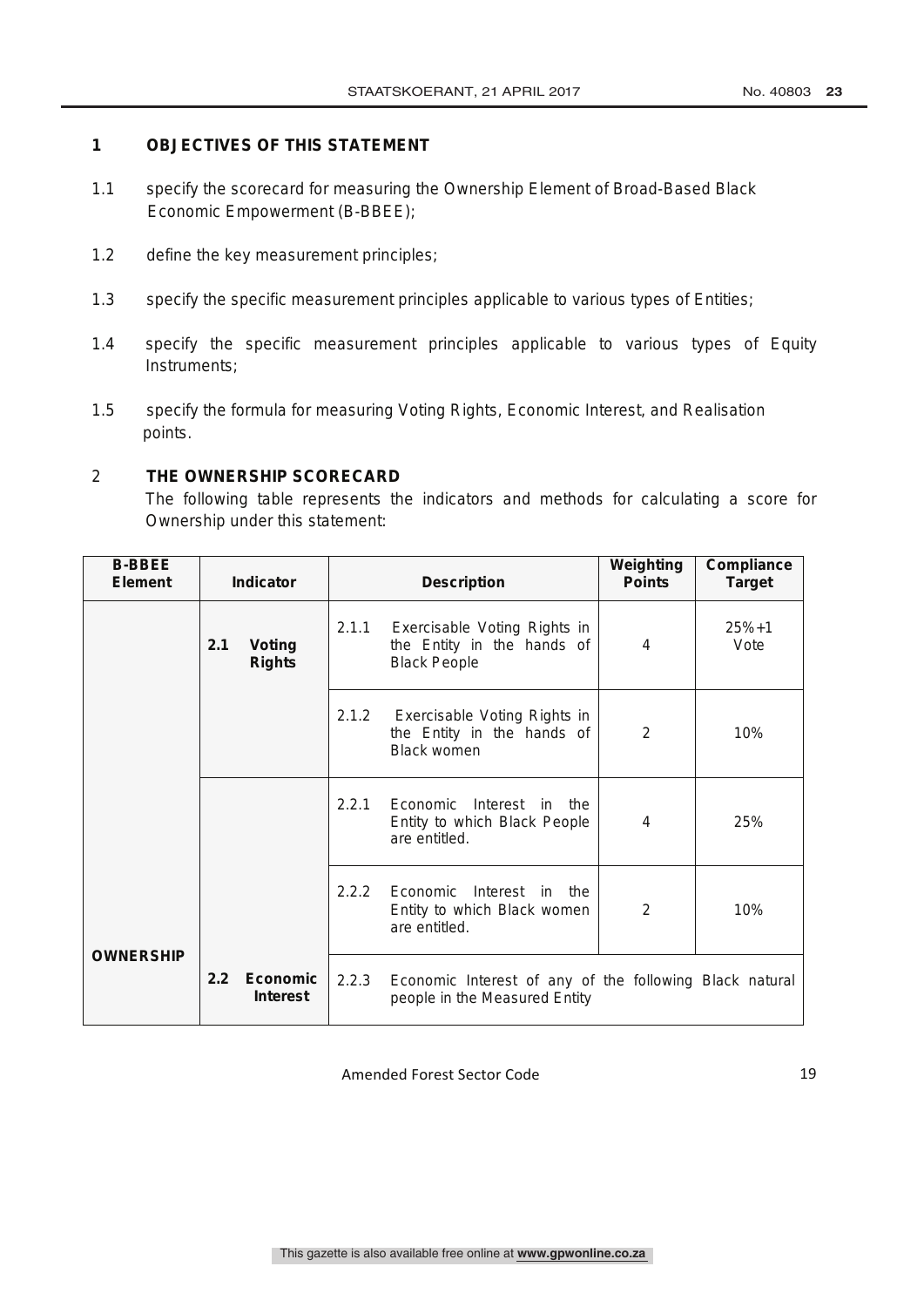|              |                                      |       | 2.2.3.1 Black Designated Groups;<br>2.2.3.2 Black Participants in<br><b>Employee Share Ownership</b><br>Programmes;<br>2.2.3.3 Black People in Broad-Based<br><b>Ownership Schemes;</b><br>2.2.3.4 Black Participants in Co-<br>operatives | 3              | 7.5%                                                          |
|--------------|--------------------------------------|-------|--------------------------------------------------------------------------------------------------------------------------------------------------------------------------------------------------------------------------------------------|----------------|---------------------------------------------------------------|
|              |                                      | 2.2.4 | <b>Black New Entrants</b>                                                                                                                                                                                                                  | $\overline{2}$ | 2%                                                            |
|              | 2.3 Realisation<br><b>Points</b>     | 2.3.1 | <b>Net Value</b>                                                                                                                                                                                                                           | 8              | Refer to<br>Annexe<br>FSC100 (E)                              |
|              |                                      | 2.4.1 | Economic Interest held by<br>communities in areas of<br>operation of the Measured<br>Entity*                                                                                                                                               | 5              | 2.5%<br>(over and<br>above the<br>7.5% target<br>under 2.2.3) |
|              | 2.4<br><b>Bonus</b><br><b>Points</b> | 2.4.2 | Economic Interest held by<br>Black Employees of the<br>Measured Entity*                                                                                                                                                                    | 5              | 2.5%<br>(over and<br>above the<br>7.5% target<br>under 2.2.3) |
|              |                                      | 2.4.3 | Bonus point for Economic<br>Interest in the hands of Black<br>People in excess of the 25%<br>target in indicator 2.2.1                                                                                                                     | 1              | 5%<br>(over and<br>above the<br>25% target)                   |
|              |                                      | 2.4.4 | Bonus point for Economic<br>Interest in the hands of Black<br>women in excess of the 10%<br>target in indicator 2.2.2                                                                                                                      | 1              | 5%<br>(over and<br>above the<br>10% target)                   |
| <b>TOTAL</b> |                                      |       |                                                                                                                                                                                                                                            | 37             |                                                               |

\**The bonus points in paragraph 2.4.1 and 2.4.2, Statement FSC100 above are only available where the Measured Entity has scored all 3 points for paragraph 2.2, Statement FSC100. The 2.5% targets for these two categories of bonus points are for participation by the specified classes of black people over and above those recognised towards the target of 7.5% in paragraph 2.2, Statement FSC100. A Measured Entity may therefore not double count black ownership that contributed to the 7.5% target in paragraph 2.2 under paragraph 2.4.1 and 2.4.2. Black ownership by the specified groups of black people over and above those that contributed to the 7.5% may be counted towards the 2.5% targets in both bonus point categories.*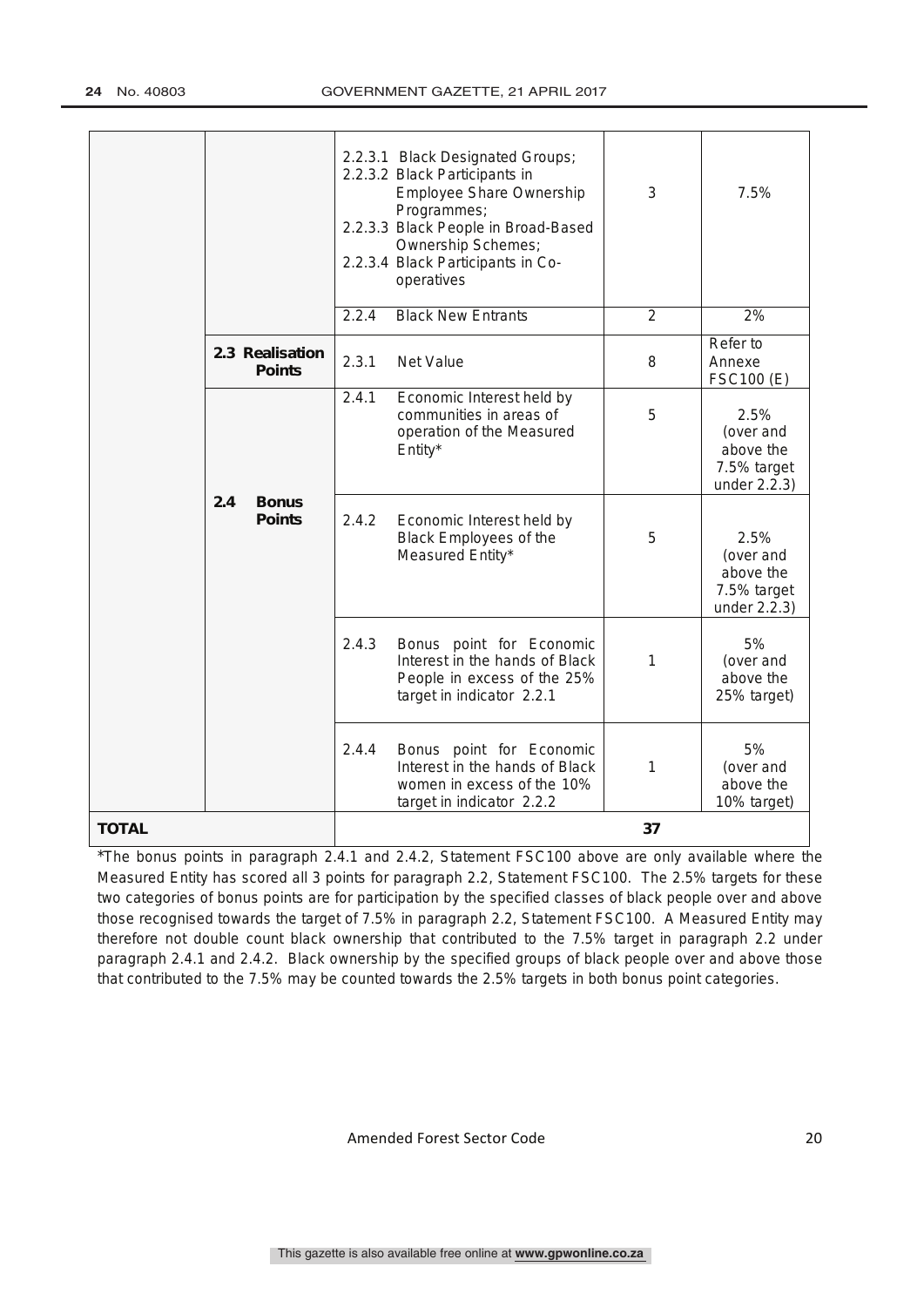#### **3 KEY MEASUREMENT PRINCIPLES**

#### **3.1 GENERAL PRINICPLES:**

- 3.1.1 An Entity receives points for participation by Black People in its rights of Ownership, using the Ownership scorecard in paragraph 2. Black People may hold their rights of Ownership in a Measured Entity as direct Participants or as Participants through some form of Entity such as:
	- 3.1.1.1 a Company as defined in the Companies Act of 2008 (as amended);
	- 3.1.1.2 a Close corporation;
	- 3.1.1.3 a Co-operative;
	- 3.1.1.4 a Trust
	- 3.1.1.5 a Broad-Based Ownership Scheme;
	- 3.1.1.6 an Employee Share Ownership Programme;
	- 3.1.1.7 a partnership or other association of natural persons; and
	- 3.1.1.8 any form of juristic person recognised under South African law.
- 3.1.2 The Rights of Ownership held by black people in South African Multinationals are measureable against the value of their South African operations only. The Exclusion Principle must be applied with reference to the value of the Measured Entity's foreign operations when calculating its ownership score.
- 3.1.3 Government has made commitments as listed in Schedule 2 & 3 hereto that are necessary for the facilitation of the transfer of Rights of Ownership in the Forest Sector.
	- 3.1.3.1 Notwithstanding the fact that the deadline for these commitments expired 1 year after the gazetting of the Forest Sector Charter, several of these commitments were still not implemented at the date of gazetting hereof.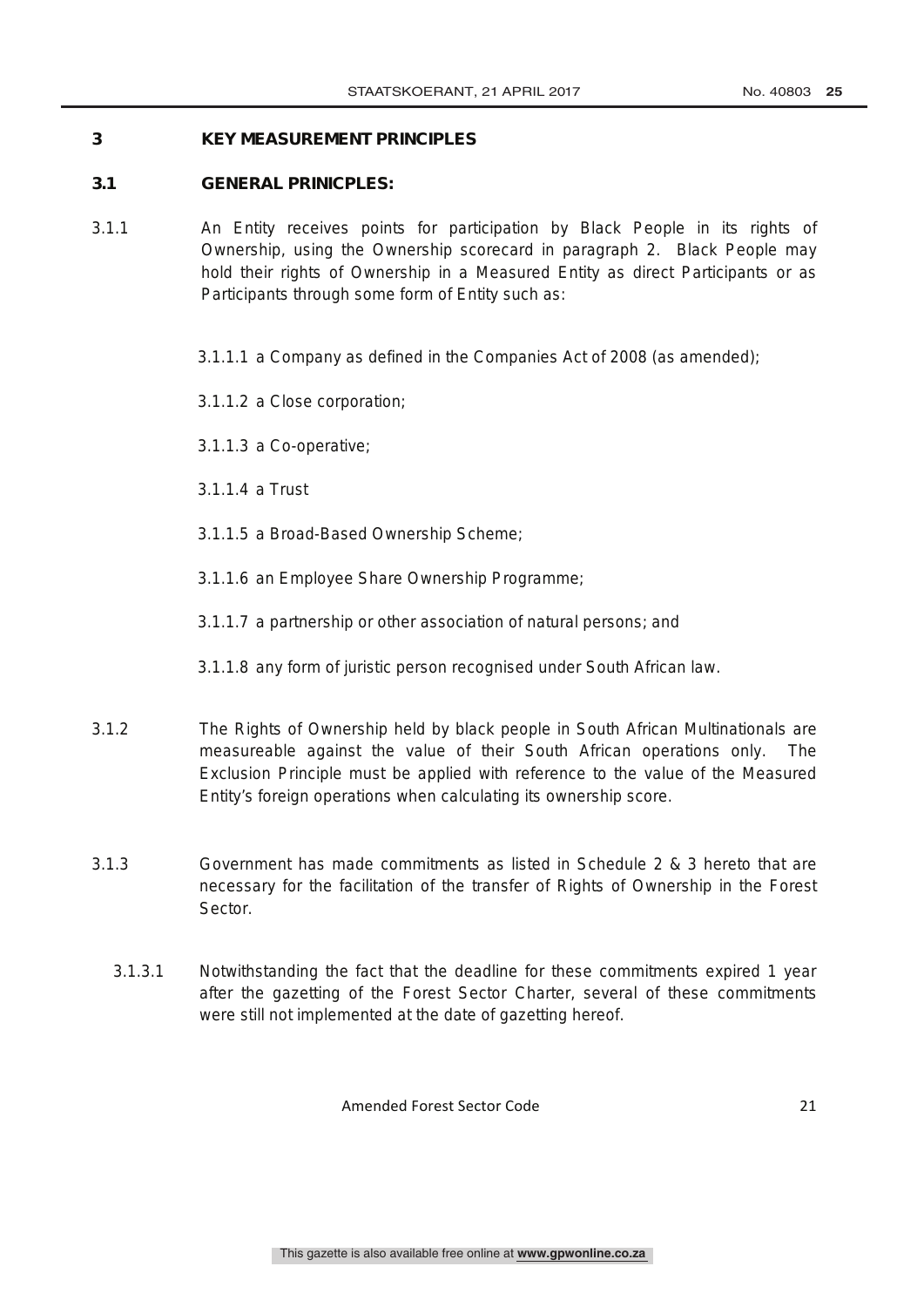- 3.1.3.2 The stakeholders governed by this Code, including Government, has therefore agreed that until such time as the list of commitments by Government as listed in paragraph 3.1.3.3 below has been implemented that every Measured Entity (subject to the proviso described in par. 6.3 (a) of Schedule 2) in the Forest Sector will receive recognition for 5% Black women Rights of Ownership to be applied towards the Targets in indicators 2.1.1; 2.1.2; 2.2.1 and 2.2.2 of the Ownership scorecard as though it was calculated using the Flow Through Principle only. This 5% is deemed to be free of any Acquisition Debt for purposes of Formula A for Net Value.
- 3.1.3.3 The list of commitments by government referred to in 3.1.3.2 above is its commitments as per:
	- 3.1.3.3.1 Paragraph 6.1 (b) and (d) only of Schedule 2: "*Access to funds and financial services for emerging black entrepreneurs*";
	- 3.1.3.3.2 Paragraph 6.3 of Schedule 2: "*Expedite the authorisation process for afforestation & paper and sawmilling facilities*" as read together with the section "*Streamline and expedite afforestation licensing procedures*" in Schedule 3;
	- 3.1.3.3.3 Leveraging of State forest assets (see paragraph 2.3 of Schedule 2).
- 3.1.3.4 The Forest Sector Charter Council will publish a notice once all these commitments have been implemented, from which moment the special recognition of the 5% Black women Rights of Ownership as contemplated in paragraph 3.1.3.2 will no longer apply.

#### **3.2 SUB-MINIMUM REQUIREMENTS**

- 3.2.1 A Measured Entity is required to achieve a minimum of 40% on Net Value points (i.e. 8 points) based on Annexe FSC100 (E) paragraph 4 of this statement.
- 3.2.2 Non-compliance with this sub-minimum target, as per paragraph 3.2.1, will result in the achieved B-BBEE status level being discounted in accordance with paragraph 3.4 in statement 000.

## **3.3 FLOW-THROUGH PRINCIPLE**

3.3.1 As a general principle, when measuring the rights of Ownership of any category of Black People in a Measured Entity, only rights held by natural persons are relevant.

Amended Forest Sector Code **8.22 Sector** Code 22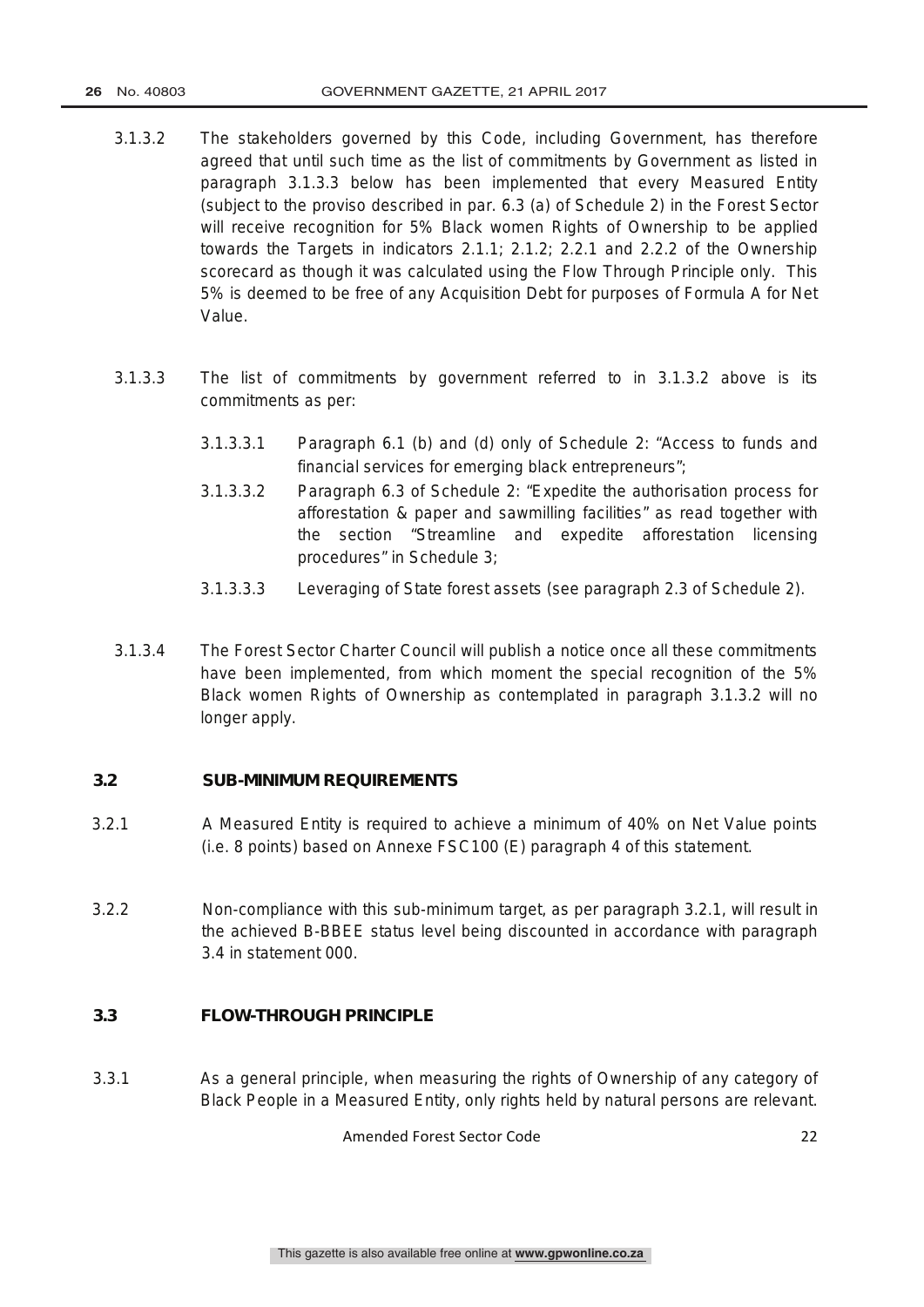If the rights of Ownership of Black People pass through a juristic person, then the rights of Ownership of Black People in that juristic person are measurable. This principle applies across every tier of Ownership in a multi-tiered chain of Ownership until that chain ends with a Black person holding rights of Ownership.

- 3.3.2 The method of applying the Flow-Through Principle across one or more intervening juristic persons is as follows:
	- 3.3.2.1 Multiply the percentage of the Participant's rights of Ownership in the juristic persons through which those rights pass by the percentage rights of Ownership of each of those juristic persons successively to the Measured Entity; and
	- 3.3.2.2 The result of this calculation represents the percentage of rights of Ownership held by the Participant.

### **3.4 MODIFIED FLOW-THROUGH PRINCIPLE**

- 3.4.1 A Measured Entity applying this Modified Flow-Through Principle cannot benefit from the Exclusion Principle in relation to Mandated Investments.
- 3.4.2 Subject to 3.4.3.2 below the Modified Flow-Through Principle applies to a B-BBEE Owned or Controlled Company in the Ownership of the Measured Entity.
- 3.4.3 In calculating Exercisable Voting Rights under paragraph 2.1.1, and Economic Interest under paragraph 2.2.1 of the Ownership scorecard the following applies:
	- 3.4.3.1 Where in the chain of Ownership, Black People have a flow-through level of participation of at least 51%, and then only once in the entire Ownership structure of the Measured Entity, such Black participation may be treated as if it were 100% Black.
	- 3.4.3.2 Notwithstanding 3.4.3.1 above the Modified Flow-Through Principle may not be applied at the level of the Measured Entity itself.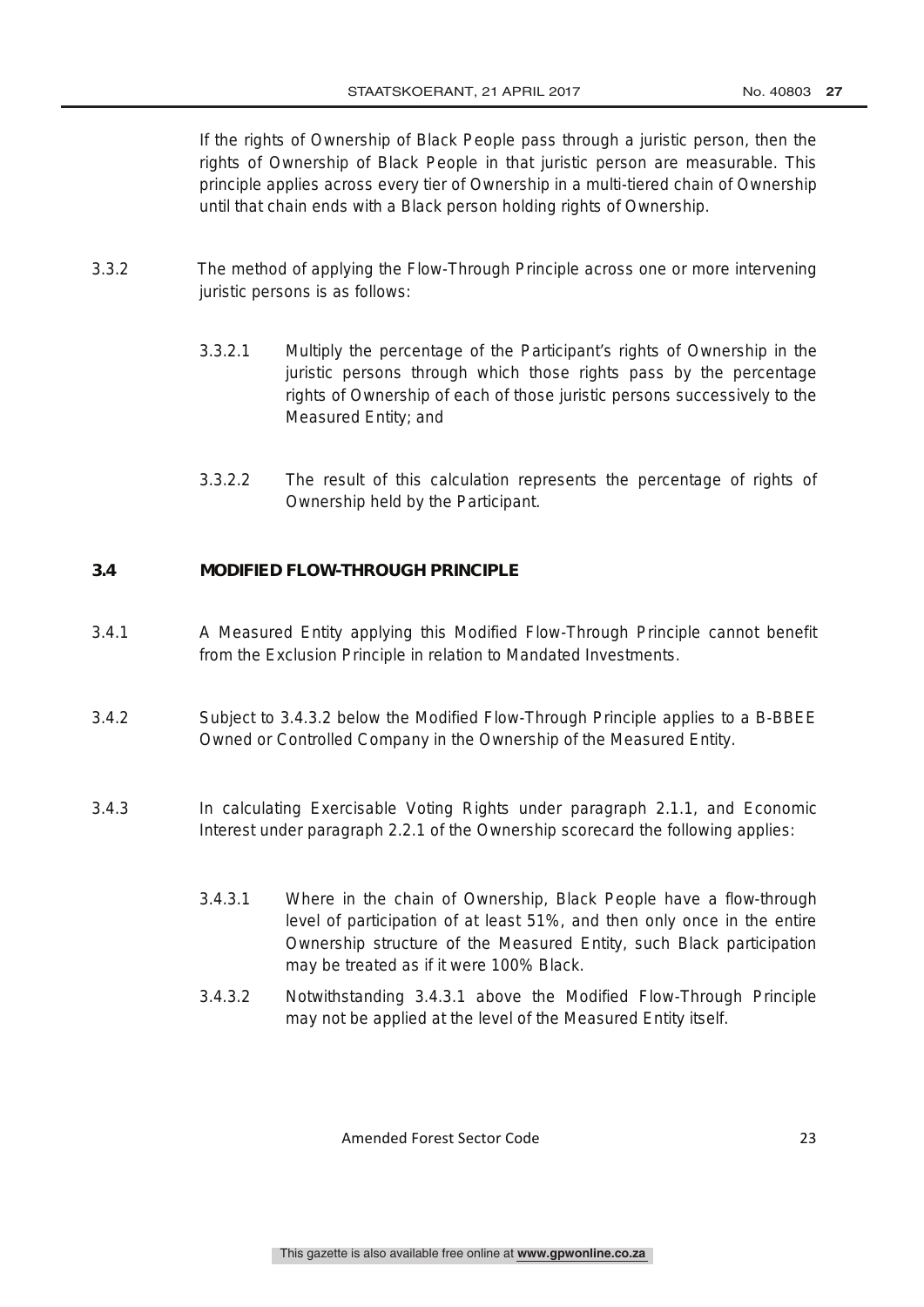3.4.4 The Modified Flow-Through Principle may only be applied in the calculation of the indicators in paragraphs 2.1.1; 2.2.1 and 2.4.3 of the Ownership scorecard. In all other instances, the Flow-Through Principle applies.

#### **3.5 EXCLUSION OF SPECIFIED ENTITIES WHEN DETERMINING OWNERSHIP**

- 3.5.1 When determining Ownership in a Measured Entity, Ownership held by Organs of State or Public Entities must be excluded.
- 3.5.2 The exclusion of Ownership held by Organs of State or Public Entities is to be effected before any other Ownership discounting methods are to be applied.
- 3.5.3 In calculating their Ownership score, Measured Entities must apply the Exclusion Principle to any portion of their Ownership held by Organs of State or Public Entities.

#### **3.6 B-BBEE FACILITATOR STATUS**

- 3.6.1 Despite paragraphs 3.5.1 and 3.5.3 above, the Minister may by notice in the gazette, designate certain Organs of State or Public Entities as B-BBEE Facilitators. In calculating their Ownership score, Measured Entities must treat B-BBEE Facilitators as having rights of Ownership held:
	- 3.6.1.1 100% by Black People;
	- 3.6.1.2 40% by Black women;
	- 3.6.1.3 20% by Black designated groups;
	- 3.6.1.4 Without any acquisition debts; and
	- 3.6.1.5 Without any third-party rights.
- 3.6.2 The South African Forestry Company Limited (SAFCOL) will within one year from the publication of this Forest Sector Code have applied and done all things necessary to be approved as a B-BBEE facilitator by the Department of Trade and Industry.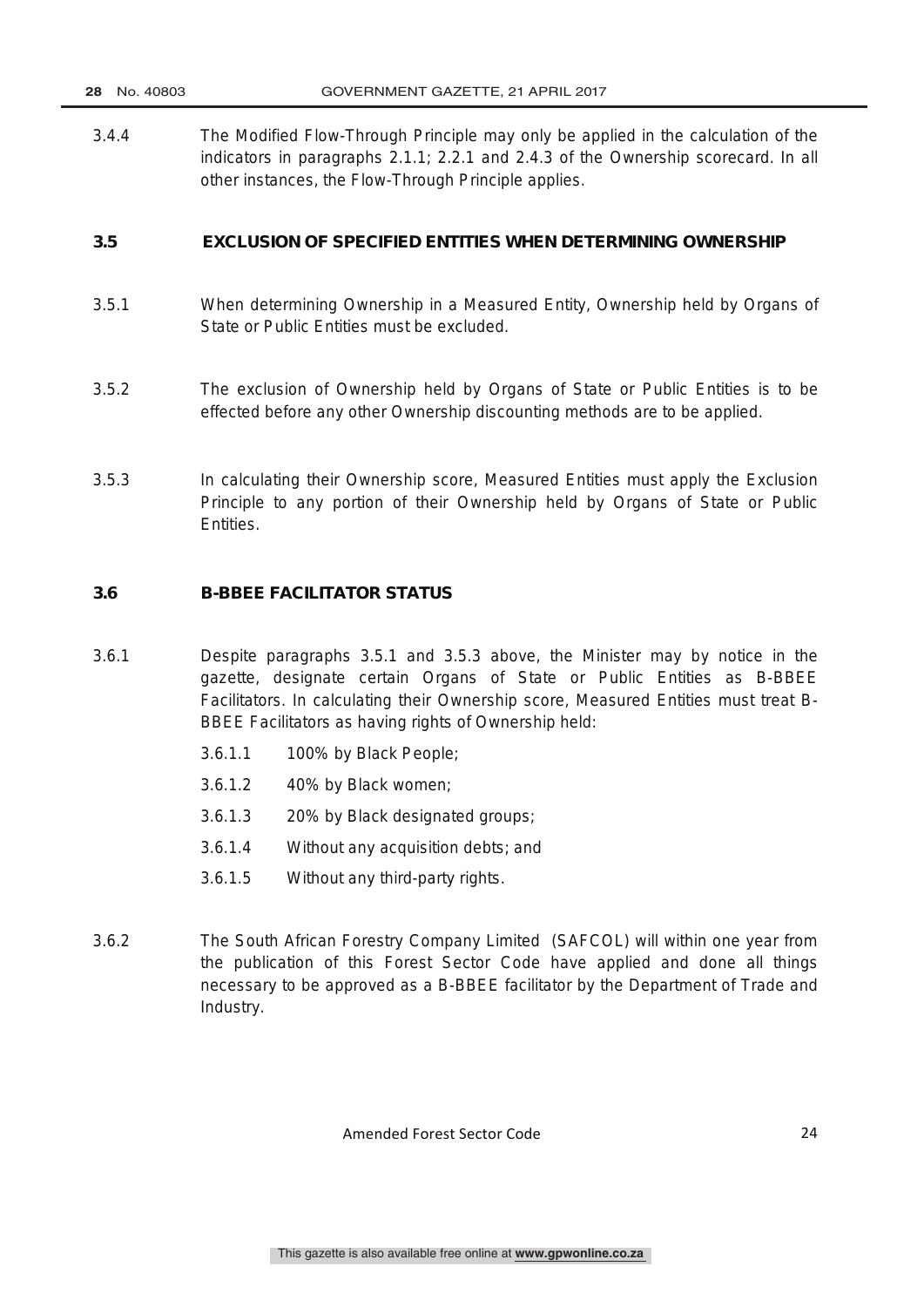#### **3.7 MANDATED INVESTMENTS**

- 3.7.1 When determining Ownership in a Measured Entity, rights of Ownership of Mandated Investments may be excluded.
- 3.7.2 The maximum percentage of the Ownership of any Measured Entity that may be so excluded is 40%.
- 3.7.3 A Measured Entity electing not to exclude Mandated Investments when it is entitled to do so, may either treat all that Ownership as non-Black or obtain a competent person's report estimating the extent of Black rights of Ownership measurable in the Measured Entity and originating from those Mandated Investments.
- 3.7.4 A Measured Entity cannot selectively include or exclude Mandated Investments and therefore an election to exclude one Mandated Investment is an election to exclude all Mandated Investments and vice versa.
- 3.7.5 A Measured Entity applying the Exclusion Principle to Mandated Investments cannot benefit from the Modified Flow-Through Principle.

## **3.8 RECOGNITION OF OWNERSHIP AFTER THE SALE OR LOSS OF SHARES BY BLACK PARTICIPANTS**

- 3.8.1 A Measured Entity is allowed to recognise a portion of Black Ownership after a Black Participant has exited through the sale or loss of shares subject to the following criteria:
	- 3.8.1.1 the Black Participant has held shares for a minimum period of 3 years;
	- 3.8.1.2 net value based on the Time Based Graduation Factor as per annexe 100 (E) must have been created in the hands of Black People; and
	- 3.8.1.3 transformation has taken place within the Measured Entity using the B-BBEE Recognition Level from the period of entry of black participants to the exiting period.
- 3.8.2 Black participation arising from continued recognition of Black Ownership cannot contribute more than 40% of the score on the Ownership scorecard.
- 3.8.3 A written agreement between the Measured Entity, the Black participant and, where applicable, a lender must record the original terms of the ownership transaction and any related financing arrangements, where applicable
- 3.8.4 **In the case of a loss of shares by the Black Participant, the following additional rule applies:**
	- 3.8.4.1 The period over which the continued recognition points are allocated or recognised after loss of shares will not exceed the period over which the shares were held.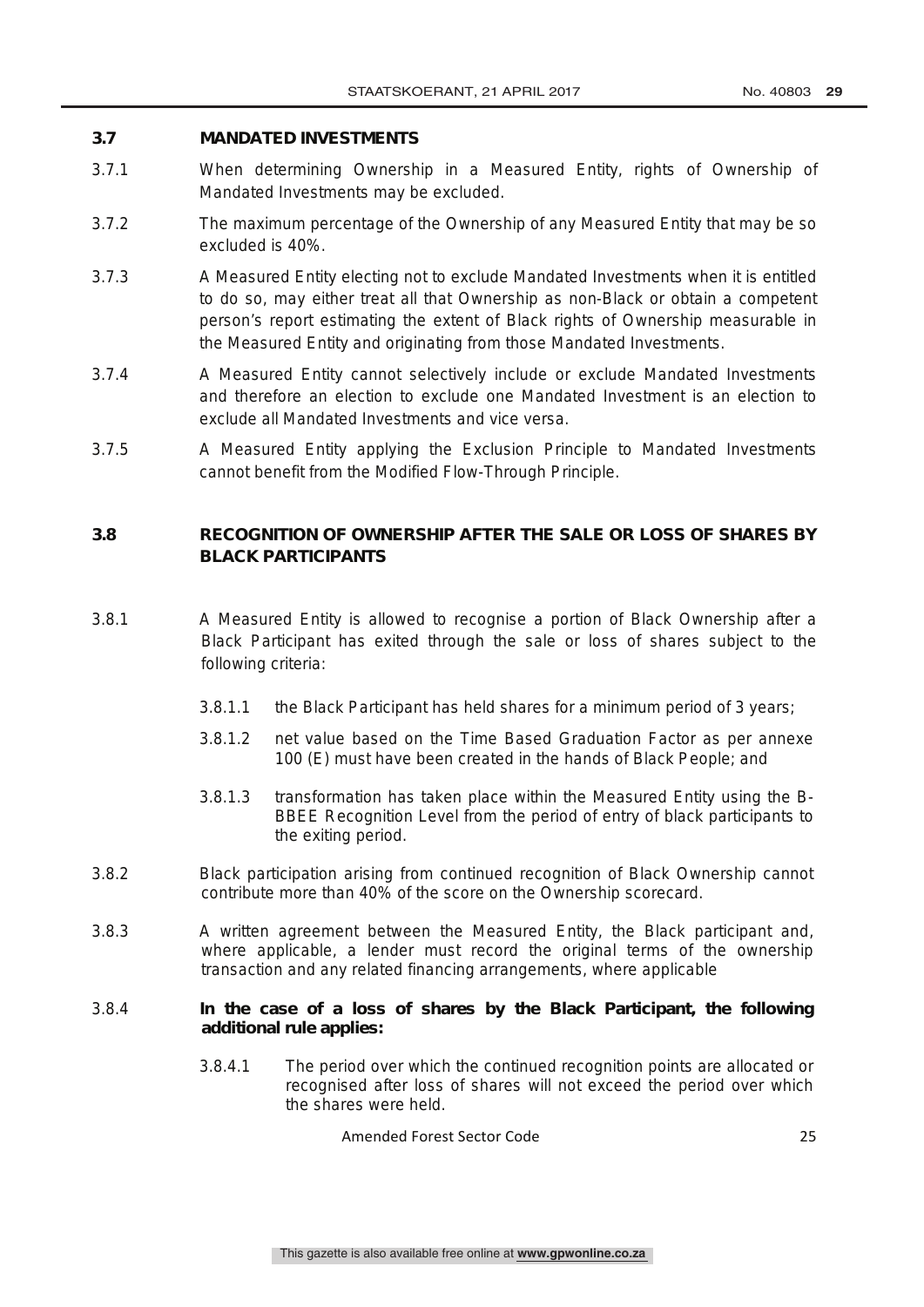#### **3.8.5 The Ownership points under this paragraph that are attributable to the Measured Entity will be calculated by multiplying the following elements:**

- 3.8.5.1 the percentage of rights of Ownership for each of the indicators in the Ownership scorecard that were attributable to the Black Participants immediately before his or her sale or loss of shares;
- 3.8.5.2 the Deemed Value percentage provided for in paragraph 3 of Annexe FSC100 (E) undertaken for the Equity Instruments sold or lost by the Black Participant on the date of the sale or loss. The value of the Entity is measurable as at the date of sale or loss of shares; and
- 3.8.5.3 the most recently determined B-BBEE Recognition Level of the Measured Entity (which must be less than 1-year old) based on its applicable Scorecard result for all Elements other than Ownership determined using statement 000.

#### **3.9 BROAD-BASED OWNERSHIP SCHEMES AND EMPLOYEE SHARE OWNERSHIP PROGRAMME**

- 3.9.1 Black Participants in Broad-Based Ownership Schemes and Employee Share Ownership Programmes holding rights of Ownership in a Measured Entity may contribute:
	- 3.9.1.1 a maximum of 40% of the total points on the Ownership scorecard of the Measured Entity if they meet the qualification criteria set out in Annexe FSC100 (B) and Annexe FSC100 (C)
	- 3.9.1.2 100% of the total points on the Ownership scorecard of the Measured Entity if they meet the additional qualification criteria set out in Annexe FSC100 (B) and Annexe FSC100 (C)

#### **3.10 PRIVATE EQUITY FUNDS**

- 3.10.1 A Measured Entity may treat any of its Ownership arising from a Private Equity Fund as if that Ownership were held by Black People, where the Private Equity Fund meets the following criteria:
	- 3.10.1.1 At least 51% (without application of the Modified Flow Through Principle) of any of the Private Equity Fund Managers' Exercisable Voting Rights associated with its own Equity Instruments, must be held by Black People;
	- 3.10.1.2 At least 51% of the Private Equity Fund's Executive Management and Senior Management must be Black People;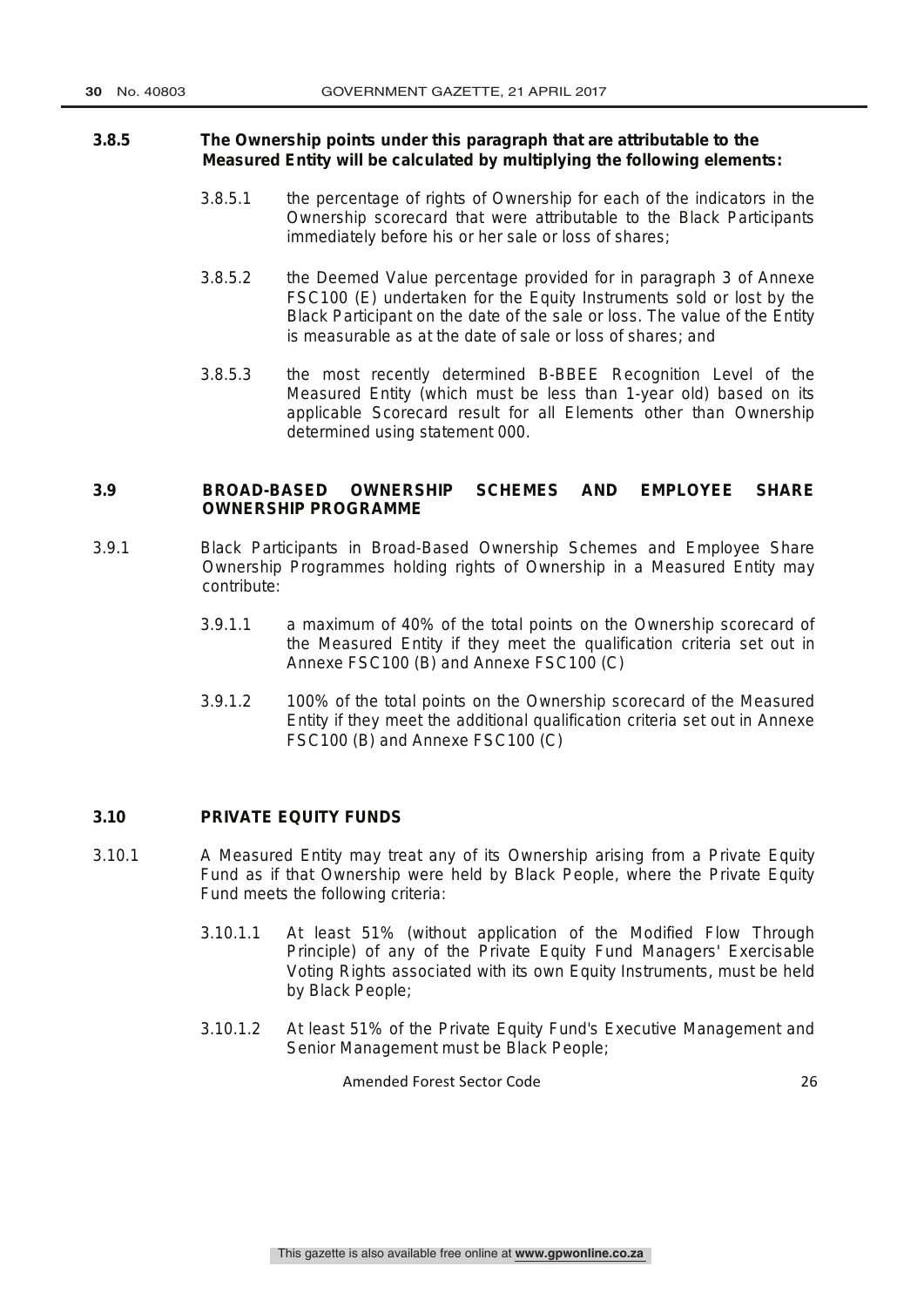- 3.10.1.3 At least 51% of the profits made by the Private Equity Fund Manager after realising any investment made by it, must by written agreement, accrue to Black People;
- 3.10.2 The term profit in this instance is deemed as profit from the operations of the Private Equity Fund Manager and the carried interest that the Private Equity Fund Manager (and/or its associated entities, provided that at least 51% of the profits of the associated entities accrue to the Private Equity Fund Manager) receives after realising any investment made by it;
- 3.10.3 The Private Equity Fund Manager must be a B-BBEE Owned Company as defined;
- 3.10.4 The Private Equity Fund Manager must seek to invest at least 51% of the value of funds under management in companies that have at least a 25% direct Black shareholding using the Flow -Through Principle.
- 3.10.5 The Private Equity Fund Manager can facilitate direct Black shareholding at the time of entering into the transaction should the target company not meet the requirement of at least 25% Black shareholding at the time that the transaction is concluded.
- 3.10.6 This determination will be made at each measurement date and the status given to the Private Equity Fund Manager will be applicable for a period of 12 months;
- 3.10.7 In recognition of the fact that it is currently a challenge for Private Equity Fund Managers to find companies to invest in that already have a significant Black shareholding, in practice it should be allowed to achieve the 51% target over a period of time based on the formulation detailed below. (It must be noted that this formulation is in line with that of the Net Value calculation above.) This rule will apply to all investments made after 11 October 2014 and the date of establishment of a new fund;
- 3.10.8 Within a year from the commencement date, more than 5% of the sale of funds invested by the Private Equity Fund must at all times be invested in enterprises that have at least 25% direct Black shareholding;
- 3.10.9 Within two years from the commencement date, more than 10% of the value of funds invested by the Private Equity Fund must at all times be invested in enterprises that have at least 25% direct Black shareholding;
- 3.10.10 From the first day of the third year and the last day of the fourth year from the commencement date, more than 20% of the value of funds invested by the Private Equity Fund must at all times be invested in enterprises that have at least 25% direct Black shareholding;
- 3.10.11 From the first day of the fifth year and the last day of the sixth year from the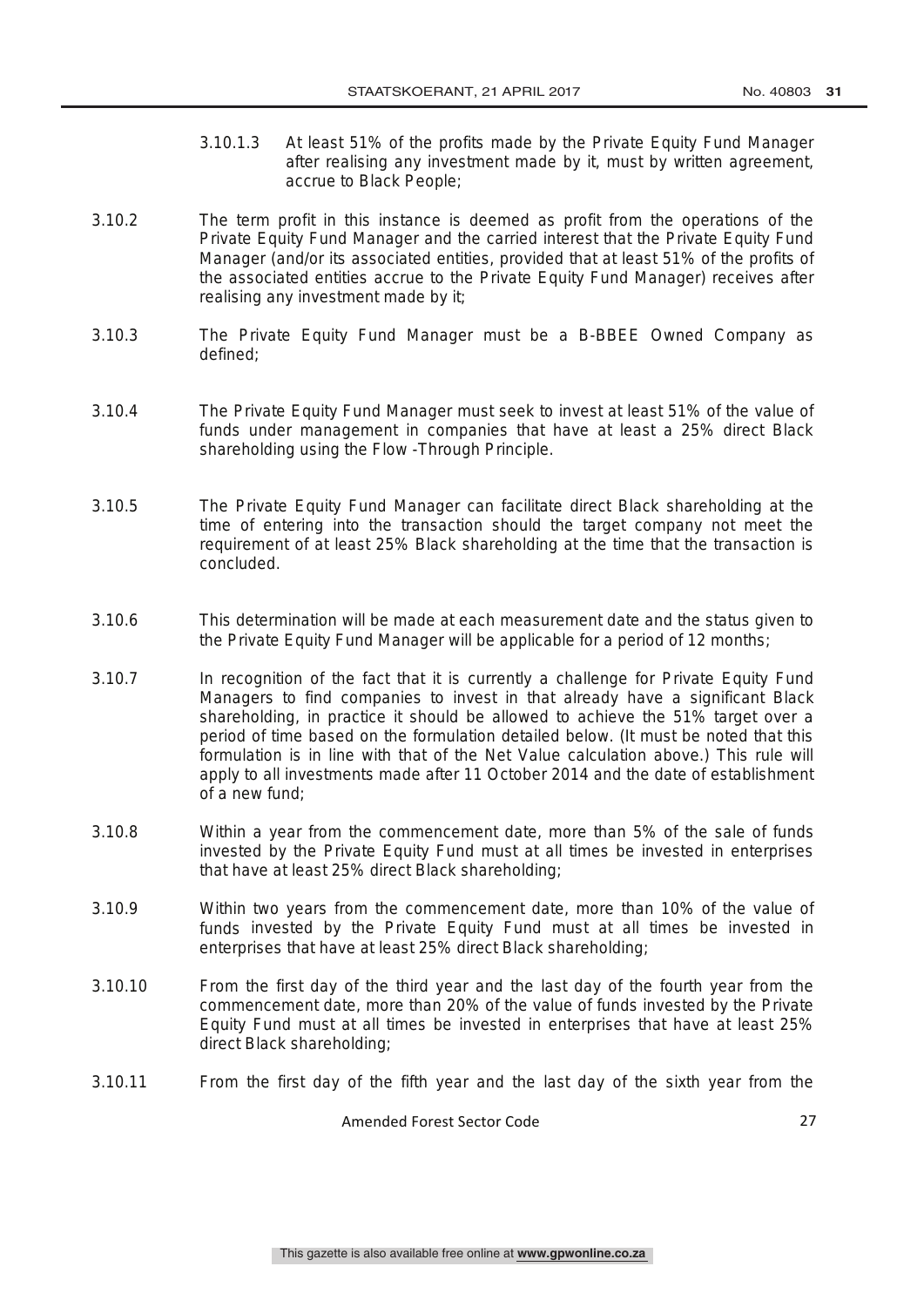commencement date, more than 30% of the value of the funds invested by the Private Equity Fund must at all times be invested in enterprises that have at least 25% direct Black shareholding;

- 3.10.12 From the first day of the seventh year and the last day of the eight year from the commencement date, more than 40% of the value of the funds invested by the Private Equity Fund must at all times be invested in the enterprises that have at least 25% direct Black shareholding;
- 3.10.13 From the first day of the ninth year and beyond from the commencement date, at least 51% of the value of the funds invested by the Private Equity Fund must at all times be invested in enterprises that have at least 25% direct Black shareholding;
- 3.10.14 It should be noted that the measurement of at least 51% of the value of funds invested by any Private Equity Fund that must be invested in enterprises with at least 25% direct Black shareholding is to be measured with reference to the cost of the investment made by the Private Equity Fund;
- 3.10.15 In the case of Private Equity Funds that were fully invested prior to October 2014, investments by the fund managers will be considered as being made by Black People if the Private Equity Fund Manager entities meet the following criteria:
	- 3.10.15.1 At least 51% of any of the Private Equity Fund Manager's Exercisable Voting Rights associated with the Equity rights of ownership in a Measured Entity, must be held by Black People;
	- 3.10.15.2 At least 51% of the profits accruing to the Private Equity Fund Manager after realising any investment made by it, must by written agreement, accrued to Black People; and
	- 3.10.15.3 Private Equity Fund Manager must be a B-BBEE Owned Company.

## **3.11 NON-PROFIT COMPANIES**

- 3.11.1 A Measured Entity may elect to include or exclude Non-Profit Companies for the purposes of measuring Ownership in terms of this statement;
- 3.11.2 When a Measured Entity elects to exclude such companies, it can do so by excluding up to 40% of the level of their Ownership completely from the determination of its compliance with the Ownership target;
- 3.11.3 A Measured Entity electing not to exclude Non-Profit Companies when it is entitled to do so, may either treat all of that Ownership as a non-Black or obtain a competent person's report estimating the extent of Black rights of Ownership measurable in the Measured Entity and originating from those Non-Profit Companies; and
- 3.11.4 A Non-Profit Company that houses a Broad-Based Ownership Scheme or an Employee Share Ownership Programme is subject to the provisions governing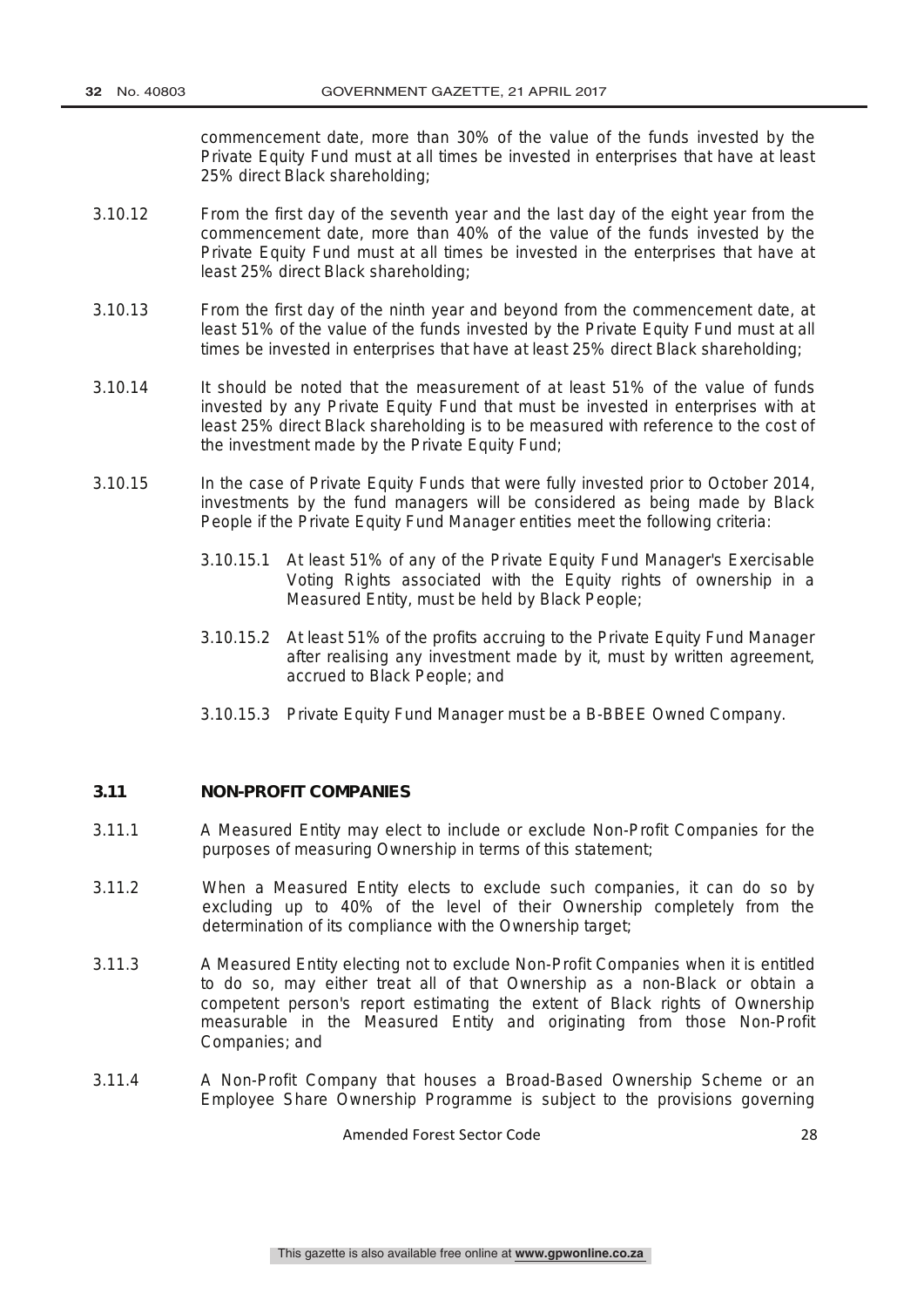those types of schemes and not to paragraphs 3.11.1 to 3.11.3.

- 3.11.5 Black Participants in a Non-Profit Company or a company limited by guarantee that houses a Broad-Based Ownership Scheme or an Employee Share Ownership Programme holding rights of Ownership in a Measured Entity may contribute:
	- 3.11.5.1 A maximum of 40% of the total points on the Ownership scorecard of the Measured Entity if they meet the qualification criteria for Broad-Based Ownership Schemes and Employee Share Ownership Programmes set out in FSC 100(B) and Annexe FSC100(C) respectively.
	- 3.11.5.2 100% of the total points on the Ownership scorecard of the Measured Entity if they meet the additional qualification criteria set out for Broad-Based Ownership Schemes and Employee Share Ownership Programmes in Annexe FSC100 (B) and Annexe FSC100 (C) respectively.

#### **3.12 TRUSTS**

- 3.12.1 Black Participants in a Trust holding rights of Ownership in a Measured Entity may contribute:
	- 3.12.1.1 A maximum of 40% of the total points on the Ownership scorecard of the Measured Entity if the Trust meets the qualification criteria for Trusts set out in Annexe FSC100(D)
	- 3.12.1.2 100% of the total points on the Ownership scorecard of the Measured Entity if the Trust meets the additional qualification criteria set out for Trusts in Annexe FSC100 (D)

#### **3.13 OPTIONS AND SHARE WARRANTS**

- 3.13.1 Exercisable Voting Rights and Economic Interest will be recognised where a Participant holds an instrument granting the holder the right to acquire an Equity Instrument or part thereof at a future date, if the following requirements are met:
- 3.13.1.1 The Exercisable Voting Rights attached to that instrument are irrevocably transferred to the holder for the option period and are exercisable by the holder before acquiring the Equity Instrument:
- 3.13.1.2 The value of any Economic Interest is irrevocably transferred to the holder for the option period and paid to the holder of that instrument before the exercise of that right; and
- 3.13.1.3 The value of the instrument must be determined by using a Standard Valuation Method for calculating the Net Value.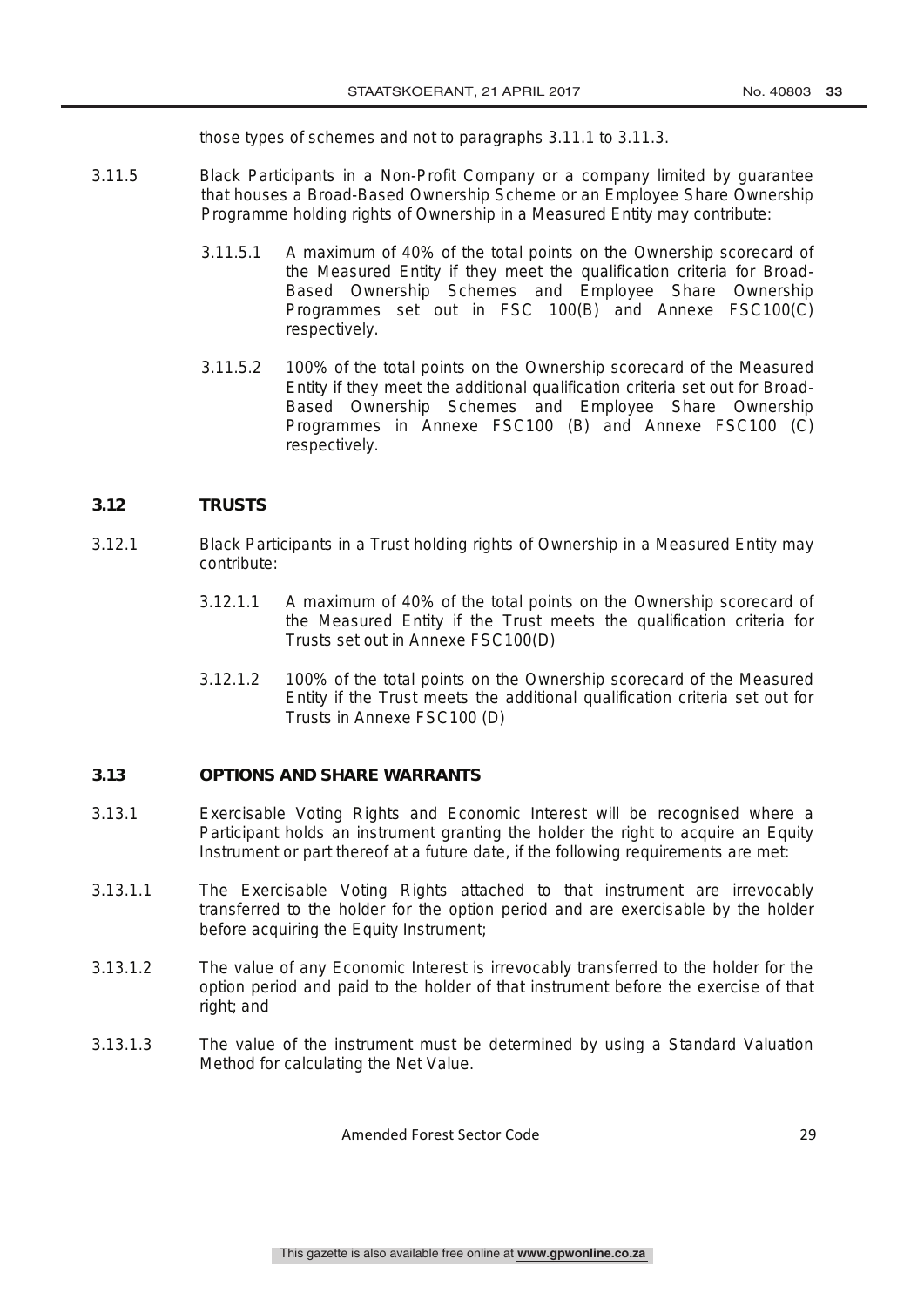#### **3.14 EQUITY INSTRUMENTS CARRYING PREFERENCE RIGHTS**

- 3.14.1 An Equity Instrument carrying preferential rights is measurable in the same manner as an ordinary Equity Instrument.
- 3.14.2 An Equity Instrument carrying preferential rights that have the characteristics of a debt, regardless of whether the debt is that of an Entity or of a Participant, must be treated as an ordinary loan. If the debt is that of a Black Participant, it may be subject to measurement under Net Value.
- 3.14.3 In evaluating an instrument that has a hybrid nature including the characteristics of a debt, only that portion that represents a debt will be measured under current equity interest. The remainder is measurable as an ordinary equity instrument.

#### **3.15 BONUS POINTS**

- 3.15.1 The communities and Employees referred to in paragraphs 2.4.1 and 2.4.2 respectively do not need to hold their Economic Interest through a Broad-Based Ownership Scheme or Employee Share Ownership Programme for it to earn the Measured Entity recognition they can hold their Economic Interest through any other legal vehicle as long as it can be proved that they are a qualifying community.
- 3.15.2 The bonus points in indicators 2.4.3 and 2.4.4 can only be earned if the Measured Entity has already achieved the targets in each of those cases as set out in indicators 2.2.1 and 2.2.2 respectively.

Amended Forest Sector Code and the sector of the sector of the sector  $30$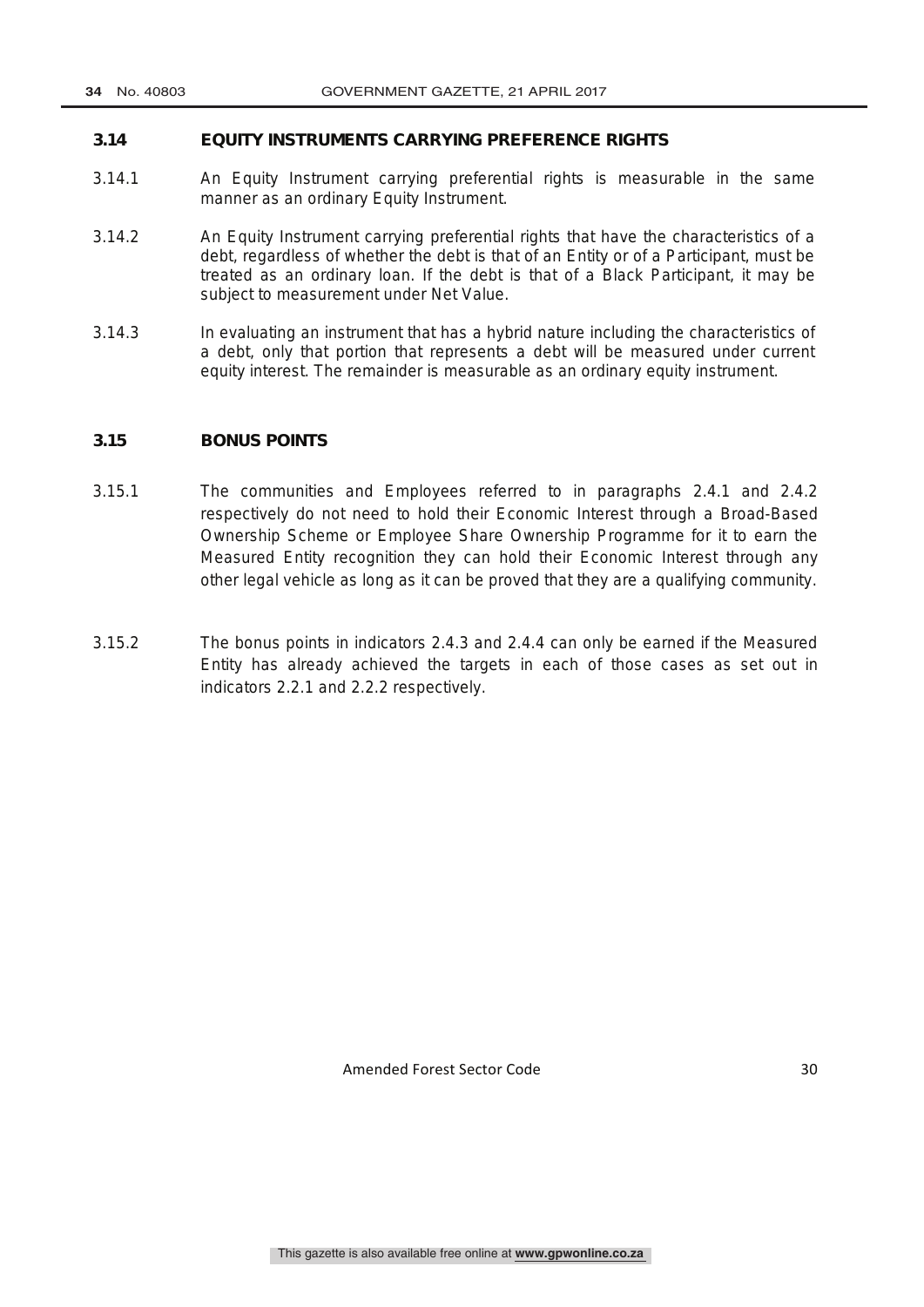## **4. ANNEXE FSC100 (A)**

## **EXAMPLES OF MANDATED INVESTMENTS**

| <b>Description of Investment</b>                                                                                                                                             | <b>Portion Subject to Exclusion</b>                                                                             |
|------------------------------------------------------------------------------------------------------------------------------------------------------------------------------|-----------------------------------------------------------------------------------------------------------------|
|                                                                                                                                                                              | <b>Principle</b>                                                                                                |
| Investments made by or for a South African<br>collective investment scheme as defined in<br>the Collective Investments Scheme Control<br>Act of 2002 of South Africa         | full value                                                                                                      |
| Investments made by or for a South African<br>pension fund as defined in the Pension<br>Fund Act of 1956 of South Africa                                                     | full value                                                                                                      |
| Investments made by or for a South African                                                                                                                                   | portion recorded as made out                                                                                    |
| medical scheme as defined in the Medical<br>Schemes Act of 1998 of South Africa out of<br>member's funds                                                                     | of member's fund                                                                                                |
| Investments made by or for South African                                                                                                                                     | portion recorded as made out                                                                                    |
| long-term insurers as defined in the Long-<br>Term Insurance Act of 1998 of South Africa<br>out of policyholder funds                                                        | of policyholder funds                                                                                           |
| Investments made by or for a friendly<br>society as defined in the Friendly Societies<br>Act of 1956 of South Africa                                                         | full value                                                                                                      |
| Investments made by or for a South African<br>bank as defined in the Banks Act of 1990 of<br>South Africa out of depositors funds as<br>opposed to own reserves              | depositor portion determined by<br>apportioning investment in the ratio that<br>depositor funds to own reserves |
| Investments made by or for a South African<br>mutual bank as defined in the Mutual Banks<br>Act of 1993 of South Africa out of depositor<br>funds as opposed to own reserves | depositor portion determined by<br>apportioning investment in the ratio that<br>depositor funds to own reserves |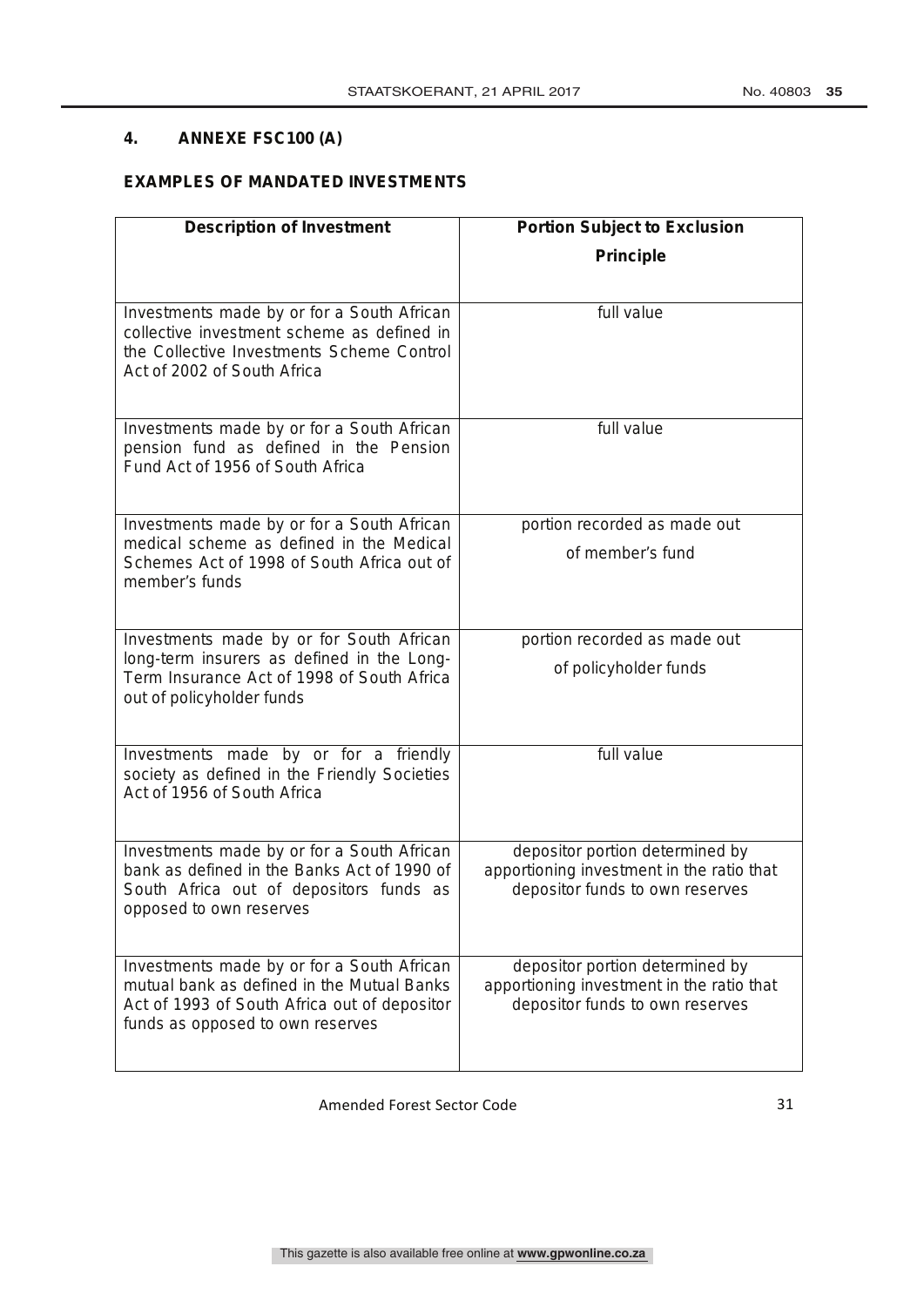#### **ANNEXE FSC100 (B)**

#### **1. RULES FOR BROAD-BASED OWNERSHIP SCHEMES**

- 1.1 The following rules apply to Broad-Based Ownership Schemes:
- 1.1.1 the Management Fees of the scheme must not exceed 15% of the total Economic Interest received by the scheme in any year;
- 1.1.2 the constitution of the scheme must record the rules governing any portion of Economic Interest received and reserved for future distribution or application;
- 1.1.3 the constitution of the scheme must define the Participants and the proportion of their claim to receive distributions;
	- 1.1.3.1 a written record of the name of the Participants or the use of a defined class of natural person satisfies the requirement for identification;
	- 1.1.3.2 a written record of fixed percentages of claim or the use of a formula for calculating claims satisfies the need for defining proportion of benefit; and
- 1.1.4 the fiduciaries of the scheme must have no discretion on the above mentioned terms of the constitution;
- 1.1.5 at least 85% of the value of benefits allocated by the scheme must accrue to Black People;
- 1.1.6 at least 50% of the fiduciaries of the scheme must be independent persons having no employment with or direct or indirect beneficial interest in the scheme;
- 1.1.7 at least 50% of the fiduciaries of the scheme must be Black People and at least 25% must be Black women;
- 1.1.8 the chairperson of the scheme must be independent;
- 1.1.9 the constitution or other relevant statutory documents, of the scheme must be made available, on request, to any Participant in an official language in which that person is familiar;
- 1.1.10 On winding-up or termination of the scheme, all accumulated Economic Interest must be transferred to the beneficiaries or an entity with similar objectives.

Amended Forest Sector Code and the state of the state of the state of the state of the state of the state of the state of the state of the state of the state of the state of the state of the state of the state of the state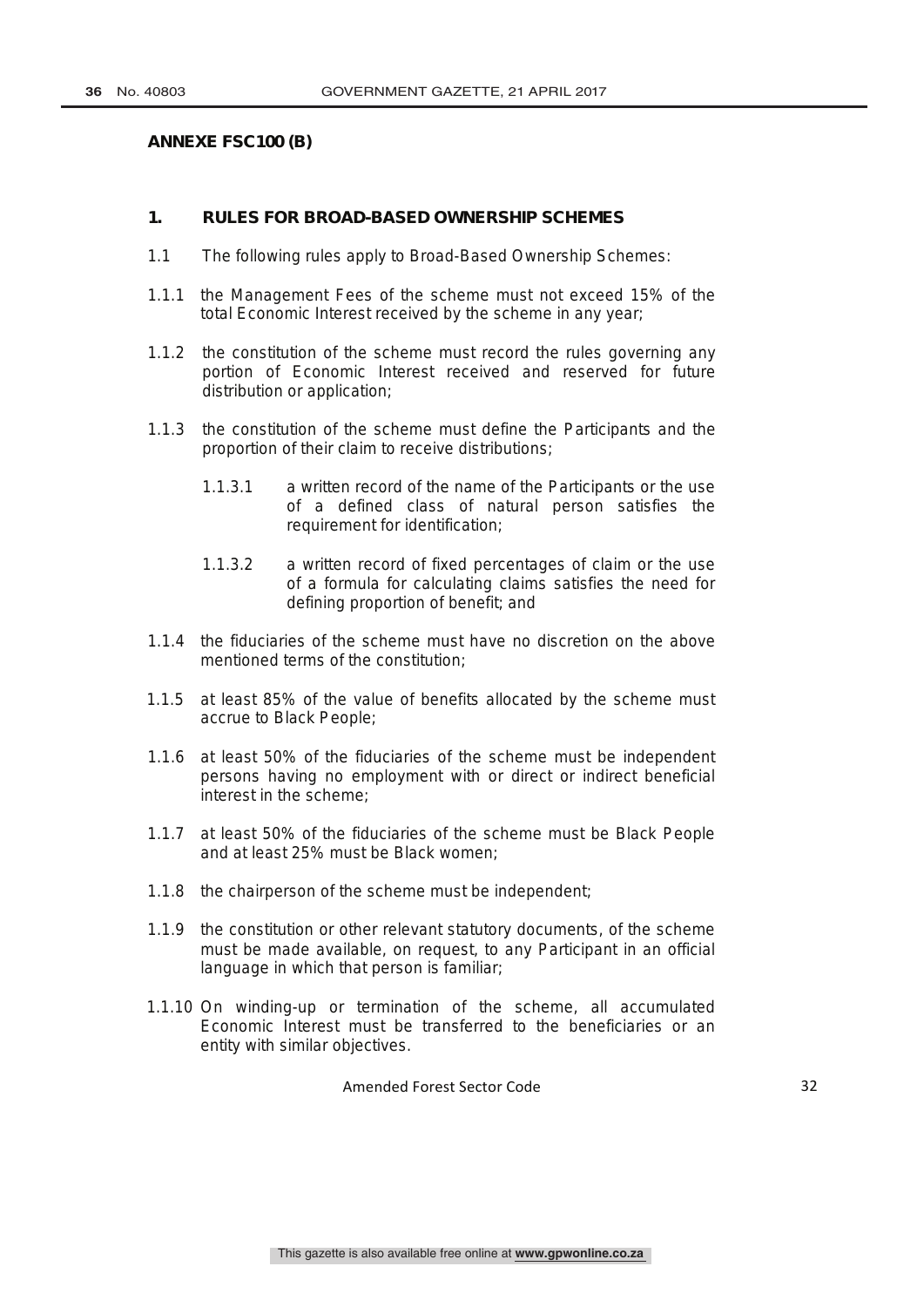### **2. ADDITIONAL CRITERIA APPLICABLE TO BROAD-BASED OWNERSHIP SCHEMES**

- 2.1 For a Measured Entity to obtain the maximum points on its Ownership scorecard, the following additional requirements must be met by a Broad-Based Ownership Scheme:
- 2.1.1 a track-record of operating as a Broad-Based Ownership Scheme, or in the absence of such a track-record demonstrable evidence of full operational capacity to operate as a Broad-Based Ownership Scheme; and
	- 2.1.1.1 operational capacity must be evidenced by suitably qualified and experienced staff in sufficient number, experienced professional advisors, operating premises, and all other necessary requirements for operating a business.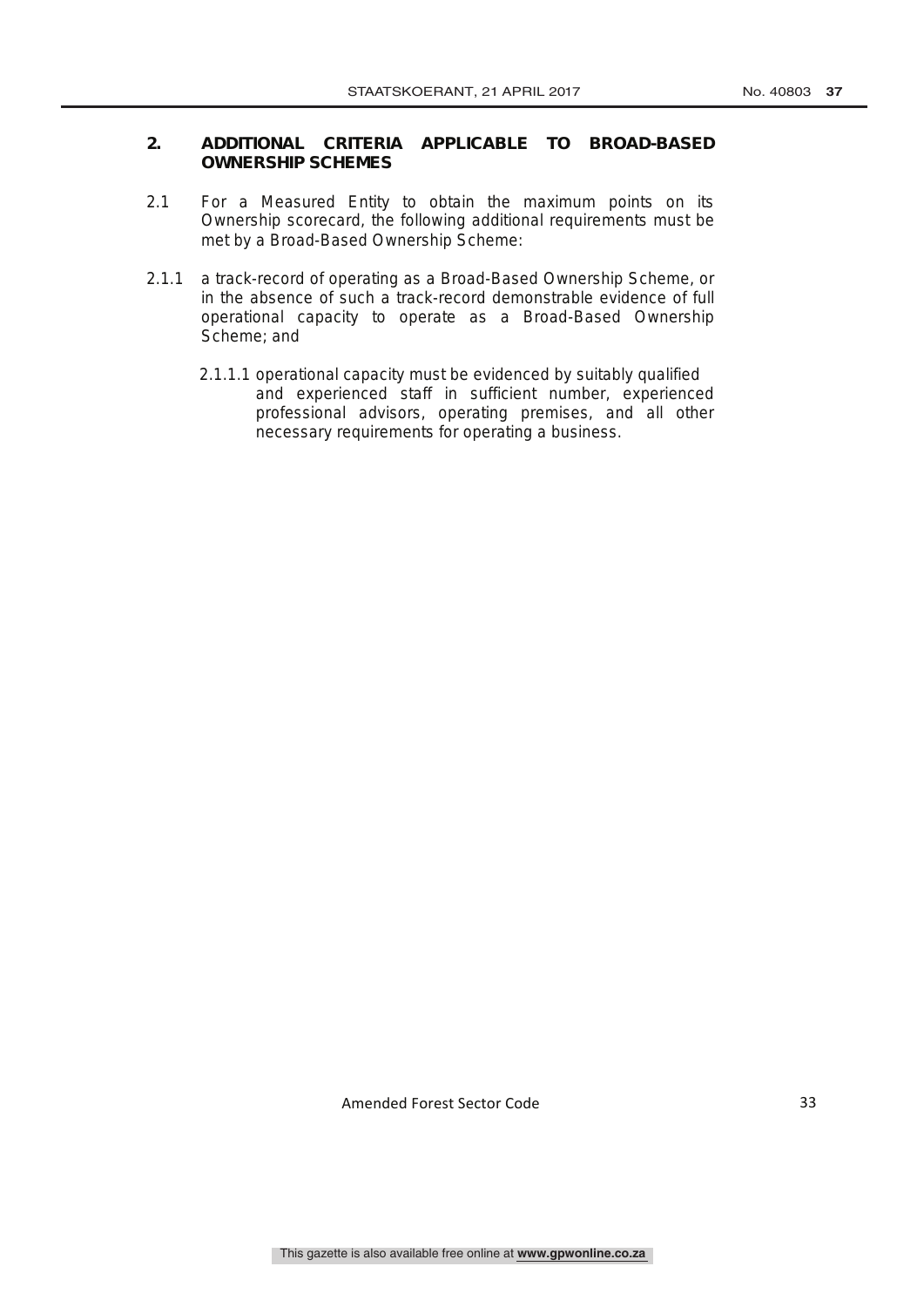#### **ANNEXE FSC100 (C)**

#### **1. RULES FOR EMPLOYEE SHARE OWNERSHIP PROGRAMMES**

- 1.1 The following rules apply to Employee Share Ownership Programmes;
- 1.1.1 The constitution of the scheme must define the Participants and the proportion of their claim to receive distributions;
	- 1.1.1.1 a written record of the name of the Participants or the use of a defined class of natural person satisfies the requirement for identification;
	- 1.1.1.2 a written record of fixed percentages of claim or the use of a formula for calculating claims satisfies the need for defining proportion of benefit; and
- 1.1.2 The fiduciaries of the scheme must have no discretion on the above mentioned terms of the constitution; and
- 1.1.3 The Participants must take part in:
	- 1.1.3.1 Appointing at least 50% of the fiduciaries of the scheme;
	- 1.1.3.2 Managing the scheme at a level similar to the management role of shareholders in a company having shareholding;
- 1.1.4 The constitution, or other relevant statutory documents, of the scheme must be made available, on request, to any Participant in an official language in which that person is familiar;
- 1.1.5 The scheme fiduciaries must present the financial reports of the scheme to Participants yearly at an annual general meeting of the scheme; and
- 1.1.6 All accumulated Economic Interest of the scheme is payable to the Participants at the earlier of a date or event specified in the scheme constitution or on the termination or winding-up of the scheme.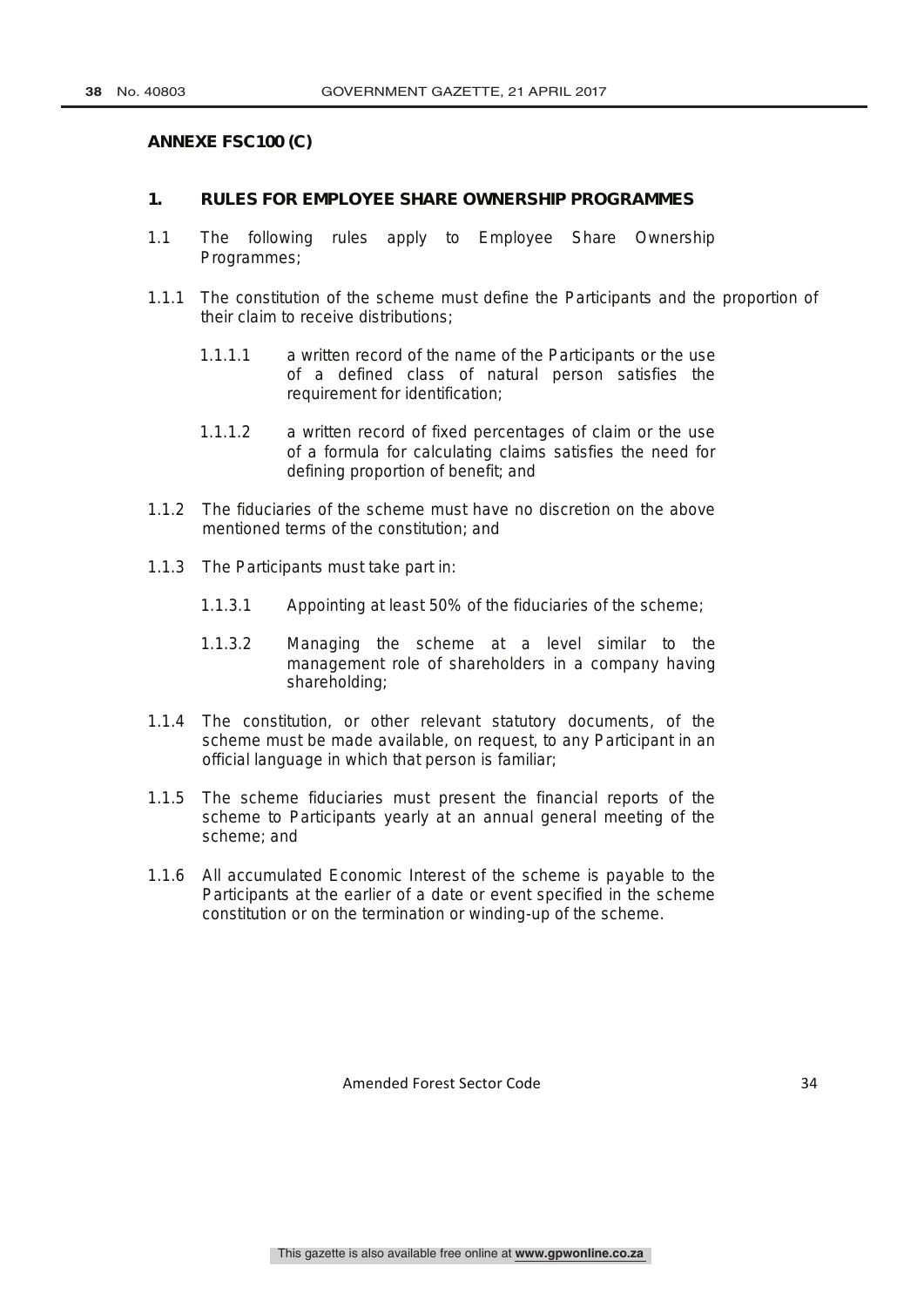# **2. ADDITIONAL CRITERIA APPLICABLE TO EMPLOYEE SHARE OWNERSHIP PROGRAMMES**

- 2.1 For a Measured Entity to obtain the maximum points on its Ownership scorecard, the following additional requirements must be met by an Employee Share Ownership Programme:
- 2.1.1 a track-record of operating as a Broad-Based Ownership Scheme or Employee Share Ownership Scheme, or in the absence of such a track-record demonstrable evidence of full operational capacity to operate as an Employee Share Ownership Programme;
	- 2.1.1.1 operational capacity must be evidenced by suitably qualified and experienced staff in sufficient number, experienced professional advisors, operating premises and all other necessary requirements for operating a business.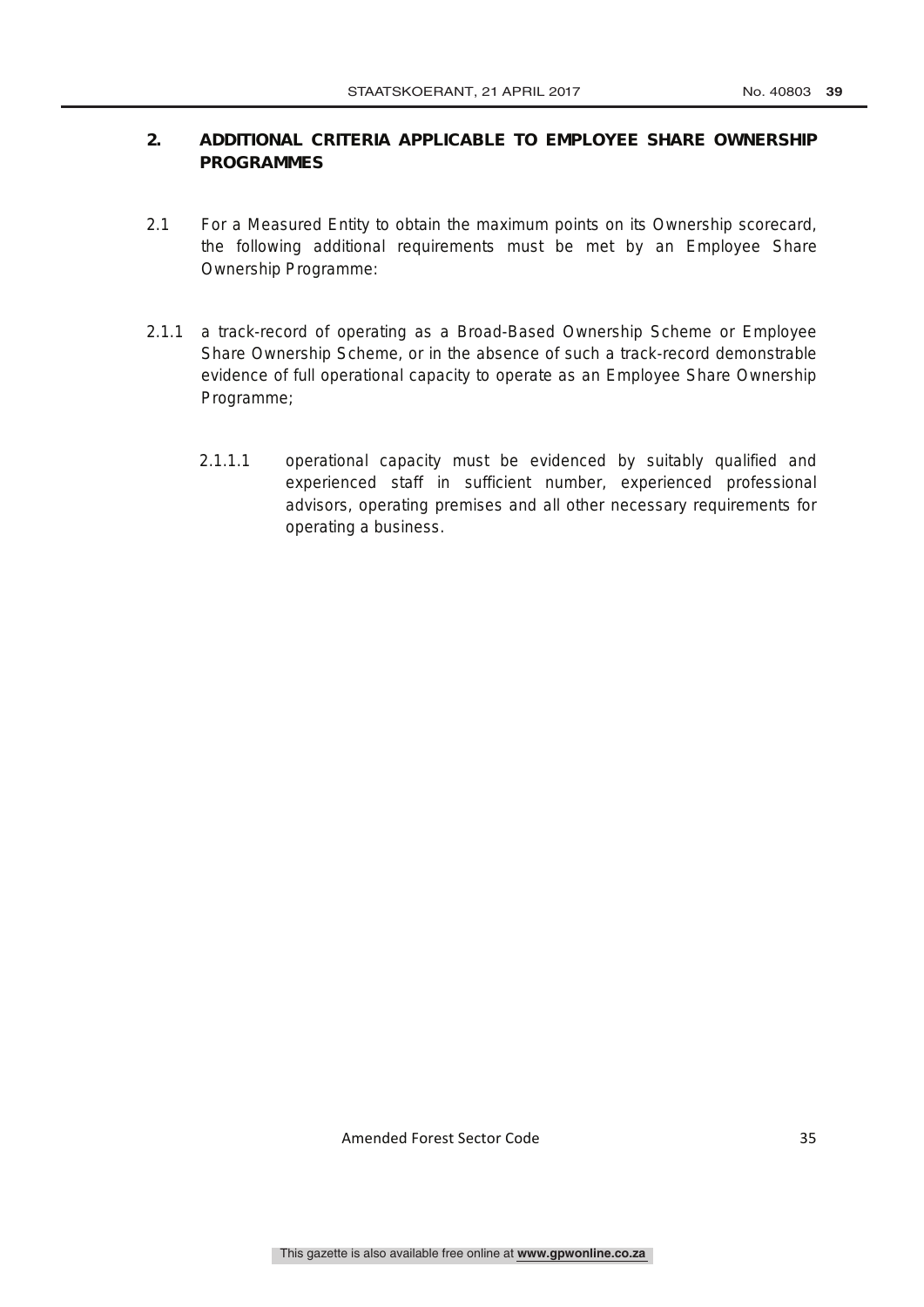### **ANNEXE FSC100 (D)**

### **1. RULES FOR TRUSTS (INCLUDING FAMILY TRUSTS)**

- 1.1 The qualification criteria for the recognition of Trusts are as follows:
- 1.1.1 The trust deed must define the beneficiaries and the proportion of their entitlement to receive distributions;
	- 1.1.1.1 a written record of the names of the beneficiaries or the use of a defined class of natural person satisfies the requirement for identification;
	- 1.1.1.2 a written record of fixed percentages of entitlement or the use of a formula for calculating entitlement satisfies the need for defining proportion of benefit;
- 1.1.2 The trustees must have no discretion on the above mentioned terms of the trust deed except where it is a family trust. In case of a family trust only the trustees may have a discretion with respect to the above mentioned terms and then only within the confines of the discretion awarded them by the trust deed; and
- 1.1.3 On winding-up or termination of the trust, all accumulated Economic Interest must be transferred to the beneficiaries or to an entity representing the interest of the Participants or class of beneficiaries.

### **2. ADDITIONAL CRITERIA APPLICABLE TO TRUSTS**

- 2.1 For a Measured Entity to obtain the maximum points on its Ownership scorecard from shareholding by a Trust, the Measured Entity must be in possession of a certificate issued by a competent person to the effect:
- 2.1.1 that the Trust was created for a legitimate commercial reason which must be fully disclosed; and
- 2.1.2 that the terms of the Trust do not directly or indirectly seek to circumvent the provisions of the Codes and the Act.

Amended Forest Sector Code **Communist Sector** Code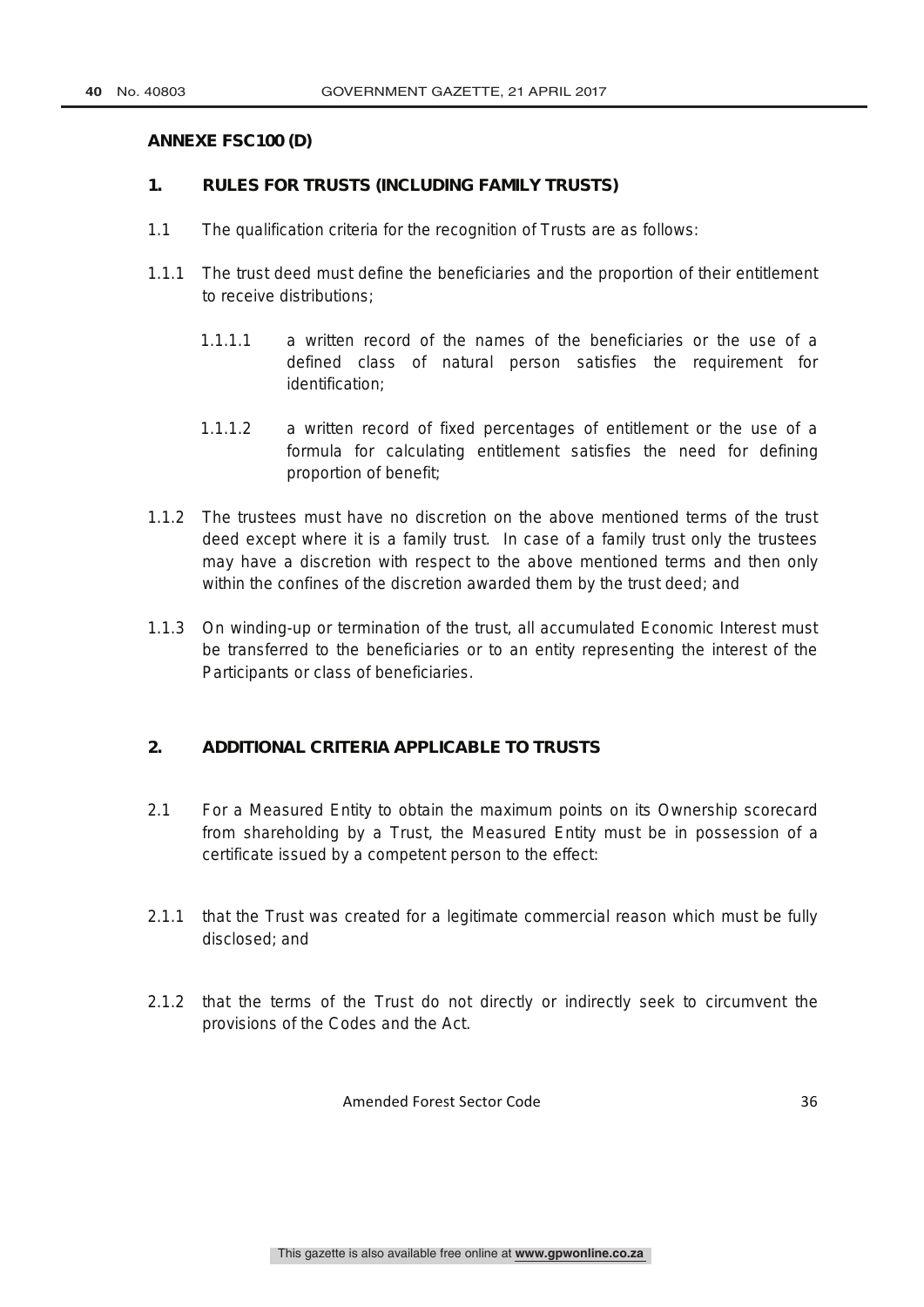### **3. RULES FOR DISCRETIONARY JURISTIC PERSONS**

- 3.1 The terms of a constitution, memorandum of incorporation (MOI) or the trust deed of a juristic person, whichever the case may be, may notwithstanding the Rules for Broad-Based Ownership Schemes, Employee Share Ownership Programmes and the Rules for Trusts (Annexe FSC100 B; C & D), provide for a discretion to the fiduciaries to distribute, in their sole and unfettered discretion, such portions of the juristic person's income and capital as they deem fit from time to time to such beneficiaries or members of a defined class of beneficiaries as they may decide in their sole and unfettered discretion from time to time;
- 3.2 The discretion to the fiduciaries referred to in 3.1 above must be exercised in accordance with the terms of the constitution, MOI or trust deed. Subject to compliance with the remainder of the rules and additional rules as embodied in Annexe FSC100 B, C and D, such discretion will not disqualify the juristic person from qualifying for recognition under the Ownership Scorecard;
- 3.3. Where such a discretion or a partial discretion exists, the race and gender composition of rights of ownership that flow through the juristic person must be determined with reference to the wording of the constitution, MOI or trust deed having regard to the race and gender of Participants thereof and their proportion of entitlement to income or that of certain classes of Participants (where applicable);
	- 3.3.1 where the wording of the constitution, MOI or trust deed is clear on the racial or gender composition of Participants - the constitution, MOI or trust deed, which ever the case may be, will serve as sufficient evidence to those facts it is clear on;
	- 3.3.2 where the determination of race and gender of Participants are not practically determinable from a pure reading of the trust deed, reliance may be placed on a competent person's report estimating the rights of ownership that flows through the juristic person. Such report may have regard to various factors which could include where appropriate:
		- 3.3.2.1 *ad hoc* distributions to Participants of income and capital during the Measurement Period;
		- 3.3.2.2 official estimating records such as publicly available

Amended Forest Sector Code **Communist Sector** Code 37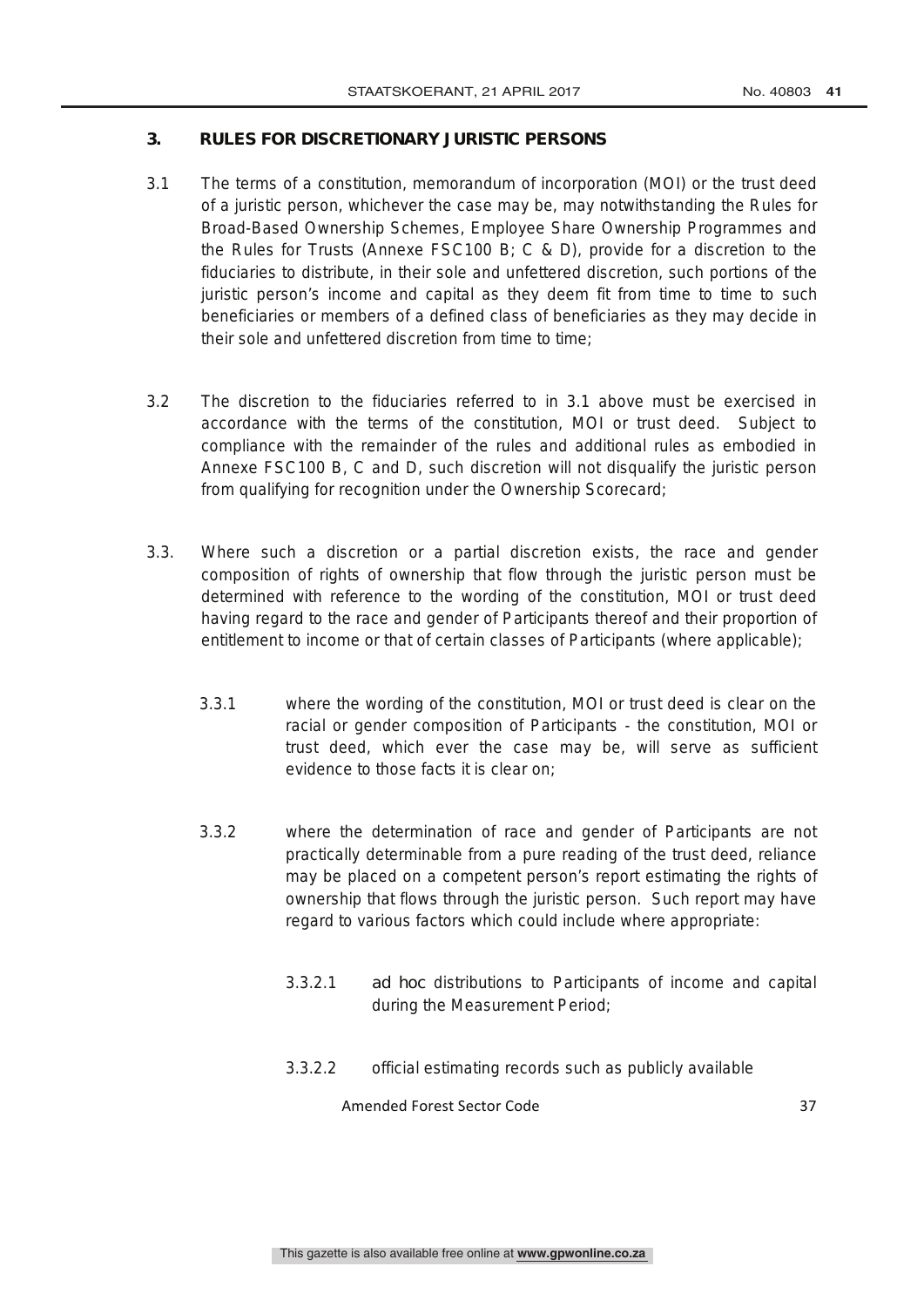municipal records, university or school enrolment records and the South African census reports;

3.3..2.3 where the determination of race and gender of Participants are indeterminable notwithstanding the mechanisms provided for in paragraphs 3.3.1 and 3.3.2 the Participants must be regarded as non-black.

3.4 Participants in juristic person's with these discretionary terms seldom have the right to vote at general meetings of the juristic person. Their rights are represented by the fiduciaries who make decisions on their behalf. For this reason the Economic Interest of such Participants as determined in paragraph 3.3 above will serve as a proxy for their Voting Rights.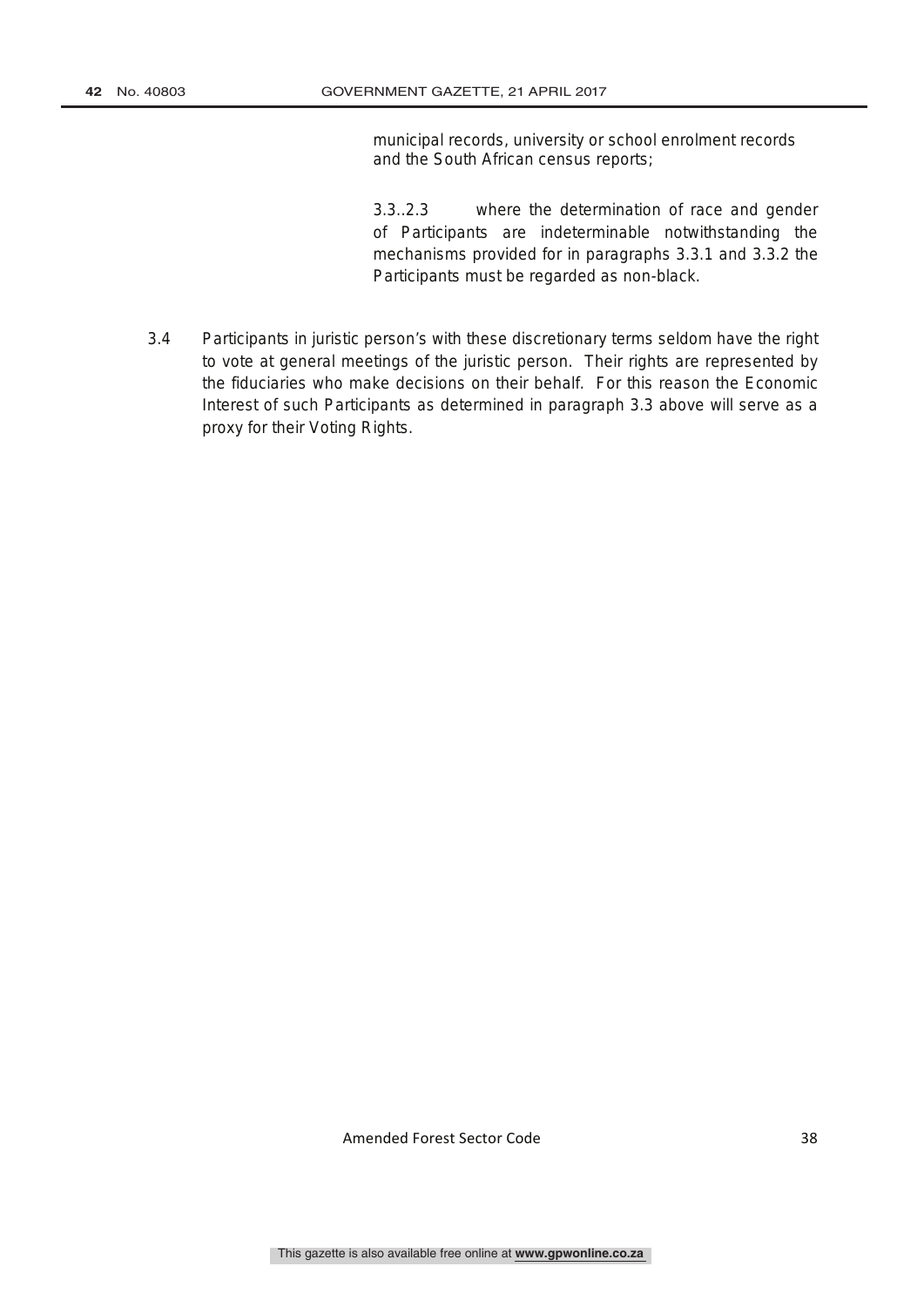### **ANNEXE FSC100 (E)**

# **1. MEASUREMENT OF VOTING RIGHTS**

1.1 The calculation of the Ownership indicators provided for in paragraphs 2.1.1 and 2.1.2 of the Ownership scorecard is as follows:

$$
A = \frac{B}{C} \times D
$$

**Where** 

**A** is the score achieved for the Entity for the measured Ownership indicator

**B** is the percentage that Exercisable Voting Rights in the hands of the category of Participants who are Black People in that Entity holds to all Voting Rights held by all Participants of that Entity

**C** is the percentage compliance Target for Exercisable Voting Rights for the applicable measured Ownership indicator in paragraph 2.1 of the Ownership scorecard.

**D** is the Weighting points allocated to the applicable measured Ownership indicator in paragraph 2.1 of the Ownership scorecard.

1.2 If an Entity gains a score in the Formula above that is more than the Weighting points in paragraph 2.1, that Entity will only receive the Weighing points.

# **2. MEASUREMENT OF ECONOMIC INTEREST**

2.1 The calculation of the Ownership indicators provided for in paragraphs 2.2.1, 2.2.2, 2.2.3 and 2.2.4 of the Ownership scorecard is as follows:

$$
A = \frac{B}{C} \times D
$$

**Where** 

**A** is the score achieved for the Entity for the measured Ownership indicator

Amended Forest Sector Code and the sector of the sector of the sector of the sector of the sector of the sector of the sector of the sector of the sector of the sector of the sector of the sector of the sector of the secto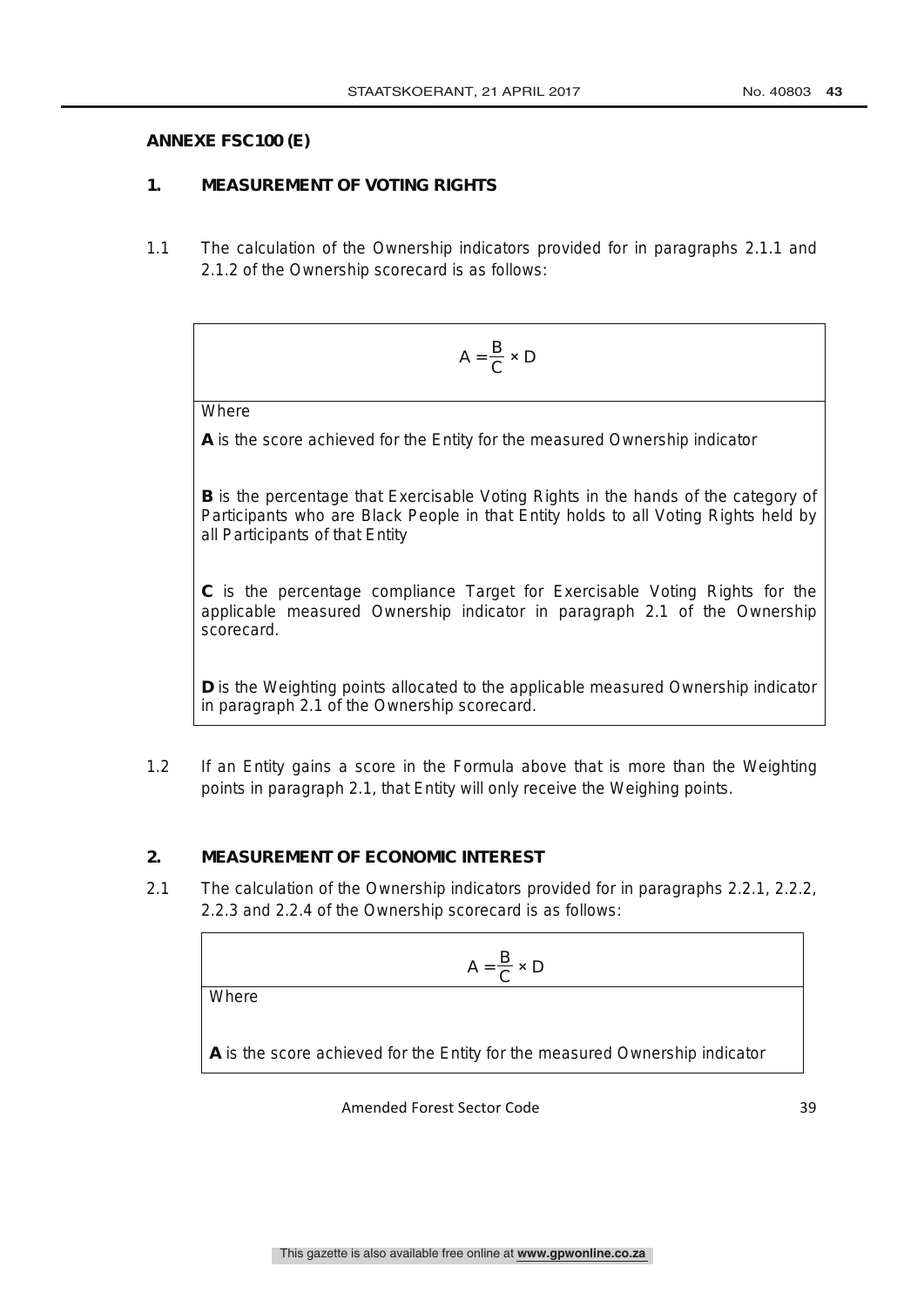**B** is the percentage that Economic Interest to which Participants who fall within the category of Black People in that Entity holds to all Economic Interest held by all Participants of that Entity

**C** is the percentage compliance Target for Economic Interest for the applicable measured Ownership indicator in paragraph 2.2 of the Ownership scorecard.

**D** is the Weighting points allocated to the applicable measured Ownership indicator in paragraph 2.2 of the Ownership scorecard.

2.2 If an Entity gains a score in the Formula above that is more than the Weighting points in paragraph 2.2, that Entity will only receive the Weighting points.

### **3. CALCULATION OF DEEMED VALUE**

3.1 In calculating the "Deemed Value" referred to in Formula 4 below, the following formula applies:

 $A = \frac{B \cdot C}{D}$ **Where A** is the Deemed Value **B** for the purposes of Formula 4 below is the value of the Equity Instruments relevant to the calculation, determined on the Date of Measurement **B** for the purpose of Formula 5 below is the value of the Equity Instruments relevant to the calculation, determined on the date of sale or loss **C** for the purposes of Formula 4 below is the carrying value of any Acquisition Debts of the relevant Black Participants on the Date of Measurement **C** for the purpose of Formula 5 is the carrying value of any Acquisition Debts of the relevant Black Participants on the date of sale or loss **D** for the purpose of Formula 4 below is the value of the Measured Entity on the Date of Measurement

Amended Forest Sector Code and the sector of the sector of the sector of the sector of the sector of the sector of the sector of the sector of the sector of the sector of the sector of the sector of the sector of the secto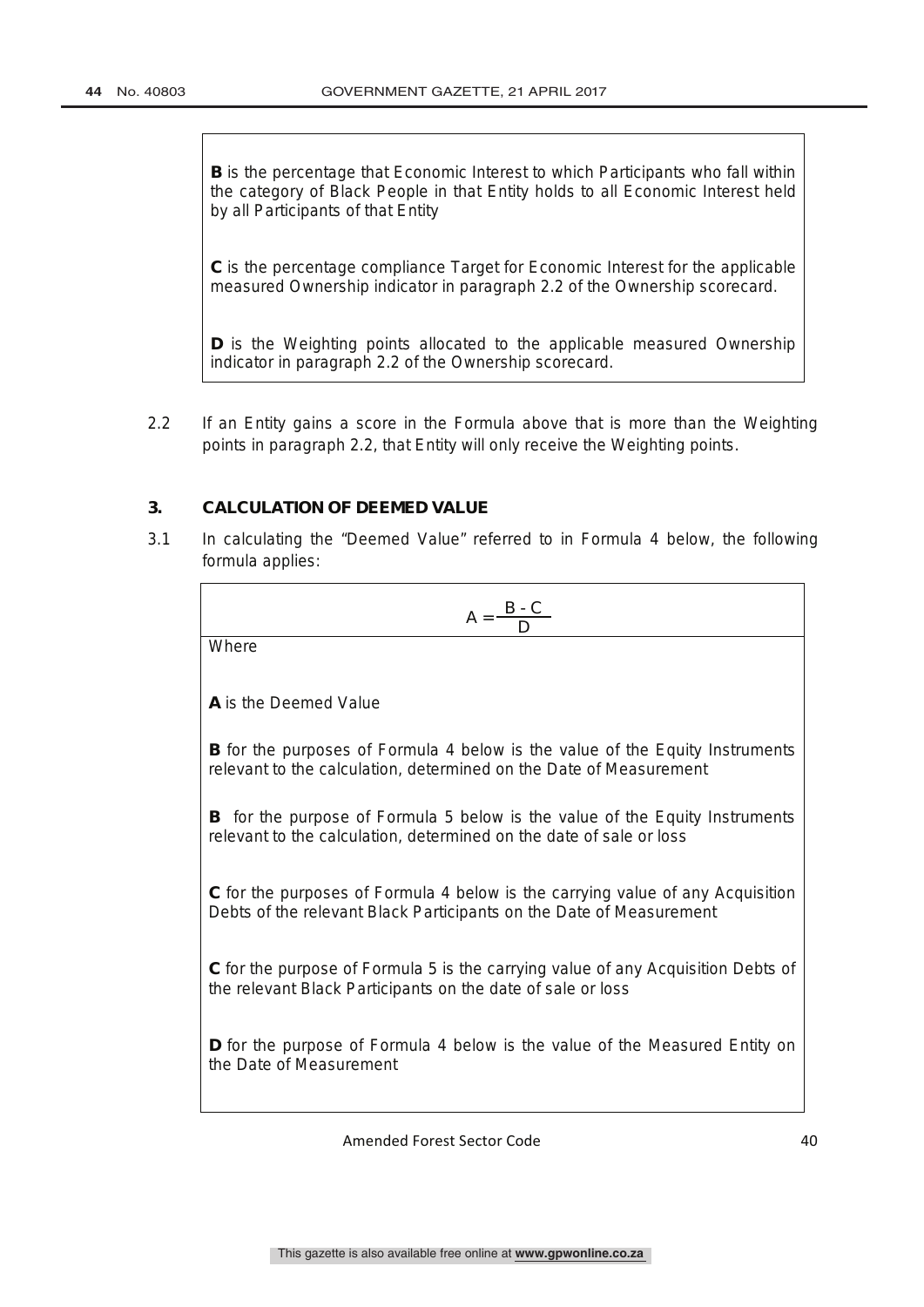**D** for the purpose of Formula 5 below the value of the Measured Entity (inclusive of the black Equity Instruments sold or lost) on the date of sale or loss

**D** for the purpose of the Exclusion Principle is the value of the measurable portion of the Measured Entity on the Date of Measurement

### **4. NET VALUE**

4.1 The "Net Value" points in paragraph 2.3.1 are the lower result of Formula A and Formula B below:

| Formula A                                                                                                                                                            |  |  |  |  |  |
|----------------------------------------------------------------------------------------------------------------------------------------------------------------------|--|--|--|--|--|
| $A = B x (\frac{1}{25\% \times C}) \times 8$                                                                                                                         |  |  |  |  |  |
| Where                                                                                                                                                                |  |  |  |  |  |
| A is the score under paragraph 2.3.1 of the Ownership scorecard                                                                                                      |  |  |  |  |  |
| <b>B</b> is the Deemed Value for all Black Participants in the Measured Entity<br>determined using Formula 3 above                                                   |  |  |  |  |  |
| C is the Time-Based Graduation Factor of the Economic Interest compliance<br>target outlined below:                                                                  |  |  |  |  |  |
| • 10% for the first year after the Current Equity Interest Date.                                                                                                     |  |  |  |  |  |
| • 20% for the second year after the Current Equity Interest Date.                                                                                                    |  |  |  |  |  |
| • 40% from the first day of the third year after the Current Equity Interest<br>Date to the last day of the fourth year after the Current Equity Interest<br>Date.   |  |  |  |  |  |
| • 60% from the first day of the fifth year after the Current Equity Interest<br>Date to the last day of the sixth year after the Current Equity Interest<br>Date.    |  |  |  |  |  |
| • 80% from the first day of the seventh year after the Current Equity<br>Interest Date to the last day of the eighth year after the Current Equity<br>Interest Date. |  |  |  |  |  |
| • 100% from the first day of the ninth year after the Current Equity<br>Interest Date to the last day of the tenth year after the Current Equity<br>Interest Date.   |  |  |  |  |  |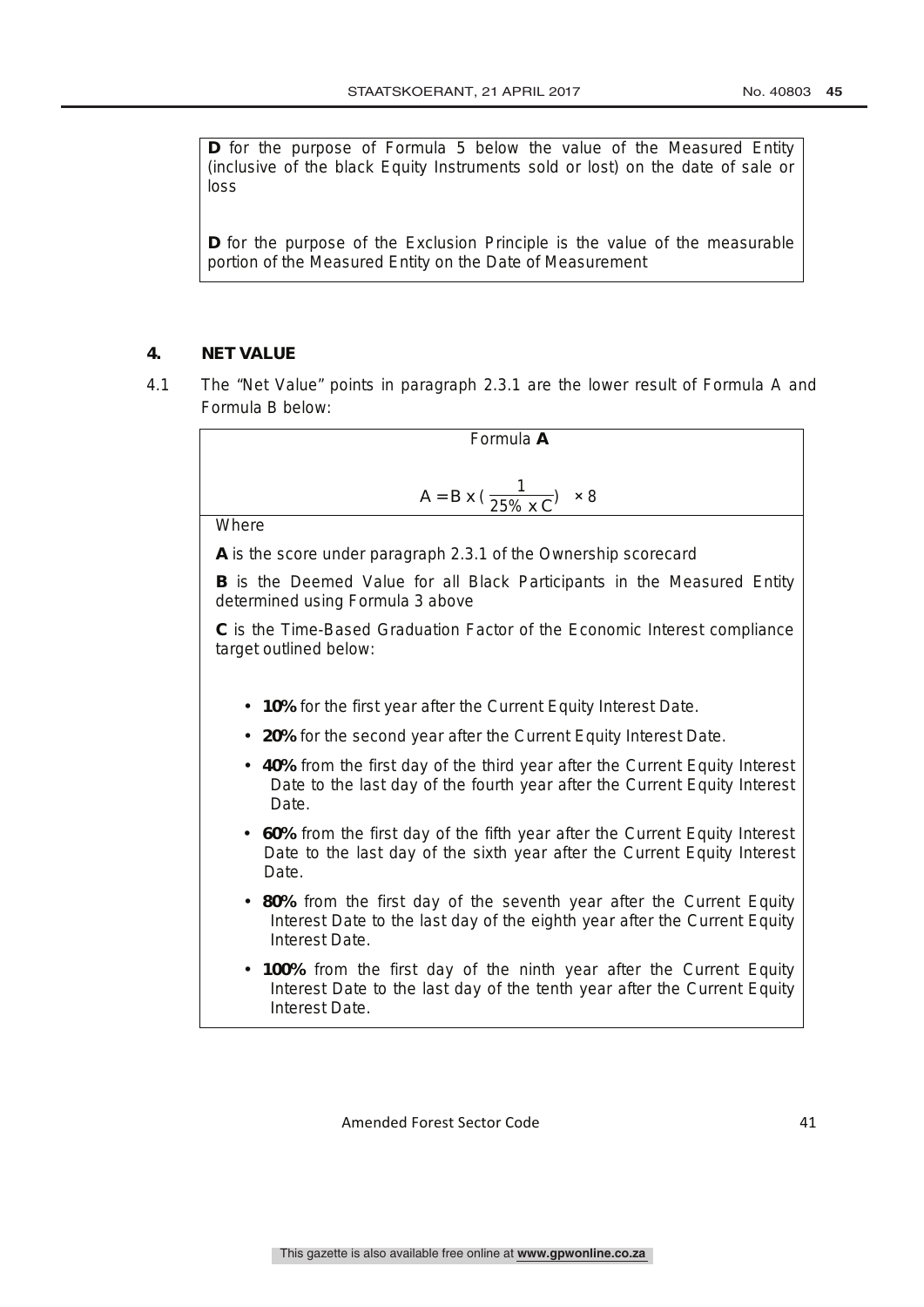**C** for the purpose of Measured Entities in the grower sub-sector is the Time-Based Graduation Factor of the Economic Interest compliance target determined as follows. Instead of a period over 10 years it is based on full payment in equal tranches over the crop rotation cycle for the timber crop grown by the enterprise, by applying the following formula:

#### C=N/Rx100%

**Where** 

**C** is the Time Based Graduation Factor;

**N** is the year after the effective date being measured;

**R** is the crop rotation period in years.

Formula **B** 

 $A = \frac{B}{C} \times 8$ 

Where

**A** is the score under paragraph 2.3.1 of the Ownership scorecard.

**B** is the percentage Economic Interest in the Measured Entity of Black Participants measured using the Flow Through Principle.

**C** is the target for the Ownership indicator in paragraph 2.2.1 of the Ownership scorecard.

4.2 If an Entity gains a score in the Formula above that is more than the Weighting points in paragraph 2.3.1, that Entity will only receive the Weighting points.

### **5. CALCULATION OF THE RECOGNITION OF OWNERSHIP AFTER THE SALE OR LOSS OF SHARES BY BLACK PARTICIPANTS:**

The calculations in paragraphs 3.8.1 and 3.8.4 use the following formula:

$$
A = B \times C \times D
$$

Where

**A** is the percentage of rights of Ownership that survive the sale or loss of an

Amended Forest Sector Code **Communist Communist Communist Communist Communist Communist Communist Communist Co**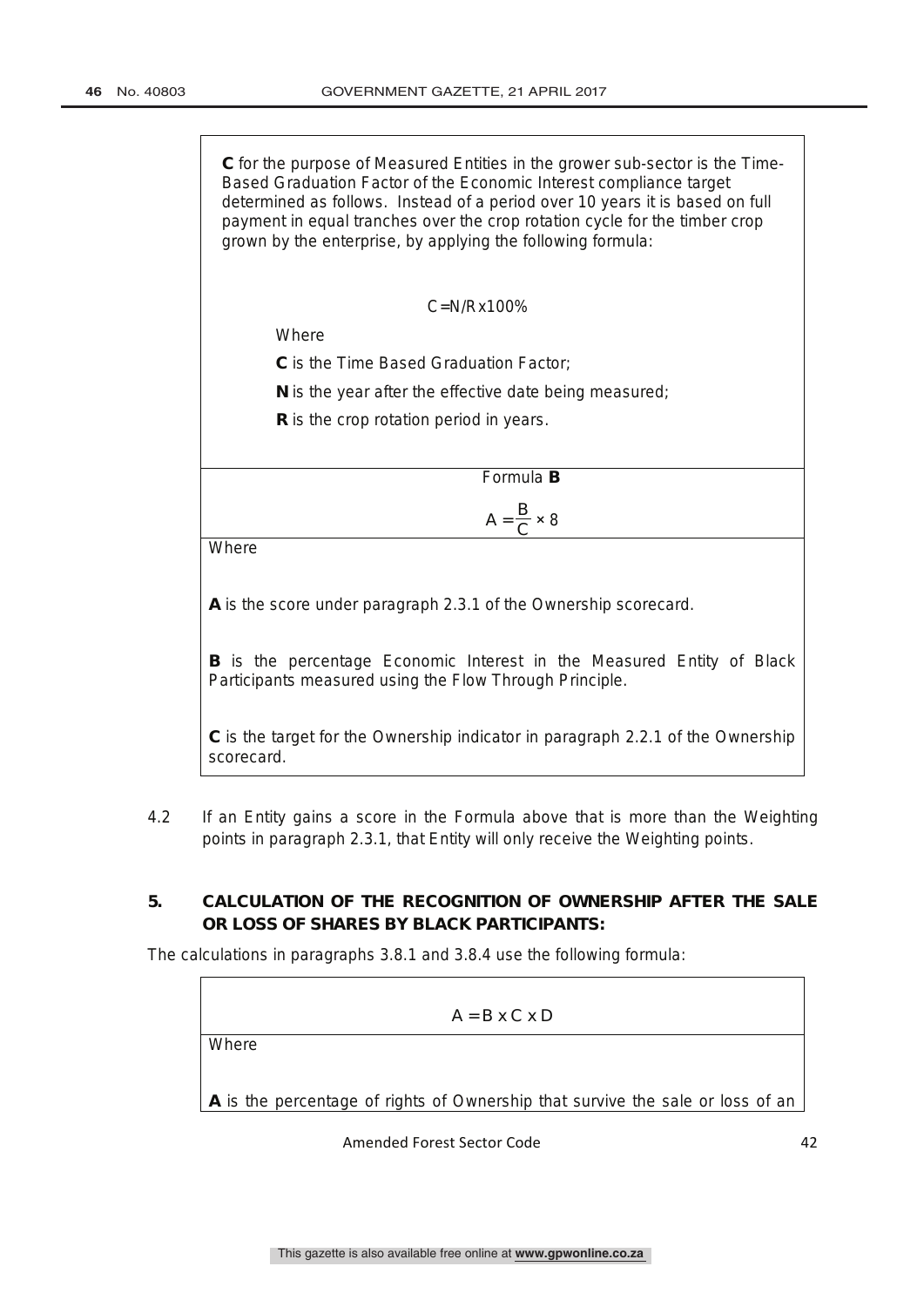Equity Instrument by a Black Participant in paragraph 3.8 of the statement

**B** is the percentage of rights of Ownership for each of indicators in the Ownership scorecard that were attributable to the Black Participants immediately before his or her sale or loss of shares

**C** is the Deemed Value percentage provided for in paragraph 3 above undertaken for the Equity Instruments sold or lost by the Black Participant on the date of the sale or loss. The value of the Entity is measurable as at the date of sale or loss of shares

**D** is the most recently determined B-BBEE Recognition Level of the Measured Entity (which must be less than 1-year old) based on its applicable Scorecard result for all Elements other than Ownership determined using statement 000

### **6. CALCULATION OF THE BONUS POINTS ON THE OWNERSHIP SCORECARD:**

6.1 The calculation of the Ownership indicators provided for in paragraphs 2.4.1, 2.4.2, 2.4.3 and 2.4.4 of the Ownership scorecard in as follows:

**Where** 

**A** is the score achieved for the Entity for the measured Ownership indicator

**B** is the recognisable percentage that Economic Interest to which Participants who fall within the category of Black People in that Entity holds to all Economic Interest held by all Participants of that Entity

 $A = \frac{B}{C} \times D$ 

**C** is the percentage compliance Target for Economic Interest for the applicable measured Ownership indicator in paragraph 2.4 of the Ownership scorecard.

**D** is the Weighting points allocated to the applicable measured Ownership indicator in paragraph 2.4 of the Ownership scorecard.

6.2 If an Entity gains a score in the Formula above that is more than the Weighting points in paragraph 2.4, that Entity will only receive the Weighting points.

Amended 
Forest 
Sector 
Code 
 43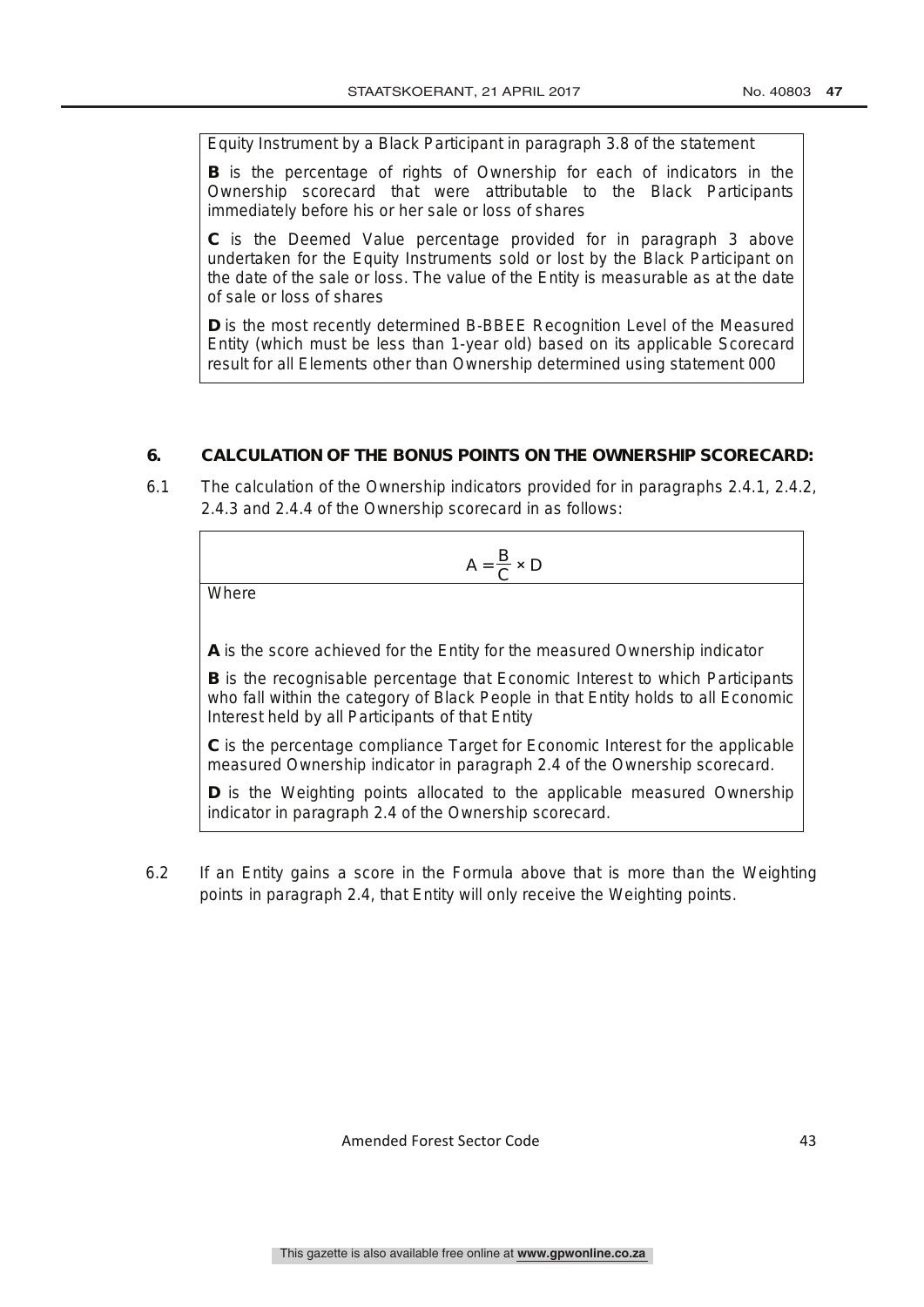# **AMENDED CODE SERIES FSC200: MEASUREMENT OF THE MANAGEMENT CONTROL ELEMENT OF BROAD-BASED BLACK ECONOMIC EMPOWERMENT**

### **STATEMENT FSC200: THE GENERAL PRINCIPLES FOR MEASURING MANAGEMENT CONTROL**

Issued under section 9(1) of the Broad-Based Black Economic Empowerment Act 53 of 2003 as amended.

#### **Arrangement of this statement**

|                | <b>Para Subject</b> | Page |
|----------------|---------------------|------|
|                |                     |      |
| $2^{\circ}$    |                     |      |
| 3 <sup>7</sup> |                     |      |
| $\overline{4}$ |                     |      |
|                |                     |      |
| 6              |                     |      |
|                |                     |      |

Amended Forest Sector Code **Communication** A4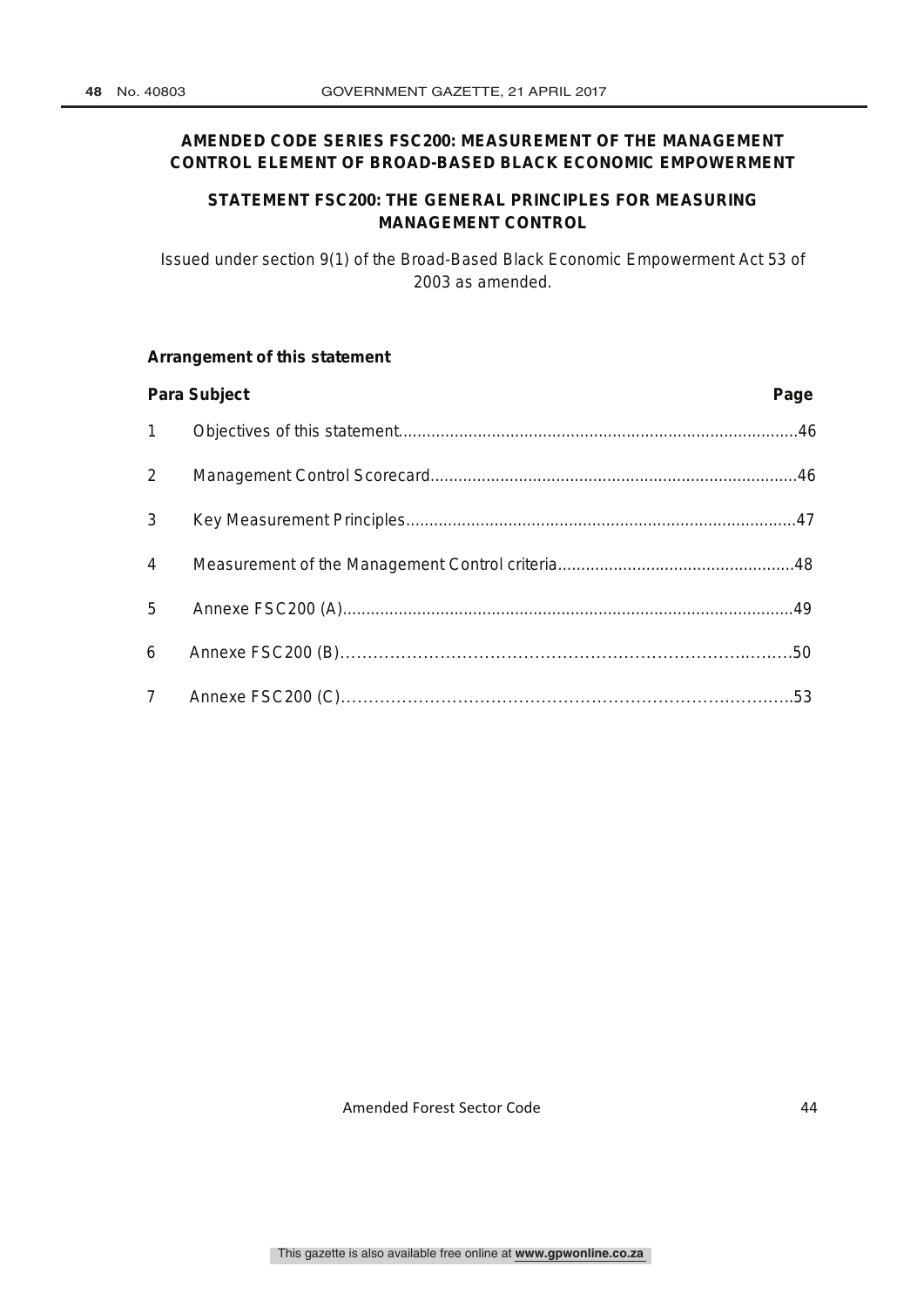### 1 **OBJECTIVES OF THIS STATEMENT**

- 1.1 Specify the scorecard for measuring Management Control contributions to B-BBEE;
- 1.2 Define the key measurement principles for measuring the Management Control contributions to B-BBEE; and
- 1.3 Define the formula for calculating the score for Management Control.

### 2 **MANAGEMENT CONTROL SCORECARD**

The following table represents the criteria used for deriving a score for Management Control under this statement.

| <b>Measurement Category &amp; Criteria</b>                                                                   | <b>Weighting Points</b> | <b>Compliance</b><br><b>Targets</b> |
|--------------------------------------------------------------------------------------------------------------|-------------------------|-------------------------------------|
| 2.1 Board Participation:                                                                                     |                         |                                     |
| 2.1.1 Exercisable Voting Rights of black<br>board members as a percentage of<br>all board members            | 2                       | 50%                                 |
| 2.1.2 Exercisable Voting Rights of black<br>female board members as a<br>percentage of all board members     | 1                       | 25%                                 |
| 2.1.3 Black Executive Directors as a<br>percentage of all executive directors                                | $\overline{2}$          | 50%                                 |
| 2.1.4 Black female Executive Directors as<br>a percentage of all Executive<br><b>Directors</b>               |                         | 25%                                 |
| 2.2 Other Executive Management:                                                                              |                         |                                     |
| 2.2.1 Black Other Executive Management<br>as a percentage of all Other<br><b>Executive Management</b>        | 2                       | 60%                                 |
| 2.2.2 Black female other Executive<br>Management as a percentage of all<br><b>Other Executive Management</b> |                         | 30%                                 |

Amended Forest Sector Code and the sector of the sector of the sector of the sector of the sector of the sector  $45$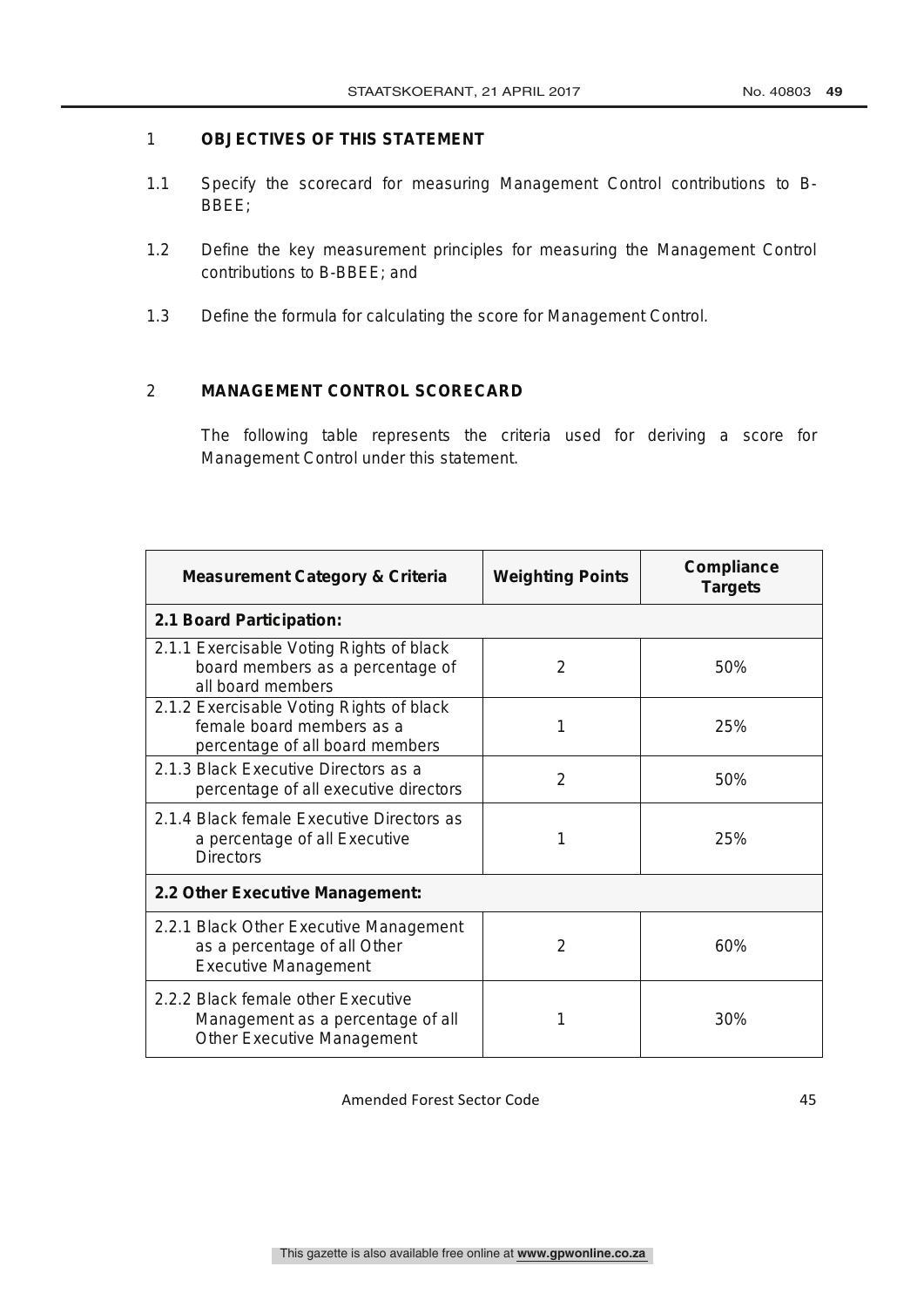| 2.3 Senior Management                                                                                   |                |     |  |  |  |  |  |
|---------------------------------------------------------------------------------------------------------|----------------|-----|--|--|--|--|--|
| 2.3.1 Black Employees in Senior<br>Management as a percentage of all<br>Senior Management               | 2              | 60% |  |  |  |  |  |
| 2.3.2 Black female Employees in Senior<br>Management as a percentage of all<br>Senior Management        | 1              | 30% |  |  |  |  |  |
| 2.4 Middle Management                                                                                   |                |     |  |  |  |  |  |
| 2.4.1 Black Employees in Middle<br>Management as a percentage of all<br>Middle Management               | 2              | 75% |  |  |  |  |  |
| 2.4.2 Black female Employees in Middle<br>Management as a percentage of all<br>Middle Management        | 1              | 38% |  |  |  |  |  |
| 2.5 Junior Management                                                                                   |                |     |  |  |  |  |  |
| 2.5.1 Black Employees in Junior<br>Management as a percentage of all<br>Junior Management               | 1              | 88% |  |  |  |  |  |
| 2.5.2 Black female Employees in Junior<br>Management as a percentage of all<br><b>Junior Management</b> | 1              | 44% |  |  |  |  |  |
| 2.6 Employees with disabilities                                                                         |                |     |  |  |  |  |  |
| 2.6.1 Black Employees with Disabilities as<br>a percentage of all office based<br><b>Employees</b>      | $\overline{2}$ | 2%  |  |  |  |  |  |

#### 3 **KEY MEASUREMENT PRINCIPLES**

- 3.1 A Measured Entity receives points for its achievement towards the Targets for participation of Black People and black women at Board, Executive Management, Senior Management, Middle Management, Junior Management Level, and black Employees with Disabilities.
- 3.2 A Measured Entity must use the current payroll data as at Measurement Date in calculating its score under the Management Control scorecard.
- 3.3 If a Measured Entity does not distinguish between Other Executive Management and Senior Management, then Executive Management is measurable as a single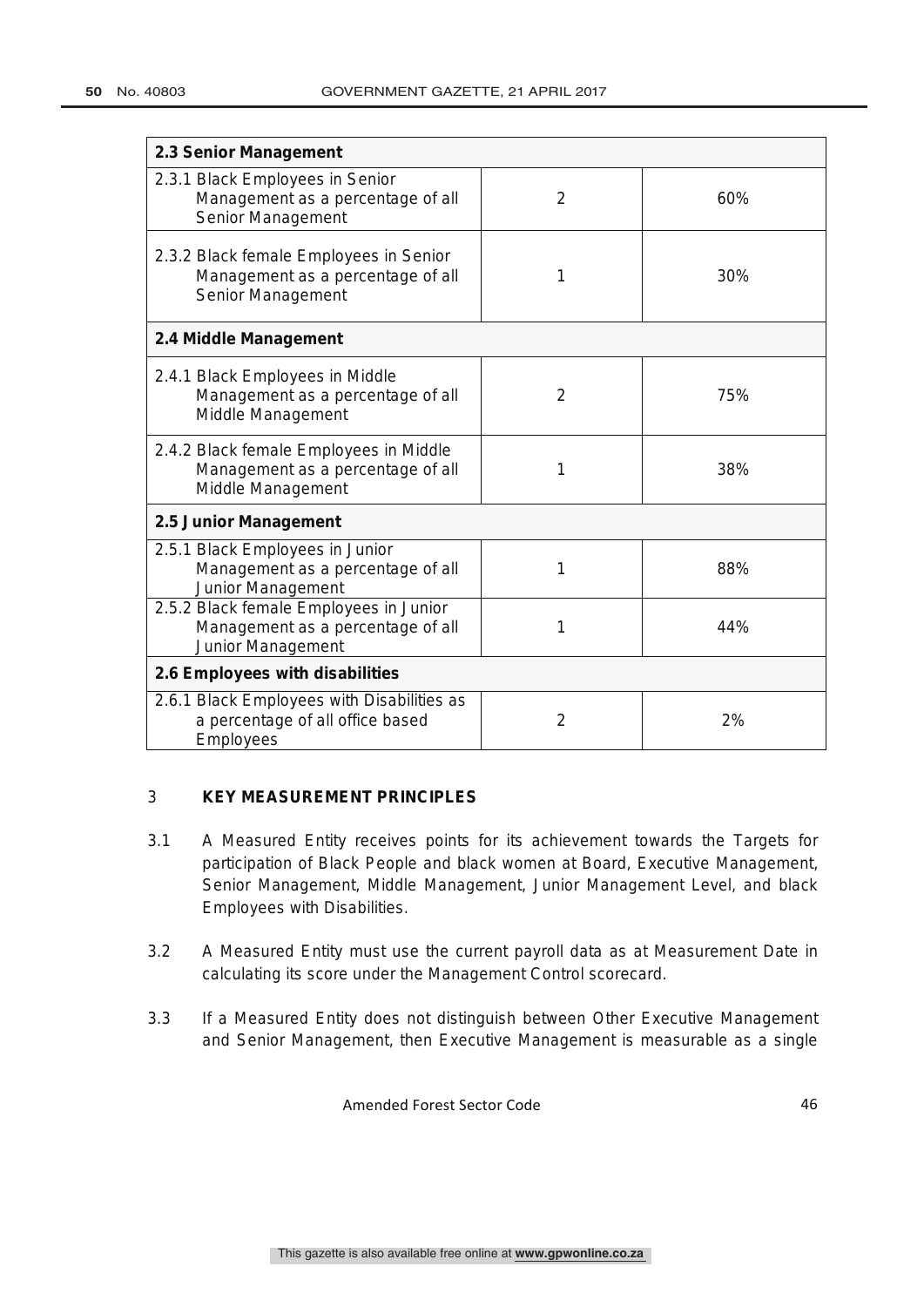indicator with a Weighting of 6 points under paragraphs 2.2.1 and 2.2.2 split as 4 and 2 points respectively.

3.4 Where a Measured Entity does not have any employees in any of the categories: Middle- or Junior Management, then the weightings of the indicator which has no employees must be evenly distributed among the remaining categories of Senior, Middle or Junior Management. Where there is no Senior, Middle or Junior Management, the aggregate weightings of these 3 categories will be allocated to 'Other Executive Management'. Male weighting points to male and female to female.

### **3.5 DEFINING OTHER EXECUTIVE MANAGEMENT**

- 3.5.1 Executive Management positions include the Executive Directors of the Measured Entity.
- 3.5.2 Executive Management positions also include executive management that do not serve on the board, such as chief executive officer, chief operating officer, chief financial officer, human resource executive, transformation executive and other people holding similar positions. Executive Management such as these that do not serve on the board are herein referred to as 'Other Executive Management' and are measurable under 2.2.1 and 2.2.2 of the Management Control Scorecard.
- 3.5.3 Executive Directors are only measureable under 2.1 of the Management Control scorecard and not 2.2.

### 4 **MEASUREMENT OF THE MANAGEMENT CONTROL CRITERIA**

The criteria in the Management Control scorecard is measured in terms of the formula set out in Annexe FSC200 (A), (B) and (C).

Amended Forest Sector Code and the sector of the sector of the sector of the sector of the sector of the sector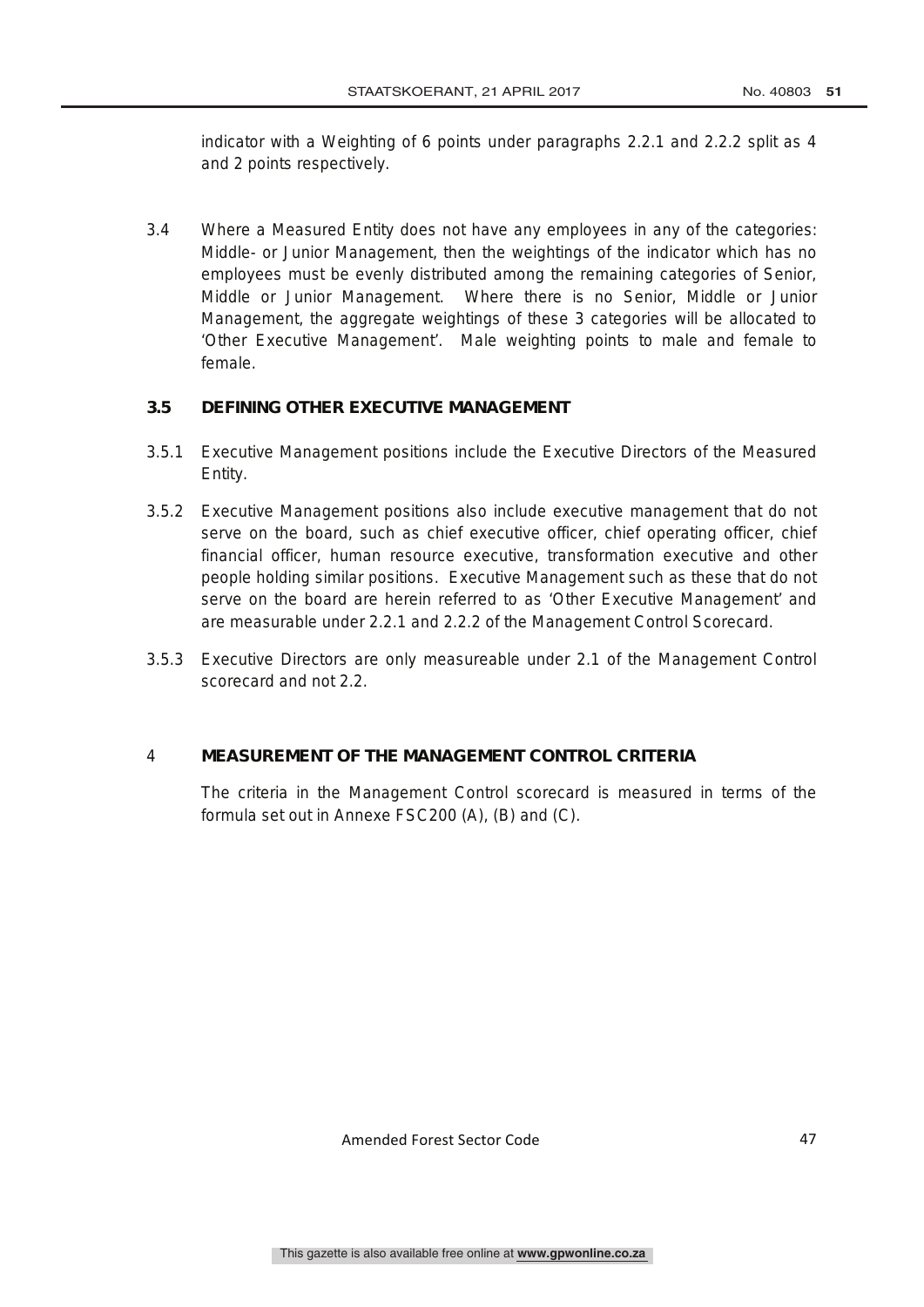### **ANNEXE FSC200 (A)**

### **MEASUREMENT OF MANAGEMENT CONTROL INDICATORS**

The Management Control criteria provided for in paragraphs 2.1, 2.2, 2.3, 2.4, 2.5 and 2.6 is calculated as follows:

 $A = \frac{B}{C} \times D$ 

**Where** 

**A** is the score achieved by a Measured Entity in respect of the measurement of the criteria specified in paragraph 2.1, 2.2, 2.3, 2.4, 2.5 and 2.6 of the Management Control scorecard

**B** in the case of paragraph 2.1, is the Voting Rights in the hands of black members of the Board as a percentage of Voting Rights of all members of the Board in the Measured Entity; or

**B** in the case of paragraph 2.2, is the percentage of Black Employees in the Other Executive Management category of the Measured Entity; or

**B** in the case of paragraph 2.3, 2.4 and 2.5, is the percentage of Black Employees for each of the indicators in those paragraphs as calculated in Annexe FSC200 (B); or

**B** in the case of paragraph 2.6, is the percentage of Black Employees with a Disability as a percentage of all Employees

**C** is the percentage compliance Target in respect of the applicable criteria being measured as specified in paragraph 2.1, 2.2, 2.3, 2.4, 2.5 and 2.6 of the Management Control scorecard

**D** means the Weighting points allocated to the applicable criteria being measured as specified in paragraph 2.1, 2.2, 2.3, 2.4, 2.5 and 2.6 of the Management Control scorecard

Amended Forest Sector Code **Communication** A8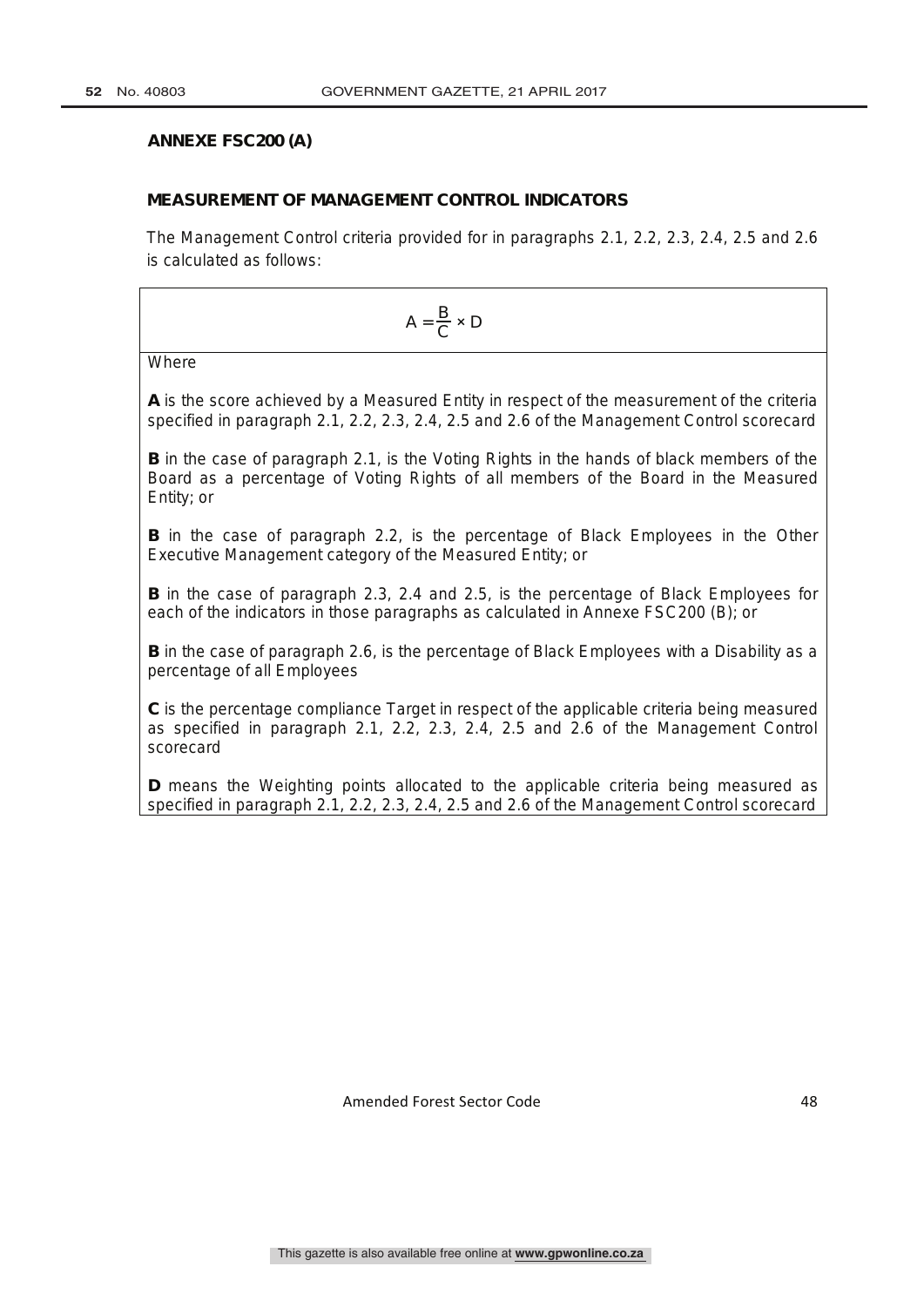### **ANNEXE FSC200 (B)**

# **1. MEASUREMENT OF THE 'BLACK PEOPLE' INDICATORS OF SENIOR MANAGEMENT, MIDDLE MANAGEMENT, AND JUNIOR MANAGEMENT.**

Subject to the limitations in clause 3 Annexe FSC200 (B) below, the calculation of the Management Control indicators provided for in paragraphs 2.3.1, 2.4.1, and 2.5.1 of the Management Control scorecard are as follows:

### *A = AM + CM + IM + AF + CF + IF*

Where:

*A* is the percentage of Black Employees that is "*B*" in the formula in Annexe FSC200 (A) for each of the indicators in paragraphs 2.3.1, 2.4.1 and 2.5.1.

AM is the percentage of Employees in the measurement category that are African Males.

*CM* is the percentage of Employees in the measurement category that are Coloured Males.

*IM* is the percentage of Employees in the measurement category that are Indian Males.

AF is the percentage of Employees in the measurement category that are African Females.

*CF* is the percentage of Employees in the measurement category that are Coloured Females.

*IF* is the percentage of Employees in the measurement category that are Indian Females.

Amended Forest Sector Code and the sector of the sector of the sector Code and the sector of the sector of the sector  $49$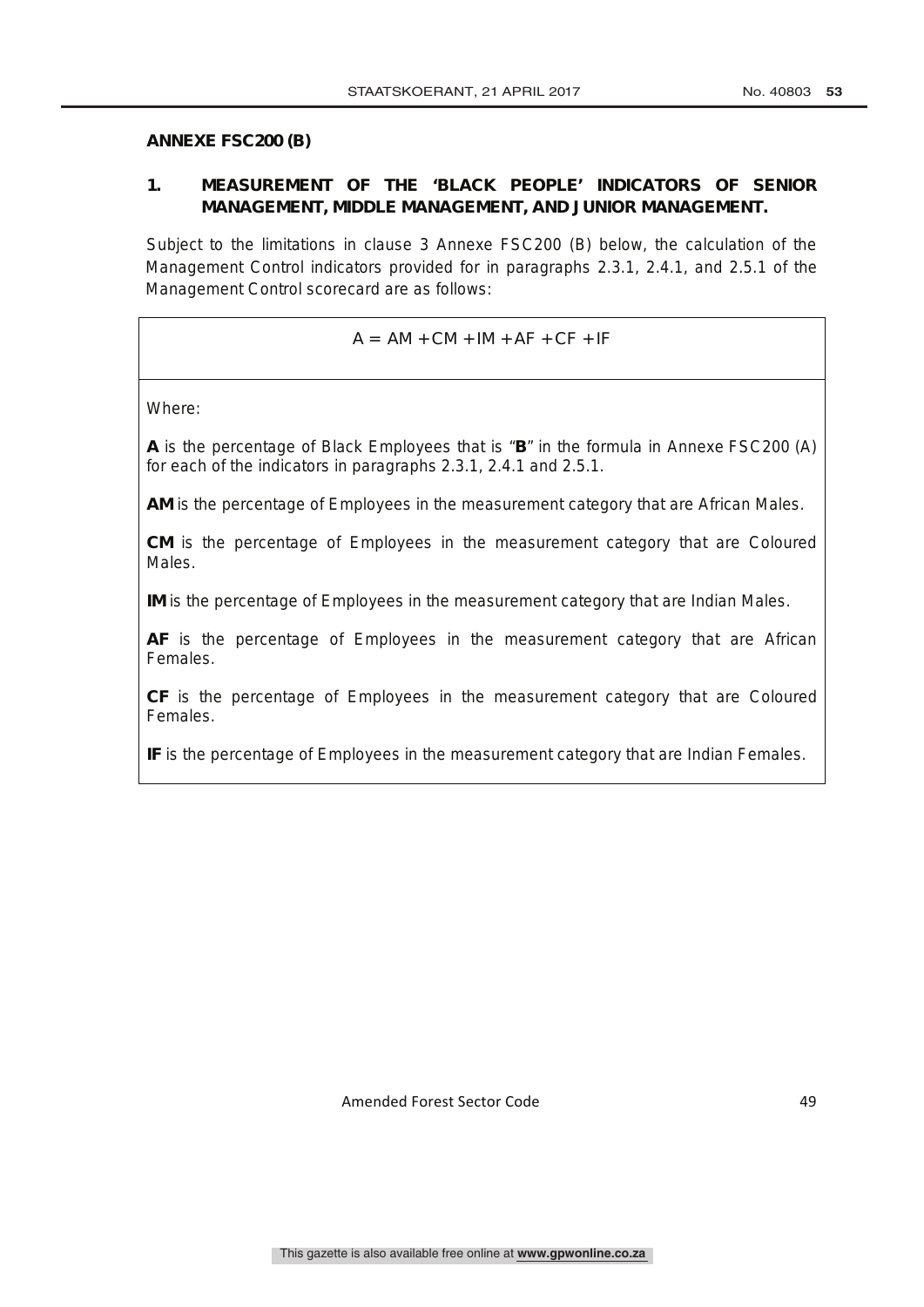# **2. MEASUREMENT OF THE 'BLACK FEMALE' INDICATORS OF SENIOR MANAGEMENT, MIDDLE MANAGEMENT, AND JUNIOR MANAGEMENT.**

Subject to the limitations in clause 3 Annexe FSC200 (B) below, the calculation of the Management Control indicators provided for in paragraphs 2.3.2, 2.4.2, and 2.5.2 of the Management Control scorecard are as follows:

$$
A = AF + CF + IF
$$

Where:

*A* is the percentage of Black female Employees that is "*B*" in the formula in Annexe FSC200 (A) for each of the indicators in paragraphs 2.3.2, 2.4.2 and 2.5.2.

AF is the percentage of Employees in the measurement category that are African Females.

*CF* is the percentage of Employees in the measurement category that are Coloured Females.

*IF* is the percentage of Employees in the measurement category that are Indian Females.

### **3. LIMITATION OF** *AM, CM, IM, AF, CF* **and** *IF*

- 3.1 *AM, CM, IM, AF, CF* and *IF* wherever they occur in the formulae above, are always limited to a proportion of the respective Target in paragraphs 2.3.1, 2.3.2, 2.4.1, 2.4.2, 2.5.1 and 2.5.2. The proportion to be applied to such Target to determine the limitation on each of *AM, CM, IM, AF, CF* and *IF* are the respective proportion which each of them contribute to the Black People component (or where applicable Black female component) of the overall EAP as published in the Commission for Employment Equity Report, and as amended from time to time in terms of the Employment Equity Regulations (see Annexe FSC200(C) for an example).
- 3.2 Measured Entities will not all have a national footprint and may, for example, conduct the majority of their business operations within a province where the racial and gender composition of the EAP are significantly different to that of the overall national EAP. To make provision for these provincial distortions from the overall national EAP, Measured Entities will have an election to make use of either the overall national or overall provincial EAP statistics of a particular province when they calculate the proportion that each race and gender sub-groups in the formulas contribute to the Black People and Black female component respectively of the EAP as per 3.1 above.

Amended Forest Sector Code **Base Community** 50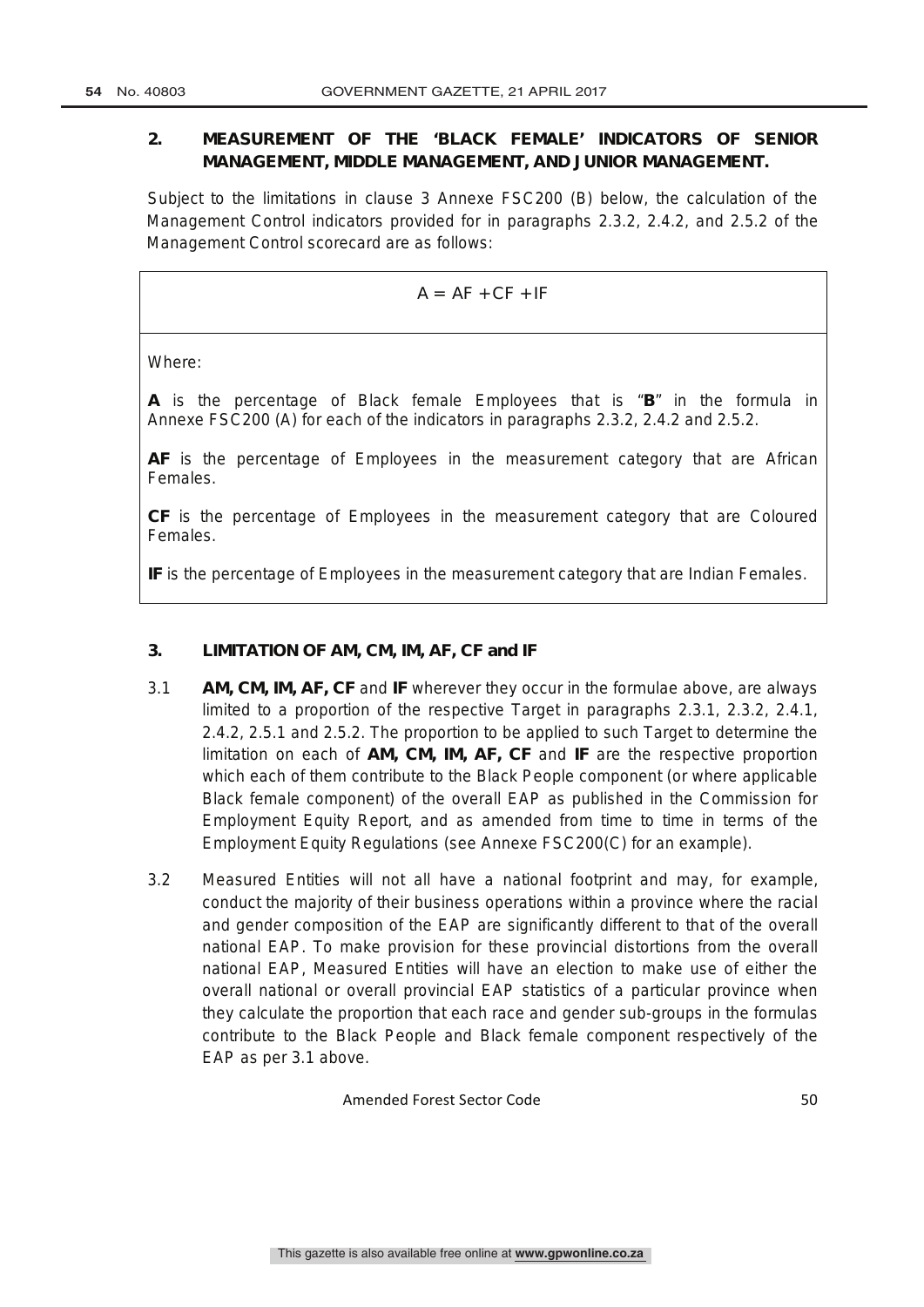- 3.3 A Measured Entity electing to use the overall provincial EAP of a particular province must use the overall provincial EAP of the province the most of its Employees are from.
- 3.4 The word '*overall*' as used above in relation to 'national' or 'provincial' EAP statistics refers to the EAP of the labour force as a whole, whether nationally or for a particular province, whichever the case may be. Therefore, even though the Commissioner for Employment Equity Report also reports on the EAP breakdown nationally and provincially per Senior, Middle and Junior management the term '*overall*' is used to indicate that this further breakdown per employment category, should not be used.

Amended 
Forest 
Sector 
Code 
 51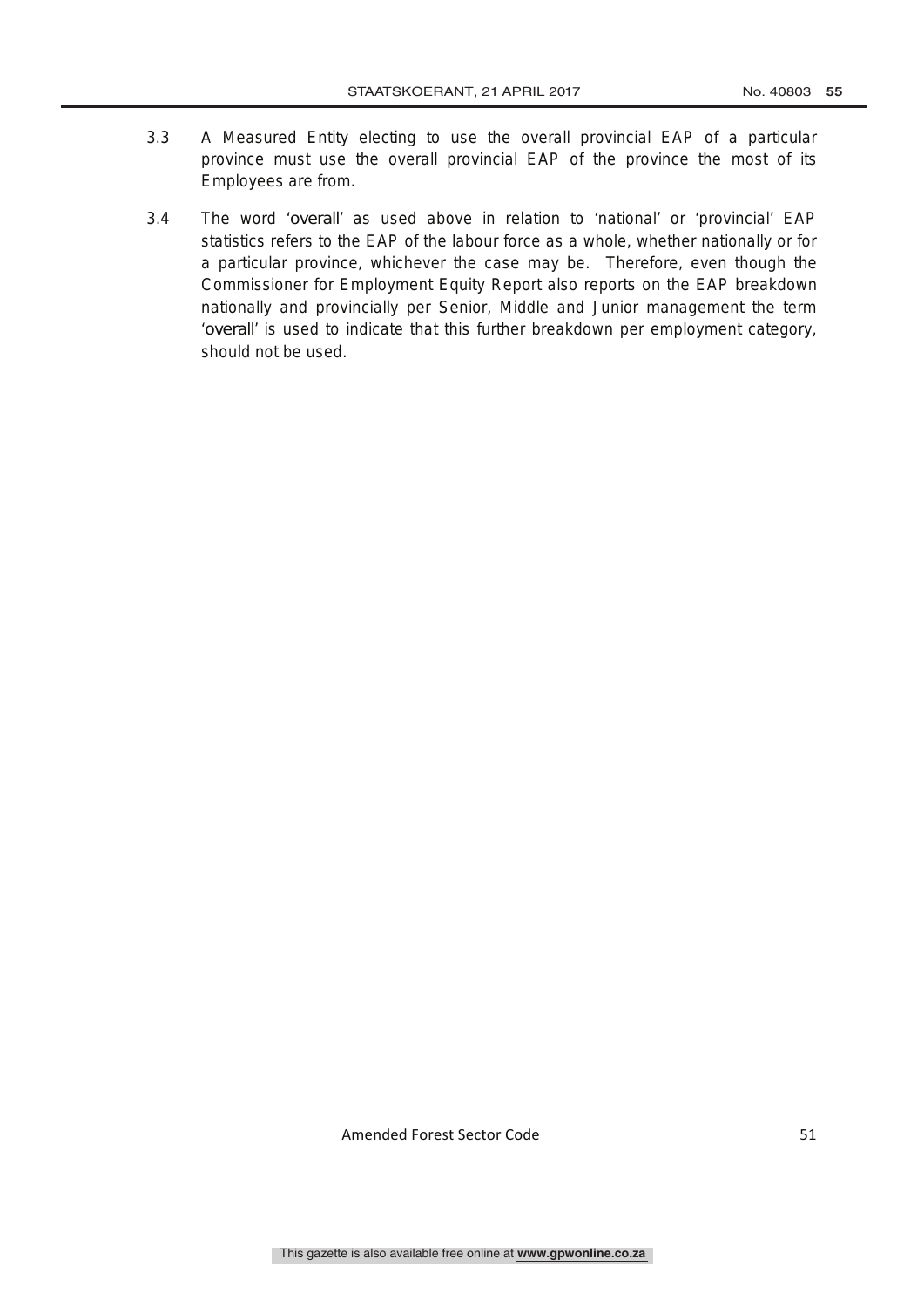# **ANNEXE FSC200 (C) EXAMPLE FOR DETERMINING LIMITATION OF** *AM, CM, IM, AF, CF* and *IF*

The example below illustrates how the limitation of the Target for each of the race sub-categories is determined with respect to the 'Black People' indicator of Senior Management (par. 2.3.1):

*Step 1: Determine the profile of the overall national EAP distribution\* per race and gender as per the CEE Report*

|                              | African<br>Male | Coloured<br>Male | Indian<br>Male | White<br>Male | African<br>Female | Coloured<br>Female | Indian<br>Female | White<br>Female | Total |
|------------------------------|-----------------|------------------|----------------|---------------|-------------------|--------------------|------------------|-----------------|-------|
| National EAP distribution by |                 |                  |                |               |                   |                    |                  |                 |       |
| race and gender as per CEE   | 40.70%          | 5.80%            | 1.90%          | 6.40%         | 34.20%            | 5.00%              | 1.10%            | 4.90%           | 100%  |
| Report                       |                 |                  |                |               |                   |                    |                  |                 |       |

*\* In this example the overall national EAP statistics are used. It could just as well have been the overall provincial EAP statistics if the Measured entity selected so in terms of paragraph 3.2 of Annexe FSC200 (B).*

*Step 2: Calculate the total Black People\* component of the EAP as per the CEE Report in step 1*

|                                                  | African     | Coloured | Indian      | African | Coloured | Indian | <b>Black People</b> |
|--------------------------------------------------|-------------|----------|-------------|---------|----------|--------|---------------------|
|                                                  | <b>Male</b> | Male     | <b>Male</b> | Female  | Female   | Female | Component           |
| <b>Black People component of</b><br>national EAP | 40.70%      | 5.80%    | 1.90%       | 34.20%  | 5.00%    | 1.10%  | 88.70%              |

*\*If one were calculating the limitation applicable to the female sub-race groups if one were measuring the 'Black* 

*Female' indicator of Senior Management, then Step 2 would reference the Black female sub-race groups only.* 

*Step 3: Calculate the proportion each Black race and gender sub-group constitutes of the total Black People component determined as per Step 2*

|                                                                                                      | African | <b>Coloured</b> | Indian | African | <b>Coloured</b> | Indian |              |
|------------------------------------------------------------------------------------------------------|---------|-----------------|--------|---------|-----------------|--------|--------------|
|                                                                                                      | Male    | Male            | Male   | Female  | Female          | Female | <b>Total</b> |
| Proportion of each race<br>and gender sub-group of<br><b>Black People component of</b><br><b>EAP</b> | 45.89%  | 6.54%           | 2.14%  | 38.56%  | 5.64%           | 1.24%  | 100%         |

*Step 4: Apply the proportion calculated in step 3 to the Target for Senior Managers (par. 2.3.1)*

*i.e. 60%*

|                            | African | Coloured | Indian | African       | <b>Coloured</b> | Indian | <b>Senior Management</b> |
|----------------------------|---------|----------|--------|---------------|-----------------|--------|--------------------------|
|                            | Male    | Male     | Male   | <b>Female</b> | Female          | Female | <b>Target</b>            |
| Limit each race and gender |         |          |        |               |                 |        |                          |
| sub-group of Black People  | 27.53%  |          | 1.29%  | 23.13%        |                 | 0.74%  |                          |
| may contribute to Senior   |         | 3.92%    |        |               | 3.38%           |        | 60%                      |
| <b>Management's Target</b> |         |          |        |               |                 |        |                          |

For calculating the score for par. 2.3.1 of the Management Control Scorecard *AM, CM, IM, AF, CF* and *IF* are therefore limited to the percentages as calculated per Step 4 above.

Amended Forest Sector Code **San American Code** 52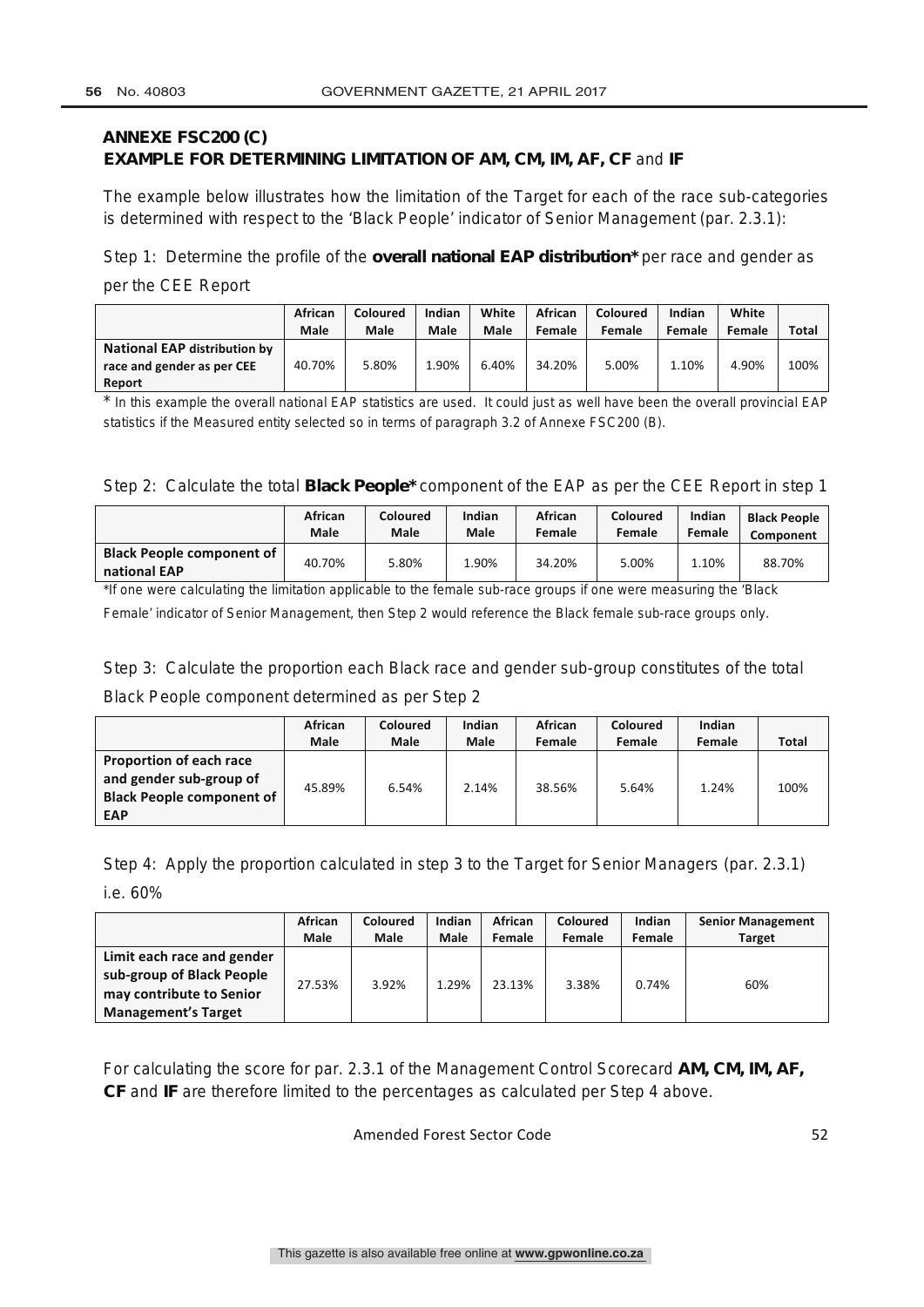## **AMENDED CODE SERIES FSC300: MEASUREMENT OF THE SKILLS DEVELOPMENT ELEMENT OF BROAD-BASED BLACK ECONOMIC EMPOWERMENT**

# **STATEMENT FSC300: THE GENERAL PRINCIPLES FOR MEASURING SKILLS DEVELOPMENT**

Issued under section 9(1) of the Broad-Based Black Economic Empowerment Act 53 of 2003 as amended

### **Arrangement of this statement**

|                | <b>Para Subject</b> | <b>Pages</b> |
|----------------|---------------------|--------------|
| 1              |                     |              |
| $\overline{2}$ |                     |              |
| 3              |                     |              |
| 4              |                     |              |
| 5              |                     |              |
| 6              |                     |              |
| $\overline{7}$ |                     |              |
| 8              |                     |              |
| 9              |                     |              |
| 9              |                     |              |
| 10             |                     |              |

Amended 
Forest 
Sector 
Code 
 53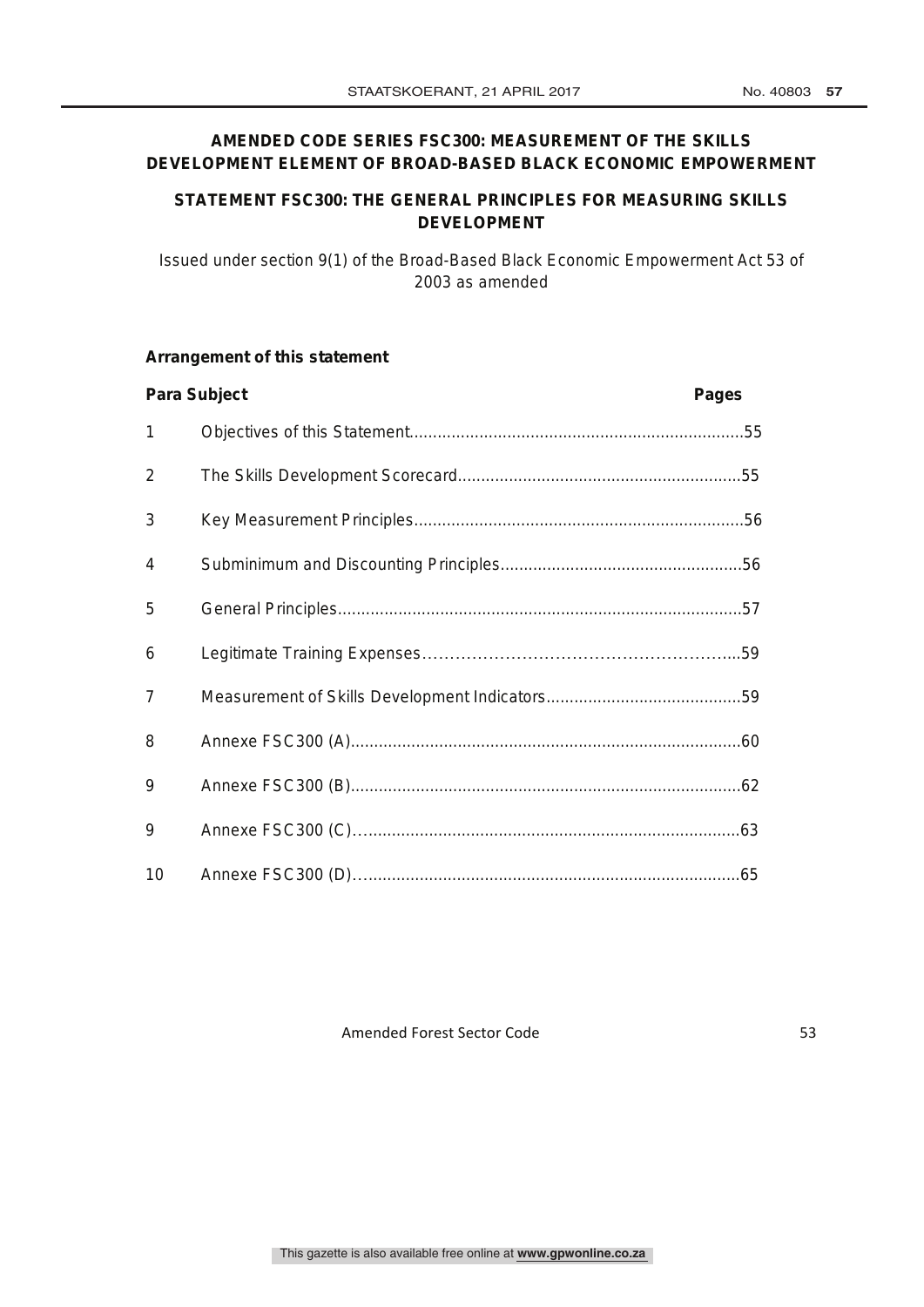#### **1 OBJECTIVES OF THIS STATEMENT**

- 1.1 Specify the scorecard for measuring the Skills Development Element of B-BBEE;
- 1.2 Define the key measurement principles associated with the Skills Development Element; and
- 1.3 Indicate the formula for measuring the Skills Development Element

### **2 THE SKILLS DEVELOPMENT ELEMENT SCORECARD**

2.1 The following table represents the criteria used for deriving a score for Skills Development under this statement:

| <b>Category</b>      |                                                                                                                                                       | <b>Skills Development Element</b>                                                                                                                                                      | Weighting<br>points | <b>Compliance</b><br><b>Target</b> |  |  |  |  |
|----------------------|-------------------------------------------------------------------------------------------------------------------------------------------------------|----------------------------------------------------------------------------------------------------------------------------------------------------------------------------------------|---------------------|------------------------------------|--|--|--|--|
| 2.1.1                | Skills Development Expenditure on any programme specified in the Learning<br>Programme Matrix for Black People as a percentage of the Leviable Amount |                                                                                                                                                                                        |                     |                                    |  |  |  |  |
|                      |                                                                                                                                                       | 2.1.1.1 Skills Development Expenditure on Learning<br>Programmes specified in the Learning<br>Programme Matrix for Black People as a<br>percentage of Leviable Amount                  | 8                   | 5%                                 |  |  |  |  |
| Amount               |                                                                                                                                                       | 2.1.1.2 Skills Development Expenditure on Learning<br>Programmes specified in the Learning<br>Programme Matrix for Black People with<br>Disabilities as a percentage of Leviable       | 4                   | 0.3%                               |  |  |  |  |
| 2.1.2                |                                                                                                                                                       | Learnerships, Apprenticeships, and Internships                                                                                                                                         |                     |                                    |  |  |  |  |
|                      |                                                                                                                                                       | 2.1.2.1 Number of Black Employees participating in<br>Learnerships, Apprenticeships and Internships<br>paid for by the Measured Entity as a<br>percentage of total Employees           | 4                   | 2.5%                               |  |  |  |  |
| Employees            |                                                                                                                                                       | 2.1.2.2 Number of black Unemployed Learners<br>participating in Learnerships, Apprenticeships<br>and Internships paid for by the Measured<br>Entity as a percentage of number of total | 4                   | 2.5%                               |  |  |  |  |
| <b>Bonus points:</b> |                                                                                                                                                       |                                                                                                                                                                                        |                     |                                    |  |  |  |  |
| 2.1.3<br>programme   |                                                                                                                                                       | Number of Black People Absorbed by the<br>Measured Entity at the end of the Learnerships                                                                                               | 5                   | 100%                               |  |  |  |  |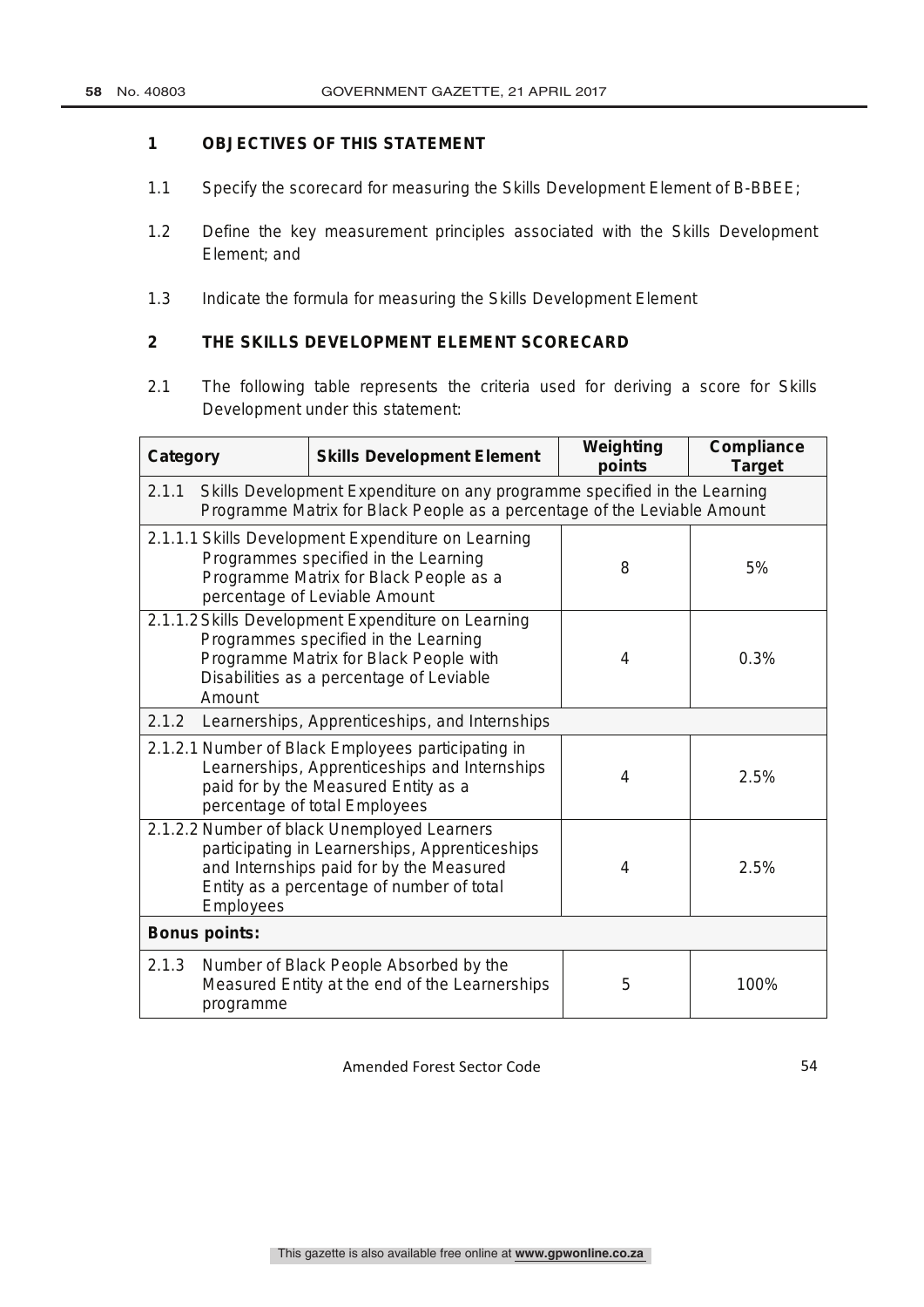### **3 KEY MEASUREMENT PRINCIPLES**

- 3.1 The following criteria must be fulfilled in order for the Measured Entity to receive points on the Skills Development scorecard:
	- 3.1.1 Workplace Skills Plan, an Annual Training Report and Pivotal Report which are SETA approved; and
	- 3.1.2 Implementation of Priority Skills programme generally, and more specifically for Black People.
- 3.2 The 5% compliance target under paragraph 2.1.1.1 includes external training expenditure for Black People that are not employed by the Measured Entity.
- 3.3 A trainee tracking tool has to be developed in order for the Measured Entity to score under paragraph 2.1.3.
- 3.4 If less than 100% of the trainees are absorbed under paragraph 2.1.3, the percentage achieved or Absorbed will be recognised.
- 3.5 Skills Development Expenditure on Black People that are counted under the Skills Development scorecard may not be counted again under any other B-BBEE element of the QSE or Generic Scorecard.

# **4 SUBMINIMUM AND DISCOUNTING PRINCIPLE**

- 4.1 A Measured Entity must achieve a minimum of 40% of the total Weighting points (excluding bonus points) set out in the Skills Development Element
- 4.2 Non-compliance to the threshold targets will result in the overall achieved B-BBEE status level being discounted in accordance with paragraph 3.6.3 of statement FSC000.

Amended Forest Sector Code **Sandware Sector** Code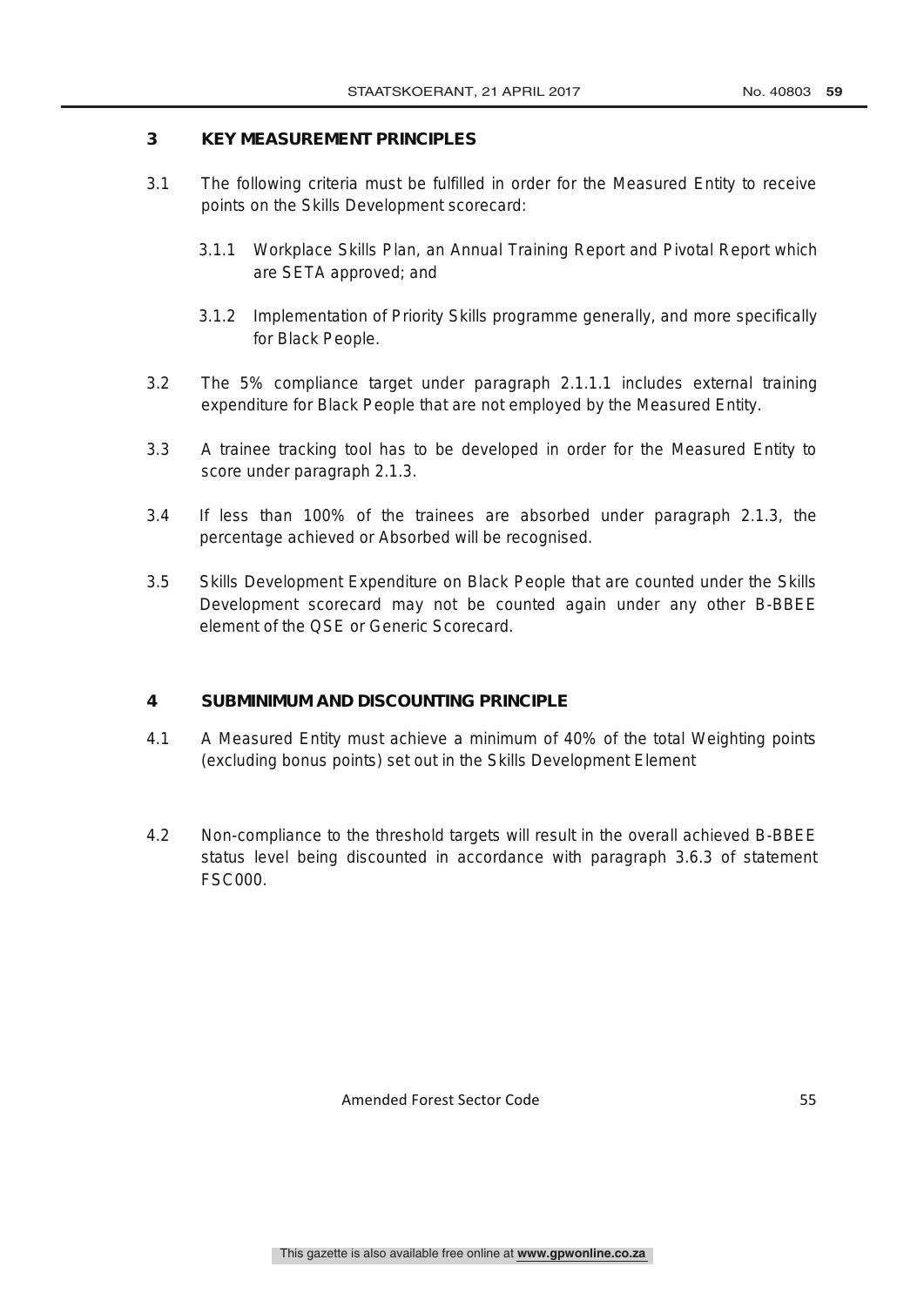### **5 GENERAL PRINCIPLES**

- 5.1 Skills Development must:
	- 5.1.1 contribute to the achievement of the country's economic growth and social development goals that will enrich the creation of decent work and sustainable livelihoods.
	- 5.1.2 promote the development of an industrial skills base in critical sectors of production and value-added manufacturing, which are largely labourintensive industries.
	- 5.1.3 support Professional, Vocational, Technical and Academic Learning programmes, achieved by means of professional placements, workintegrated learning, Apprenticeships, Learnerships and Internships, that meet the criteria needs for economic growth and development.
	- 5.1.4 strengthen the skills and human resource base by encouraging the support of skills development initiatives with an emphasis on skills development and career pathing for all working people in order to support employment creation.
- 5.2 Recognisable Skills Development Expenditure includes any Legitimate Training Expenses incurred for any Learning Programme offered by a Measured Entity to Black People, Black People with Disabilities or black Unemployed Learners, evidenced by an invoice or appropriate internal accounting record.
- 5.3 Skills Development Expenditure arising from Informal training or Category F and G Learning Programmes under the Learning Programmes Matrix cannot in aggregate represent more than 15% of the total value of Skills Development Expenditure.
- 5.4 The following Legitimate Training Expenses incurred by the Measured Entity cannot in aggregate represent more than 15% of the total value of Skills Development Expenditure:
	- 5.4.1 accommodation of learners;
	- 5.4.2 catering for learners at learning site;
	- 5.4.3 travelling of learners to and from the learning site.

Amended Forest Sector Code **Sector** Code **1999**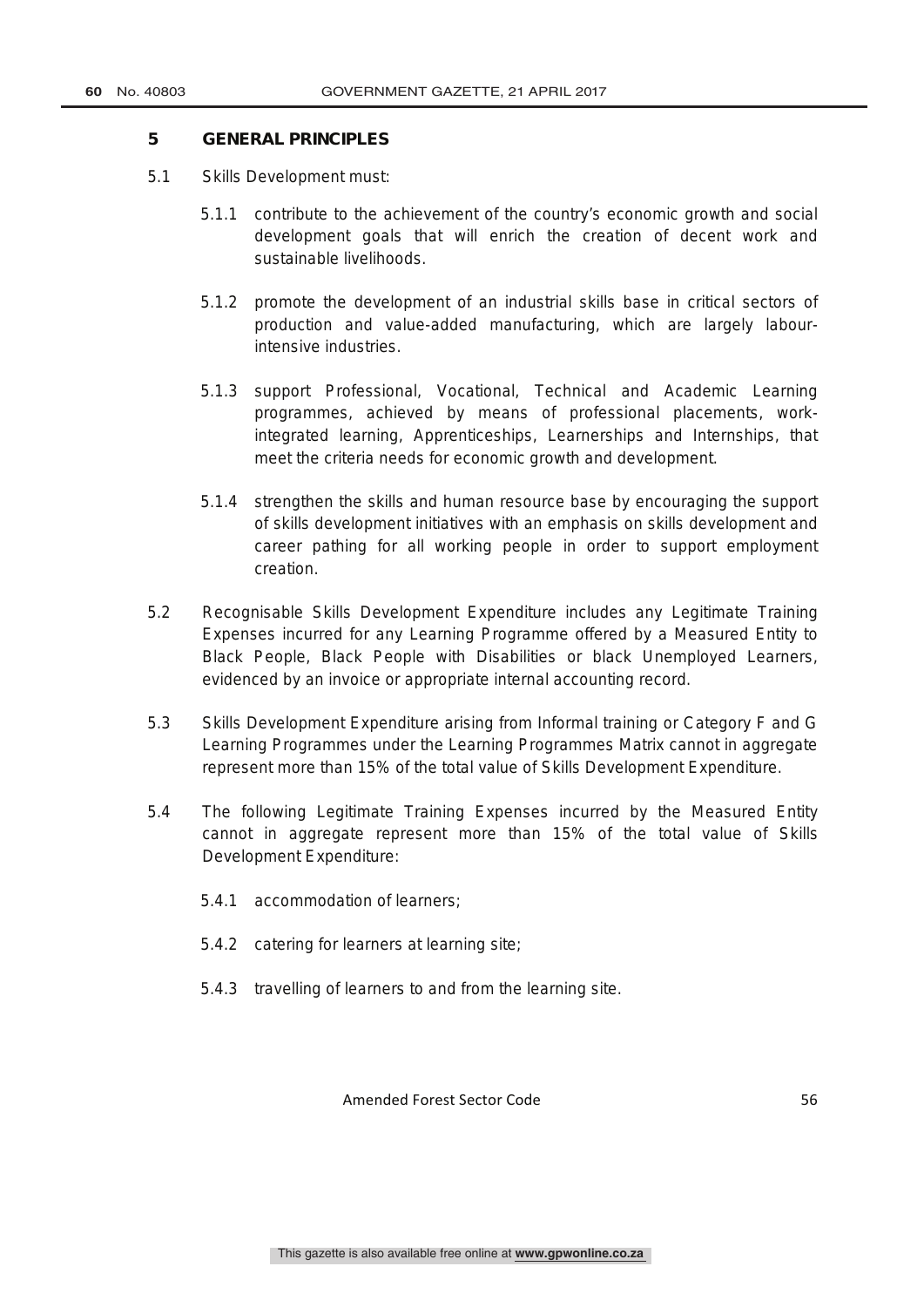- 5.5 Salaries or wages paid to an Employee of the Measured Entity participating as a learner in any Learning Programme only constitute Skills Development Expenditure if the Learning Programme is a Learnership, Internship or Apprenticeship (Category B, C and D of the Learning Programme Matrix). Salaries or wages so paid to the Employee are only claimable for the period over which that Employee was participating in the Learnership, Internship or Apprenticeship.
- 5.6 Expenses on scholarships and bursaries for Employees do not constitute Skills Development Expenditure if the Measured Entity can recover any portion of those expenses from the Employee or if the grant of the scholarship or bursary is conditional. Despite the afore ongoing, if the right of recovery or the condition involves either of the following obligations of the Employee, the expenses are recognisable:
	- 5.6.1 the obligation of successful completion in their studies within the time period allocated; or
	- 5.6.2 the obligation of continued employment by the Measured Entity for a period following successful completion of their studies is not more than the period of their studies.
- 5.7 Mandatory sectoral training e.g. health and safety training may not in aggregate contribute more than 60% of the Skills Development Expenditure, and then only if it is training that are regarded as Core Skills or Critical Skills by the Forest Sector Charter Council in consultation with the relevant SETA. The Forest Sector Charter Council will from time to time publish a list of mandatory training that may be regarded as training on Core Skills or Critical Skills. The Forest Sector Charter Council may also upon request issue a ruling on whether or not a particular mandatory training intervention can be regarded as Core Skills or Critical Skills training for purposes of this paragraph.
- 5.8 Training on the operation of machinery unique to the Forest Sector, that is not locally available and therefore provided outside the country or that are provided locally but then only by foreign service providers, that are in line with the Learning Programme Matrix under Annexure FSC300 (A) is measurable if it meets the criteria in the Learning Programme Matrix. References in the matrix to terms such as 'statutory occupational or professional body', 'accredited body' and 'registered formal institution of learning' will in such cases include the foreign service provider whether it is actually accredited, registered or formally approved as a statutory occupational or professional body in South Africa or abroad, or not.

Amended Forest Sector Code **Base 1996** ST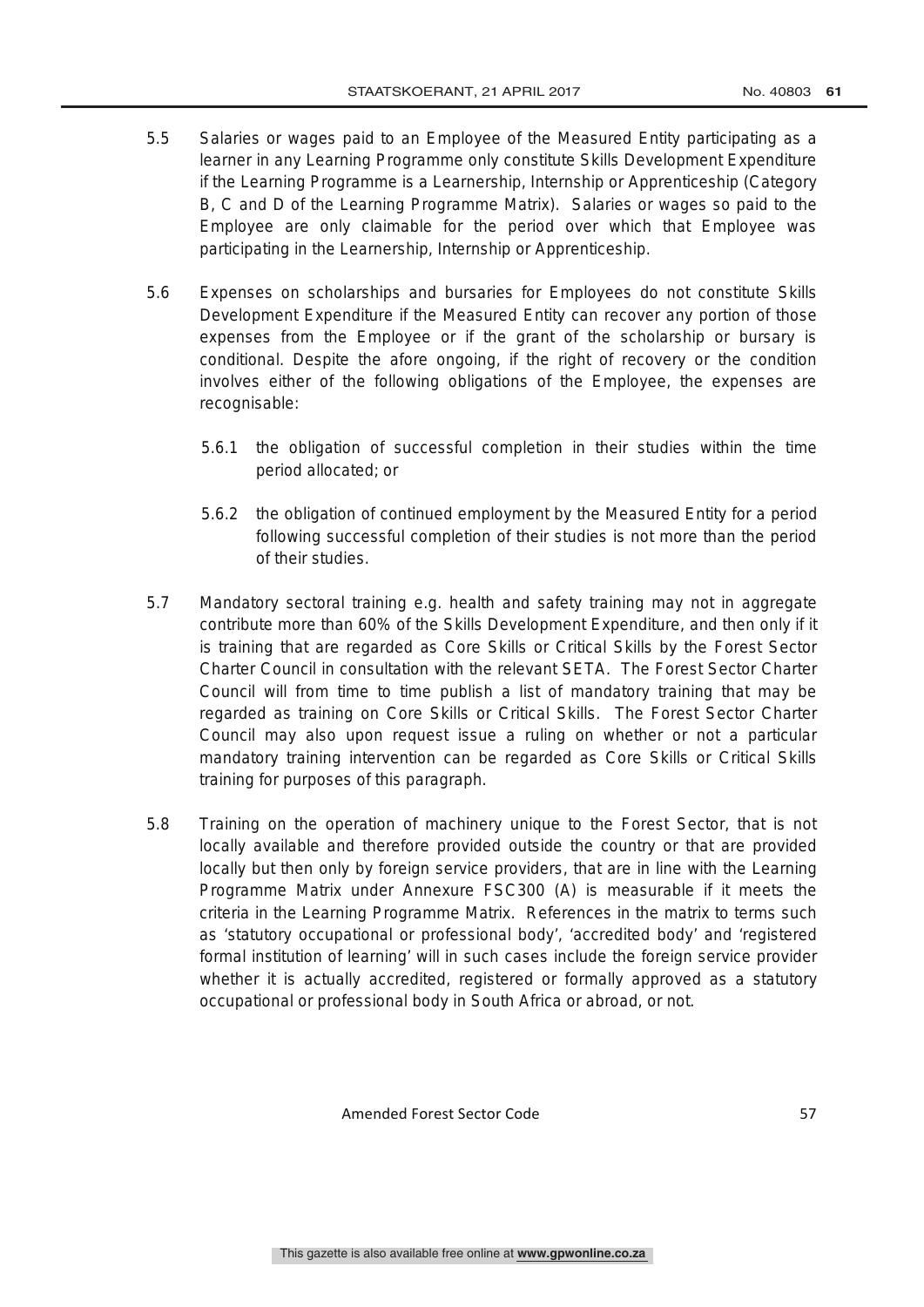#### **6 LEGITIMATE TRAINING EXPENSES**

- 6.1 Legitimate Training Expenses include but is not necessarily limited to:
	- 6.1.1 costs of training materials;
	- 6.1.2 costs of trainers;
	- 6.1.3 costs of training facilities including costs of catering;
	- 6.1.4 scholarships and bursaries;
	- 6.1.5 course fees;
	- 6.1.6 accommodation and travel; and
	- 6.1.7 Administration costs such as the organization of training including, where appropriate, the cost of the Measured Entity of employing a Skills Development facilitator or a training manager.

#### **7 MEASUREMENT OF SKILLS DEVELOPMENT INDICATORS**

The formulae and example that explains the method of measurement of the criteria in the Skills Development scorecard is set out in Annexe FSC300 (B), (C) and (D).

Amended Forest Sector Code **San Edge Structure Code**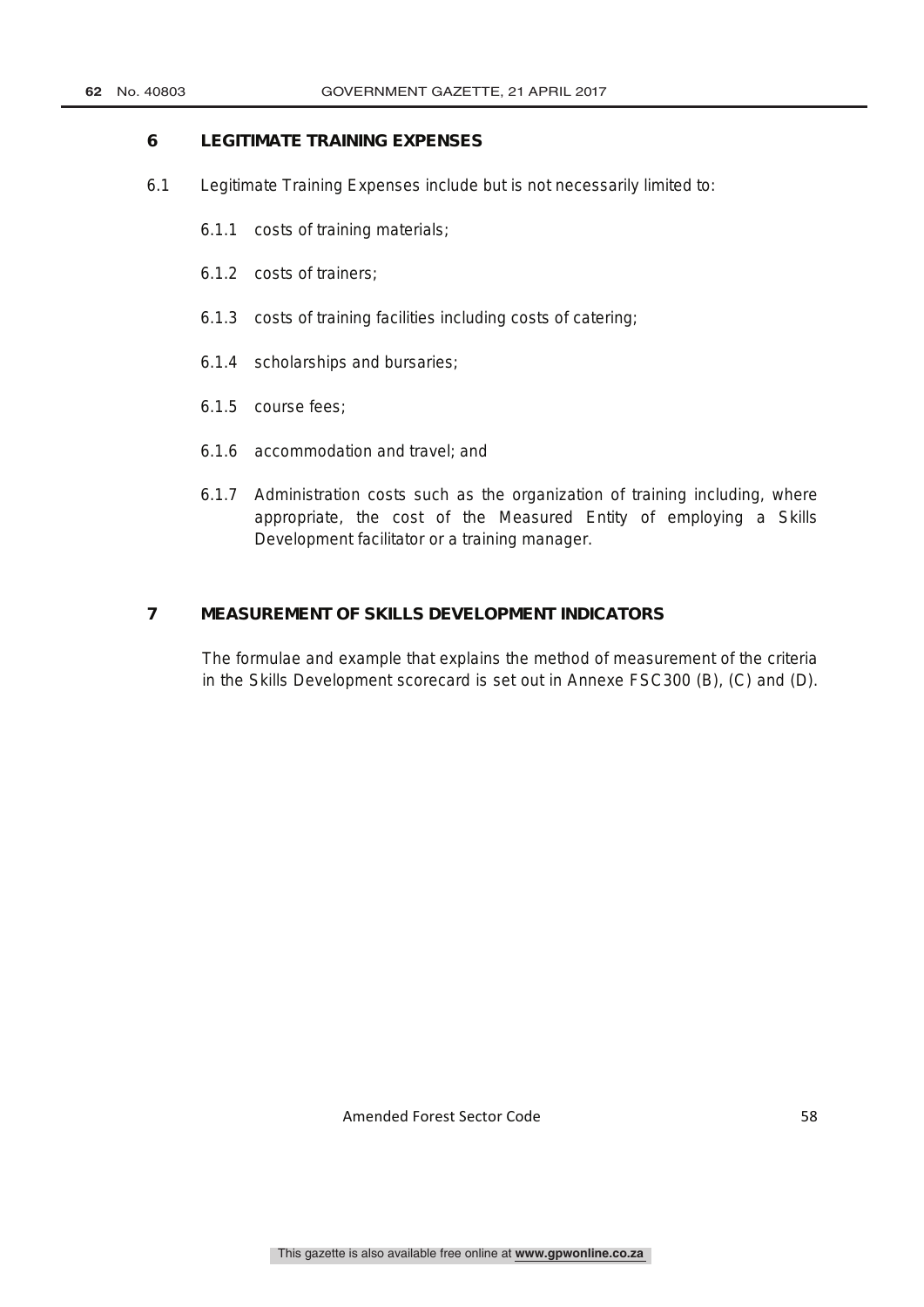# **8 ANNEXE FSC300 (A)**

| Cat         | Programme                               | <b>Narrative</b>                                                                                                                                                                                                                              | <b>Delivery Mode</b>                                                                                                                                                   | Learning                                                                                                             | Learning                                                                                                                                                                                                                                                                                                                                     |
|-------------|-----------------------------------------|-----------------------------------------------------------------------------------------------------------------------------------------------------------------------------------------------------------------------------------------------|------------------------------------------------------------------------------------------------------------------------------------------------------------------------|----------------------------------------------------------------------------------------------------------------------|----------------------------------------------------------------------------------------------------------------------------------------------------------------------------------------------------------------------------------------------------------------------------------------------------------------------------------------------|
|             |                                         | <b>Description</b>                                                                                                                                                                                                                            |                                                                                                                                                                        | <b>Site</b>                                                                                                          | <b>Achievement</b>                                                                                                                                                                                                                                                                                                                           |
| A           | <b>Bursaries</b>                        | Institution-based<br>theoretical<br>instruction alone -<br>formally assessed<br>by the institution                                                                                                                                            | Institutional<br>instruction                                                                                                                                           | Institutions<br>such as<br>universities<br>and colleges,<br>schools,<br><b>ABET</b><br>providers                     | Recognised<br>theoretical<br>knowledge resulting<br>in the achievement of<br>a degree, diploma or<br>certificate issued by<br>an accredited formal<br>institution of learning                                                                                                                                                                |
| $\mathbf B$ | Internships                             | Institution-based<br>theoretical<br>instruction as well<br>as some practical<br>learning with an<br>employer or in a<br>simulated work<br>$environment -$<br>formally assessed<br>through the<br>institution                                  | Mixed mode<br>delivery with<br>institutional<br>instruction as well<br>as supervised<br>learning in an<br>appropriate<br>workplace or<br>simulated work<br>environment | Institutions<br>such as<br>universities<br>and colleges,<br>schools,<br><b>ABET</b><br>providers<br>and<br>workplace | Theoretical<br>knowledge and<br>workplace<br>experience with set<br>requirements<br>resulting in the<br>achievement of a<br>degree, diploma or<br>certificate issued by<br>an accredited or<br>registered formal<br>institution of learning                                                                                                  |
| $\mathbf c$ | Learnerships                            | Recognised or<br>registered<br>structured<br>experiential<br>learning in the<br>workplace that is<br>required after the<br>achievement of a<br>qualification -<br>formally assessed<br>by a statutory<br>occupational or<br>professional body | Structured<br>learning in the<br>workplace with<br>mentoring or<br>coaching                                                                                            | Workplace                                                                                                            | Occupational or<br>professional<br>knowledge and<br>experience formally<br>recognised through<br>registration or<br>licensing                                                                                                                                                                                                                |
| D           | Learnerships<br>or Apprentice-<br>ships | Occupationally-<br>directed<br>instructional and<br>work-based<br>learning<br>programme that<br>requires a formal<br>$contract -$<br>formally assessed<br>by an accredited<br>body                                                            | Institutional<br>instruction<br>together with<br>structured,<br>supervised<br>experiential<br>learning in the<br>workplace                                             | Institutions<br>and<br>workplace                                                                                     | Theoretical<br>knowledge and<br>workplace learning,<br>resulting in the<br>achievement of a<br>South African<br>Qualifications<br>Authority registered<br>qualification, a<br>certificate or other<br>similar occupational<br>or professional<br>qualification issued<br>by an accredited or<br>registered formal<br>institution of learning |

Amended 
Forest 
Sector 
Code 
 59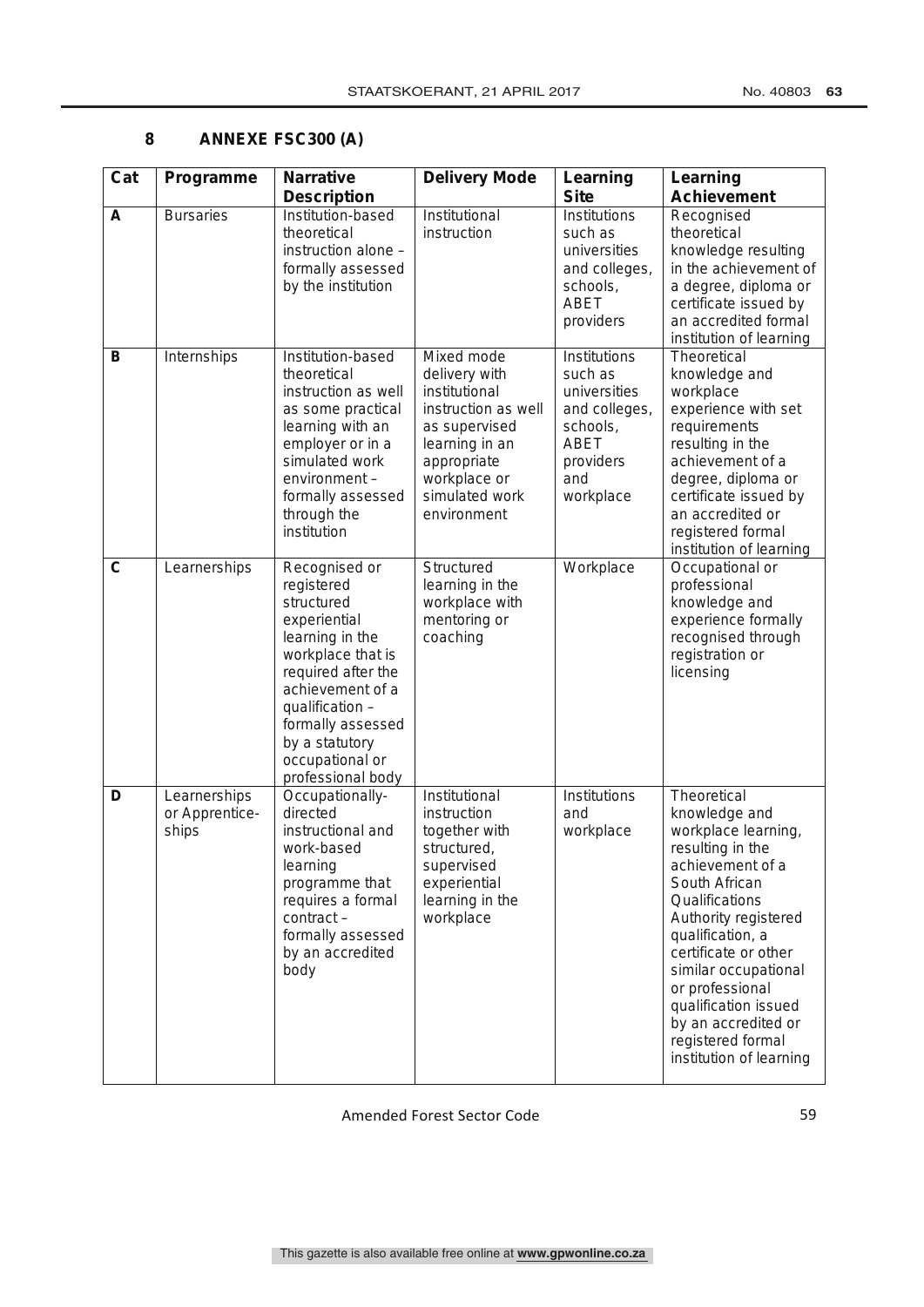| E | Work $-$   | Occupationally-    | Structured,       | Workplace,    | Credits awarded for   |
|---|------------|--------------------|-------------------|---------------|-----------------------|
|   | integrated | directed           | supervised        | institutional | registered unit       |
|   | learning   | instructional and  | experiential      | as well as    | standards, continued  |
|   |            | work-based         | learning in the   | ABET          | professional          |
|   |            | learning           | workplace which   | providers     | development,          |
|   |            | programme that     | may include some  |               | improved              |
|   |            | does not require a | institutional     |               | performance or skills |
|   |            | formal contract -  | instruction       |               | (e.g. evidence of     |
|   |            | formally assessed  |                   |               | outputs based on      |
|   |            | by an accredited   |                   |               | Performance           |
|   |            | body               |                   |               | Development           |
|   |            |                    |                   |               | Programme)            |
| F | Informal   | Occupationally-    | Structured,       | Institutions, | Continuing            |
|   | training   | directed informal  | information       | conferences   | professional          |
|   |            | instructional      | sharing or direct | and meetings  | development,          |
|   |            | programmes         | instruction       |               | attendance            |
|   |            |                    | involving         |               | certificates and      |
|   |            |                    | workshops,        |               | credits against       |
|   |            |                    | seminars and      |               | registered unit       |
|   |            |                    | conferences and   |               | standard (in some     |
|   |            |                    | short courses     |               | instances)            |
| G | Informal   | Work-based         | Informal training | Workplace     | Increased             |
|   | training   | informal           |                   |               | understanding of job  |
|   |            | programmes         |                   |               | or work context or    |
|   |            |                    |                   |               | improved              |
|   |            |                    |                   |               | performance of skills |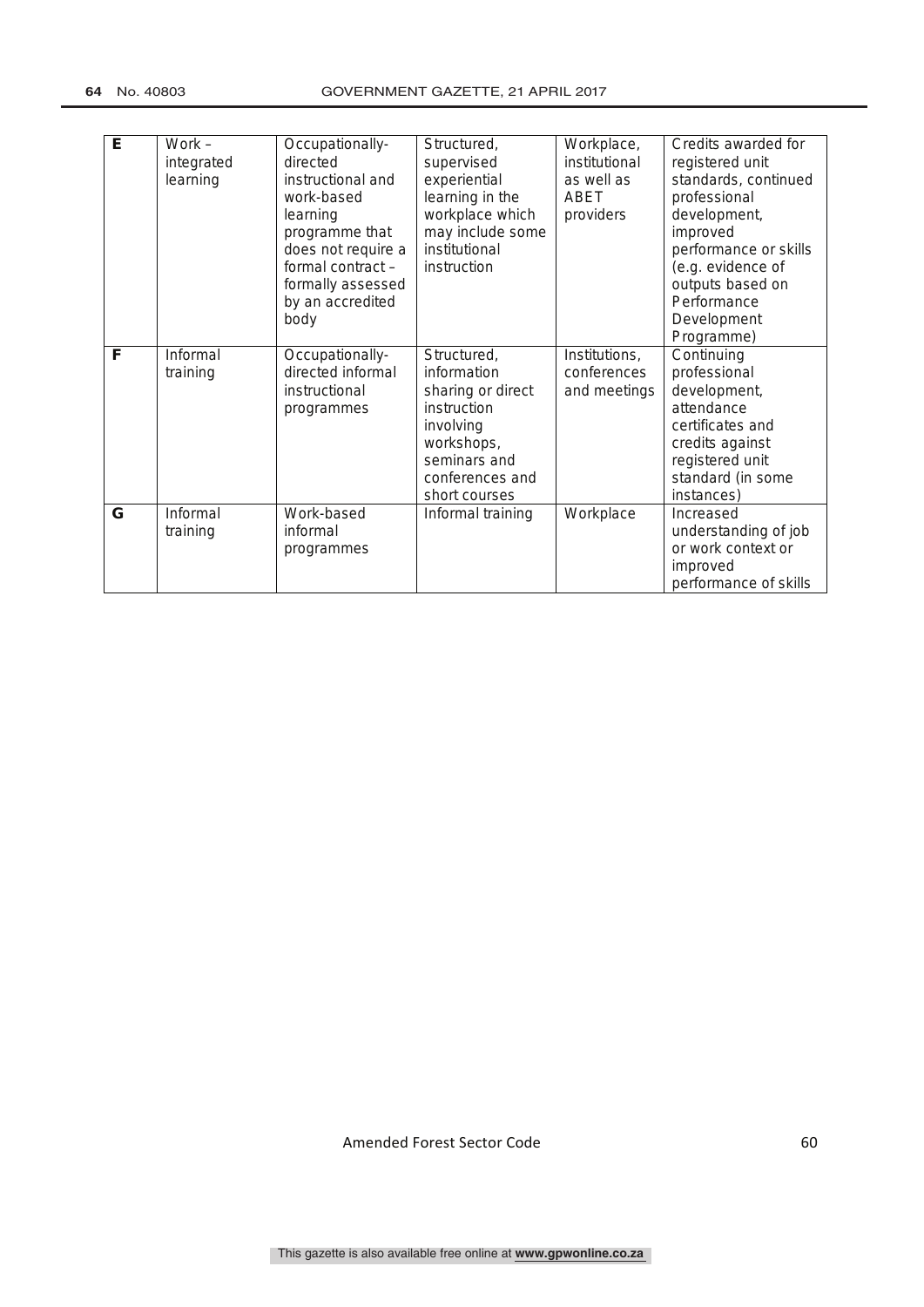# **ANNEXE FSC300 (B)**

# **MEASUREMENT OF SKILLS DEVELOPMENT INDICATORS**

The Skills Development criteria provided for in paragraphs 2.1.1, 2.1.2 and 2.1.3 of the scorecard are calculated as follows:

| Where<br>A is the score achieved by a Measured Entity in respect of the measurement of the Skills<br>Development criteria specified in paragraphs 2.1.1, 2.1.2 and 2.1.3                                                                                                                                                                                                          |  |
|-----------------------------------------------------------------------------------------------------------------------------------------------------------------------------------------------------------------------------------------------------------------------------------------------------------------------------------------------------------------------------------|--|
|                                                                                                                                                                                                                                                                                                                                                                                   |  |
|                                                                                                                                                                                                                                                                                                                                                                                   |  |
| <b>B</b> in the case of paragraph 2.1.1.1, is the amount of Skills Development Expenditure on<br>Black People expressed as a percentage of the Leviable Amount of the Measured<br>Entity, as calculated in Annexe FSC300(C); or                                                                                                                                                   |  |
| <b>B</b> in the case of paragraph 2.1.1.2, is the amount of Skills Development Expenditure on<br>Black People with Disabilities expressed as a percentage of the Leviable Amount of the<br>Measured Entity; or                                                                                                                                                                    |  |
| <b>B</b> in the case of paragraph 2.1.2.1, is the number of Black Employees that are on<br>Learnerships, Apprenticeships and Internships, expressed as a percentage of the total<br>number of Employees of the Measured Entity, as calculated in Annexe FSC300(C); or                                                                                                             |  |
| <b>B</b> in the case of paragraph 2.1.2.2 is the number of Black Unemployed Learners<br>participating Learnerships, Apprenticeships and Internships, expressed as a<br>percentage of the total number of Employees of the Measured Entity, as calculated in<br>Annexe FSC300(C); or                                                                                               |  |
| <b>B</b> in the case of paragraph 2.1.3 is the number of Black People that completed a<br>Learnership Programme during the Measurement Period and who was subsequently<br>Absorbed by the Measured Entity, expressed as a percentage of the total number of<br>Learnership Programmes that Black People were enrolled for and that ended during the<br><b>Measurement Period.</b> |  |
| C is the percentage compliance Target in respect of the applicable criteria being measured<br>as specified in paragraph 2.1.1, 2.1.2, and 2.1.3 of the Skills Development scorecard                                                                                                                                                                                               |  |
| D is the Weighting for the applicable criteria being measured as specified in paragraph<br>2.1.1, 2.1.2, and 2.1.3 of the Skills Development scorecard                                                                                                                                                                                                                            |  |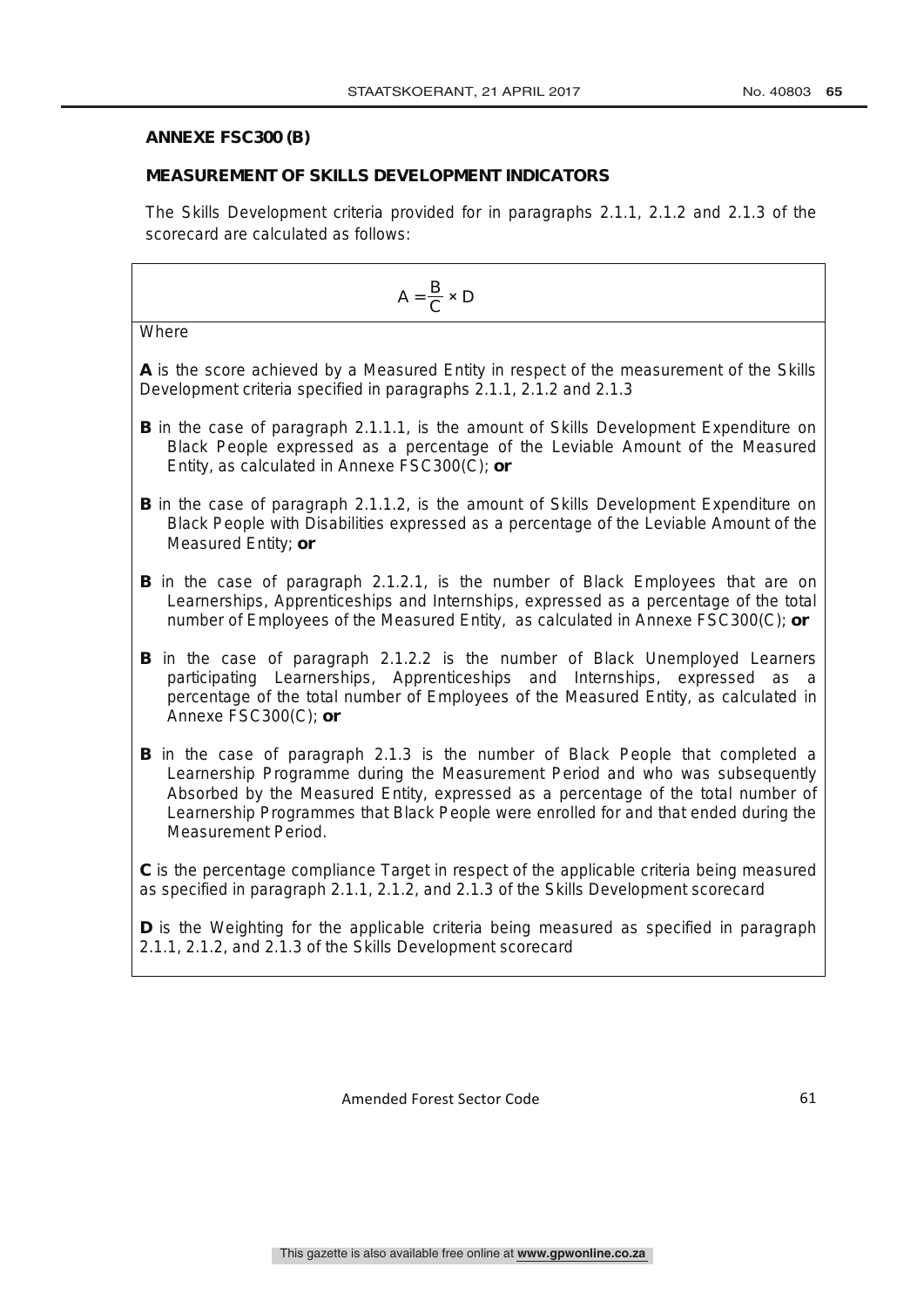#### **ANNEXE FSC300 (C)**

## **1. MEASUREMENT OF THE EAP ADJUSTED INDICATORS OF THE SKILLS DEVELOPMENT SCORECARD.**

Subject to the limitations in clause 2 of this Annexe FSC300 (C) below, the calculation of the Skills Development indicators provided for in paragraphs 2.1.1.1, 2.1.2.1, and 2.1.2.2 of the Skills Development scorecard are as follows:

$$
A = AM + CM + IM + AF + CF + IF
$$

Where

**A** is the percentage spend on Black People (indicator 2.1.1.1) or percentage of Black People (indicator 2.1.2.1 and 2.1.2.2), that is "*B*" in the formula in Annexe FSC300 (B) for each of these indicators

**AM** is the percentage of spend (indicator 2.1.1.1) or people (indicator 2.1.2.1 and 2.1.2.2) in the measurement category that are African Males

**CM** is the percentage of spend (indicator 2.1.1.1) or people (indicator 2.1.2.1 and 2.1.2.2) in the measurement category that are Coloured Males

**IM** is the percentage of spend (indicator 2.1.1.1) or people (indicator 2.1.2.1 and 2.1.2.2) in the measurement category that are Indian Males

**AF** is the percentage of spend (indicator 2.1.1.1) or people (indicator 2.1.2.1 and 2.1.2.2) in the measurement category that are African Females

**CF** is the percentage of spend (indicator 2.1.1.1) or people (indicator 2.1.2.1 and 2.1.2.2) in the measurement category that are Coloured Females

**IF** is the percentage of spend (indicator 2.1.1.1) or people (indicator 2.1.2.1 and 2.1.2.2) in the measurement category that are Indian Females

### **2. LIMITATION OF** *AM, CM, IM, AF, CF* **and** *IF*

2.1 *AM, CM, IM, AF, CF* and *IF* wherever they occur in the formulae above, are always limited to a proportion of the respective Target in paragraphs 2.1.1.1, 2.1.2.1, and 2.1.2.2 of the Skills Development scorecard. The proportion to be applied to such Target to determine the limitation on each of *AM, CM, IM, AF, CF* and *IF* are the respective proportion which each of them contribute to the Black People component of the overall EAP as published in the Commission for Employment Equity Report, and as amended from time to time in terms of the Employment Equity Regulations (see Annexe FSC300 (D) for an example).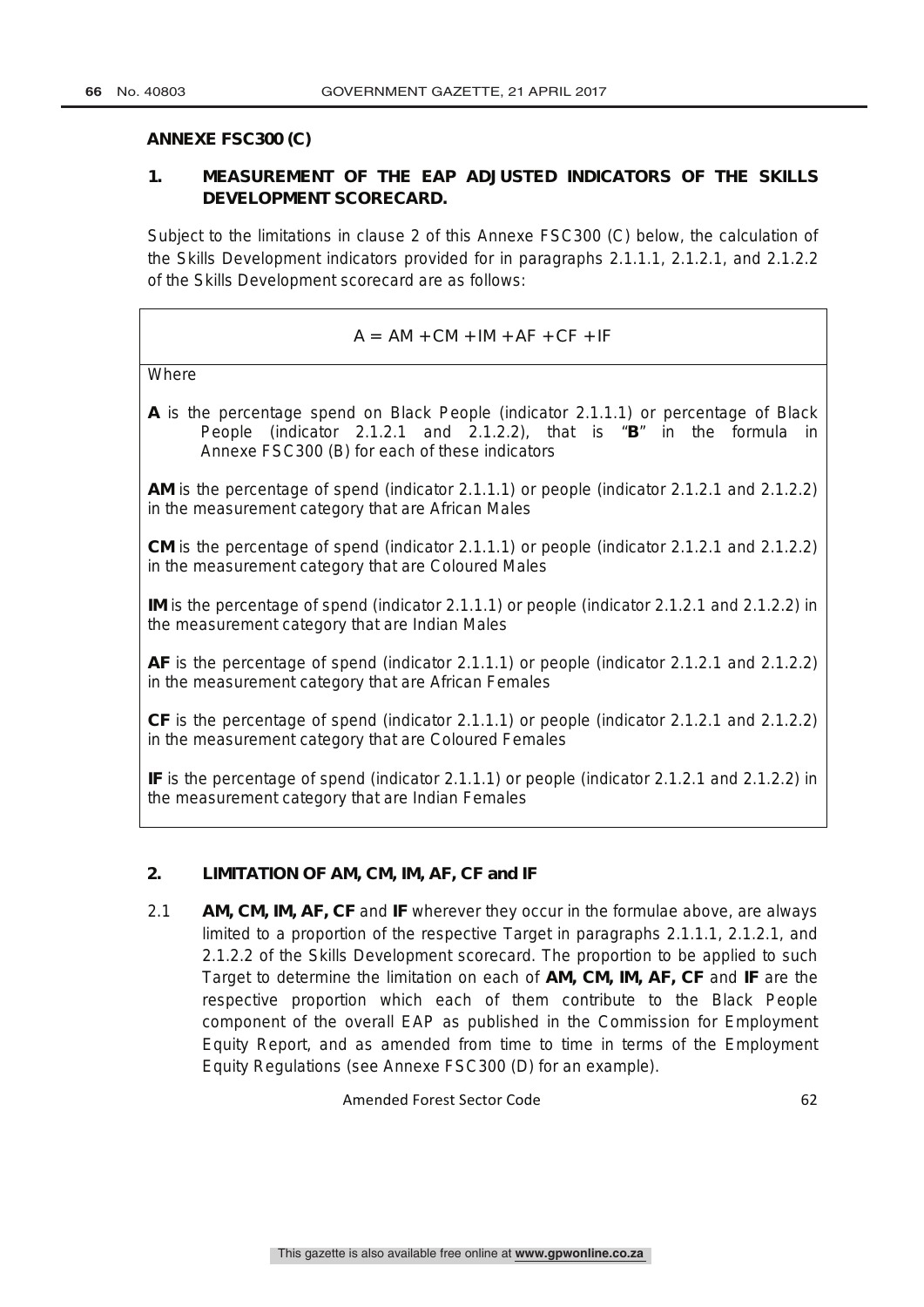- 2.2 Measured Entities will not all have a national footprint and may, for example, conduct the majority of their business operations within a province where the racial and gender composition of the EAP are significantly different to that of the overall national EAP. To make provision for these provincial distortions from the overall national EAP, Measured Entities will have an election to make use of either the overall national or overall provincial EAP statistics of a particular province when they calculate the proportion that each race and gender sub-groups in the formulas contribute to the Black People and Black female component respectively of the EAP as per 2.1 above.
- 2.3 A Measured Entity electing to use the overall provincial EAP of a particular province must use the overall provincial EAP of the province the most of its Employees are from.
- 2.4 The word '*overall*' as used above in relation to 'national' or 'provincial' EAP statistics refers to the EAP of the labour force as a whole, whether nationally or for a particular province, whichever the case may be. Therefore, even though the Commissioner for Employment Equity Report also reports on the EAP breakdown nationally and provincially per Senior, Middle and Junior management the term '*overall*' is used to indicate that this further breakdown per employment category, should not be used.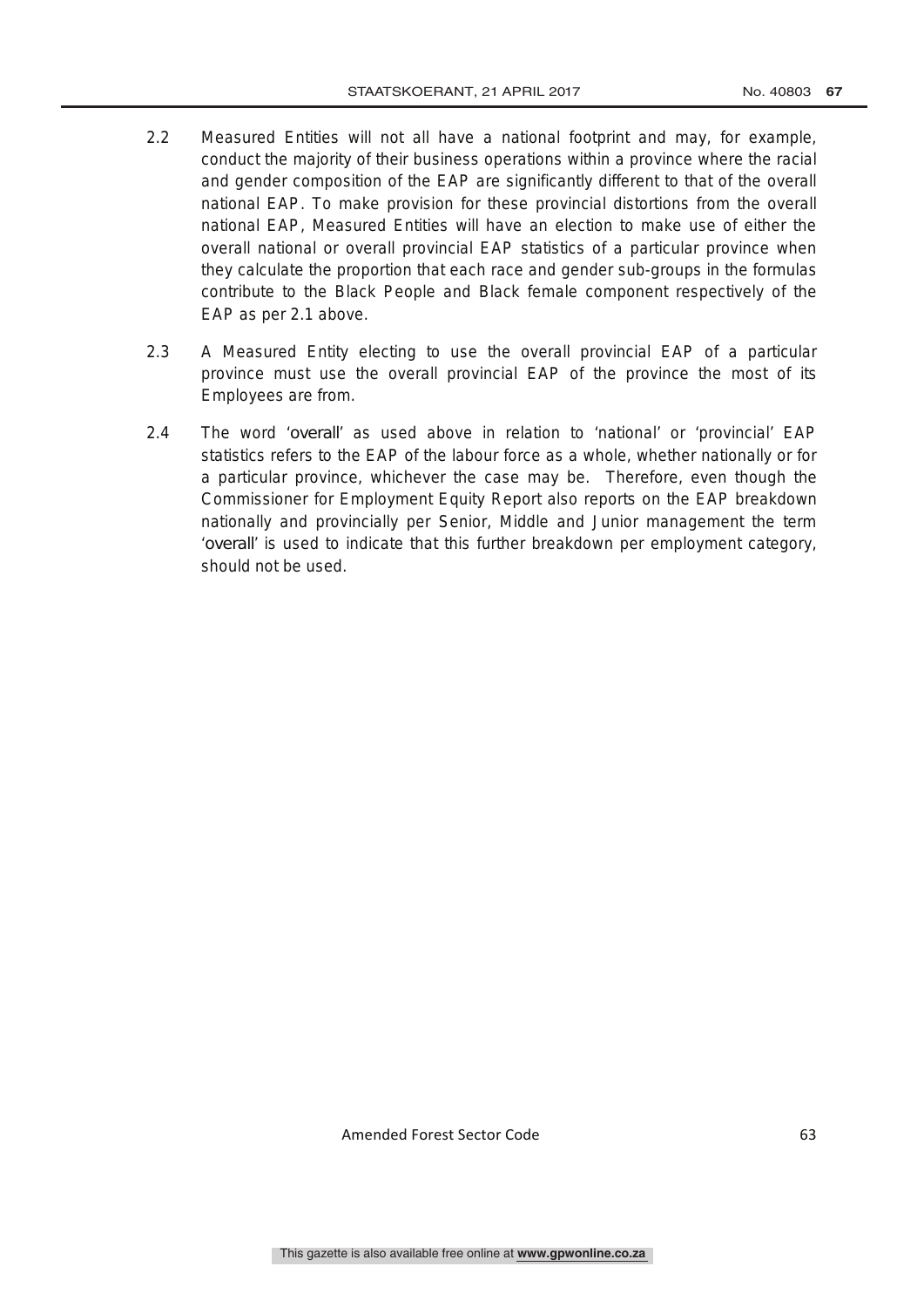### **ANNEXE FSC300 (D)**

### **EXAMPLE FOR DETERMINING LIMITATION OF** *AM, CM, IM, AF, CF* and *IF*

The example below illustrates how the limitation of the Target for each of the race sub-categories is determined with respect to the Black People indicator of Skills Development Expenditure (par. 2.1.1.1):

# *Step 1: Determine the profile of the overall national EAP distribution\* per race and gender as per the CEE Report*

|                                     | African<br>Male | Coloured<br>Male | Indian<br>Male | White<br>Male | African<br>Female | Coloured<br>Female | Indian<br>Female | White<br>Female | <b>Total</b> |
|-------------------------------------|-----------------|------------------|----------------|---------------|-------------------|--------------------|------------------|-----------------|--------------|
| <b>National EAP distribution by</b> |                 |                  |                |               |                   |                    |                  |                 |              |
| race and gender as per CEE          | 40.70%          | 5.80%            | 1.90%          | 6.40%         | 34.20%            | 5.00%              | 1.10%            | 4.90%           | 100%         |
| Report                              |                 |                  |                |               |                   |                    |                  |                 |              |

*\* In this example the overall national EAP statistics are used. It could just as well have been the overall provincial EAP statistics if the Measured entity selected so in terms of paragraph 2.2 of Annexe FSC300 (C).*

*Step 2: Calculate the total Black People component of the EAP as per the CEE Report in step 1*

|                                                  | African | Coloured | Indian | African | Coloured | Indian | <b>Black People</b> |
|--------------------------------------------------|---------|----------|--------|---------|----------|--------|---------------------|
|                                                  | Male    | Male     | Male   | Female  | Female   | Female | Component           |
| <b>Black People component of</b><br>national EAP | 40.70%  | 5.80%    | 90%،   | 34.20%  | 5.00%    | 1.10%  | 88.70%              |

*Step 3: Calculate the proportion each Black race and gender sub-group constitutes of the total* 

*Black People component determined as per Step 2*

|                                                                                                      | African | <b>Coloured</b> | Indian      | African | <b>Coloured</b> | Indian |              |
|------------------------------------------------------------------------------------------------------|---------|-----------------|-------------|---------|-----------------|--------|--------------|
|                                                                                                      | Male    | <b>Male</b>     | <b>Male</b> | Female  | Female          | Female | <b>Total</b> |
| <b>Proportion of each race</b><br>and gender sub-group of<br><b>Black People component of</b><br>EAP | 45.89%  | 6.54%           | 2.14%       | 38.56%  | 5.64%           | 1.24%  | 100%         |

*Step 4: Apply the proportion calculated in step 3 to the Target for Skills Development Expenditure on Black People (par. 2.1.1.1) i.e. 6%* 

|                            | African | <b>Coloured</b> | Indian | African | <b>Coloured</b> | Indian | Target for par. |
|----------------------------|---------|-----------------|--------|---------|-----------------|--------|-----------------|
|                            | Male    | <b>Male</b>     | Male   | Female  | Female          | Female | 2.1.1.1         |
| Limit each race and gender |         |                 |        |         |                 |        |                 |
| sub-group of Black People  | 2.75%   | 0.40%           | 0.13%  | 2.31%   | 0.34%           | 0.07%  | 6%              |
| may contribute to Senior   |         |                 |        |         |                 |        |                 |
| <b>Management's Target</b> |         |                 |        |         |                 |        |                 |

For calculating the score for par. 2.1.1.1 of the Skills Development scorecard *AM, CM, IM,*  AF, CF and IF are therefore limited to the percentages as calculated per Step 4 above.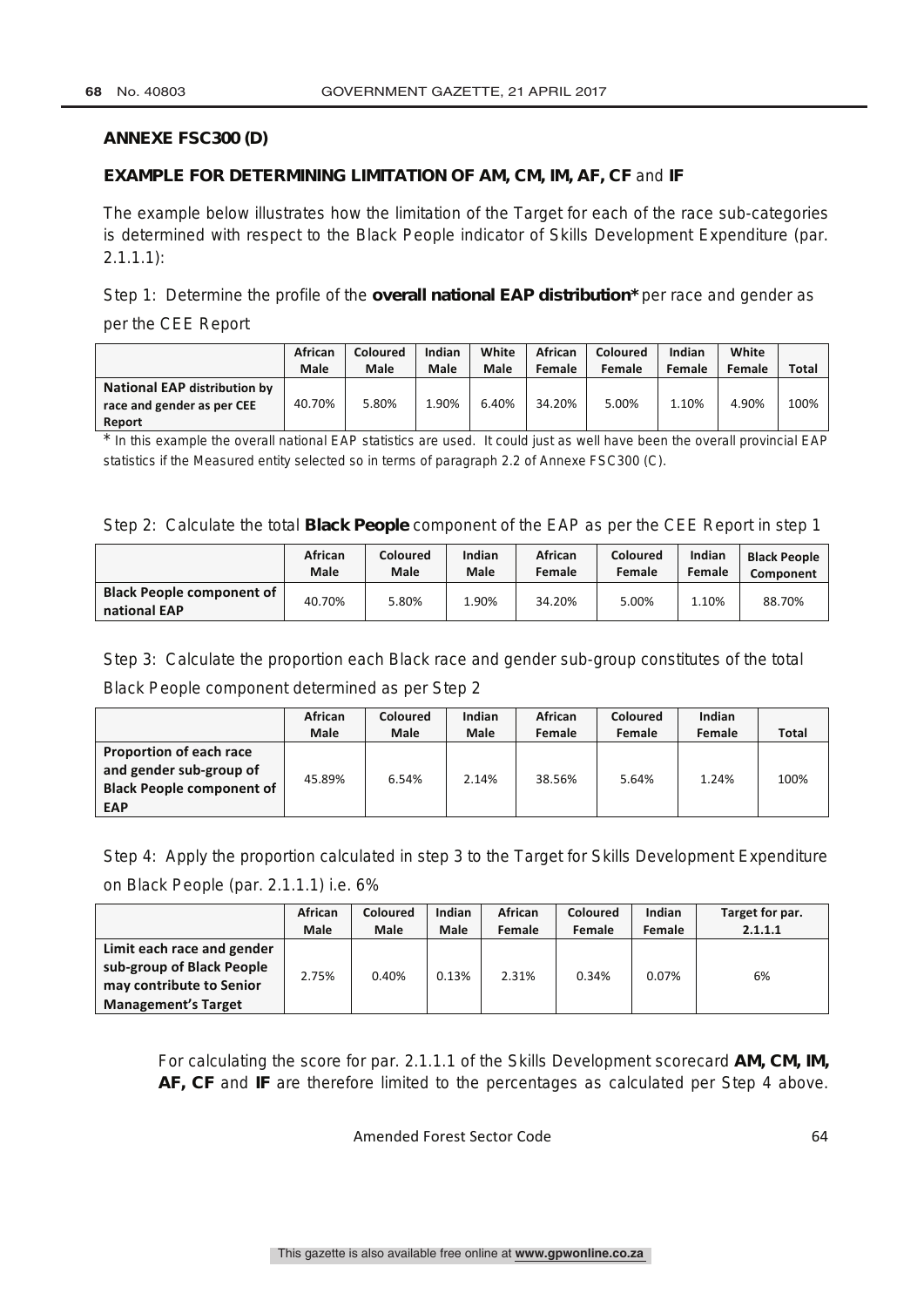# **AMENDED CODE SERIES FSC400: MEASUREMENT OF THE ENTERPRISE AND SUPPLIER DEVELOPMENT ELEMENT OF BROAD-BASED BLACK ECONOMIC EMPOWERMENT**

# **STATEMENT FSC400: THE GENERAL PRINCIPLES FOR MEASURING ENTERPRISE AND SUPPLIER DEVELOPMENT**

Issued under section 9(1) of the Broad-Based Black Economic Empowerment Act 53 of 2003 as amended

#### **Arrangement of this statement**

|                | <b>Para Subject</b><br>Page                                        |  |
|----------------|--------------------------------------------------------------------|--|
| $\mathbf{1}$   |                                                                    |  |
| $\overline{2}$ |                                                                    |  |
| 3              |                                                                    |  |
| 4              |                                                                    |  |
| 5              |                                                                    |  |
| 6              |                                                                    |  |
| $\overline{7}$ |                                                                    |  |
| 8              | Calculation of Enterprise and Supplier Development Contributions76 |  |
| 9              | Enterprise Development and Supplier Development Contributions76    |  |
| 10             | Measurement of Enterprise Development and Supplier Development     |  |
| 11             |                                                                    |  |
| 12             |                                                                    |  |
| 13             |                                                                    |  |
|                |                                                                    |  |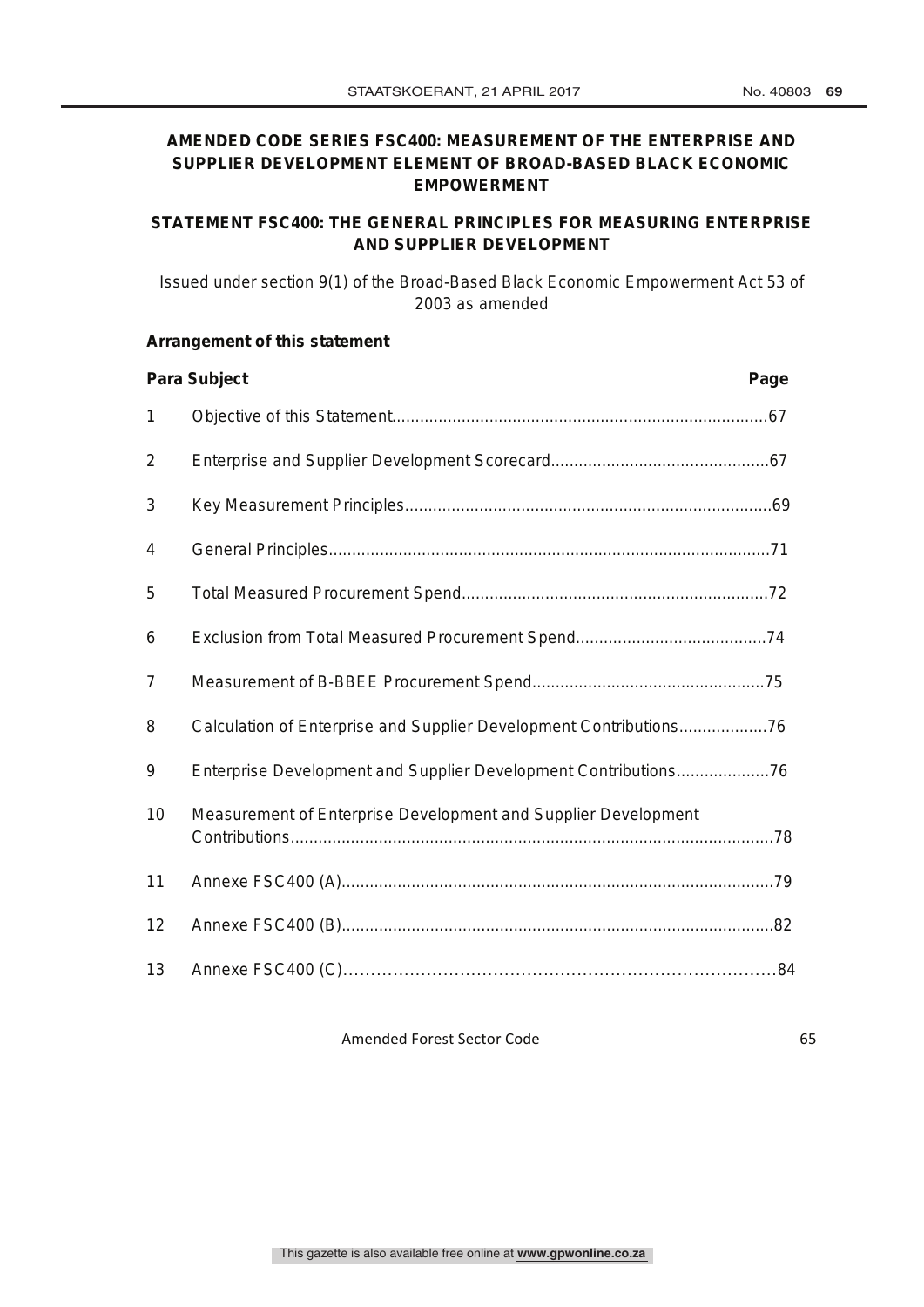#### 1 **OBJECTIVES OF THIS STATEMENT.**

- 1.1 Specify the scorecard for measuring Qualifying Enterprise and Supplier Development Contributions;
- 1.2 Specify the key measurement principles applicable to calculating Preferential Procurement contributions; Qualifying Enterprise Development and Supplier Development Contributions;
- 1.3 Define the principles applicable when calculating B-BBEE Procurement Spend and Enterprise Development and Supplier Development Spend; and
- 1.4 Indicate the formula for calculating the individual criteria specified in the Enterprise and Supplier Development scorecard.

### 2 **ENTERPRISE AND SUPPLIER DEVELOPMENT SCORECARD**

The following table represents the criteria for deriving a score for Enterprise and Supplier Development under this statement

| <b>Criteria</b> |                                                                                                                                                                                                                                                              | Weighting<br><b>Points</b> | <b>Compliance</b><br>targets |
|-----------------|--------------------------------------------------------------------------------------------------------------------------------------------------------------------------------------------------------------------------------------------------------------|----------------------------|------------------------------|
| 2.1             | PREFERENTIAL PROCUREMENT                                                                                                                                                                                                                                     |                            |                              |
| 2.1.1           | <b>B-BBEE Procurement Spend from all</b><br>Empowering Suppliers based on the<br><b>B-BBEE Procurement Recognition</b><br>Levels as a percentage of Total<br><b>Measured Procurement Spend</b>                                                               | 5                          | 80%                          |
| 2.1.2           | <b>B-BBEE Procurement Spend from all</b><br><b>Empowering Suppliers that are</b><br><b>Qualifying Small Enterprises based</b><br>on the applicable B-BBEE<br>Procurement Recognition Levels as a<br>percentage of Total Measured<br><b>Procurement Spend</b> | 2                          | 15%                          |
| 2.1.3           | <b>B-BBEE Procurement Spend from all</b><br><b>Exempted Micro-Enterprises based</b><br>on the applicable B-BBEE<br>Procurement Recognition Levels as a<br>percentage of Total Measured<br><b>Procurement Spend</b>                                           | 3                          | 15%                          |
| 2.1.4           | <b>B-BBEE Procurement Spend from</b><br>Empowering Suppliers that are at<br>least 51% Black Owned based on the                                                                                                                                               | 9                          | 40%                          |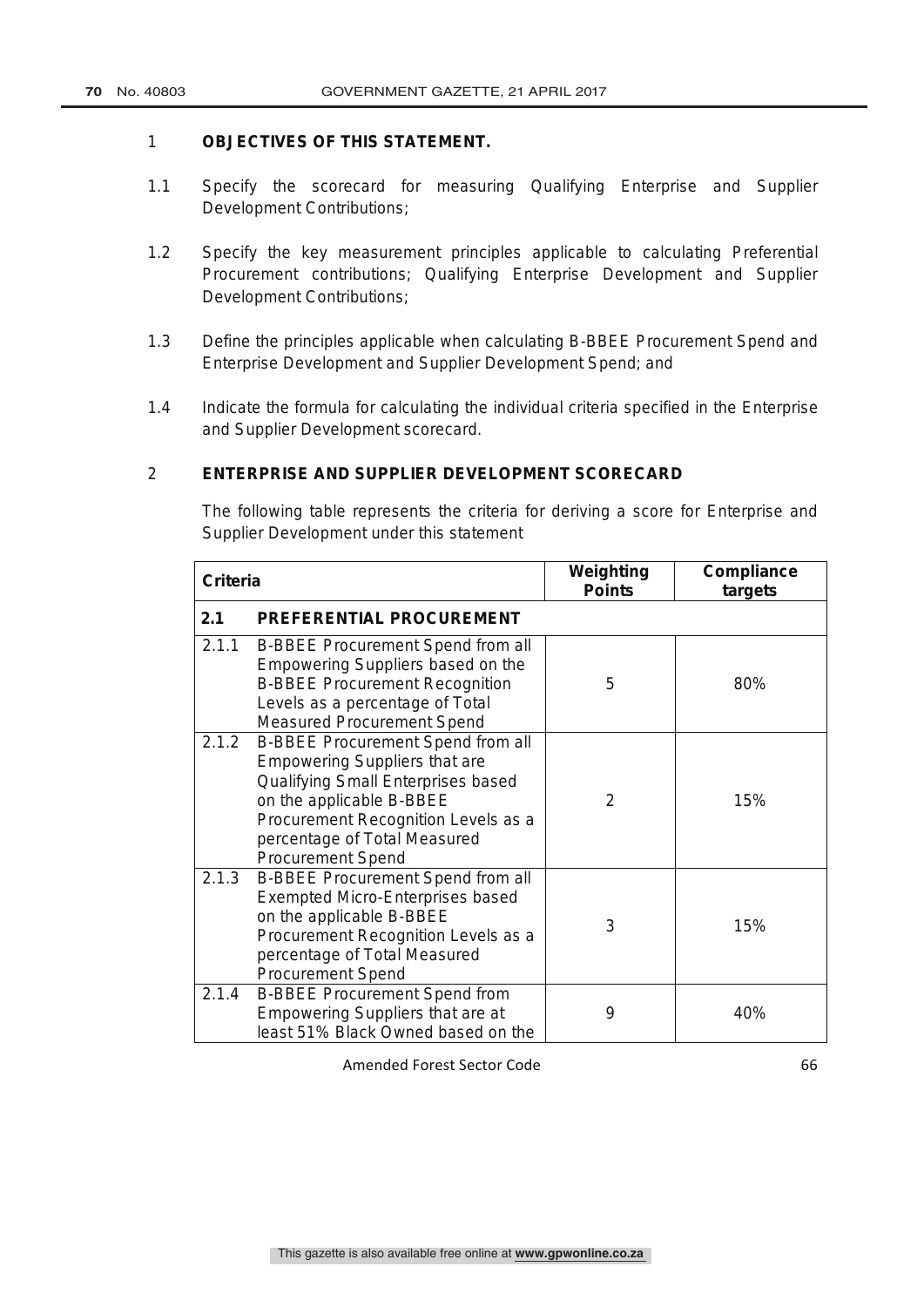|                    | applicable B-BBEE Procurement<br>Recognition Levels as a percentage<br>of Total Measured Procurement<br>Spend                                                                                                                                 |            |                         |
|--------------------|-----------------------------------------------------------------------------------------------------------------------------------------------------------------------------------------------------------------------------------------------|------------|-------------------------|
| 2.1.5              | <b>B-BBEE Procurement Spend from</b><br>Empowering Suppliers that are at<br>least 30% Black Women Owned<br>based on the applicable B-BBEE<br>Procurement Recognition Levels as a<br>percentage of Total Measured<br><b>Procurement Spend</b>  | 2          | 10%                     |
| 2.1.6              | <b>B-BBEE Procurement Spend from</b><br>Suppliers that are at least 51% Black<br>Owned and 51% owned by Black<br>Designated Groups.                                                                                                           | 2          | 2%                      |
|                    | <b>Bonus points</b>                                                                                                                                                                                                                           |            |                         |
| $\overline{2.1.7}$ | Compliance with Industry Codes of<br>Contracting (these points can only be<br>earned if the Measured Entity has earned 9.2<br>points in aggregate for indicators 2.1.1 to<br>2.1.6)                                                           | 2          | Yes                     |
| 2.2                | <b>SUPPLIER DEVELOPMENT</b>                                                                                                                                                                                                                   |            |                         |
| 2.2.1              | Annual value of all Qualifying<br><b>Supplier Development Contributions</b>                                                                                                                                                                   |            | $2%$ of                 |
|                    | made by the Measured Entity as a<br>percentage of the Target                                                                                                                                                                                  | 10         | <b>NPAT</b>             |
| 2.3                | <b>ENTERPRISE DEVELOPMENT</b>                                                                                                                                                                                                                 |            |                         |
| 2.3.1              | Annual value of all Qualifying<br><b>Enterprise Development</b><br>Contributions made by the Measured<br>Entity as a percentage of the Target.                                                                                                | 10 or 7*   | $1\%$ of<br><b>NPAT</b> |
| 2.3.2              | Annual sale of logs & sawtimber (as a<br>percentage of total sales in terms of<br>tonnage) to QSE and EMEs<br>enterprises based on their B-BBEE<br><b>Procurement Recognition Levels</b>                                                      | 0 or $2^*$ | 0 or 20%*               |
| 2.3.3              | Annual sale of logs and sawtimber<br>(as a percentage of total sales in<br>terms of tonnage) to enterprises<br>(regardless of their B-BBEE<br>Procurement Recognition Level) that<br>are:<br>- 51% Black Owned; or<br>- 30% Black Women Owned | 0 or 1*    | 0 or 5%*                |
| Sawmiller          | *These weightings and targets are only applicable where the Measured Entity is a Grower or a                                                                                                                                                  |            |                         |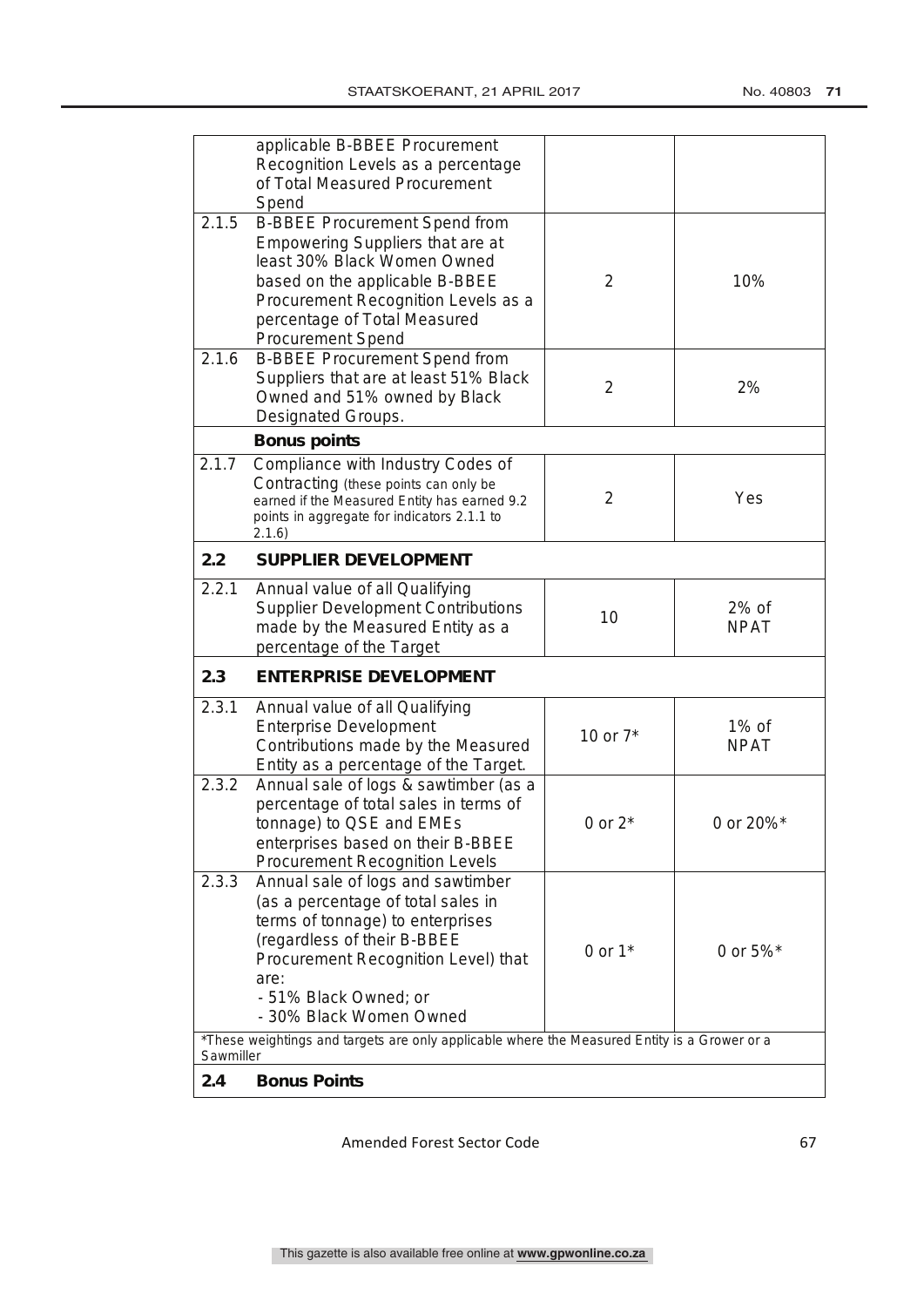| 2.4.1 | Bonus point for graduation of one or<br>more Qualifying Enterprise<br>Development Beneficiaries to<br>graduate to the Supplier<br>Development level.                                  | Yes                                                                              |
|-------|---------------------------------------------------------------------------------------------------------------------------------------------------------------------------------------|----------------------------------------------------------------------------------|
| 2.4.2 | Bonus point for creating one or more<br>jobs directly as a result of Qualifying<br><b>Supplier Development and Enterprise</b><br>Development Contributions by the<br>Measured Entity. | Yes                                                                              |
|       | 2.4.3 Annual value of Supplier and/or<br><b>Enterprise Development sector</b><br>approved contributions in partnership<br>with Government.                                            | $0.5\%$ of NPAT<br>(over and above the<br>3% NPAT combined<br><b>ESD Target)</b> |
|       | 2.4.4 Annual Value of Supplier and/or<br><b>Enterprise Development</b><br>Contributions to 30% Black Women<br>Owned QSE's and EME's.                                                  | $0.5\%$ of NPAT<br>(over and above the<br>3% NPAT combined<br><b>ESD Target)</b> |

### 3 **KEY MEASUREMENT PRINCIPLES.**

- 3.1 The Enterprise and Supplier Development scorecard consists of:
	- 3.1.1 Preferential Procurement; and
	- 3.1.2 Supplier Development; and
	- 3.1.3 Enterprise Development.
- 3.2 Qualifying Enterprise Development and Supplier Development Contributions will be recognised as a percentage of the annual Net Profit After Tax (NPAT) of the Measured Entity. For the avoidance of doubt, if the Measured Entity does not make a profit then Qualifying Enterprise Development and Supplier Development Contributions will be measured using the principle in the Verification Manual as amended.
- 3.3 Sub-Minimum and Discounting Principle:
	- 3.3.1 A Measured Entity must achieve a minimum of 40% of the total weighting points (excluding bonus points) of each of the three broad categories, within the Enterprise and Supplier Development element, namely Preferential Procurement; Supplier Development and Enterprise Development. For the avoidance of doubt this means that the Measured Entity must achieve at least:
		- (i) 9.2 points under the Preferential Procurement category;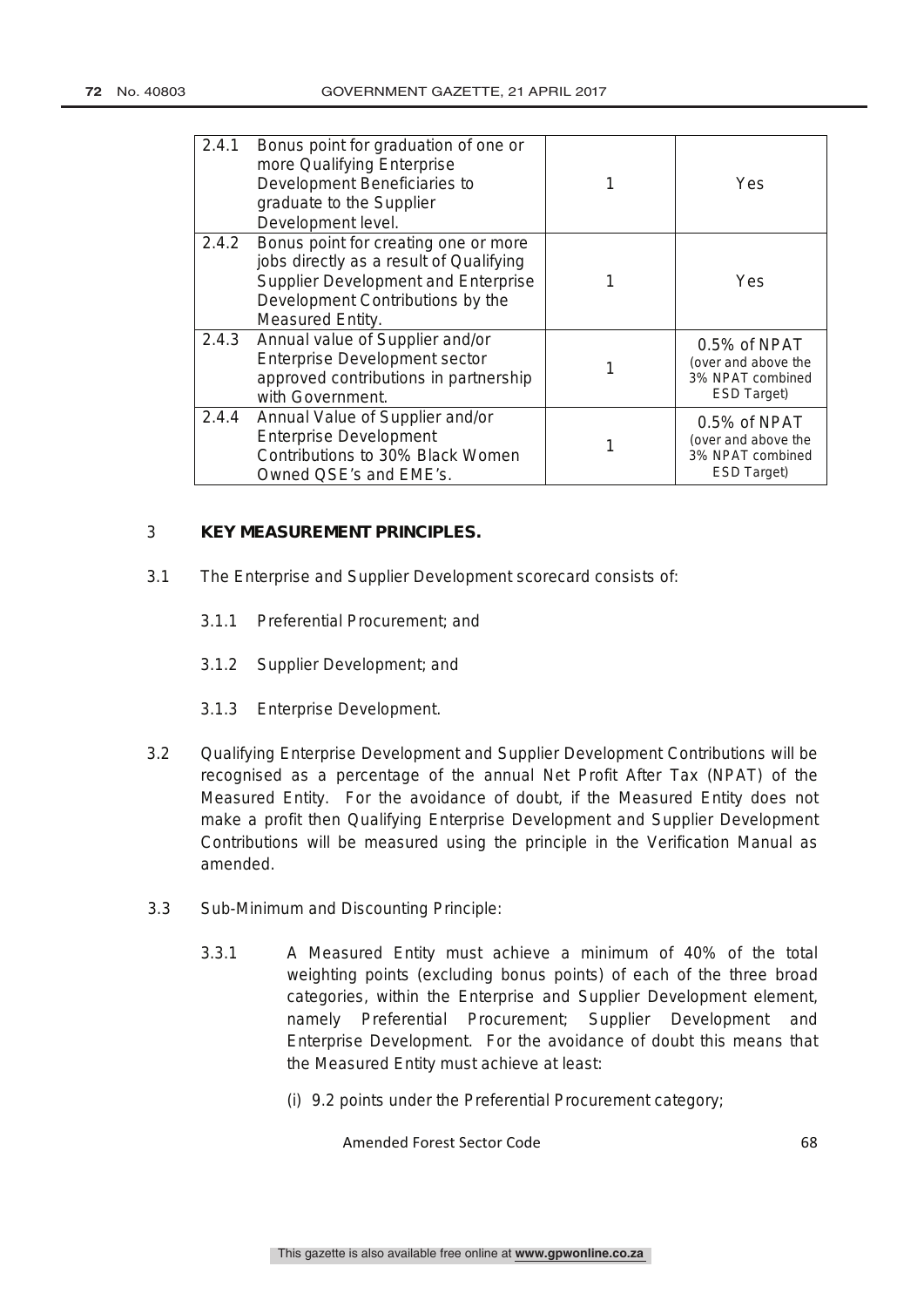- (ii) 4 points under the Supplier Development category;
- (iii) 4 points under the Enterprise Development category;
- 3.3.2 Non-compliance to the threshold targets will result in the overall achieved B-BBEE status level being discounted in accordance with paragraph 3.6.3 of statement FSC000.
- 3.3.3 Non-compliance to the threshold target as per paragraph 3.3.1(i) above will result in the Measured Entity being disqualified from earning any of the 2 bonus points in paragraph 2.1.7.
- 3.3.4 Non-compliance to the threshold targets as per paragraph 3.3.1 (ii) and (iii) above will result in the Measured Entity being disqualified from earning any of the 4 bonus points in paragraph 2.4.
- 3.4 Exempted Micro Enterprises and Start-ups are automatically recognised as Empowering Suppliers.
- 3.5 The Weighting points in the Enterprise and Supplier Development scorecard represent the maximum number of points possible for each of the criteria.
- 3.6 If a Measured Entity procures goods and services from a Supplier that is:
	- 3.6.1 a recipient of Qualifying Supplier Development Contributions from a Measured Entity under Code series 400 that has a minimum 3 year contract with the Measured Entity, the recognisable B-BBEE Procurement Spend that can be attributed to that Supplier is multiplied by a factor of 1.2;
	- 3.6.2 a 51% Black Owned QSE or EME which is not a supplier development beneficiary but that has a minimum 3 year contract with the Measured Entity, the recognisable B-BBEE Procurement Spend that can be attributed to that Supplier is multiplied by a factor of 1.2;
	- 3.6.3 a first time Supplier to the Measured Entity, the recognisable B-BBEE Procurement Spend that can be attributed to that Supplier is multiplied by a factor of 1.2;
- 3.7 Procurement of goods and services and any other activities that fall under 2.1 will not qualify for scoring under 2.2 and 2.3 and vice versa.
- 3.8 Beneficiaries of Qualifying Supplier Development and Enterprise Development Contributions are EMEs and QSEs which are at least 51% Black Owned or at least 51% Black Women Owned.

Amended 
Forest 
Sector 
Code 
 69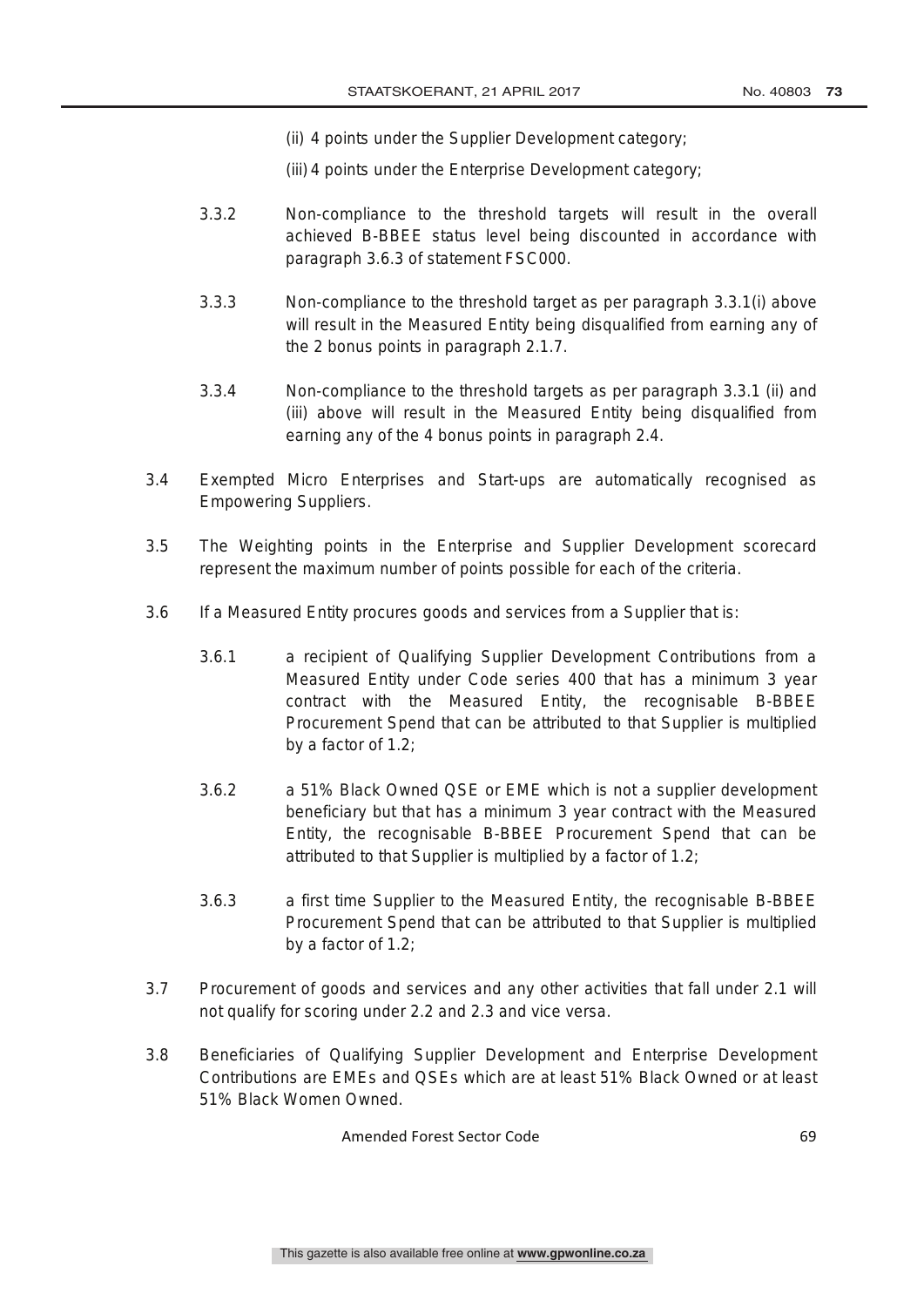#### **4. GENERAL PRINCIPLES**

- 4.1 To strengthen local procurement in order to help build South Africa's industrial base in critical sectors of production and value adding manufacturing, which are largely labour-intensive industries.
- 4.2 To increase local procurement through capacity building achieved by incentivizing appropriate local supplier development programmes by businesses supplying imported goods and services.
- 4.3 The imports provisions do not apply to the designated sectors and products for local production, as and when published.
- 4.4 To actively support procurement from 51% Black Owned QSEs and EMEs by identifying opportunities to increase procurement from local suppliers in order to support employment creation.
- 4.5 To support procurement from 51% Black Owned and 30% Black Women owned businesses in order to increase the participation of these businesses in the mainstream economy.
- 4.6 To promote the use of the 51% Black Owned professional service providers and Entrepreneurs as Suppliers.
- 4.7 Measured Entities receive recognition for any Qualifying Enterprise Development and Supplier Development Contributions that are quantifiable as a monetary value using a Standard Valuation Method.
- 4.8 Measured Entities are encouraged to align their Enterprise Development and Supplier Development initiatives with the designated sectors of government's localisation and value adding programmes.
- 4.9 Measured Entities are encouraged to align their Enterprise Development and Supplier Development initiatives with their supply chain requirements thereby linking Enterprise Development and Supplier Development with Preferential Procurement.
- 4.10 Qualifying Enterprise Development and Supplier Development Contributions of any Measured Entity are recognisable on an annual basis.
	- 4.10.1 notwithstanding the aforegoing portions of Qualifying Enterprise Development and Supplier Development Contributions made annually that exceed the Targets of indicators 2.2.1 and 2.3.1 respectively for the current Measurement Period may carry forward to the following

Amended Forest Sector Code **Communication** 20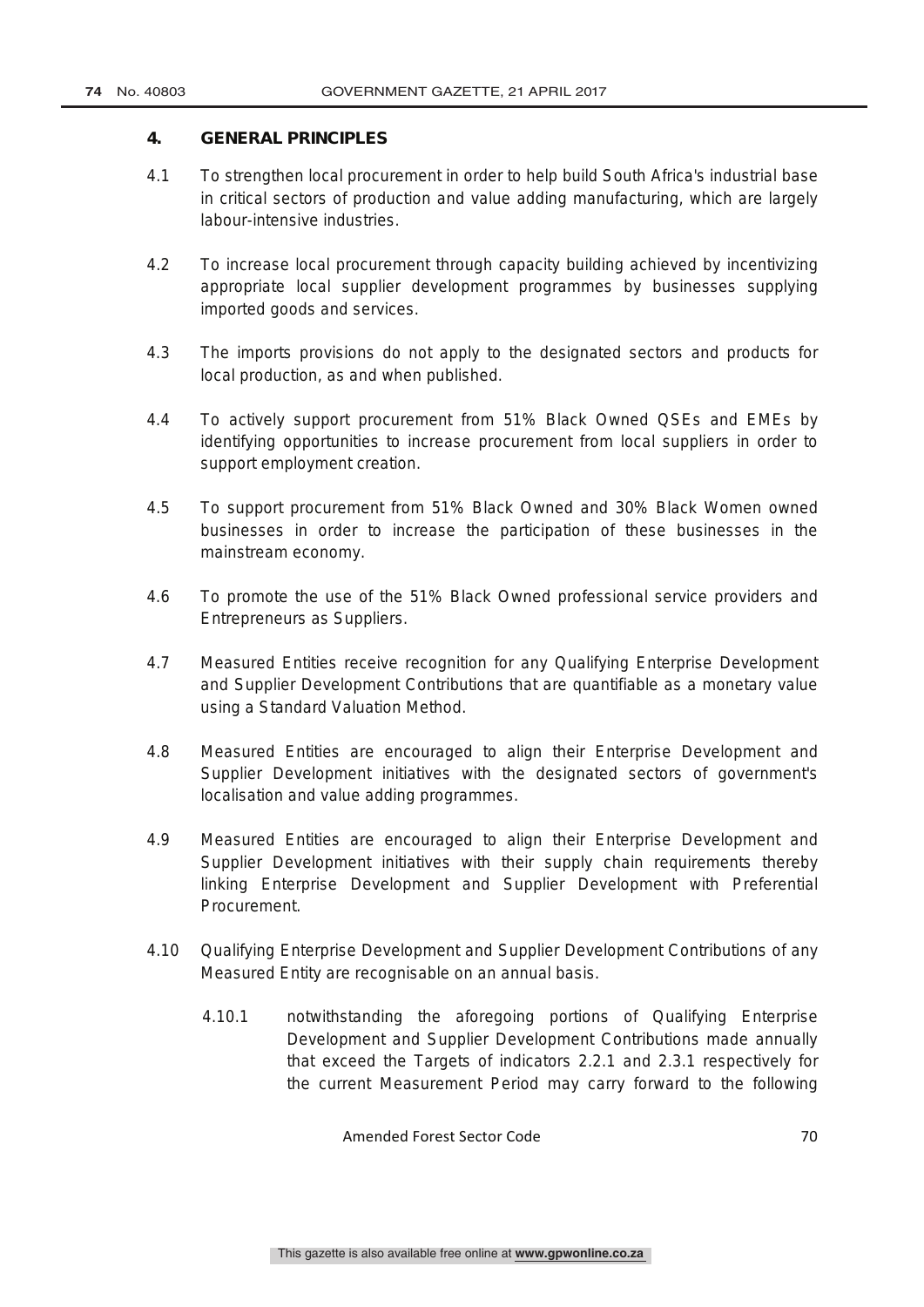Measurement Period for recognition. The portion carried forward may only be carried forward once; also

- 4.10.2 where contributions, programmes and/or initiatives span over multiple years, the total contribution amount may be divided by the number of years, and the average per year is then to be utilised for the annual contribution as per the Generic Codes.
- 4.11 Measured Entities are encouraged to develop and implement an Enterprise Development plan and Supplier Development plan for a beneficiary of their Qualifying Enterprise Development and Supplier Development Contributions. The plan should include.
	- 4.11.1 Clear Objectives
	- 4.11.2 Priority interventions
	- 4.11.3 Key performance indicators; and
	- 4.11.4 A concise implementation plan with clearly articulated milestones.
- 4.12 Measured Entities will not get recognition for the same activities undertaken under 2.2 and 2.3, they will only get recognition for one of the two i.e. 2.2 or 2.3.
- 4.13 No portion of the value of any Qualifying Enterprise Development and Supplier Development Contribution that is payable to the beneficiary or third party intermediary after the last day of the Measurement Period can form part of any calculation under this statement.

#### **5 TOTAL MEASURED PROCUREMENT SPEND**

The following procurement is measurable within Total Measured Procurement Spend;

- 5.1 Cost of sales: all goods and services procured that comprise the cost of the sales of the Measured Entity,
- 5.2 Operational expenditure: all goods and services procured that comprise the operational expenditure of the Measured Entity,
- 5.3 Capital expenditure: all capital expenditure incurred by the Measured Entity.
- 5.4 Public sector procurement: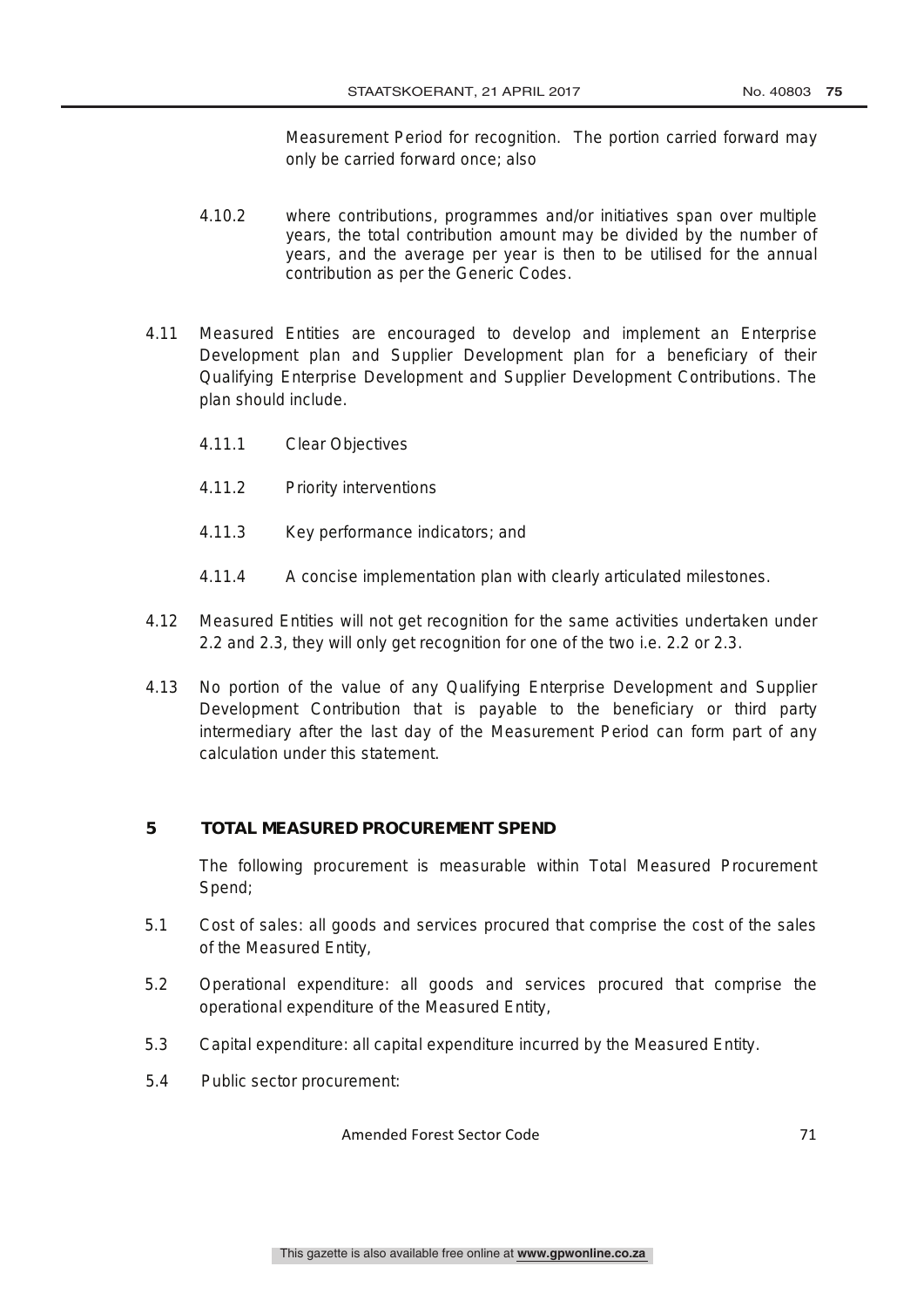- 5.4.1 all goods and services procured from organs of state and public entities. Despite this, procurement by a Measured Entity from a local government authority, which is a reseller of that service, is measurable at the B-BBEE Recognition Level of the primary Supplier of the service; and
- 5.4.2 in any event, any procurement of any goods or services from any organ of state or public entity that enjoys a statutory or regulated monopoly in the supply of such goods or services is excluded.
- 5.5 Monopolistic procurement: all goods and services procured from Suppliers that enjoy a monopolistic position,
- 5.6 Third-party procurement: all procurement for a third-party or a client, where the cost of that procurement is an expense recorded in the Measured Entity's annual financial statements,
- 5.7 Labour brokers and independent contractors: any procurement of the Measured Entity that is Outsourced Labour Expenditure,
- 5.8 Pension and medical aid contributions: payments made to any post retirement funding scheme or to a medical aid or similar medical insurer by a Measured Entity for its Employees, excluding any portions of such payments which are a contribution to a capital investment of the Employee. The scheme or insurer must issue a certificate dividing payments between the capital investment portion and the balance to establish the amount that is measurable within Total Measured Procurement Spend,
- 5.9 Trade commissions: any commission or similar payments payable by a Measured Entity to any other person pursuant to the business or trade of the Measured Entity,
- 5.10 Empowerment related expenditure: all goods and services procured in carrying out B-BBEE. The Total Measured Procurement Spend does not include the actual contribution portion recognised under section 2.2 and 2.3 of this statement and Code series 500 but does include any expenditure incurred in facilitating those contributions,
- 5.11 Imports: all goods and services that are imported or procured from a non-South African source, and
- 5.12 Intra-group procurement: all goods and services procured from subsidiaries or holding companies of the Measured Entity (BEE credentials of the entity supplying goods and or services must be confirmed by way of a valid BEE certificate).

Amended Forest Sector Code **Communication** 22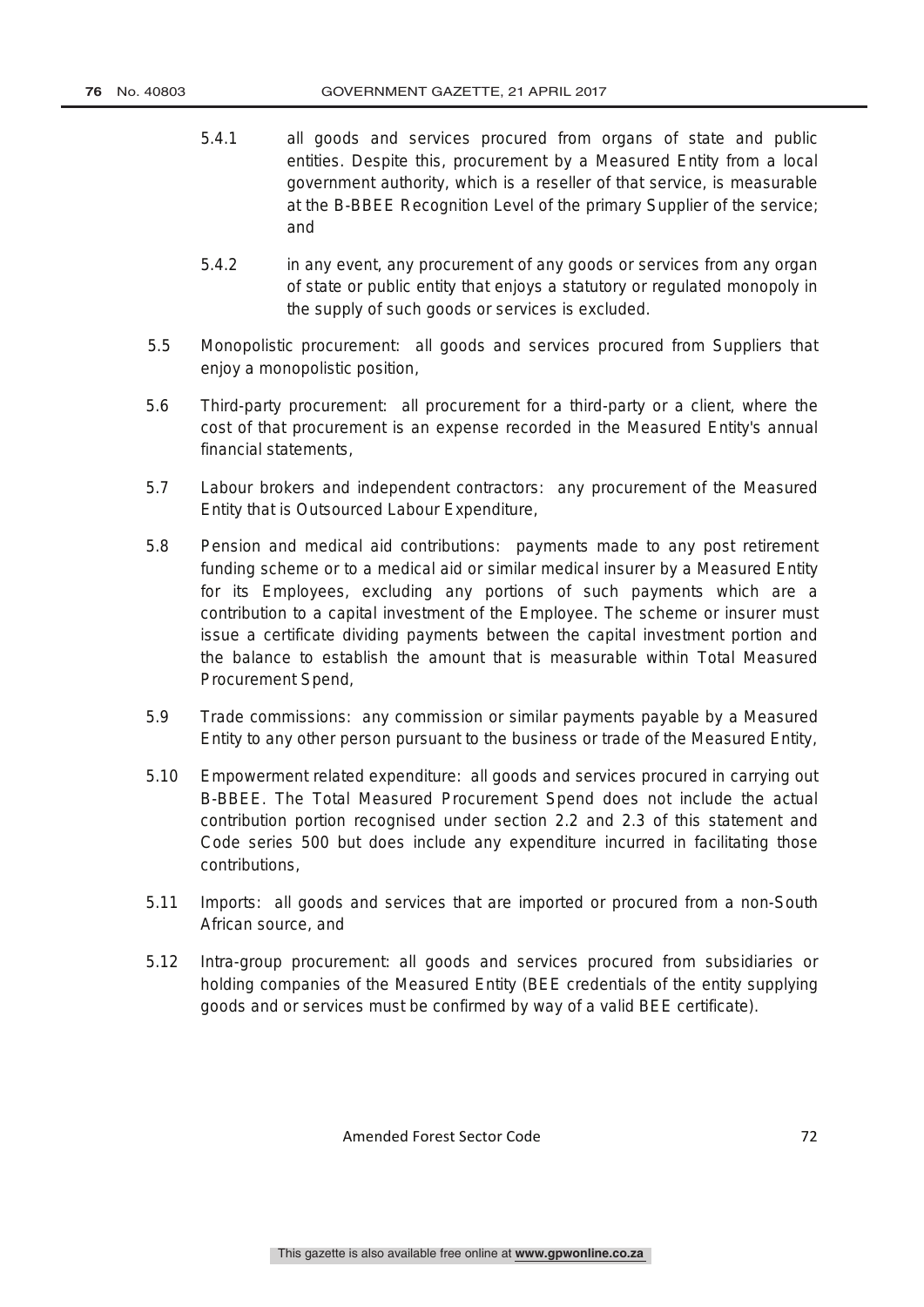### **6 EXCLUSIONS FROM TOTAL MEASURED PROCUREMENT SPEND**

The following list provides permissible exclusions from Total Measured Procurement Spend recognisable in terms of paragraph 5:

- 6.1 Taxation: any amount payable to any person which represents a lawful tax or levy imposed by an organ of state authorised to impose such tax or levy, including rates imposed by a municipality or other local government,
- 6.2 Salaries, wages, remunerations, and emoluments: any amount payable to an Employee as an element of their salary or wage and any emolument or similar payment paid to a director of a Measured Entity,
- 6.3 Pass-through third-party procurement: all procurement for a third-party or a client that is recorded as an expense in the third-party or client's annual financial statements but is not recorded as such in the Measured Entity's annual financial statements,
- 6.4 Empowerment related procurement:
	- 6.4.1 Investments in or loans to an Associated Enterprise;
	- 6.4.2 Investments, loans or donations qualifying for recognition under any statement under Code series FSC400 or FSC500;
- 6.5 Imports: the following imported goods and services:
	- 6.5.1 imported capital goods or components for value-added production in South Africa provided that:
		- 6.5.1.1 there is noexisting local production of such capital goods or components; and
		- 6.5.1.2 importing those capital goods or components promotes further value-added production within South Africa;
	- 6.5.2 imported goods and services other than those listed in paragraph 6.5.1 if there is no local production of those goods or services including, but not limited to, imported goods or services that;
		- 6.5.2.1 carry a brand different to the local produced goods or services; or
		- 6.5.2.2 have different technical specifications to the locally produced goods or services.
	- 6.5.3 The exclusion of imports listed under 6.5.2 are subject to the Measured Entity having developed and implemented an Enterprise Development or Supplier Development plan for supporting qualifying Empowering

Amended Forest Sector Code **Communication** 23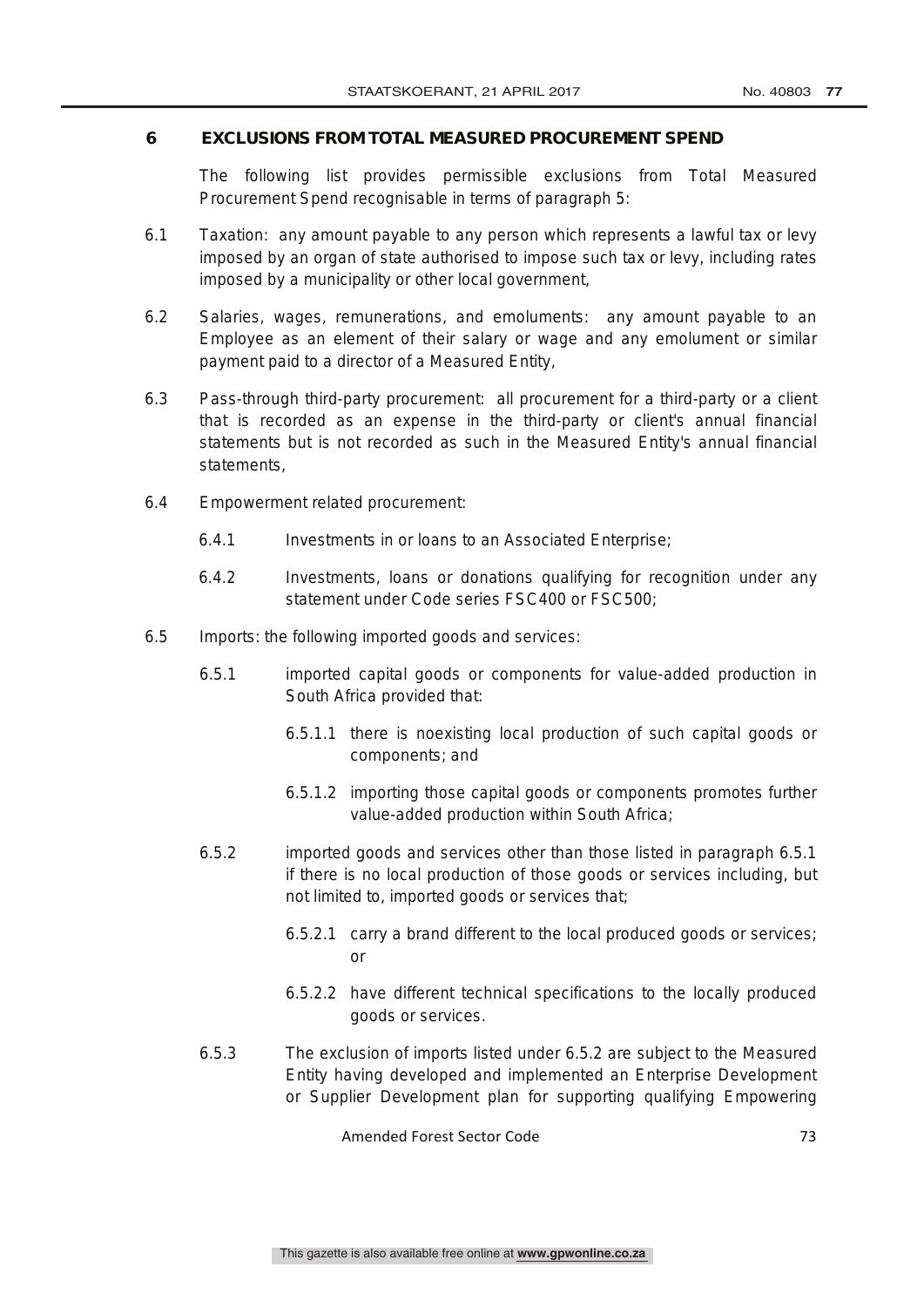Suppliers that manufacture goods and services locally that are otherwise normally imported. The plan does not need to relate to the specific goods or services that the Measured Entity imports. This plan should include:

- 6.5.3.1 Clear Objectives
- 6.5.3.2 Priority interventions
- 6.5.3.3 Key performance indicators; and
- 6.5.3.4 A concise implementation plan with clearly articulated milestones
- 6.5.4 The Department of Trade and Industry will from time to time consult with the industry and issue practice notes with regard to the provisions on import exclusions.
- 6.6 Intra-group procurement: all goods and services procured from subsidiaries or holding companies of the Measured Entities (BEE credentials of the entity supplying goods and or services must be confirmed by way of a valid certificate).
- 6.7 Because SAFCOL is incapable of having black ownership, procurement from SAFCOL may be excluded from the calculation of the Total Measured Procurement Spend for purposes of calculating the measured Entity's score under indicators 2.1.4, 2.1.5 and 2.1.6, all of which relates to procurement from black owned entities. The following conditions apply:
	- 6.7.1 this exclusion is not available for the calculation of the other indicators of the Preferential Procurement component of the scorecard.
	- 6.7.2 the availability of this exclusion will fall away upon the awarding of 'B-BBEE Facilitator Status' to SAFCOL.

#### **7. MEASUREMENT OF B-BBEE PROCUREMENT SPEND**

- 7.1 B-BBEE Procurement Spend is the value of the procurement falling within paragraph 5 and not excluded by paragraph 6. If a supplier falls within a category of Supplier listed in paragraph 3.6, the value of procurement from that Supplier is multiplied by the applicable factor listed in that paragraph.
- 7.2 B-BBEE Procurement Spend can be measured in terms of formula "A" in Annexe FSC400 (A).
- 7.3 The B-BBEE Procurement Spend for a Measured Entity in respect of a Supplier is calculated by multiplying the spend contemplated by paragraph 5 (and not excluded in paragraph 6) in respect of that Supplier by the Supplier's B-BBEE

Amended 
Forest 
Sector 
Code 
 74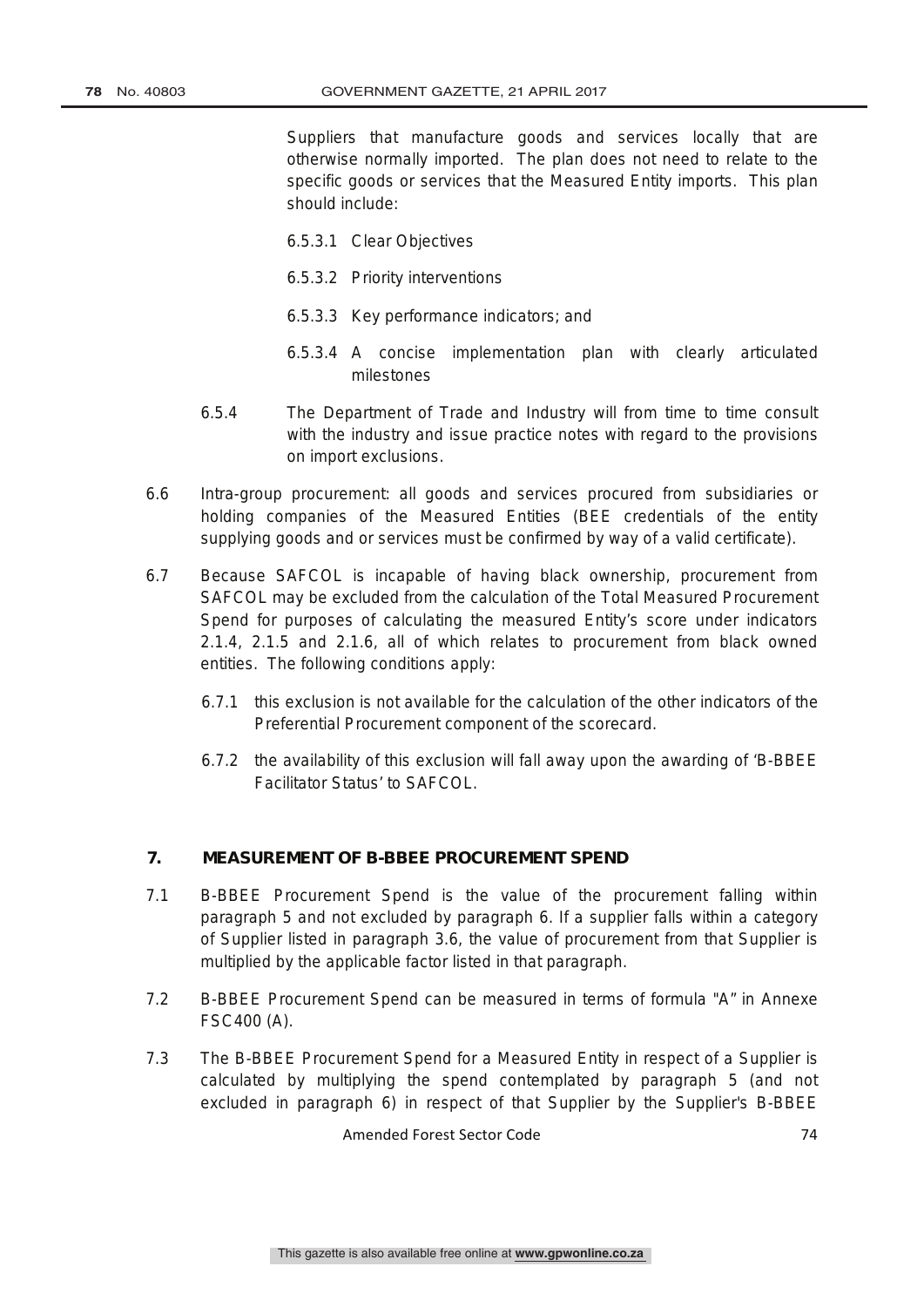Recognition Level.

7.4 A Measured Entity's Total Procurement Spend is the total of all amounts calculated in terms of paragraph 7.3.

### **8. THE CALCULATION OF PREFERENTIAL PROCUREMENT CONTRIBUTIONS TO B-BBEE**

- 8.1 A measured Entity receives a score for procurement in proportion to the extent that it meets the compliance Target.
- 8.2 The Measured Entity's score for Preferential Procurement contributions to B-BBEE under the preferential procurement scorecard can be calculated in terms of Formula "B" in Annexe FSC400 (A).

## **9 ENTERPRISE DEVELOPMENT AND SUPPLIER DEVELOPMENT CONTRIBUTIONS**

The following is a non-exhaustive list of Qualifying Enterprise Development and Supplier Development Contributions:

- 9.1 investments in Qualifying Beneficiary Entities;
- 9.2 loans made to Qualifying Beneficiary Entities;
- 9.3 guarantees given or security provided on behalf of Qualifying Beneficiary Entities;
- 9.4 credit facilities made available to Qualifying Beneficiary Entities;
- 9.5 grant contributions to Qualifying Beneficiary Entities;
- 9.6 direct costs incurred by a Measured Entity in assisting and hastening development of Qualifying Beneficiary Entities;
- 9.7 overhead costs of a Measured Entity directly attributable to Qualifying Enterprise Development and Supplier Development Contributions;
- 9.8 preferential credit terms granted by a Measured Entity to Qualifying Beneficiary Entities;
- 9.9 preferential terms granted by a Measured Entity in respect of its supply of goods and services to Qualifying Beneficiary Entities;
- 9.10 contributions made towards the settlement of the cost of services relating to the operational or financial capacity and/or efficiency levels of a Qualifying Beneficiary Entity including, without limitation:

Amended Forest Sector Code **Communication** 25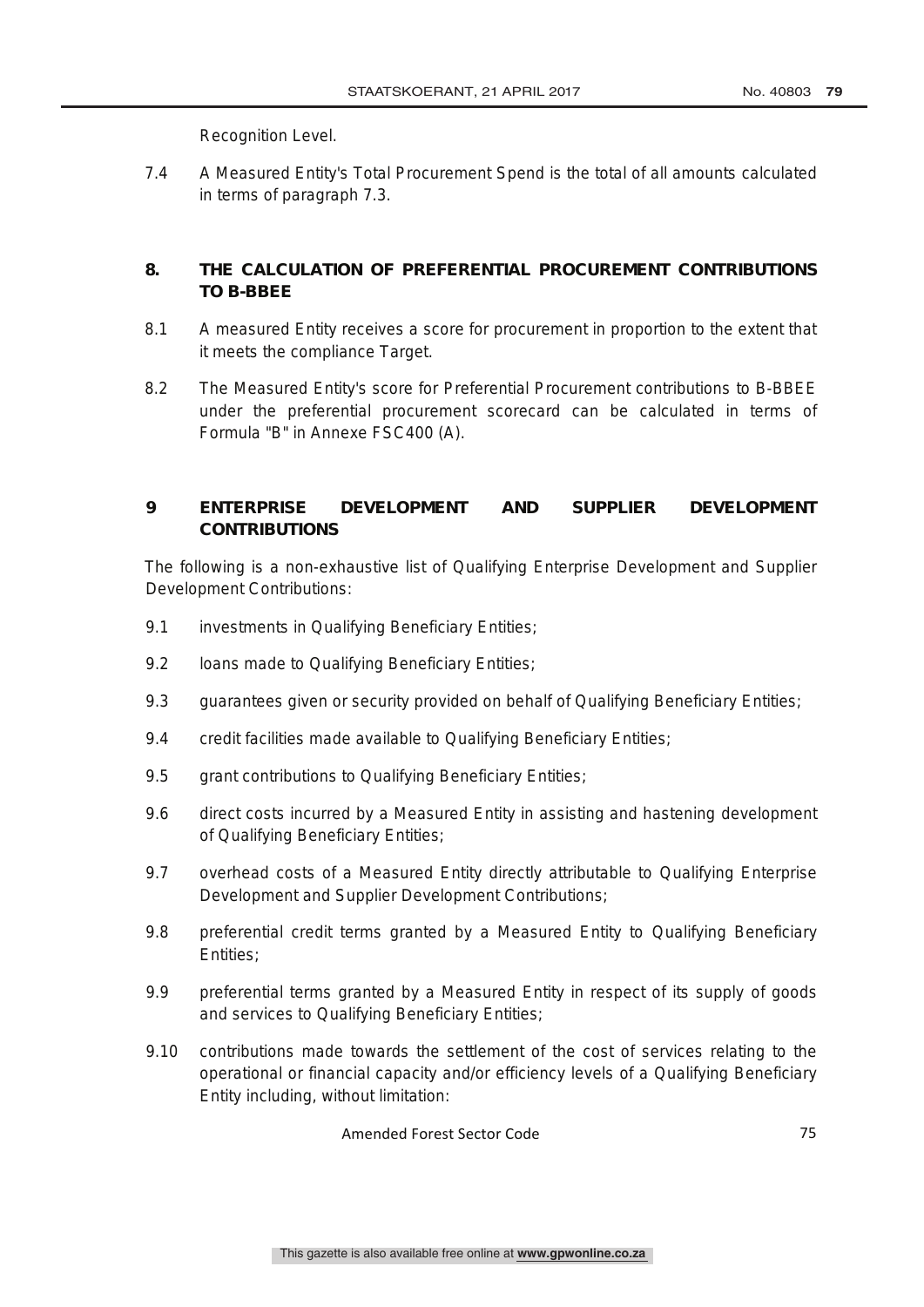- 9.10.1 professional and consulting services;
- 9.10.2 licensing and/or registration fees;
- 9.10.3 industry specific levies and/or other such fees; and
- 9.10.4 IT services;
- 9.11 discounts given to Qualifying Beneficiary Entities in relation to the acquisition and maintenance costs associated with the grant to those Qualifying Beneficiary Entities of franchise, licence, agency, distribution or other similar business rights.
- 9.12 the creation or development of capacity and expertise for Qualifying Beneficiary Entities needed to manufacture or produce goods or service previously not manufactured, produced or provided in the Republic of South Africa as provided for in Government's economic growth and local supplier development policies and initiatives.
- 9.13 the creation or development of new projects promoting beneficiation by the Measured Entity for the benefit of Qualifying Beneficiary Entities.
- 9.14 facilitating access to credit for Qualifying Beneficiary Entities without access to traditional credit facilities owing to a lack of credit history, high-risk or lack of collateral on the part of the Qualifying Beneficiary Entity.
- 9.15 provision by the Measured Entity, of preferential credit facilities to a Qualifying Beneficiary Entity. Examples of such contributions include without limitation:
	- 9.15.1 provisions of finance to Qualifying Beneficiary Entities at lower than commercial rates of interest. Such contributions will be measured as the value of the differential between the actual interest rate provided to the Beneficiary Entity and the applicable rate;
	- 9.15.2 relaxed security requirements or absence of security requirements for Qualifying Beneficiary Entities unable to provide security for loans. Such contributions shall be measured as being 3% (three percent) of any positive differential between the initial capital value of the loan and the value of security taken; and
	- 9.15.3 settlement of accounts with Qualifying Beneficiary Entities over a shorter period of time in relation to the Measured Entity's normal payment period, provided the shorter period is no longer than 15 days after date of invoice. Preferential payment terms that extend beyond 15 days will not qualify as Qualifying Enterprise Development and Supplier Development Contributions;
- 9.16 the provision of seed or development capital to Qualifying Beneficiary Entities.

Amended Forest Sector Code **Communication** 26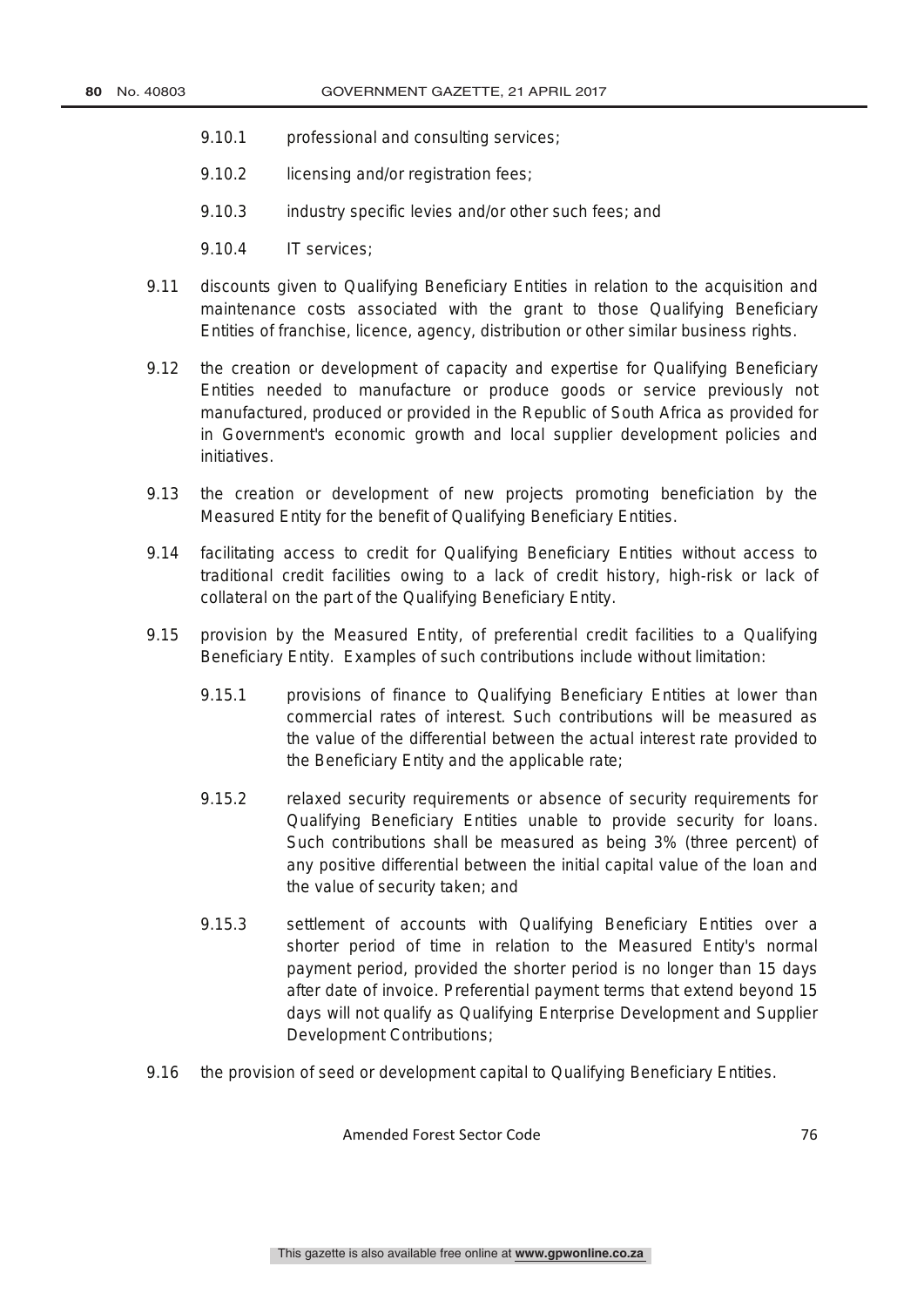- 9.17 provision of training or mentoring by suitably qualified entities or individuals to Qualifying Beneficiary Entities which will assist such Entities to increase their operational or financial capacity; and
- 9.18 provision of training or mentoring to Qualifying Beneficiary Entities by the Measured Entity itself;
	- 9.18.1 such contributions are measurable by quantifying the cost of time (excluding travel or commuting time) spent by staff or management of the Measured Entity in carrying out such initiatives;
	- 9.18.2 a clear justification, commensurate with the seniority and expertise of the trainer or mentor, must support any claim for time costs occurred;
- 9.19 Training or mentoring provided as per 9.17 and 9.18 above may not be double counted under the Skills Development scorecard once claimed as Qualifying Enterprise and Supplier Development Contribution and *vice versa*.
- 9.20 the maintenance by the Measured Entity of an Enterprise Development and Supplier Development unit which focuses exclusively on support of Qualifying Beneficiary Entities or candidate beneficiary entities.
	- 9.20.1 only that portion of salaries and wages attributable to time spent by the staff in, and the other expenses that relates to, promoting or implementing Qualifying Enterprise and Supplier Development Contributions, qualify for recognition.
- 9.21 payments made by the Measured Entity to suitably qualified and experienced third parties to perform Enterprise Development and Supplier Development on the Measured Entity's behalf.
	- 9.21.1 for the avoidance of doubt such contributions are measureable and regarded as having been initiated and implemented once they become payable to the beneficiaries and not to the third party;
	- 9.21.2 In the case of long term projects and investments, contributions are measurable and regarded as having been implemented once they become payable and achieved in accordance with the deliverables as stipulated in the implementation plan for the benefit of the beneficiaries.

Amended Forest Sector Code **Communist Communist Communist Communist Communist Communist Communist Communist Co**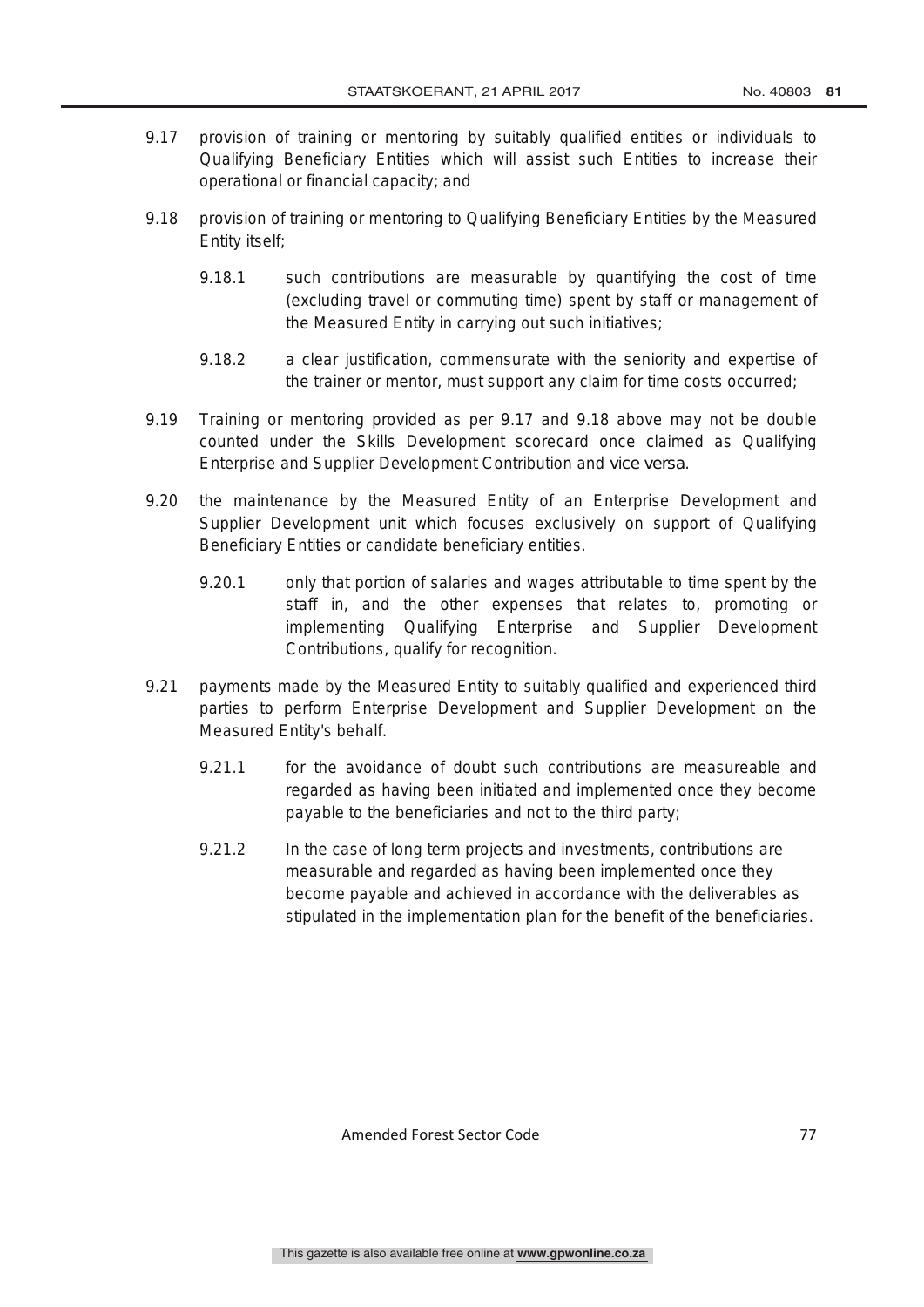### **10 MEASUREMENT OF ENTERPRISE DEVELOPMENT AND SUPPLIER DEVELOPMENT CONTRIBUTIONS**

- 10.1 A measured Entity receives a score for Enterprise Development and Supplier Development in proportion to the extent that it meets the compliance target.
- 10.2 Qualifying Contributions are measurable using the Formula "A" in Annexe FSC400 (C) read together with Annexe FSC400 (B).

Amended Forest Sector Code **Communist Communist Communist Communist Communist Communist Communist Communist Communist Communist Communist Communist Communist Communist Communist Communist Communist Communist Communist Comm**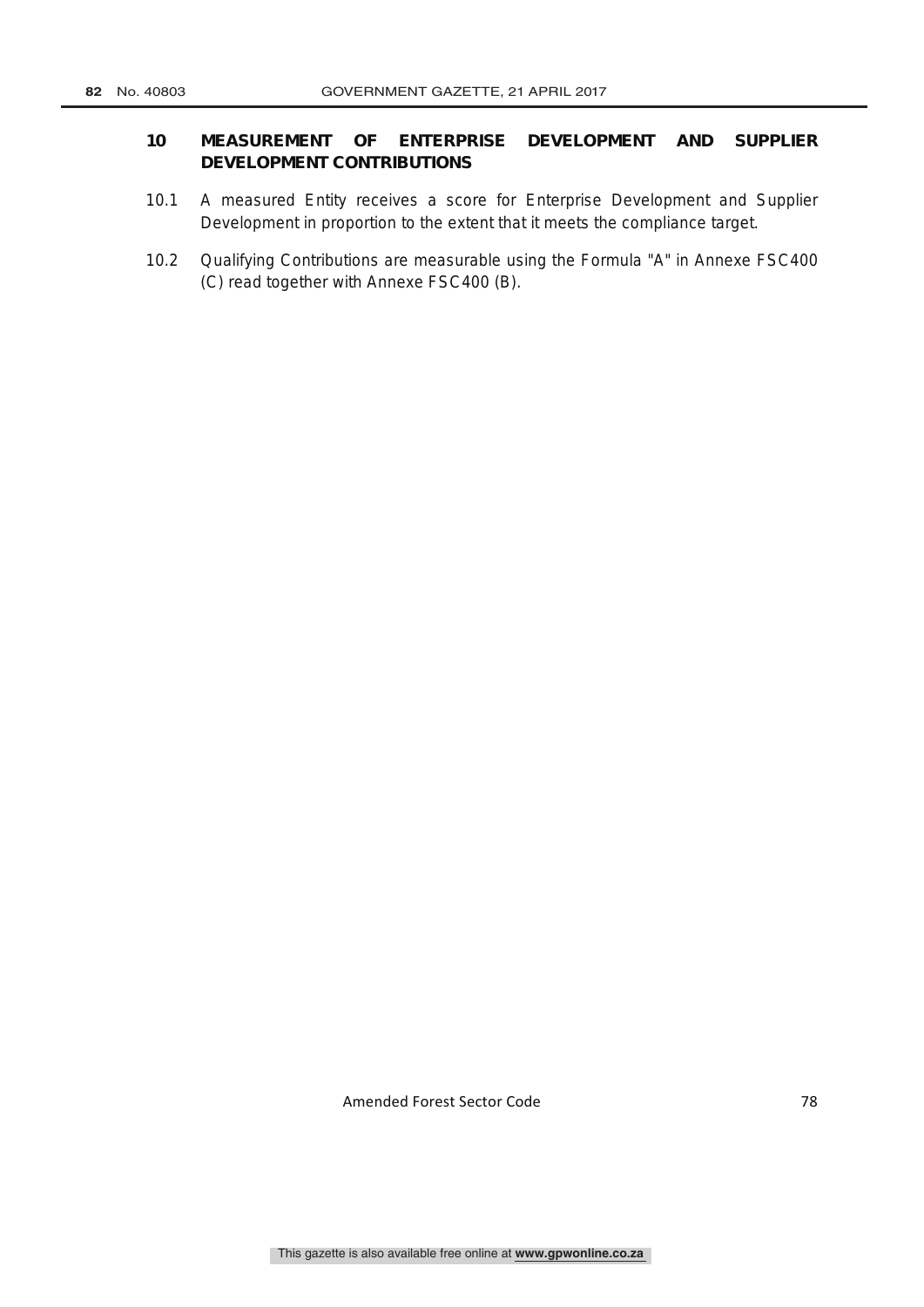### **ANNEXE FSC400 (A)**

### **A: B-BBEE PROCUREMENT SPEND:**

### $A =$  the sum of  $(B \times C)$

**Where** 

**A** is the calculated total B-BBEE Procurement Spend for the Measured Entity. It is equal to the sum of the result of the product of B and C for each Supplier of the Measured Entity not excluded under the exclusion from Total Measured Procurement Spend;

**B** is the value of procurement falling within Total Measured Procurement Spend and not excluded under the exclusion from Total Measured Procurement Spend from each Supplier of the Measured Entity for the Measurement Period;

**C** is the latest B-BBEE Procurement Recognition Level of each Supplier of the Measured Entity that can be supported by a B-BBEE verification certificate (or sworn affidavit in the case of 51% or 100% Black Owned EME's and QSE's), that was valid at any time from the commencement of the Measurement Period up to the issuing of the Measured Entity's B-BBEE verification certificate.

### **B: THE CALCULATION OF PREFERENTIAL PROCUREMENT CONTRIBUTIONS TO B-BBEE:**

 $A = \frac{B}{C} \times D$ 

**Where** 

**A** is the calculated preferential procurement score for 2.1.1, 2.1.2, 2.1.3, 2.1.4, 2.1.5 and 2.1.6 respectively in the Preferential Procurement scorecard under statement FSC400 for the Measured Entity;

**B** is the total B-BBEE Procurement Spend of the Measured Entity calculated for each of the indicators of the Preferential Procurement scorecard (par 2.1.1, 2.1.2, 2.1.3, 2.1.4, 2.1.5 and 2.1.6) respectively, expressed as a percentage of the Total Measured Procurement Spend of that Measured Entity;

**C** for par 2.1.1 is the compliance Target for this indicator of the Preferential Procurement scorecard;

C for par 2.1.2; 2.1.3; 2.1.4; 2.1.5 and 2.1.6 is the adjusted Target for these indicators of the Preferential Procurement Scorecard adjusted as per section 'C' of Annexe FSC400 (A) below;

**D** is the Weighting points allocated to each of the indicators of the Preferential Procurement scorecard (par 2.1.1, 2.1.2, 2.1.3, 2.1.4, 2.1.5 and 2.1.6) respectively.

Amended Forest Sector Code **Communication** 29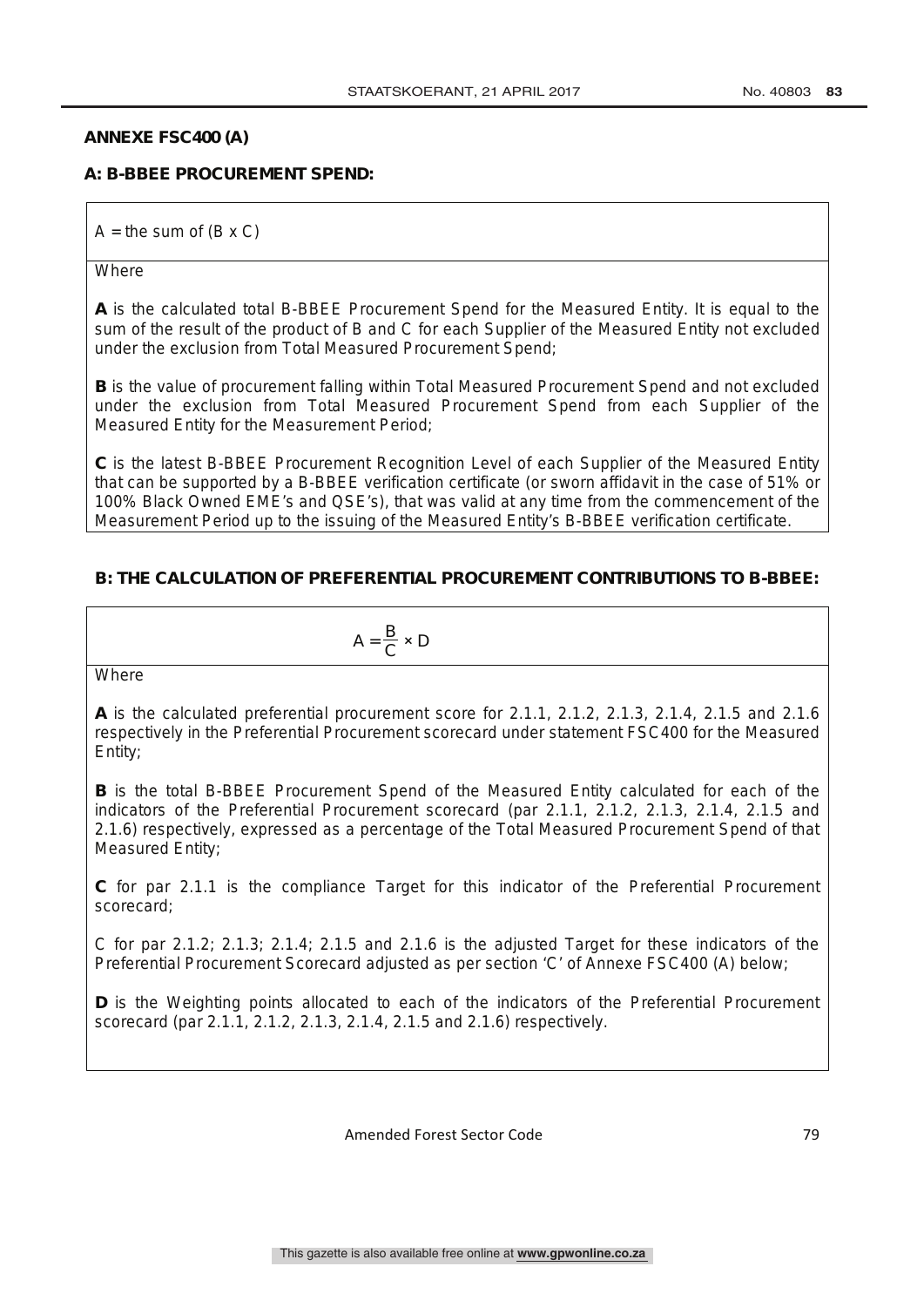## **C: THE ADJUSTMENT OF THE TARGETS FOR PARAGRAPH 2.1.2 to 2.1.6 OF THE PREFERENTIAL PROCUREMENT SECTION OF THE SCORECARD:**

- 1. In line with the Sector Specific Principle of Accountability as per FSC000 it is agreed that the commitments in terms of the scorecard is the collective responsibility of Industry and Government. The scorecard therefore needs to hold both Industry and Government accountable.
- 2. The sector has therefor agreed that 50% of the Targets in these indicators are the direct responsibility of Industry. Industry's target can therefore never be less than half the Target of each of the indicators in 2.1.2 to 2.1.6 respectively. The remaining 50% of the Target is dependent on Government's ability to perform in terms of the following commitments in terms of the previous Forest Sector Code which is also incorporated herein:
	- 2.1 The list of commitments by government referred to in 2 above is its commitments as per:
		- 2.1.1 Paragraph 6.1 (b) and (d) only of Schedule 2: "*Access to funds and financial services for emerging black entrepreneurs*";
		- 2.1.2 Paragraph 6.3 of Schedule 2: "*Expedite the authorisation process for afforestation & paper and sawmilling facilities*" as read together with the section "*Streamline and expedite afforestation licensing procedures*" in Schedule 3;
		- 2.1.3 Leveraging of State forest assets (see paragraph 2.3 of Schedule 2).
- 3. The Targets in indicators 2.1.2 to 2.1.6, and more specifically the 50% which is Governments responsibility, must therefore be adjusted annually with a completeness ratio which is indicative of the progress that Government has made with respect to its commitments referenced in paragraph 2 above. The more completeness Government achieves in respect of its commitments the higher the Target will become for Industry up to a maximum of the actual Target stated in indicators 2.1.2 to 2.1.6.
- 4. Government must submit a report annually to the Forest Sector Charter Council, conducted by an Independent Competent Person on the progression of Government with respect to its commitments referenced in paragraph 2 above. This report must determine a single combined completeness ratio based on Government's commitments in 2.1 and 2.2 above. The Forest Sector Charter Council is to agree a formula in terms of which the completeness ratio is to be determined. Until such time as the Forest Sector Charter Council pronounces on the completeness ratio it should be treated as if it is 0%.
- 5. The adjusted Target will be applicable to Measurement Periods that commences after the publication of the adjusted Targets for each year.

Amended Forest Sector Code **Branch Code 1999**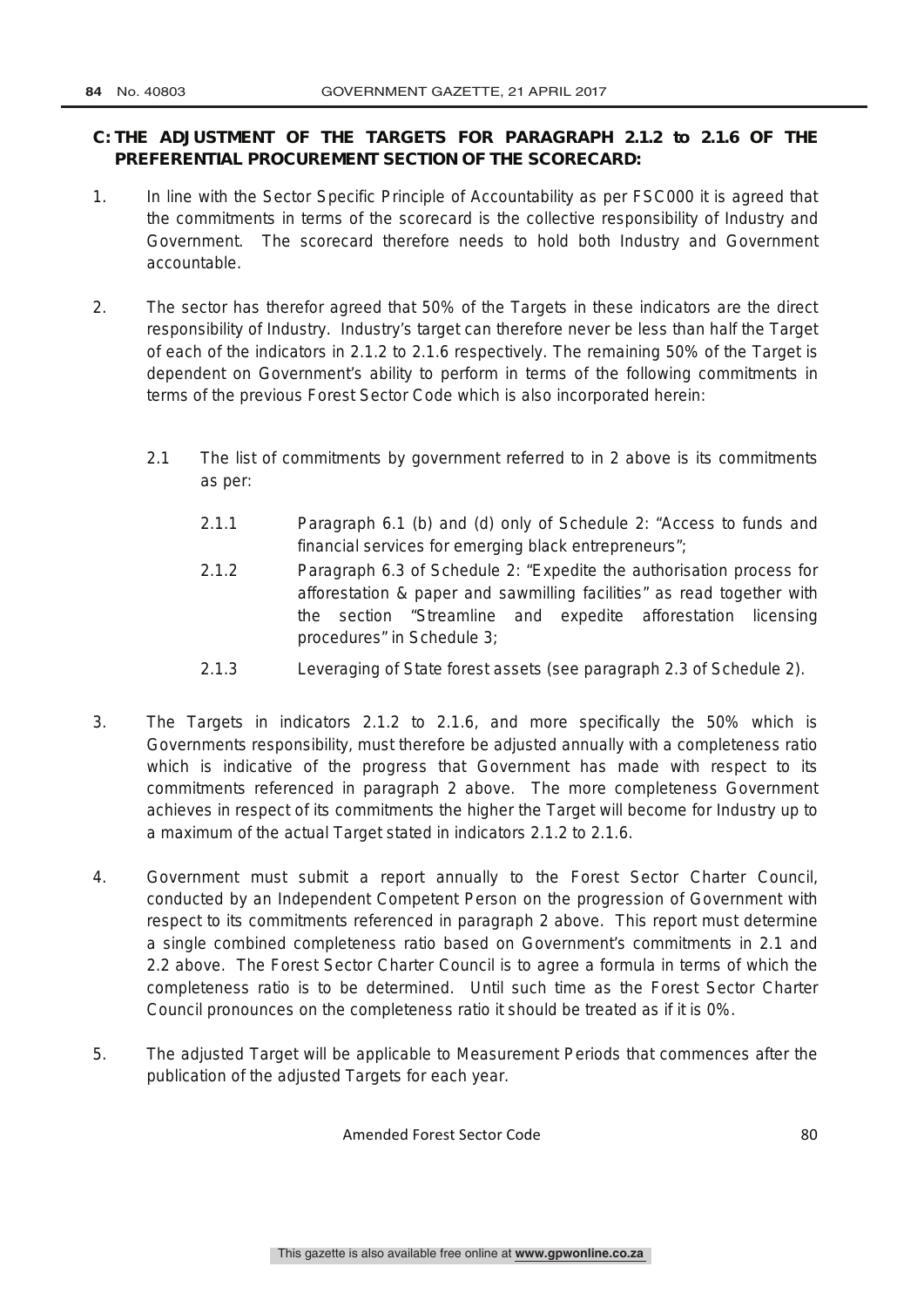- 6. The following serves as an example of how the adjustments will be made by the Forest Sector Charter Council on an annual basis based on the Independent Competent Person's Report for indicator 2.1.2 of the scorecard relating to procurement from QSE's:
	- 6.1 the stated Target for 2.1.2 is 15%. This now need to be adjusted as follows;
	- 6.2 half of the 15% represents Industry's responsibility (i.e. 7.5%). This 7.5% is fixed and Industry's Target for procurement from QSE's will never be less than 7.5%;
	- 6.3 the other half of the Target represents Government's commitment (i.e. 7.5%). The 7.5% for Government's commitment is then multiplied by the completeness ratio;
	- 6.4 If the Independent Competent Person's Report indicates that the percentage of Government's commitment that has been completed is 80% (e.g. 80,000 ha of 100,000 ha committed have been transferred etc.) then the completeness ratio is 0.8. Government's part of the Target (i.e.7.5%) must therefore be multiplied with 0.8 which equals 6%;
	- 6.5 The Target for that year is then the sum of Industry's part of the Target i.e. 7.5% plus the 6% which equals a 13.5% Target for the year rather than the 15% per indicator 2.1.2.

Amended Forest Sector Code and the sector of the S1 and the S1 and S1 and S1 and S1 and S1 and S1 and S1 and S1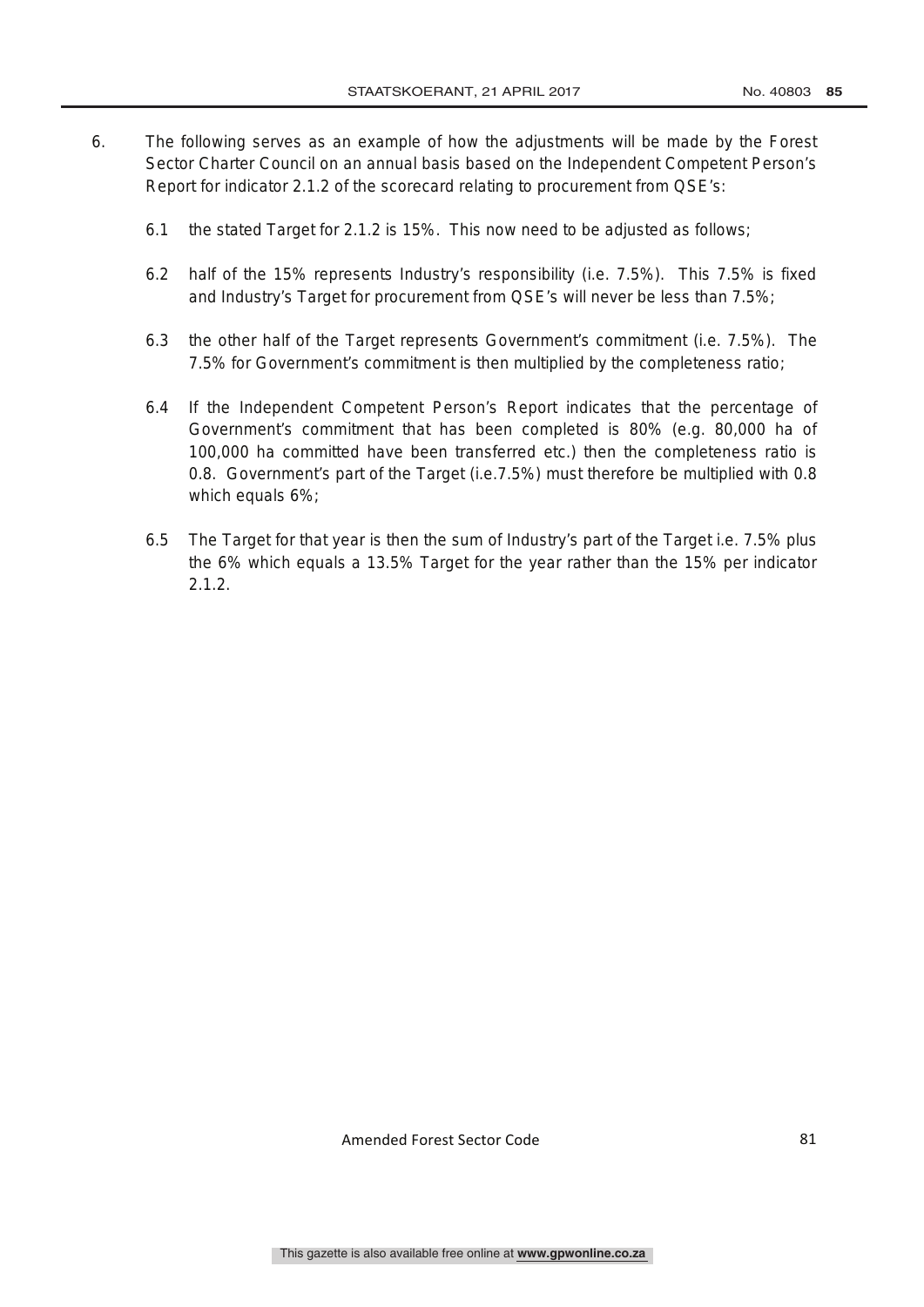## **ANNEXE FSC400 (B)**

Annexe FSC400 (B) – Enterprise Development and Supplier Development Benefit Factor Matrix

| <b>Qualifying Contribution type</b>                                                                                                                                                     | <b>Contribution Amount</b>                                    | <b>Benefit Factor</b>       |  |  |  |  |
|-----------------------------------------------------------------------------------------------------------------------------------------------------------------------------------------|---------------------------------------------------------------|-----------------------------|--|--|--|--|
|                                                                                                                                                                                         | <b>Grant and Related Contributions</b>                        |                             |  |  |  |  |
| <b>Grant Contribution</b>                                                                                                                                                               | <b>Full Grant Amount</b>                                      | 100%                        |  |  |  |  |
| Direct Cost incurred in<br>supporting Enterprise<br>Development and Supplier<br>Development                                                                                             | Verifiable Cost (including both<br>monetary and non-monetary) | 100%                        |  |  |  |  |
| Discounts in addition to normal<br>business practices supporting<br><b>Enterprise Development and</b><br><b>Supplier Development</b>                                                    | Discount Amount (in addition<br>to normal business discount)  | 100%                        |  |  |  |  |
| Overhead Costs incurred in<br>supporting Enterprise<br>Development and Supplier<br>Development (including people<br>appointed in Enterprise<br>Development and Supplier<br>Development) | Verifiable Cost (including both<br>monetary and non-monetary) | 70%                         |  |  |  |  |
| <b>Loans and Related Contributions</b>                                                                                                                                                  |                                                               |                             |  |  |  |  |
| Interest-Free Loan with no<br>security requirements<br>supporting Enterprise<br>Development and Supplier<br>Development                                                                 | <b>Outstanding Loan Amount</b>                                | 70%                         |  |  |  |  |
| Standard Loan to Enterprise<br>Development and Supplier<br><b>Development Beneficiaries</b>                                                                                             | <b>Outstanding Loan Amount</b>                                | 50%                         |  |  |  |  |
| Guarantees provided on behalf<br>of a beneficiary entity                                                                                                                                | <b>Guarantee Amount</b>                                       | 3%                          |  |  |  |  |
| <b>Lower Interest Rate</b>                                                                                                                                                              | Outstanding loan amount                                       | Prime Rate - Actual<br>Rate |  |  |  |  |
| <b>Equity Investments and Related Contributions</b>                                                                                                                                     |                                                               |                             |  |  |  |  |
| Minority Investment in<br><b>Enterprise Development and</b><br><b>Supplier Development</b><br><b>Beneficiaries</b>                                                                      | <b>Investment Amount</b>                                      | 100%                        |  |  |  |  |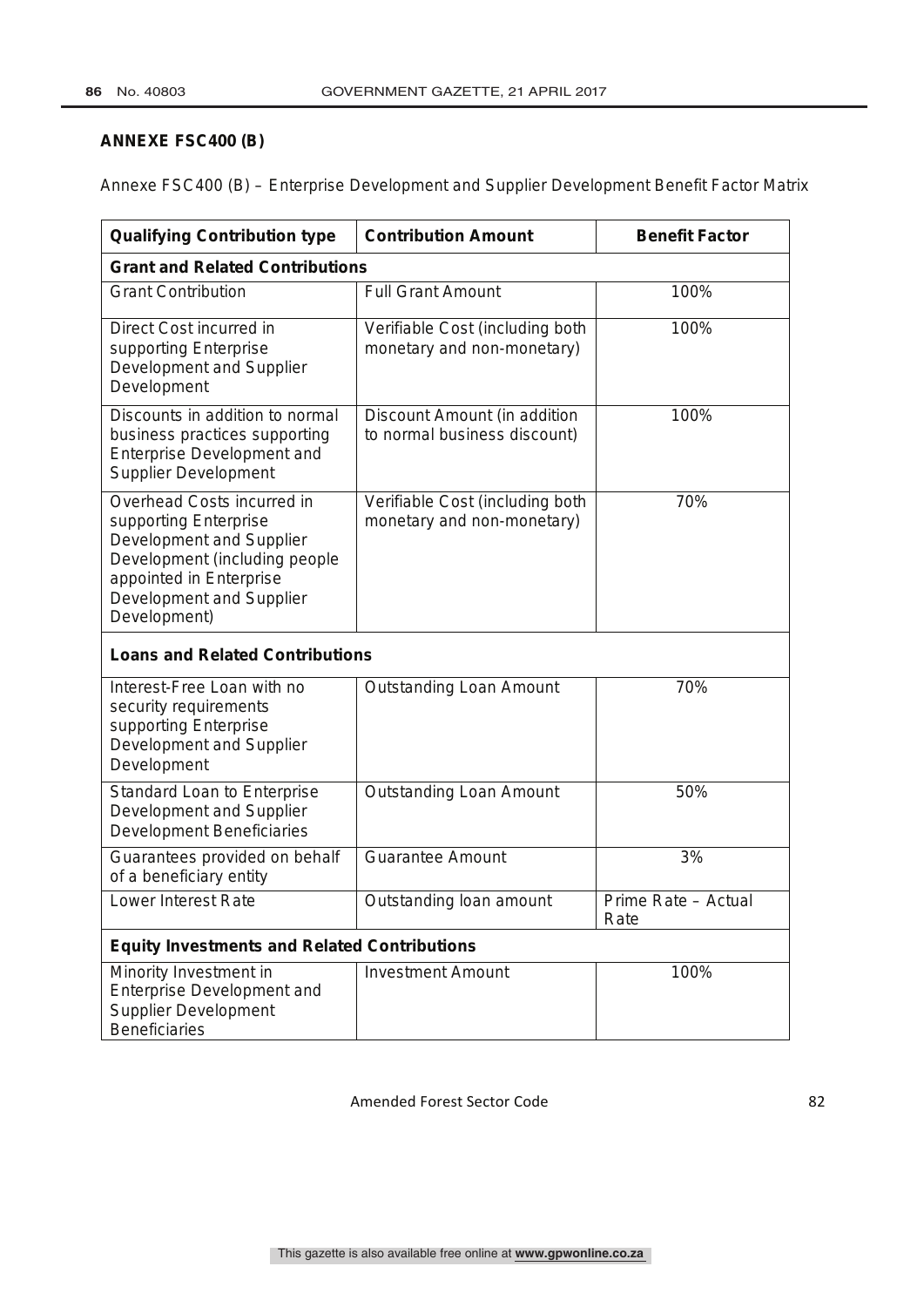| <b>Enterprise Development and</b><br><b>Supplier Development</b><br>Investment with lower dividend<br>to financier        | <b>Investment Amount</b>                                                                                            | Dividend Rate of<br><b>Ordinary Shareholders</b><br>- Actual Dividend Rate<br>of Contributor                                                          |
|---------------------------------------------------------------------------------------------------------------------------|---------------------------------------------------------------------------------------------------------------------|-------------------------------------------------------------------------------------------------------------------------------------------------------|
| Contributions made in the form of human resource capacity                                                                 |                                                                                                                     |                                                                                                                                                       |
| Professional services rendered<br>at no cost and supporting<br>Enterprise Development and<br><b>Supplier Development</b>  | Commercial hourly rate of<br>professional                                                                           | 60%                                                                                                                                                   |
| Professional services rendered<br>at discount and supporting<br>Enterprise Development and<br><b>Supplier Development</b> | Value of discount based on<br>commercial hourly rate of<br>professional                                             | 60%                                                                                                                                                   |
| Time of employees of<br><b>Measured Entity productively</b><br>deployed in assisting<br>beneficiaries                     | Monthly salary divided by 160                                                                                       | 60%                                                                                                                                                   |
| <b>Other Contributions</b>                                                                                                |                                                                                                                     |                                                                                                                                                       |
| Shorter payment periods for 2.2<br>of this statement (Supplier<br>Development)                                            | Percentage of invoiced<br>amount multiplied by 15%<br>(being an approximation of<br>the cost of short term funding) | Percentage being 15<br>days less the number<br>of days from invoice to<br>payment. The<br>Maximum points that<br>can be scored is 15%<br>of 10 points |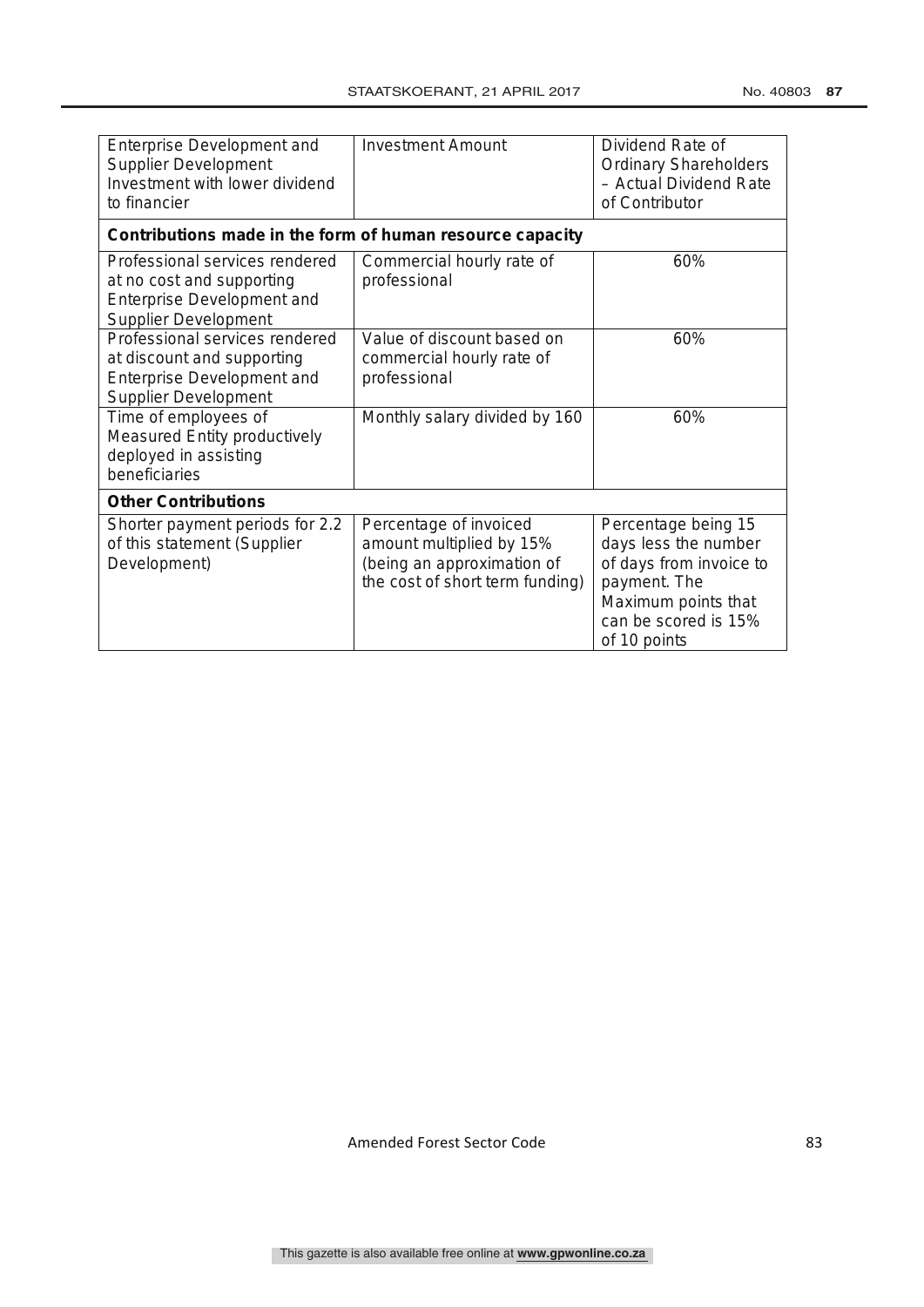### **ANNEXE FSC400 (C)**

**A: Qualifying Enterprise and Supplier Development Contributions are measurable on the following basis:**

$$
A = \frac{B}{C} \times D
$$

**Where** 

**A** is the score achieved for the Enterprise and Supplier Development indicators (paragraph 2.2; 2.3.1; 2.3.2; 2.3.3; and the bonus point indicators 2.4.3 and 2.4.4) in respect of Qualifying Enterprise or Supplier Development Contributions made by the Measured Entity.

**B** in the case of 2.2 and 2.3.1 is the annual value of all Qualifying Enterprise or Supplier Development Contributions, whichever the case may be, that have become payable by the Measured Entity during the Measurement Period.

**B** in the case of 2.3.2 is the annual sale of logs & sawtimber (as a percentage of total sales in terms of tonnage) weighted according to the buyers' B-BBEE Procurement Recognition Levels.

**B** in the case of 2.3.3 is the unweighted annual sale of logs & sawtimber (as a percentage of total sales in terms of tonnage) to 51% Black Owned and 30% Black Women owned QSE's and EME's.

**B** in the case of 2.4.3 and 2.4.4 is the qualifying spend under these indicators as a percentage of NPAT that is over and above the 3% NPAT which has already been spend under 2.2 and 2.3.1 collectively.

**C** is the compliance Targets for the Enterprise and Supplier Development indicators (paragraph 2.2; 2.3.1; 2.3.2; 2.3.3; and the bonus point indicators 2.4.3 and 2.4.4) respectively.

**D** is the Weighting points allocated to the Enterprise and Supplier Development indicators (paragraph 2.2; 2.3.1; 2.3.2; 2.3.3; and the bonus point indicators 2.4.3 and 2.4.4) respectively.

Amended Forest Sector Code and the sector of the sector of the sector of the sector of the sector of the sector  $84$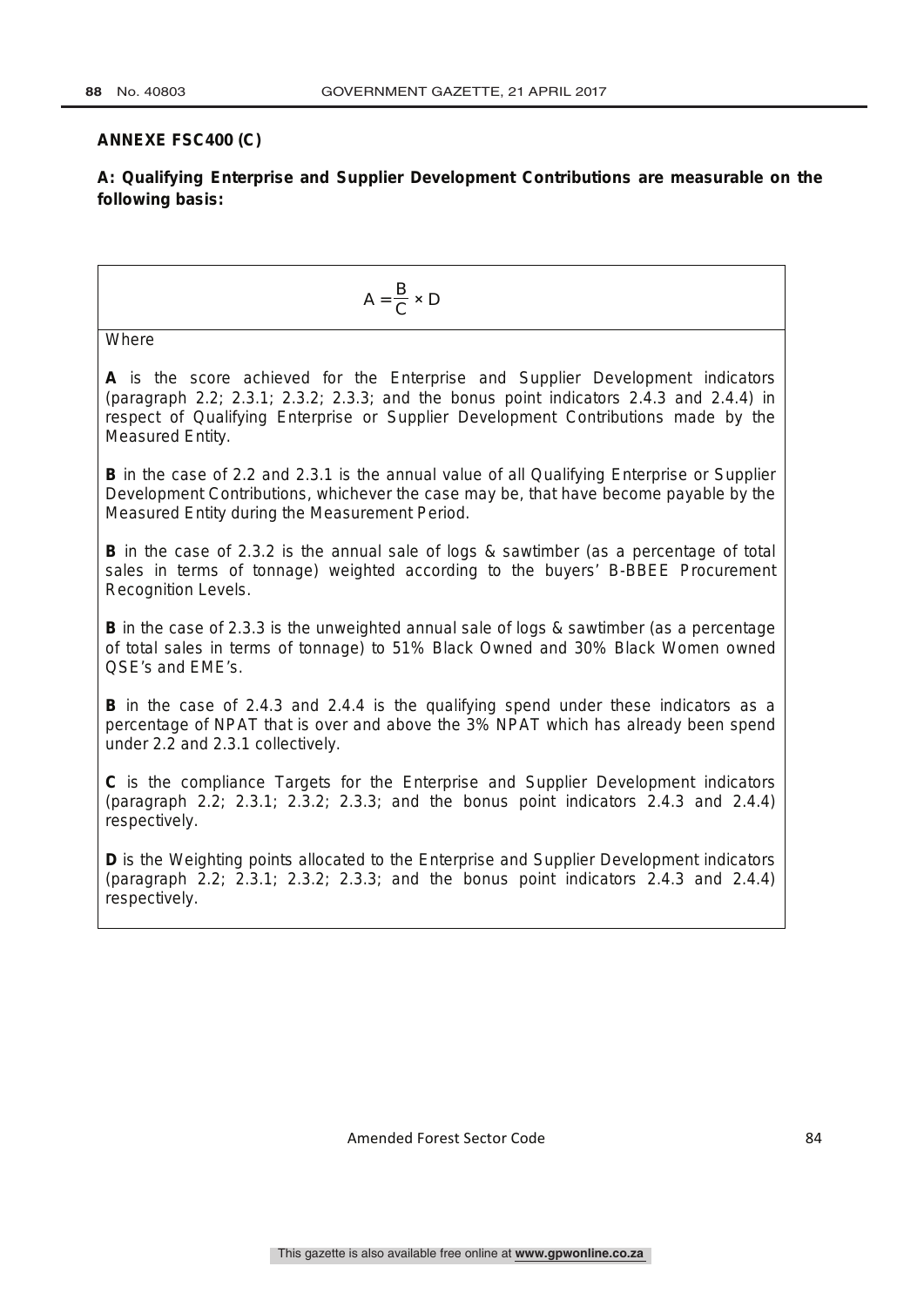## **CODE SERIES FSC500: MEASUREMENT OF THE SOCIO-ECONOMIC DEVELOPMENT ELEMENTS OF BROAD-BASED BLACK ECONOMIC EMPOWERMENT**

## **STATEMENT FSC500: THE GENERAL PRINCIPLES FOR MEASURING THE SOCIO-ECONOMIC DEVELOPMENT ELEMENT**

Issued under section 9(1) of the Broad-Based Black Economic Empowerment Act 53 of 2003 as amended

### **Arrangement of this statement**

## **Para Subject Page**

| 1 <sup>1</sup> |  |
|----------------|--|
| $\overline{2}$ |  |
| 3              |  |
| 4              |  |
| 5              |  |
| 6              |  |
|                |  |

Amended 
Forest 
Sector 
Code 
 85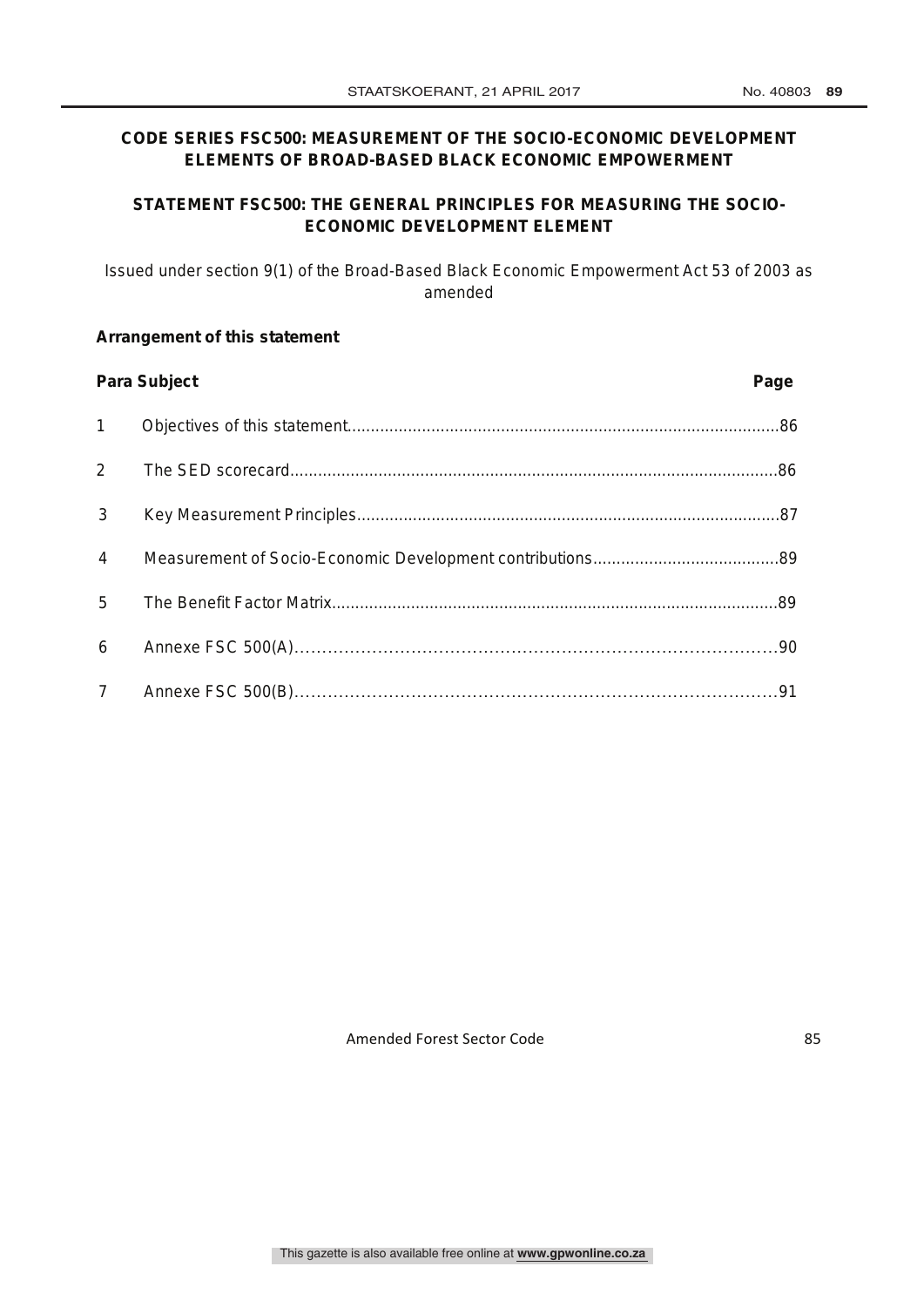#### **1 OBJECTIVES OF THIS STATEMENT**

The objectives of this statement are to specify:

- 1.1 the Socio-Economic Development (SED) and Sector Specific Contributions scorecard;
- 1.2 the key measurement principles applicable when calculating Qualifying Socio-Economic Contributions; and
- 1.3 the formula for calculating the individual criteria specified in the SED scorecard.

### 2 **THE SED SCORECARD**

- 2.1 The Targets of 1% and 0.75% of Net Profit After Tax (NPAT) for the indicators on the SED scorecard is based on the NPAT of the Measured Entity for the Measurement Period unless:
	- 2.1.1 the Measured Entity did not make a profit during the Measurement Period; or
	- 2.1.2 the net profit margin (NPAT/Revenue) of the Measured Entity for the Measurement Period, was less than a quarter of the industry norm during the Measurement Period.
- 2.2 Where either of the factors in 2.1.1 or 2.1.2 is present then the average NPAT of the Measured Entity over the last five years will be the basis for determining the Targets unless:
	- 2.2.1 the Measured Entity did not make a profit on average over the last five years; or
	- 2.2.2 the average net profit margin of the Measured Entity over the last five years was less than a quarter of the industry norm for the net profit margin during the Measurement Period.
- 2.3 Where either of the factors in 2.1.1 to 2.1.2 are present concurrently with either of the factors in 2.2.1 to 2.2.2 then the Indicative NPAT of the Measured Entity for the Measurement Period, will be the basis for determining the Targets.

Amended Forest Sector Code and the sector of the sector of the sector of the sector of the sector of the sector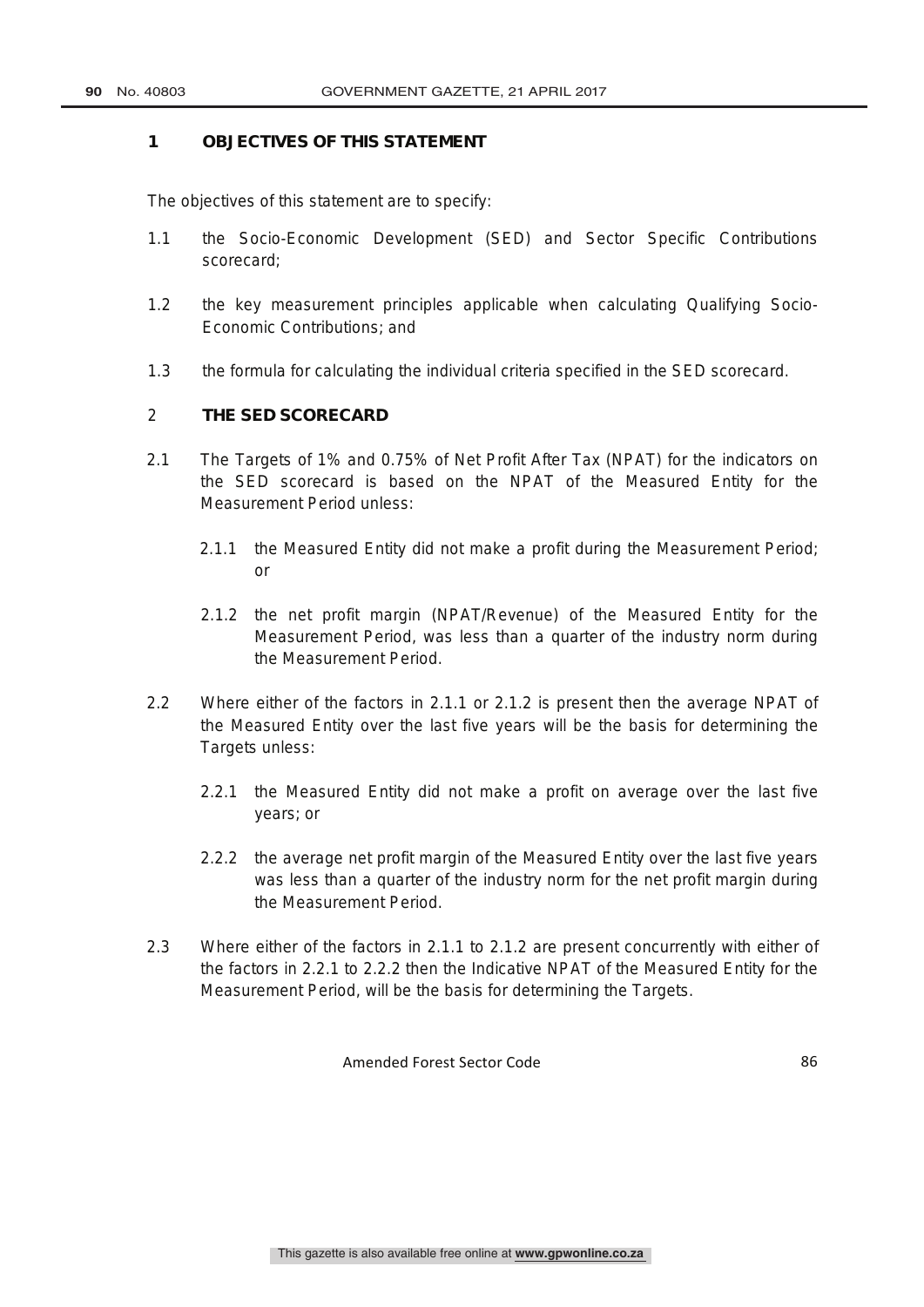- 2.3.1 the Indicative NPAT is the Revenue of the Measured Entity for the Measurement Period, multiplied by a quarter of the industry norm net profit margin for the Measurement Period.
- 2.3.2 the industry's norm net profit margin must be determined with reference to the quarterly statistics supplied by Stats SA or such other verifiable data that might be available for the particular industry the Measured Entity operates within.
- 2.4 The following table represents the criteria and method used for deriving a score for Socio-Economic Development under this statement:

| <b>Criteria</b> |                                                                                                                                 | Weighting<br><b>Points</b> | <b>Compliance</b><br><b>Target</b> |
|-----------------|---------------------------------------------------------------------------------------------------------------------------------|----------------------------|------------------------------------|
|                 | 2.4.1 Annual value of all Qualifying<br>Socio-Economic Contributions<br>by the Measured Entity as a<br>percentage of the Target | 5                          | 1% of NPAT                         |
|                 | <b>Bonus Points</b>                                                                                                             |                            |                                    |
|                 | 2.4.2 Bonus points for Sector<br>Specific Contributions or                                                                      |                            | 0.75% of NPAT                      |
|                 | Qualifying Socio-Economic                                                                                                       |                            | (over and above                    |
|                 | Contributions in excess of the                                                                                                  | 3                          | the 1% Target)                     |
|                 | 1% Target in indicator 2.4.1                                                                                                    |                            |                                    |

2.5 The weighting points in the SED scorecard represent the maximum number of points possible for each of the criteria.

### **3 KEY MEASUREMENT PRINCIPLES**

### **3.1 General principles:**

- 3.1.1 Measured Entities receive recognition for any Socio-Economic Development Contributions or Socio-Economic Project Contributions that are quantifiable as a monetary value using a Standard Valuation Method.
- 3.1.2 Qualifying Socio-Economic Contributions of any Measured Entity are recognisable annually;
	- 3.1.2.1 notwithstanding paragraph 3.1.2 portions of Qualifying Socio-Economic Contributions made annually that exceeds the combined Targets of indicators 2.4.1 and 2.4.2 for the current Measurement Period may carry forward to the following Measurement Period for recognition. The portion carried forward may only be carried forward once;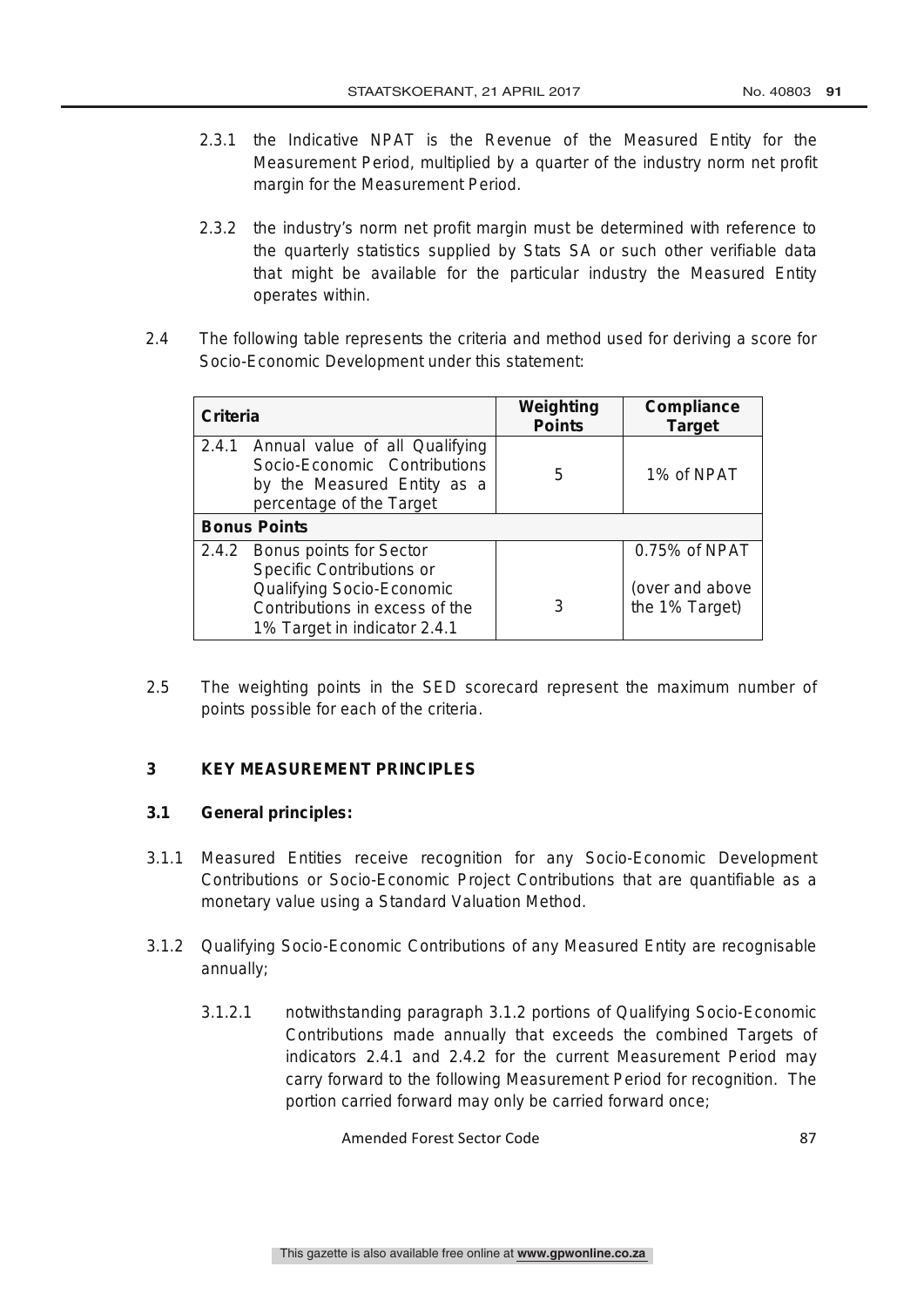- 3.1.2.2 where Qualifying Socio-Economic Contributions and/or initiatives span over multiple years, the total contribution amount must be divided by the number of years, and the average per year is then to be utilised for the annual contribution.
- 3.1.3 No portion of the value of any Qualifying Socio-Economic Contribution that is payable to the beneficiary or third party intermediary after the last day of the Measurement Period can form part of any calculation under this statement.

#### **3.2 Socio-Economic Development Contributions:**

- 3.2.1 Socio-Economic Development Contributions consist of monetary or non-monetary contributions actually initiated and implemented in favour of beneficiaries by a Measured Entity with the specific objective of facilitating sustainable access to the economy for targeted beneficiaries.
- 3.2.2 The full value of Socio-Economic Development Contribution made to beneficiaries is recognisable if at least 75% of the value directly benefits Black People.
- 3.2.3 If less than 75% of the full value of Socio-Economic Development Contributions directly benefits Black People, the value of the contribution made multiplied by the percentage that benefits Black People, is recognisable.
- 3.2.4 The following is a non-exhaustive list of Socio-Economic Development Contributions:
	- 3.2.4.1 grant contributions to beneficiaries of Socio-Economic Development Contributions;
	- 3.2.4.2 guarantees given or security provided for beneficiaries;
	- 3.2.4.3 direct costs incurred by a Measured Entity in assisting beneficiaries;
	- 3.2.4.4 overhead costs of a Measured Entity directly attributable to Socio-Economic Development Contributions;
	- 3.2.4.5 developmental capital advanced to beneficiary communities;
	- 3.2.4.6 preferential terms grants by a Measured Entity for its supply of goods or services to beneficiary communities;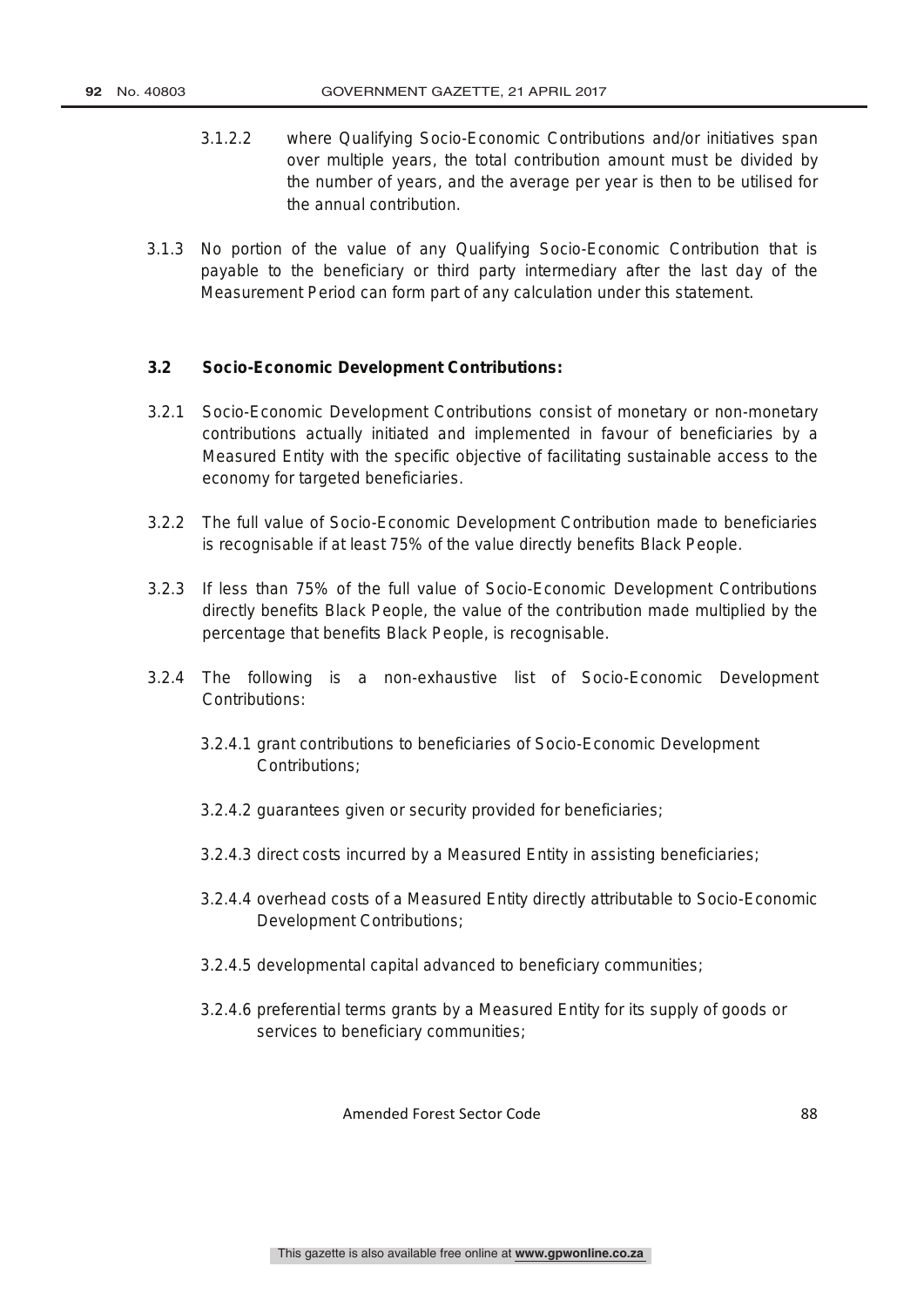- 3.2.4.7 contributions made by the Measured Entity to third parties to perform Socio-economic development on the Measured Entity's behalf;
	- 3.2.4.7.1 for the avoidance of doubt such contributions are regarded as having been initiated and implemented once they become payable to the beneficiaries;
	- 3.2.4.7.2 In the case of long term projects and investments, contributions are measurable and regarded as having been implemented once they become payable and achieved in accordance with the deliverables as stipulated in the implementation plan for the benefit of the beneficiaries.
- 3.2.4.8 provision of training or mentoring to beneficiary communities which will assist them to increase their financial capacity;
	- 3.2.4.8.1 such contributions are measurable by quantifying the cost of time (excluding travel or commuting time) spent by staff or management of the Measured Entity in carrying out such initiatives;
	- 3.2.4.8.2 a clear justification must support any claim for time costs incurred, commensurate with the seniority and expertise of the trainer or mentor).
- 3.2.4.9 the maintenance by the Measured Entity of a socio-economic development unit which focuses only on support of beneficiaries and beneficiary communities;
	- 3.2.4.9.1 only that portion of salaries and wages attributable to time spent by the staff in, and the other expenses related to, promoting and implementing socio-economic development, constitute contributions.

### **4 MEASUREMENT OF SOCIO-ECONOMIC DEVELOPMENT CONTRIBUTIONS**

Qualifying Socio-Economic Contributions are measurable using the Formula in Annexe FSC500 (B) read together with Annexe FSC500 (A).

### **5 THE BENEFIT FACTOR MATRIX**

The Minister may from time to time, by notice in the gazette, revise or substitute the Benefit Factor Matrix. Any changes will only be applicable to compliance reports prepared

Amended Forest Sector Code **Base Communication** 89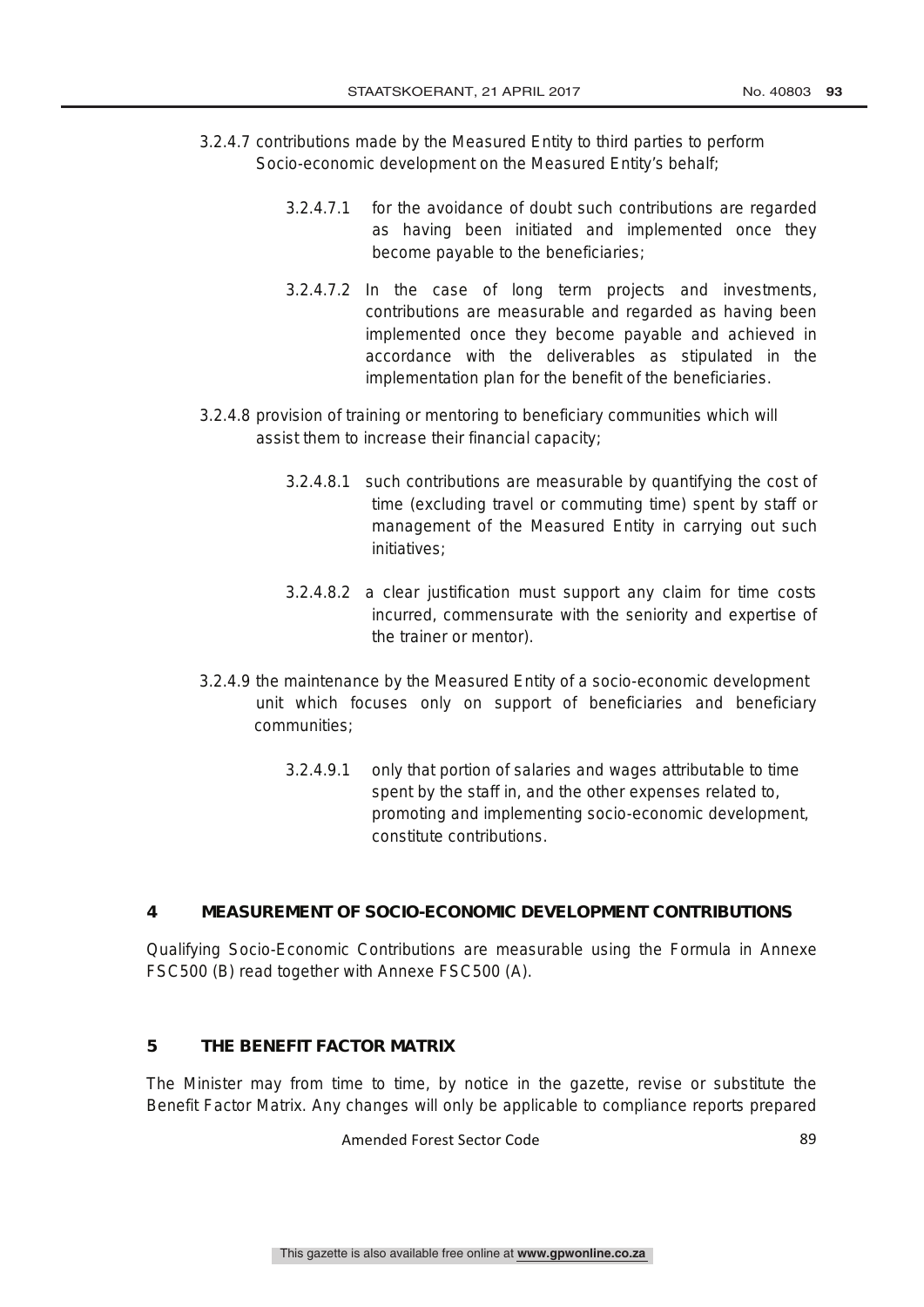for Measured Entities for Measurement Periods that commences after the gazetting of the adjustment.

Amended Forest Sector Code **Base 1988** 90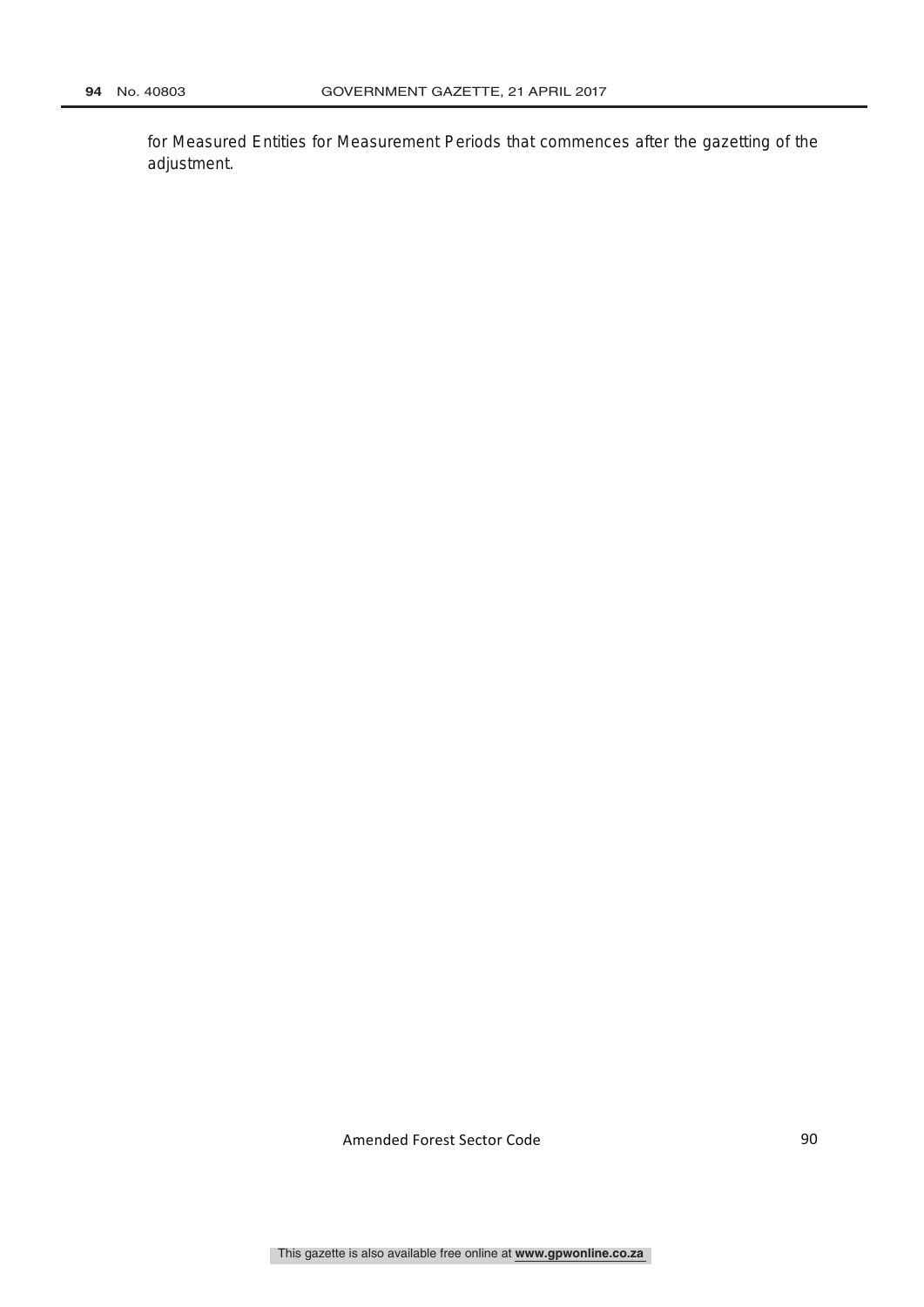# **Annexe FSC500 (A) – Benefit Factor Matrix**

| <b>Qualifying Contribution type</b>                                                                                                                                                                                     | <b>Contribution Amount</b>                                           | <b>Benefit Factor</b> |
|-------------------------------------------------------------------------------------------------------------------------------------------------------------------------------------------------------------------------|----------------------------------------------------------------------|-----------------------|
| <b>Grant and Related Contributions</b>                                                                                                                                                                                  |                                                                      |                       |
| <b>Grant Contribution</b>                                                                                                                                                                                               | <b>Full Grant Amount</b>                                             | 100%                  |
|                                                                                                                                                                                                                         |                                                                      |                       |
| Direct Cost incurred in supporting socio-<br>economic development, sector specific<br>initiatives or Qualifying Socio-Economic<br>Contributions                                                                         | Verifiable Cost<br>(including both<br>monetary and non-<br>monetary) | 100%                  |
| Discounts in addition to normal business<br>practices supporting socio-economic<br>development, sector specific initiatives or<br>Qualifying Socio-Economic Contributions                                               | Discount Amount (in<br>addition to normal<br>business discount)      | 100%                  |
| Overhead Costs incurred in supporting<br>socio-economic development, sector<br>specific initiatives or Qualifying Socio-<br><b>Economic Contributions</b>                                                               | Verifiable Cost<br>(including both<br>monetary and non-<br>monetary) | 80%                   |
| Contributions made in the form of human resource capacity                                                                                                                                                               |                                                                      |                       |
| Professional services rendered at no cost<br>supporting socio-economic development,<br>sector specific initiatives or Qualifying<br>Socio-Economic Contributions                                                        | Commercial hourly rate<br>of professional                            | 80%                   |
| Professional services rendered at a<br>discount supporting socio-economic<br>development, sector specific initiatives or<br>Qualifying Socio-Economic Contributions                                                     | Value of discount based<br>on commercial hourly<br>rate professional | 80%                   |
| Time of employees of Measured Entity<br>productively deployed in assisting<br>beneficiaries and supporting socio-<br>economic development, sector specific<br>initiatives or Qualifying Socio-Economic<br>Contributions | Monthly salary divided<br>by 160                                     | 80%                   |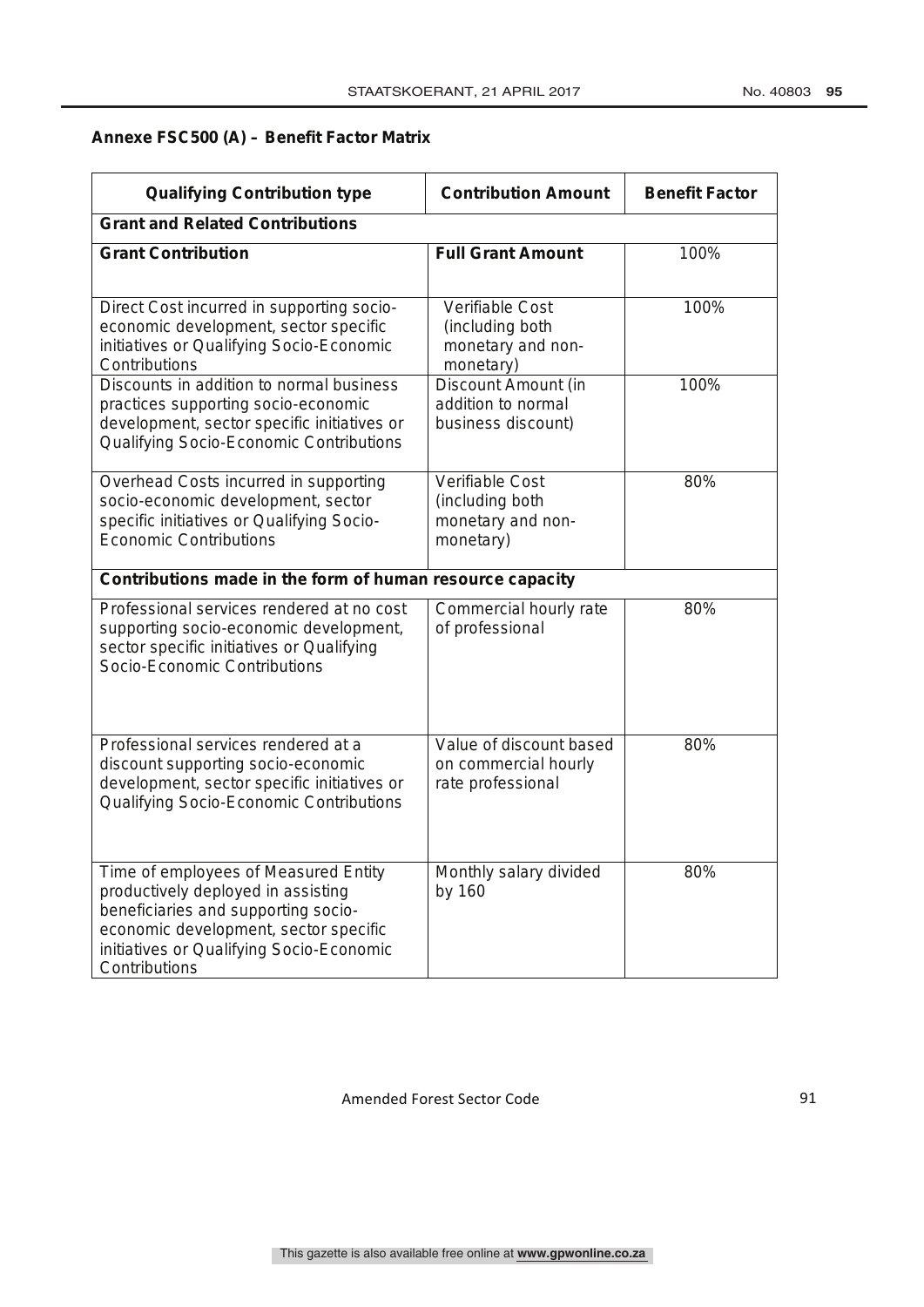### **ANNEXE FSC500 (B)**

## **A: Qualifying contributions of indicators 2.4.1 and 2.4.2 are measurable on the following basis:**

 $A = \frac{B}{C} \times D$ 

**Where** 

**A** is the score achieved in respect of the indicator in 2.4.1 or 2.4.2, whichever the case may be, of the Socio-Economic Development scorecard.

**B** is the value of all Qualifying Socio-Economic Contributions of the Measured Entity relevant to that indicator that have become payable during the Measurement Period.

**C** is the compliance Target in respect of the Qualifying Socio-Economic Contributions as specified in the SED scorecard for indicator 2.4.1 or 2.4.2, whichever the case may be, (see paragraph 2.1 to 2.3).

**D** is the Weighting points allocated to the indicators under the Socio-Economic Development scorecard in Statement FSC500.

Amended Forest Sector Code **Communist Sector** Code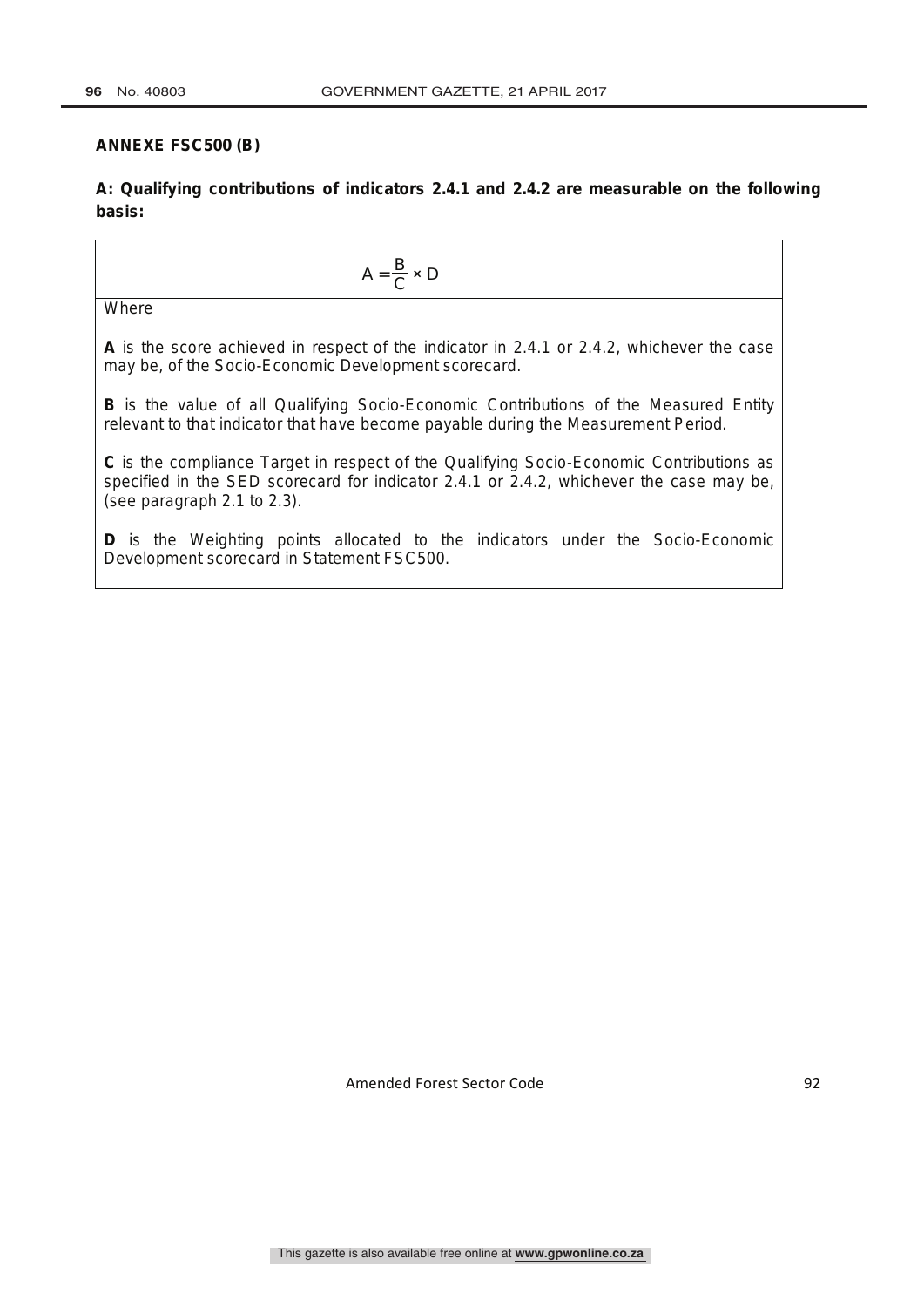## **CODE SERIES FSC600: THE FOREST SECTOR QUALIFYING SMALL ENTERPRISE SCORECARD**

## **STATEMENT FSC600: THE FOREST SECTOR QUALIFYING SMALL ENTERPRISE SCORECARD**

Issued under section 9(1) of the Broad-Based Black Economic Empowerment Act 53 of 2003, as amended

### **Arrangement of this statement**

| <b>Para Subject</b> | Page |
|---------------------|------|
|                     |      |
|                     |      |
|                     |      |
|                     |      |
|                     |      |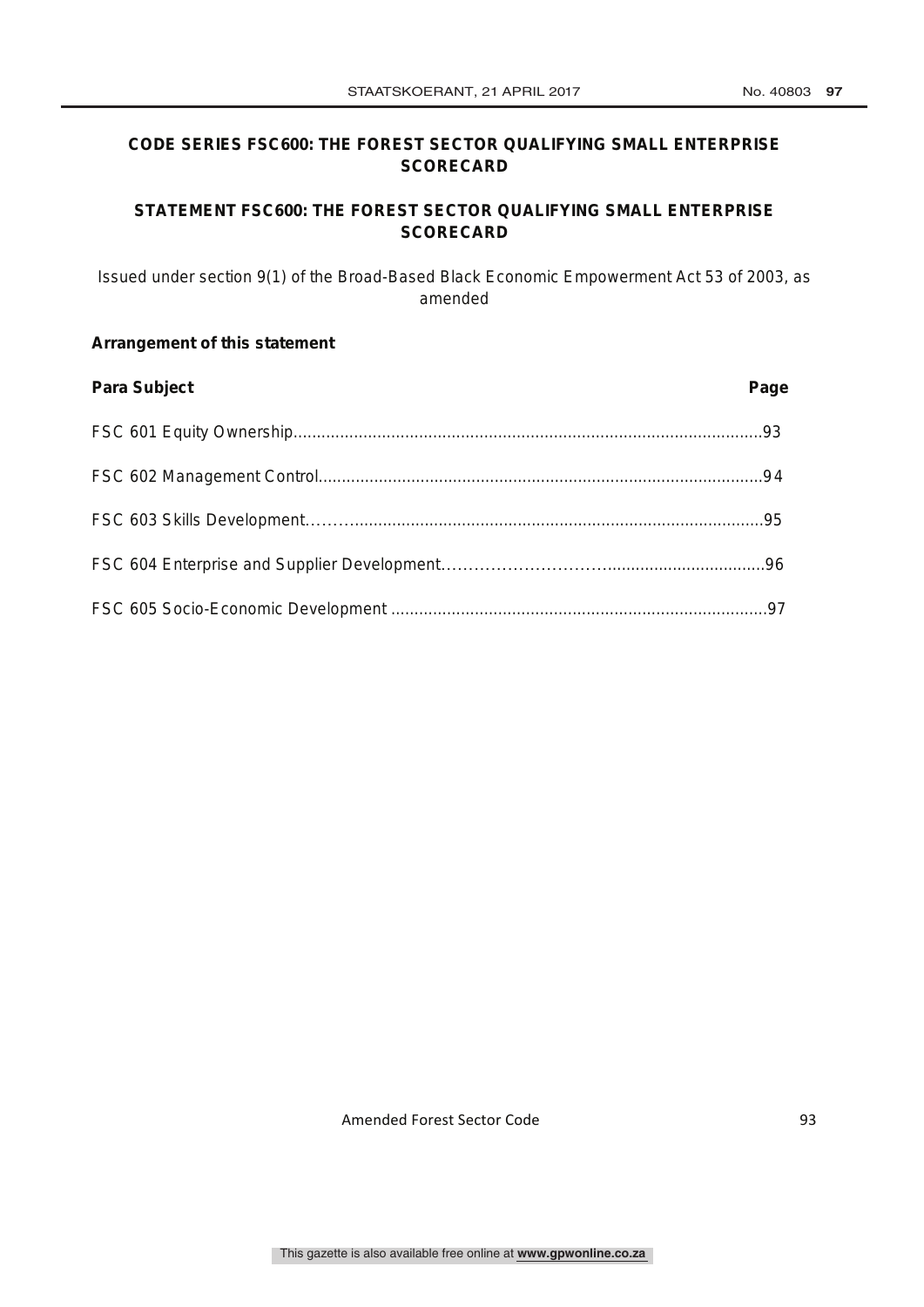### **STATEMENT FSC 601 - OWNERSHIP FOR QSE**

#### **1. THE QSE OWNERSHIP SCORECARD**

The following table represents the indicators and methods for calculating a score for Ownership under this statement in the Forest Sector:

| <b>B-BBEE</b><br><b>Element</b> |     | <b>Indicator</b>                 |                                                                                 | <b>Description</b>                                                                       | Weighting<br><b>Points</b> | <b>Compliance</b><br><b>Target</b>      |
|---------------------------------|-----|----------------------------------|---------------------------------------------------------------------------------|------------------------------------------------------------------------------------------|----------------------------|-----------------------------------------|
|                                 | 1.1 | <b>Voting</b><br><b>Rights</b>   | 1.1.1                                                                           | Exercisable Voting Rights in<br>the Entity in the hands of<br><b>Black People</b>        | 5                          | $25% + 1$ vote                          |
| <b>OWNERSHIP</b>                |     |                                  | 1.1.2                                                                           | Exercisable Voting Rights in<br>the Entity in the hands of<br><b>Black women</b>         | 2                          | 10%                                     |
|                                 |     | 1.2.1                            | Economic<br>Interest<br>in the<br>Entity to which Black People<br>are entitled. | 5                                                                                        | 25%                        |                                         |
|                                 | 1.2 | Economic<br><b>Interest</b>      | 1.2.2                                                                           | Economic<br>Interest in the<br>Entity to which Black women<br>are entitled.              | 2                          | 10%                                     |
|                                 |     |                                  | 1.2.3                                                                           | Economic Interest of Black<br>Entrants<br>Black<br>New<br>or<br><b>Designated Groups</b> | 3                          | 2%                                      |
|                                 |     | 1.3 Realisation<br><b>Points</b> | 1.3                                                                             | Net Value                                                                                | 8                          | Refer to<br>Annexe<br><b>FSC100 (E)</b> |

### **2. MEASUREMENT OF QSE OWNERSHIP ELEMENT**

- 2.1 The measurement of the QSE Ownership Scorecard shall adhere to all principles, definitions, calculations and measurement methodologies contained in Statement FSC100 for measuring of the Ownership element.
- 2.2 For the avoidance of doubt:
	- 2.2.1 the Modified Flow Through Principle applies to the measurement of paragraph 1.1.1 and 1.2.1 of the QSE Ownership Scorecard. However, the Modified Flow Through Principle does not apply to the enhanced recognition principle, paragraphs 4.3 and 5.3 of FSC000.
	- 2.2.2 Paragraph 3.1.3 of Statement FSC100 also applies to paragraphs 1.1.1 to 1.2.2 of the QSE Ownership Scorecard.

Amended Forest Sector Code and the sector of the SA and the SA and the SA and the SA and the SA and the SA and the SA and the SA and the SA and the SA and the SA and the SA and the SA and the SA and the SA and the SA and t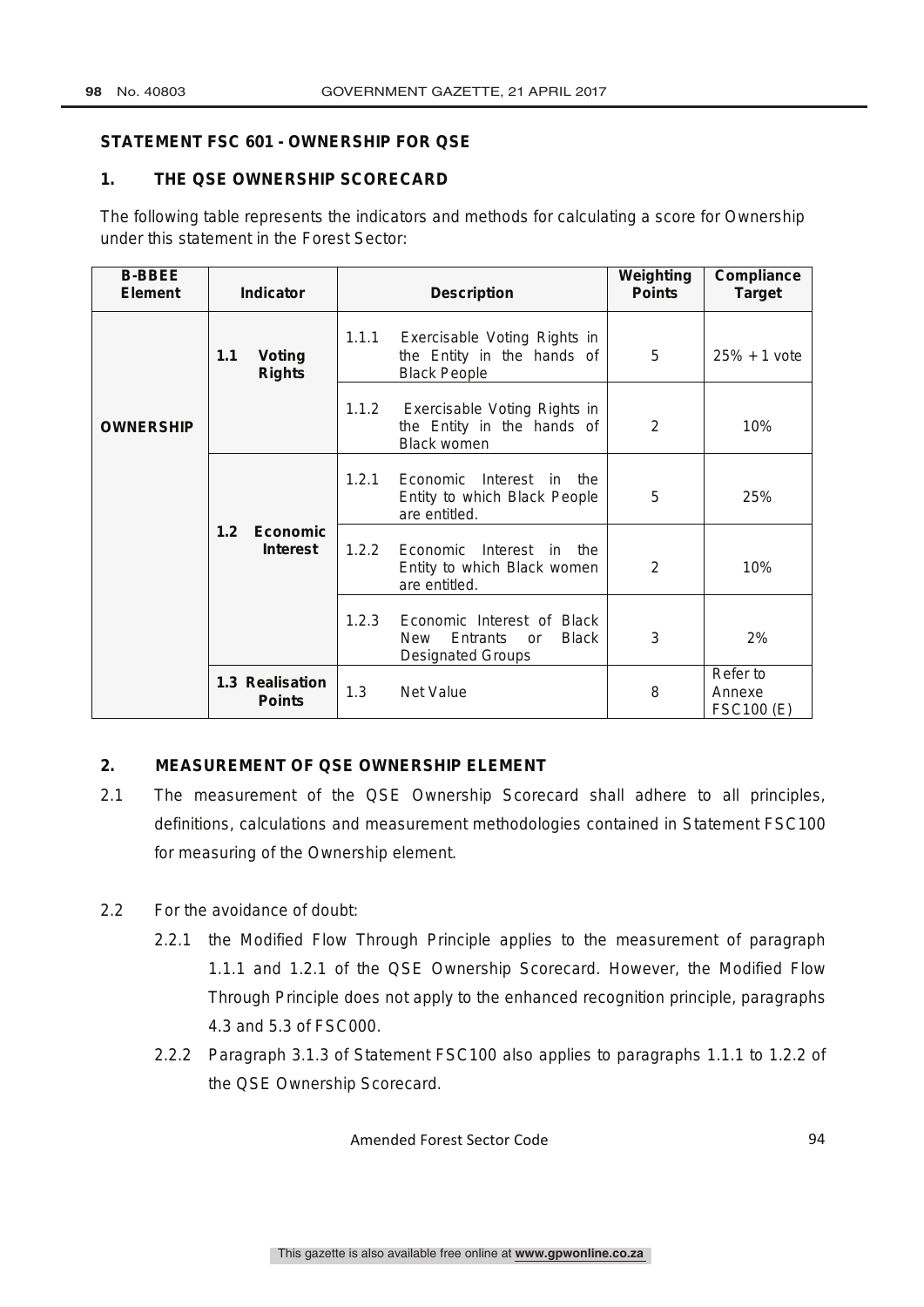## **STATEMENT FSC 602 - MANAGEMENT CONTROL FOR QSE**

### **1. THE QSE MANAGEMENT CONTROL SCORECARD**

The following table represents the criteria used for deriving a score for Management Control under this statement in the Forest Sector.

|               | <b>Measurement Category &amp; Criteria</b>                                | <b>Weighting Points</b> | <b>Compliance</b><br><b>Targets</b> |
|---------------|---------------------------------------------------------------------------|-------------------------|-------------------------------------|
| 1.            | <b>Executive Management:</b>                                              |                         |                                     |
| 1.1           | <b>Black representation at Executive</b><br>Management                    | 5                       | 50%                                 |
| 1.2           | Black female representation at<br><b>Executive Management</b>             | 2                       | <b>25%</b>                          |
| 2.            | <b>Senior, Middle and Junior Management:</b>                              |                         |                                     |
| 2.1           | Black representation at Senior,<br>Middle and Junior Management           | 6                       | 60%                                 |
| $2.2^{\circ}$ | Black female representation at<br>Senior, Middle and Junior<br>Management | 2                       | 30%                                 |

### **2 KEY MEASUREMENT PRINCIPLES**

- 2.1 Save as expressly provided for differently in this statement the key measurement principles under statement FSC 200 are applicable to this statement.
- 2.2 For the purpose of the QSE scorecard, executive management include other executive management as described under the general principles of statement FSC 200.
- 2.3 The demographic representation of Black People as defined in the Regulations of Employment Equity Act and Commission on Employment Equity report are not applicable to the calculation of scores under the QSE Scorecard.
- 2.4 A Measured Entity must use the recent payroll data in calculating its score under the Management Control Scorecard.

Amended Forest Sector Code 86 and 1995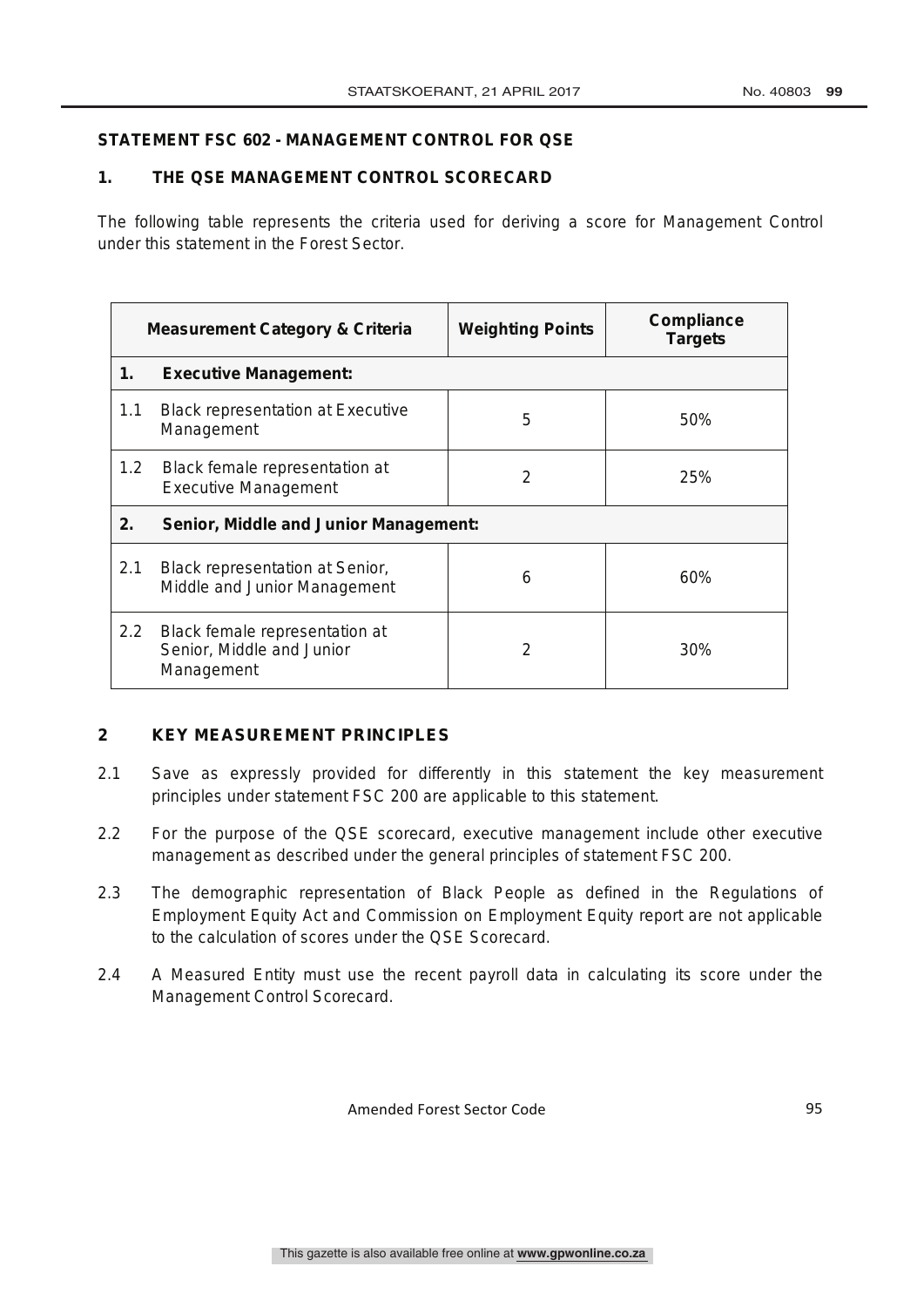### **STATEMENT FSC 603 - SKILLS DEVELOPMENT FOR QSE**

### **1. THE QSE SKILLS DEVELOPMENT SCORECARD**

The following table represents the criteria used for deriving a score for Skills Development under this statement in the Forest Sector.

| Category |                      | <b>Skills Development Element</b>                                                                                                                                     | Weighting<br>points | <b>Compliance</b><br><b>Target</b> |
|----------|----------------------|-----------------------------------------------------------------------------------------------------------------------------------------------------------------------|---------------------|------------------------------------|
| 1.       |                      | Skills Development Expenditure on any programme specified in the Learning<br>Programme Matrix for Black People as a percentage of the Leviable Amount                 |                     |                                    |
| 1.1      |                      | Skills Development Expenditure on Learning Programmes<br>specified in the Learning Programme Matrix for Black<br>People as a percentage of Leviable Amount.           | 15                  | 3%                                 |
| 1.2      |                      | Skills Development Expenditure on Learning Programmes<br>specified in the Learning Programme Matrix for Black<br>females as a percentage of Leviable Amount.          | 7                   | 1%                                 |
| 1.3      | Amount.              | Skills Development Expenditure on Learning Programmes<br>specified in the Learning Programme Matrix for Black<br>People with Disabilities as a percentage of Leviable | 3                   | 0.15%                              |
| 2.       | <b>Bonus points:</b> |                                                                                                                                                                       |                     |                                    |
| 2.1      |                      | Number of Black People Absorbed by the Measured Entity<br>and industry at the end of the learning programme.                                                          | 5                   | 100%                               |

### **2 KEY MEASUREMENT PRINCIPLES**

- 2.1 Save as expressly provided for differently in this statement the key measurement principles and sub-minimum requirements under statement FSC300 are applicable to this statement.
- 2.2 The demographic representation of black people as defined in the Regulations of Employment Equity Act and Commission on Employment Equity report are not applicable to the QSE Scorecard.
- 2.3 Where required by law, the following criteria must be fulfilled in order for the Measured Entity to receive points on the QSE Skills Development Element scorecard:
	- 2.3.1 Workplace Skills Plan, an Annual Training Report and Pivotal Report which are SETA approved; and

Amended Forest Sector Code 86 and 196 and 196 and 196 and 196 and 197 and 197 and 198 and 198 and 198 and 198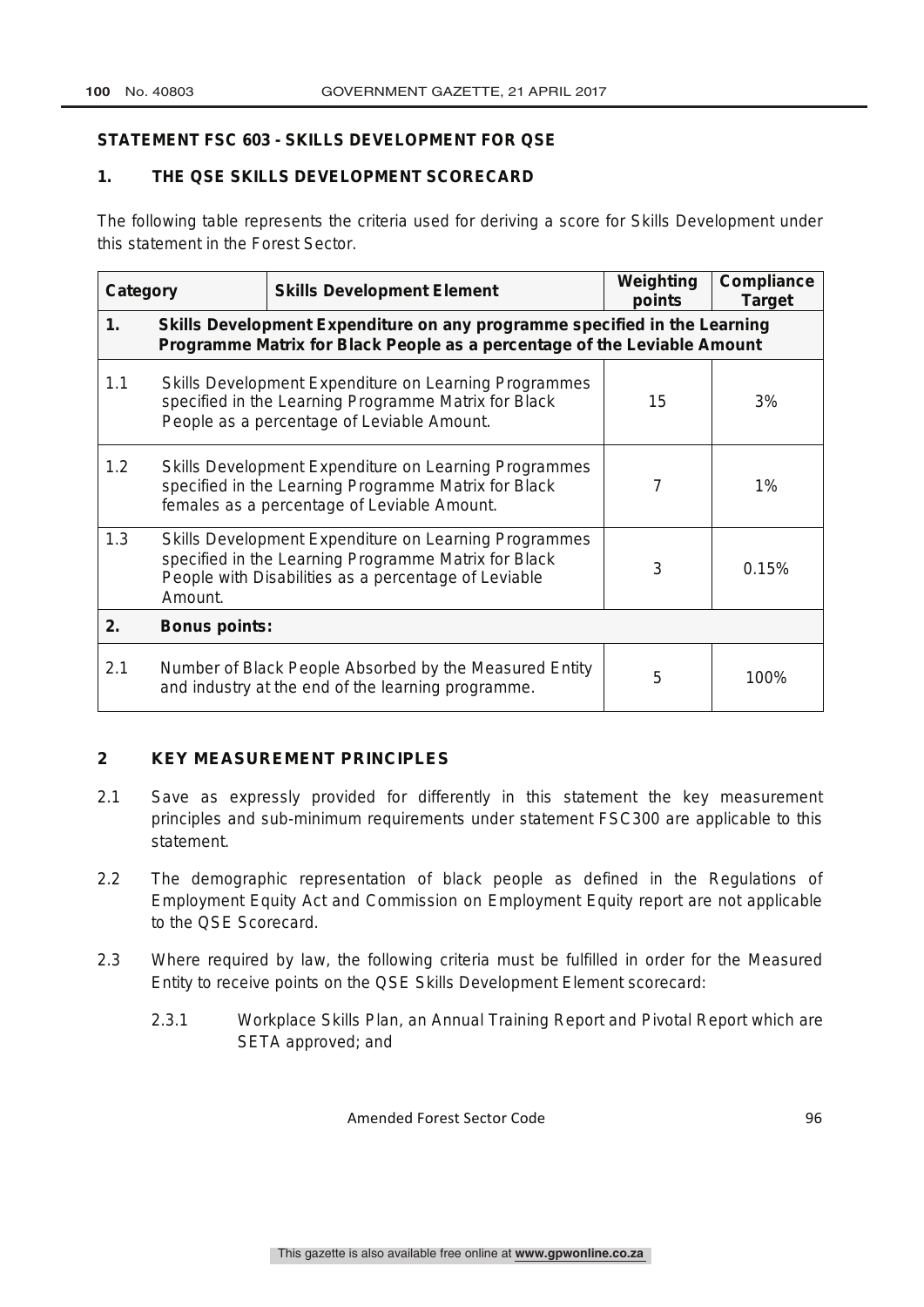- 2.3.2 Implementation of Priority Skills programme generally, and more specifically for black people.
- 2.3.3 The learning programme matrix under code series FSC300 is applicable to this statement.
- 2.4 The requirements in paragraph 2.3.1 and 2.3.2 above is not applicable to businesses that are not required by law to comply therewith in terms of the Skills Development Act.

### **STATEMENT FS604 - - ENTERPRISE AND SUPPLIER DEVELOPMENT FOR QSE**

### **1. THE QSE ENTERPRISE AND SUPPLIER DEVELOPMENT SCORECARD**

The following table represents the criteria used for deriving a score for Enterprise and Supplier Development under this statement in the Forest Sector.

| <b>Criteria</b> |                                                                                                                                                                                                                   | Weighting<br><b>Points</b> | <b>Compliance</b><br>targets |
|-----------------|-------------------------------------------------------------------------------------------------------------------------------------------------------------------------------------------------------------------|----------------------------|------------------------------|
| 1               | <b>PREFERENTIAL PROCUREMENT</b>                                                                                                                                                                                   |                            |                              |
| 1.1             | <b>B-BBEE Procurement Spend from all</b><br>Empowering Suppliers based on the B-<br>BBEE Procurement Recognition Levels as a<br>percentage of Total Measured Procurement<br>Spend                                 | 15                         | 60%                          |
| 1.2             | <b>B-BBEE Procurement Spend from</b><br>Empowering Suppliers that are at least 51%<br>Black Owned based on the B-BBEE<br>Procurement Recognition Levels as a<br>percentage of Total Measured Procurement<br>Spend | 5                          | 15%                          |
| 1.3             | <b>Bonus points:</b>                                                                                                                                                                                              |                            |                              |
|                 | <b>B-BBEE Procurement Spend from</b><br>Designated Group Suppliers that are at least<br>51% Black Owned based on the B-BBEE<br>Recognition Levels as a percentage of Total<br><b>Measured Procurement Spend</b>   | 1                          | 1%                           |
| $\mathbf{2}$    | <b>SUPPLIER DEVELOPMENT</b>                                                                                                                                                                                       |                            |                              |
| 2.1             | Annual value of all Qualifying Supplier<br>Development Contributions made by the<br>Measured Entity as a percentage of the<br>Target                                                                              | 5                          | 1% of<br><b>NPAT</b>         |

Amended Forest Sector Code **Base 1988** 87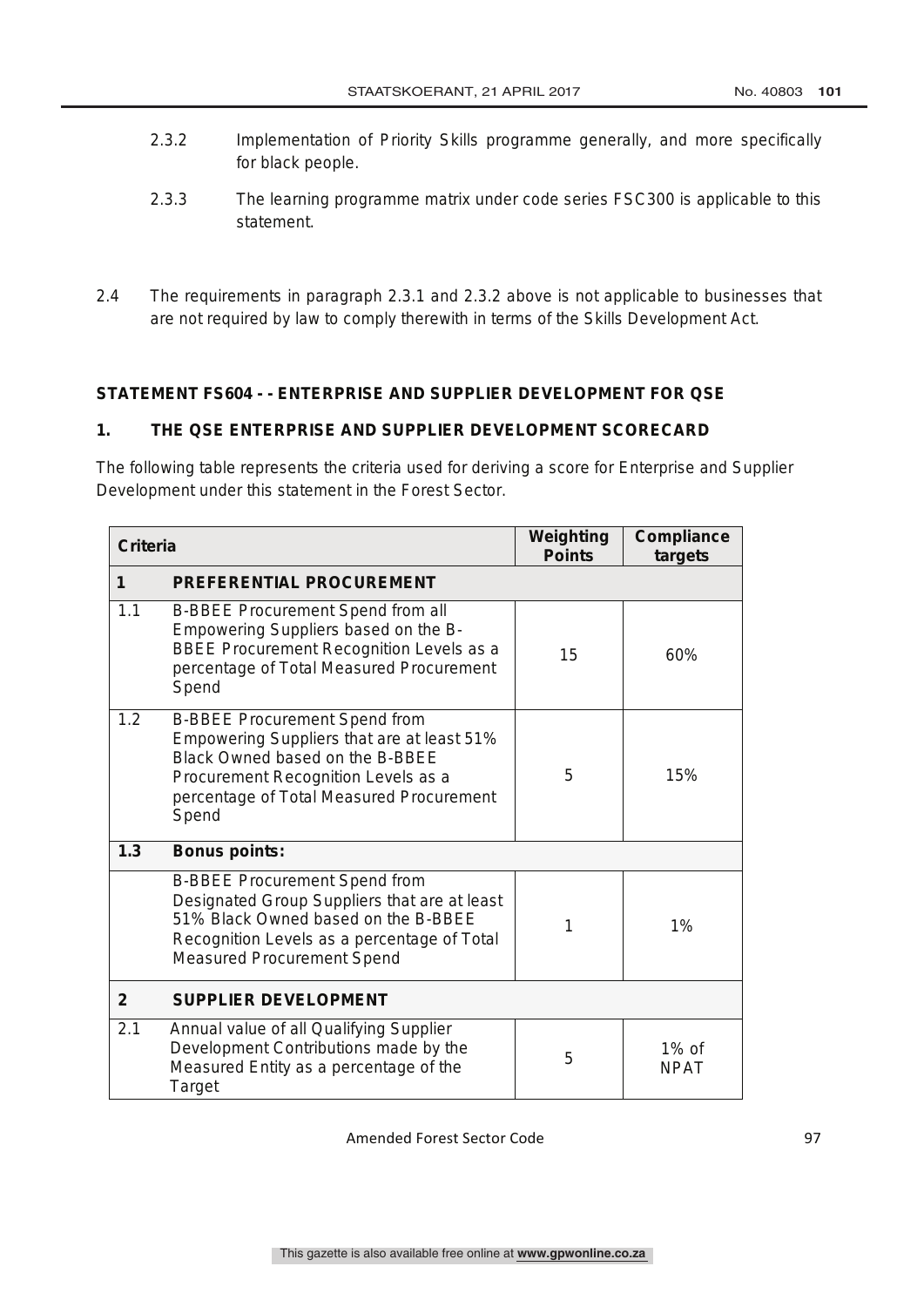| 3     | <b>ENTERPRISE DEVELOPMENT</b>                                                                                                                                        |   |                         |
|-------|----------------------------------------------------------------------------------------------------------------------------------------------------------------------|---|-------------------------|
| 3.1   | Annual value of all Qualifying Enterprise<br>Development Contributions made by the<br>Measured Entity as a percentage of the<br>Target                               | 5 | $1\%$ of<br><b>NPAT</b> |
| 3.2   | <b>Bonus points:</b>                                                                                                                                                 |   |                         |
| 3.2.1 | Bonus Point for graduation of one or more<br>Enterprise Development beneficiaries to<br>graduate to Supplier Development level                                       |   |                         |
| 3.2.2 | Bonus point for creating one or more jobs<br>directly as a result of Supplier Development<br>and Enterprise Development initiatives by the<br><b>Measured Entity</b> |   |                         |

### **2 KEY MEASUREMENT PRINCIPLES**

- 2.1 The key measurement principles and sub-minimum requirements under statement FSC 400 are applicable to this statement unless otherwise expressly stated herein.
- 2.2 The Benefit Factor Matrix as per Annexe 606(A) of statement 604 of the QSE scorecard (Gazette 38766 of 6 May 2015) are applicable to this statement.
- 2.3 Any interpretation or calculation of a QSE's score for Enterprise and Supplier Development must be made in accordance with statement FSC 400

### **STATEMENT FSC 605 - SOCIO-ECONOMIC DEVELOPMENT FOR QSE**

### **1. THE QSE SOCIO-ECONOMIC DEVELOPMENT SCORECARD**

The following table represents the criteria used for deriving a score for Socio-Economic Development under this statement in the Forest Sector.

| <b>Socio-Economic Development</b>                                                                                      | Weighting<br><b>Points</b> | <b>Compliance</b><br><b>Target</b> |
|------------------------------------------------------------------------------------------------------------------------|----------------------------|------------------------------------|
| Annual value of all Qualifying Socio-Economic<br>Contributions by the Measured Entity as a percentage<br>of the Target | 5                          | 1% of NPAT                         |

## **2 KEY MEASUREMENT PRINCIPLES**

2.1 The key measurement principles and sub-minimum requirements under statement FSC 500, are applicable to this statement unless otherwise expressly stated herein.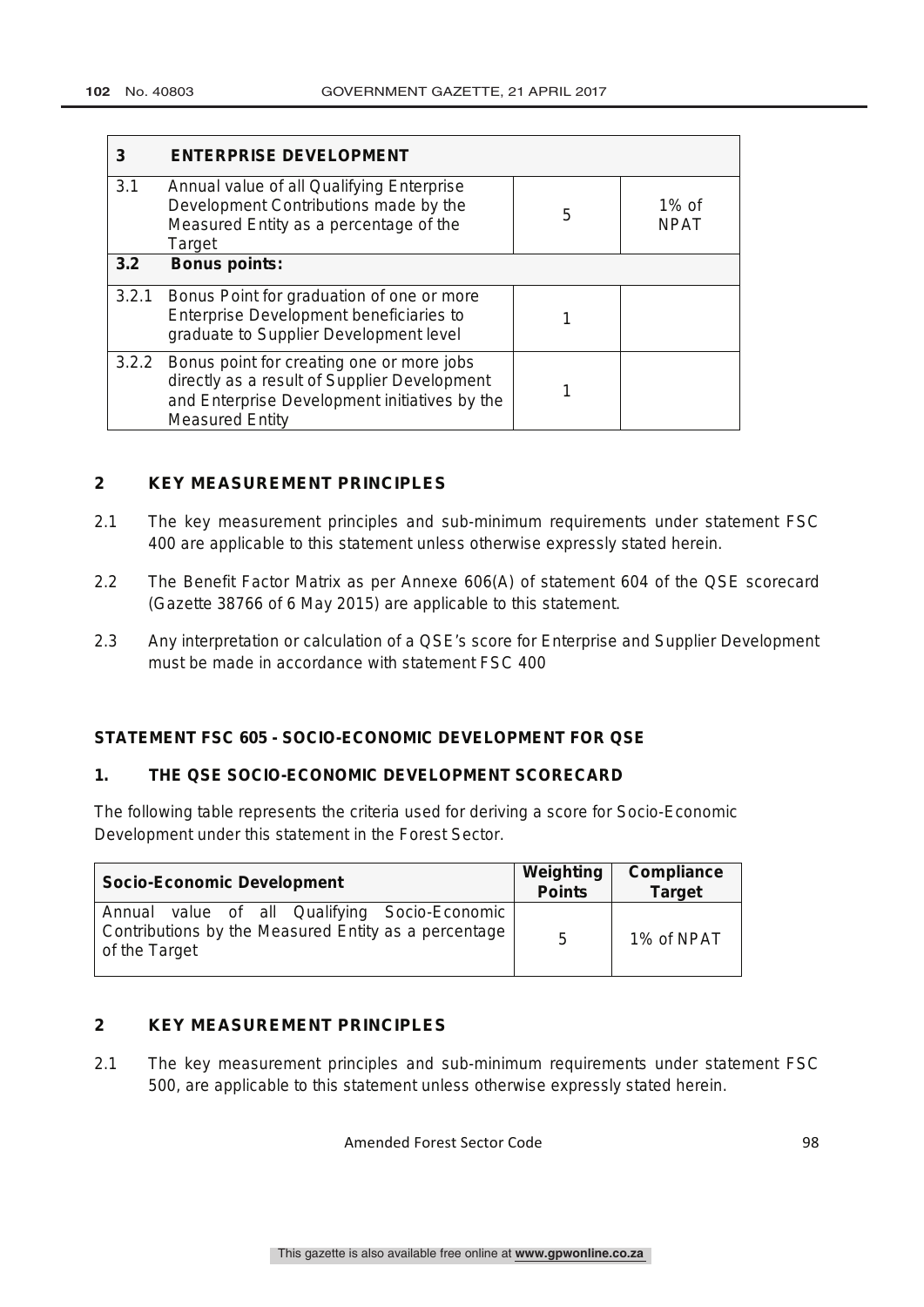- 2.2 The Benefit Factor Matrix as per Annexe 605(A) of statement 605 of the QSE scorecard (Gazette 38766 of 6 May 2015) are applicable to this statement.
- 2.3 Any interpretation or calculation of a QSE's score for Socio-Economic Development must be made in accordance with statement FSC 500.

Amended Forest Sector Code and the sector of the sector of the sector Code and the sector of the sector of the sector  $99$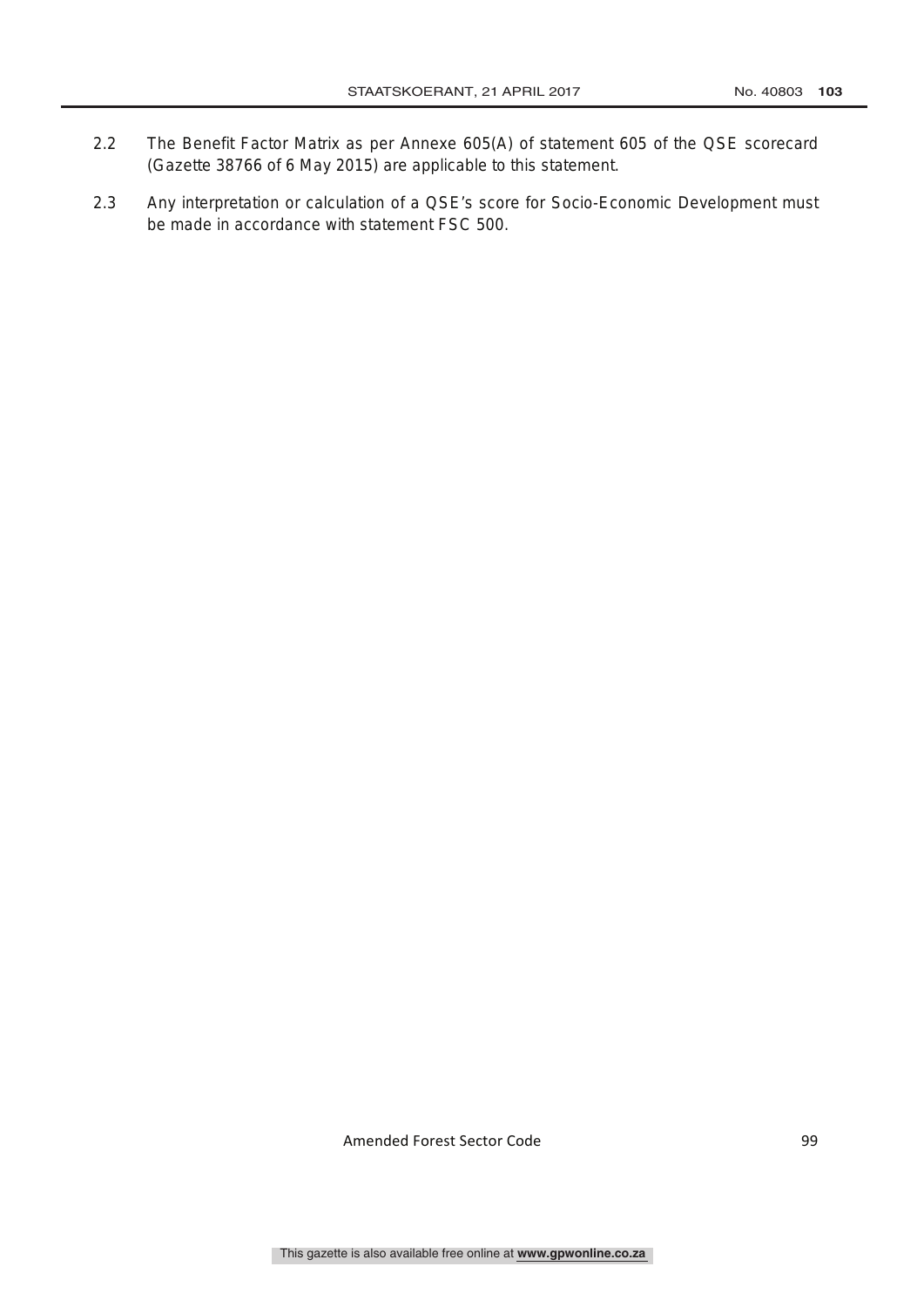#### **BROAD BASED BLACK ECONOMIC EMPOWERMENT ACT**

#### **SECTION 9(1) FOREST SECTOR CODE OF GOOD PRACTICE AS AMENDED**

#### **SCHEDULE 1**

#### **INTERPRETATION AND DEFINITIONS**

#### **Part 1: Interpretation**

The Forest Sector Code must be interpreted according to the following provisions unless the context requires a different meaning:

- 1 In interpreting the provisions of the Forest Sector Code any reasonable interpretation consistent with the objectives of the Act and the B-BBEE Strategy must take precedence.
- 2 Words importing persons shall where the context so requires or admits, include individuals, firms, partnerships, trusts, corporations, governmental bodies, authorities, agencies, unincorporated bodies of persons or associations and any organisation having legal capacity.
- 3 The Schedules and Annexes to the Forest Sector Code are an integral part of the Forest Sector Code and a reference to the Forest Sector Code includes a reference to the Schedules.
	- 3.1 The commitments embodied in Schedule 2 and 3 were agreed upon in terms of the Original Forest Sector Code and Charter. They have, with minor amendments, been incorporated into this Amended Forest Sector Code and therefore remain applicable.
	- 3.2 To the extent that the commitments contained in them refer to deadlines for implementation, those deadlines remain applicable notwithstanding the fact that most of them may have expired.
	- 3.3 The stakeholders (e.g. Industry & Government) must annually submit a report, compiled by an independent Competent Person, on the progress they have made with respect to their commitments in terms of Schedule 2 hereof.

Amended Forest Sector Code **Sector** Code **100**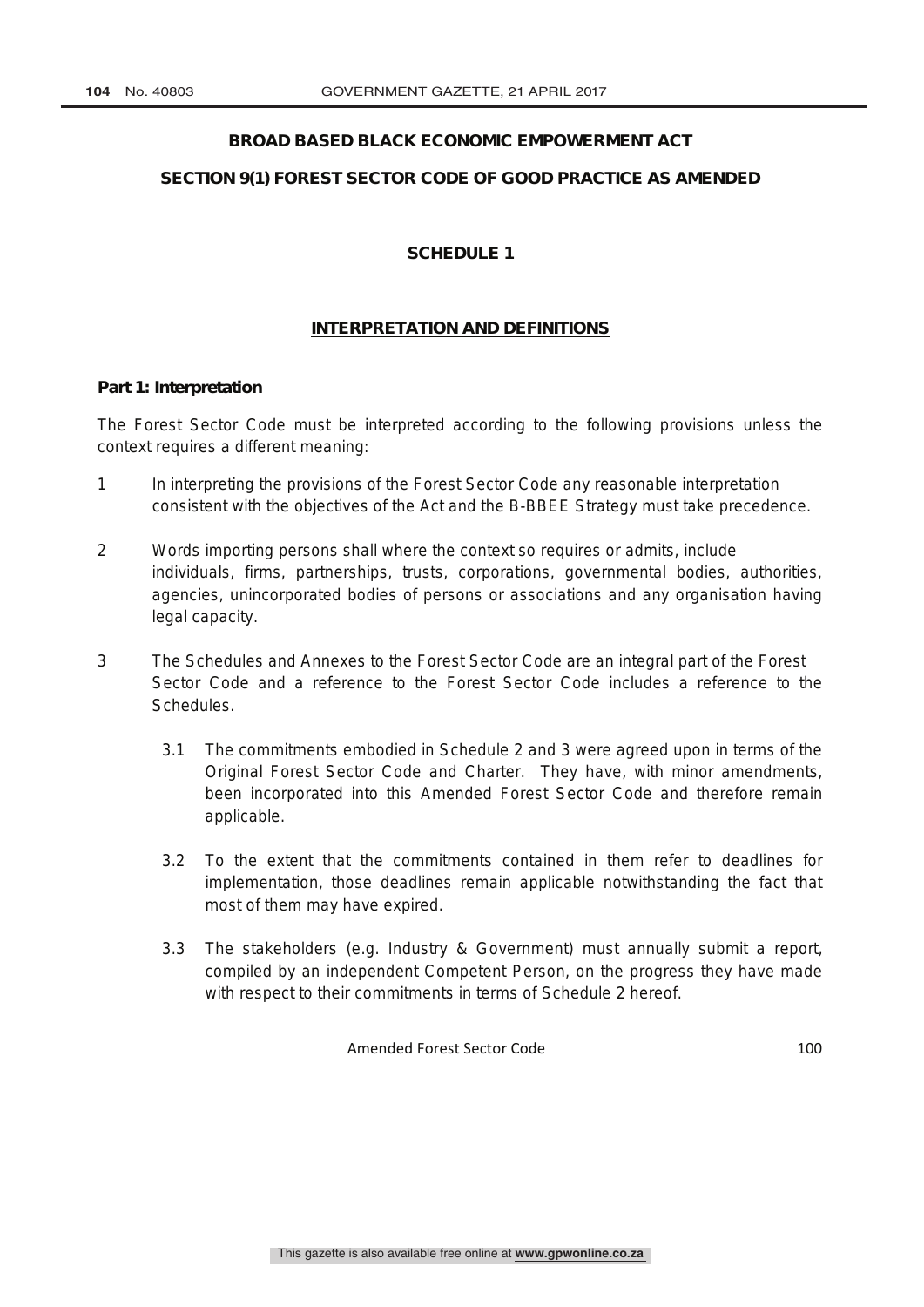4 Further background information and explanatory notes on the Forest Sector Code are contained in the Companion to the Charter. Only the extract from the Companion document that is contained in Schedule 3 of this Forest Sector Code forms part of the Forest Sector Code unless, and then only to the extent, particular reference is made to other parts of the Companion document in the Forest Sector Code or Schedules.

### **Part 2: Acronyms**

The acronyms used in the Amended Forest Sector Code and its Schedules shall have the following meanings:

| <b>ABET</b>   | <b>Adult Basic Education and Training</b>                 |
|---------------|-----------------------------------------------------------|
| ASGI-SA       | Accelerated and Shared Growth Initiative for South Africa |
| <b>B-BBEE</b> | <b>Broad-Based Black Economic Empowerment</b>             |
| <b>CRLR</b>   | Commission on Restitution of Land Rights                  |
| <b>DAFF</b>   | Department of Agriculture, Forestry and Fisheries         |
| <b>DEA</b>    | Department of Environmental Affairs                       |
| <b>DPE</b>    | Department of Public Enterprise                           |
| <b>DRDLR</b>  | Department of Rural Development and Land Reform           |
| DTI           | Department of Trade and Industry                          |
| <b>DWAS</b>   | Department of Water Affairs and Sanitation                |
| EAP           | <b>Economically Active Population</b>                     |
| EME's         | <b>Exempted Micro-Enterprises</b>                         |
| FP&M          | <b>Fibre Processing and Manufacturing Seta</b>            |
| <b>FSA</b>    | <b>Forestry South Africa</b>                              |
| <b>FSC</b>    | <b>Forest Sector Code</b>                                 |
| <b>IDC</b>    | <b>Industrial Development Corporation</b>                 |
| <b>IDP</b>    | Integrated Development Plan                               |
| <b>ITAC</b>   | <b>International Trade Administration Commission</b>      |
|               |                                                           |

Amended Forest Sector Code and the sector of the sector of the sector Code and the sector of the sector of the sector  $101$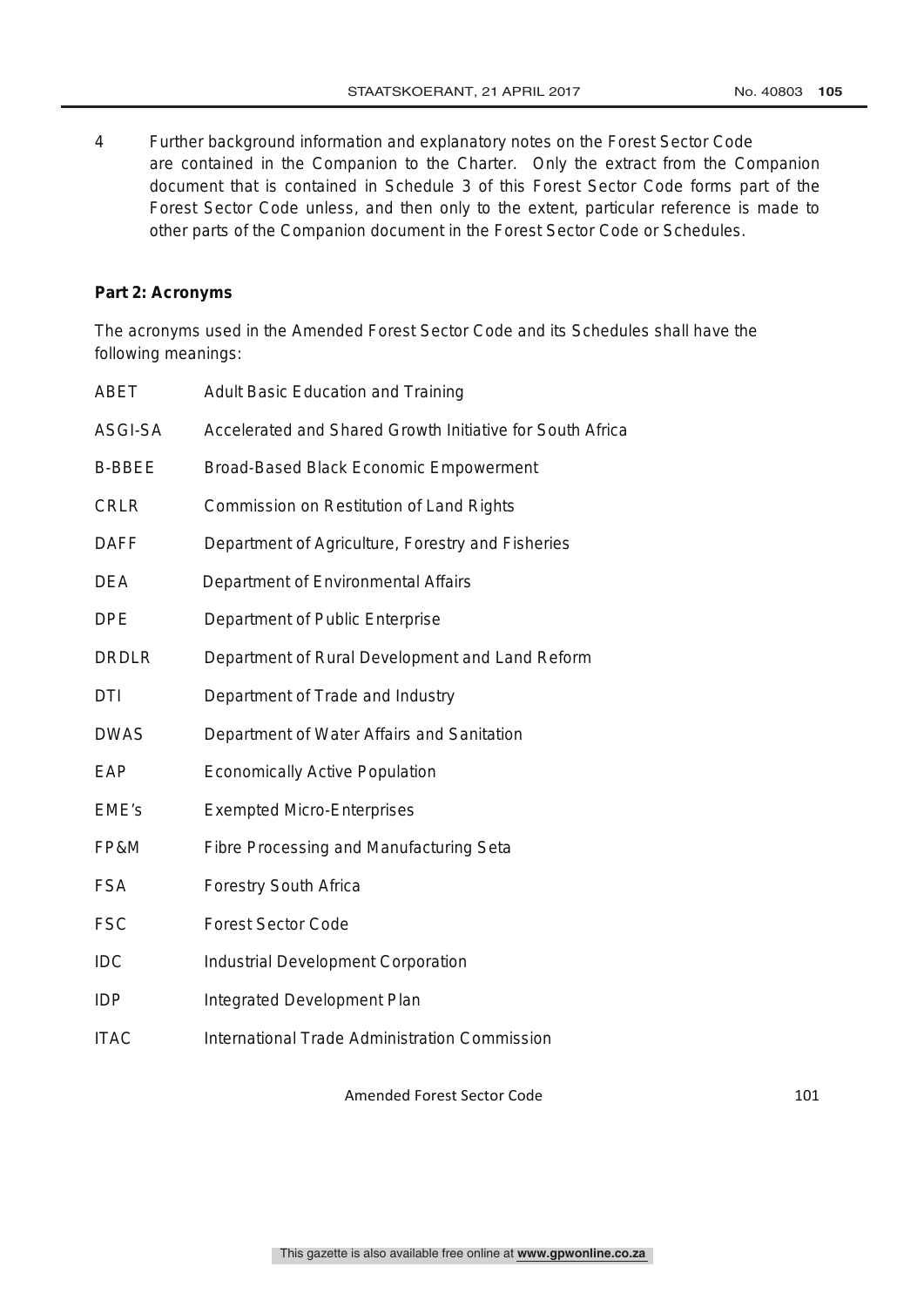| MLE's         | <b>Medium and Large Enterprises</b>               |  |
|---------------|---------------------------------------------------|--|
| <b>NFA</b>    | National Forests Act No. 84 of 1998               |  |
| <b>NPAT</b>   | <b>Net Profit after Tax</b>                       |  |
| <b>NSDS</b>   | <b>National Skills Development Strategy</b>       |  |
| <b>NSF</b>    | <b>National Skills Fund</b>                       |  |
| <b>PAMSA</b>  | Paper Manufactures Association of South Africa    |  |
| <b>PGDS</b>   | <b>Provincial Growth and Development Strategy</b> |  |
| QSE's         | <b>Qualifying Small Enterprises</b>               |  |
| R&D           | <b>Research and Development</b>                   |  |
| <b>SAFCA</b>  | South African Forestry Contractors Association    |  |
| <b>SAFCOL</b> | South African Forestry Company Ltd                |  |
| <b>SALGA</b>  | South African Local Government Association        |  |
| <b>SAQA</b>   | South African Qualifications Authority            |  |
| <b>SAUPA</b>  | South African Utility Pole Association            |  |
| <b>SAWPA</b>  | South African Wood Preservers Association         |  |
| <b>SMME</b>   | Small, Medium and Micro Enterprise                |  |
| <b>SSP</b>    | <b>Sector Skills Plan</b>                         |  |
| WfW           | <b>Working for Water Programme</b>                |  |

#### **Part 3: Definitions**

In this Amended Forest Sector Code unless the context otherwise requires:

Expressions, definitions and qualifications used in the Forest Sector Code have the meaning assigned to them in the Forest Sector Code gazetted under section 9(1) of the Broad-based Black Economic Empowerment Act of 2003, unless otherwise specified hereunder.

| "Absorbed" | means a measure of the Measured Entity's ability to |
|------------|-----------------------------------------------------|
|            | have successfully secured formal permanent or       |
|            | long-term contract employment for the Learner or to |
|            | assist the Learner's proceed with further education |
|            | and training. Where the Learner was already         |

Amended Forest Sector Code **Communist Communist Communist Communist Communist Communist Communist Communist Communist Communist Communist Communist Communist Communist Communist Communist Communist Communist Communist Comm**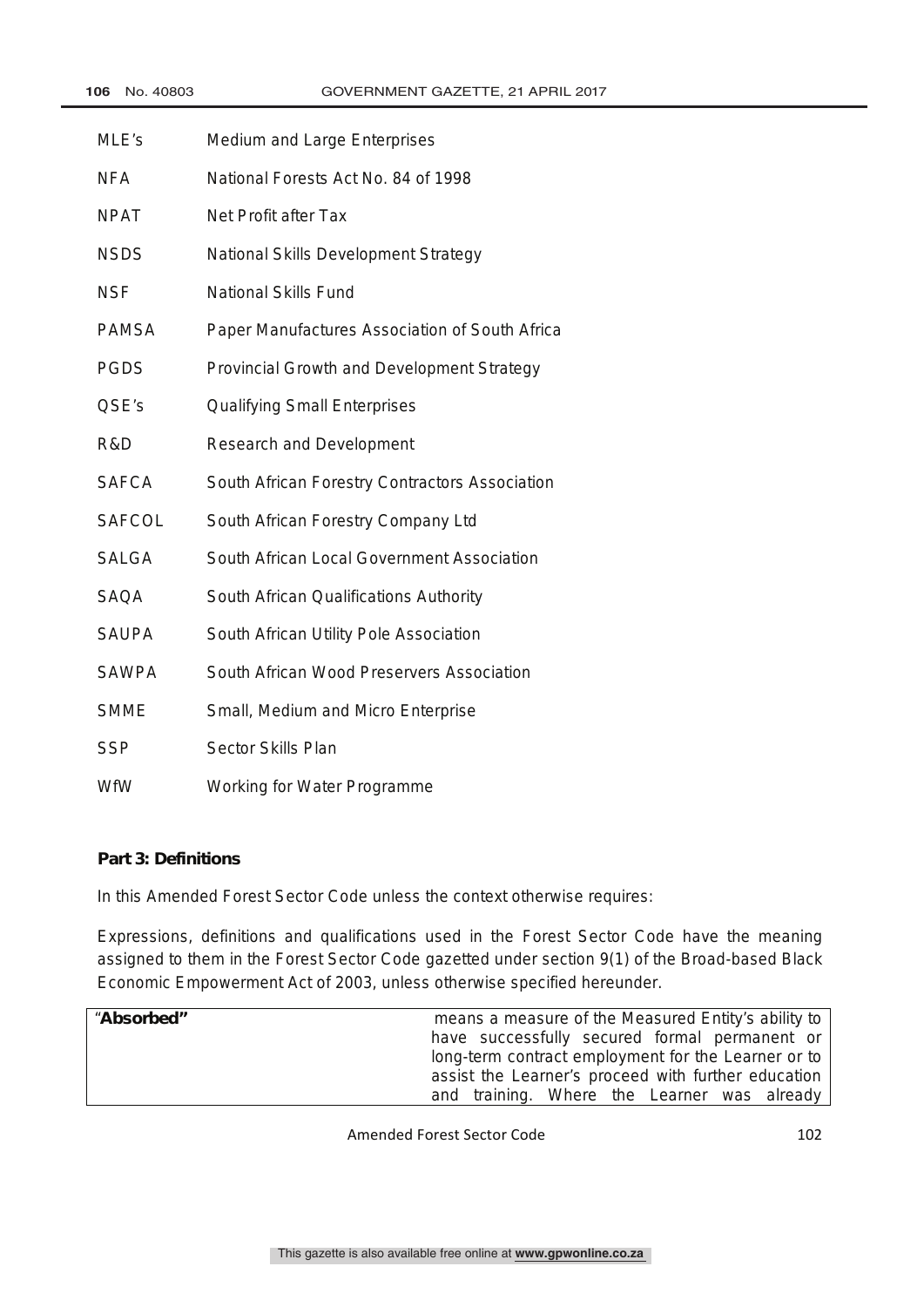|                             | employed by the Measured Entity when<br>he<br>commenced the Learnership and merely continues                                                                                                                                                                                                                                                                                                                                                                                                                                     |
|-----------------------------|----------------------------------------------------------------------------------------------------------------------------------------------------------------------------------------------------------------------------------------------------------------------------------------------------------------------------------------------------------------------------------------------------------------------------------------------------------------------------------------------------------------------------------|
|                             | existing employment<br>his/her<br>after<br>with<br>the<br>Learnership, it will not qualify as Absorption.                                                                                                                                                                                                                                                                                                                                                                                                                        |
| "Acquisition Debt"          | means the debts of:                                                                                                                                                                                                                                                                                                                                                                                                                                                                                                              |
|                             | (a) Black Participants incurred in financing their<br>purchase of their equity instruments in the<br>Measured Entity; and<br>(b) Juristic persons or trusts found in the chain of<br>between<br><b>Black</b><br>ownership<br>the<br>eventual<br>Participants and the Measured Entity for the same<br>purpose as those in (a).<br>(c) Debt that substitutes or replaces the debt in (a)<br>above<br>is<br>still<br>Acquisition<br>(b)<br>Debt<br>and<br>notwithstanding the fact that it may be owed to a<br>different financier. |
| "Act"                       | means the Broad-Based Black Economic<br>Empowerment Act 53 of 2003 as amended. The<br>terms "B-BBEE Act" has a corresponding meaning.                                                                                                                                                                                                                                                                                                                                                                                            |
| " Apprenticeship"           | means an agreement between an apprentice and an<br>employer for a set period of time during which the<br>apprentice works and receives training in the<br>workplace.                                                                                                                                                                                                                                                                                                                                                             |
| "Associated Enterprise"     | means an Entity with which a Seller has concluded a<br>Qualifying Transaction.                                                                                                                                                                                                                                                                                                                                                                                                                                                   |
| "B-BBEE"                    | means Broad-Based Black Economic Empowerment.                                                                                                                                                                                                                                                                                                                                                                                                                                                                                    |
| "B-BBEE Compliant Entity"   | means a Measured Entity that has achieved at least a<br>Level 1 to Level 8 B-BBEE Status Level as per<br>statement 000;                                                                                                                                                                                                                                                                                                                                                                                                          |
| "B-BBEE Controlled Company" | means for Entities measureable in terms of this<br>Forest Sector Code, a juristic person (including a<br>trust), having shareholding or similar members<br>interest, in which black participants enjoy a right to<br>Exercisable Voting Rights that is more than 50% of<br>the total such rights measured using the Flow<br>Through Principle.                                                                                                                                                                                   |
| "B-BBEE Owned Company"      | means for Entities measureable in terms of this forest<br>Sector Code, a juristic person (including a trust),<br>having shareholding or similar members interest, that<br>is B-BBEE controlled, in which Black Participants<br>enjoy a right to Economic Interest that is at least 51%<br>of the total such rights measured using the Flow<br>Through Principle.                                                                                                                                                                 |
| "B-BBEE Recognition Level"  | means the percentage B-BBEE recognition Levels as<br>determined:<br>(a) For Entities that are neither Qualifying Small                                                                                                                                                                                                                                                                                                                                                                                                           |
|                             | Enterprises<br>Exempted<br>Micro-Enterprises,<br>not                                                                                                                                                                                                                                                                                                                                                                                                                                                                             |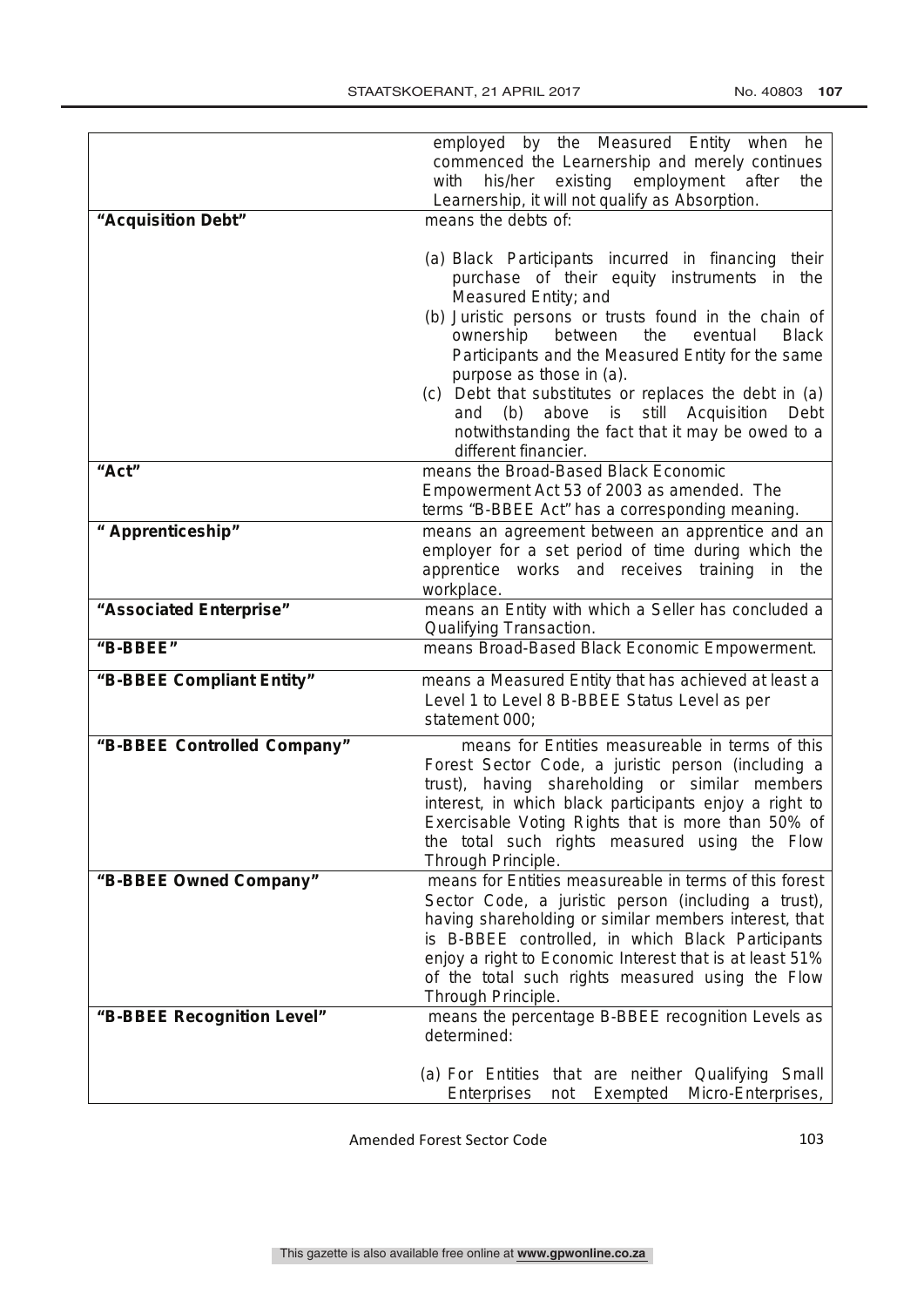|                                   | using statement 000;                                     |
|-----------------------------------|----------------------------------------------------------|
|                                   | (b) For Qualifying Small Enterprises, using the          |
|                                   | statement 000; and                                       |
|                                   | (c) For Exempted Micro-Enterprises, the applicable       |
|                                   | deemed B-BBEE Recognition under statement                |
|                                   | 000.                                                     |
| "B-BBEE Status"                   | means the B-BBEE status of a Measured Entity as          |
|                                   | determined under statement 000.                          |
| "B-BBEE Strategy"                 | means the B-BBEE Strategy as contemplated in             |
|                                   | section 11 of the B-BBEE Act 53 of 2003 as               |
|                                   | amended.                                                 |
| "B-BBEE Verification Professional | means a body appointed by the Minister for the           |
| Regulator"                        | accreditation of rating agencies or the authorisation of |
|                                   | <b>B-BBEE</b> verification professionals.                |
| "Benefit Factor"                  | means a factor specified in the Benefit Factor Matrix    |
|                                   | applicable to fixing the monetary value of Enterprise    |
|                                   | Development and Supplier Development and Socio           |
|                                   | Economic Development Contributions claimable             |
|                                   | under statement FSC400 and FSC500.                       |
| "Benefit Matrix Factor"           | means the Benefit Factor Matrix for Enterprise           |
|                                   | Development and Supplier Development and Socio           |
|                                   | Economic Development Contributions claimable             |
|                                   | under statement FSC400 and FSC500.                       |
| "Black Designated Groups"         | means:                                                   |
|                                   | (a) Unemployed Black People not attending and not        |
|                                   | required by law to attend an educational                 |
|                                   | institution and not awaiting admission to an             |
|                                   | educational institution;                                 |
|                                   | (b) Black People who are youth as defined in the         |
|                                   | National Youth Commission Act of 1996;                   |
|                                   | (c) Black People who are persons with disabilities as    |
|                                   | defined in the Code of Good Practice on                  |
|                                   | employment of people with disabilities issued            |
|                                   | under the Employment Equity Act;                         |
|                                   | (d) Black People living in rural and under developed     |
|                                   | areas'                                                   |
|                                   | (e) Black military veterans who qualify to be called a   |
|                                   | military veteran in terms of the Military Veterans       |
|                                   | Act 18 of 2011.                                          |
| "Black New Entrants"              | means Black participants who hold rights of              |
|                                   | ownership in a Measured Entity and who, before           |
|                                   | holding Equity Instruments in other Entities which has   |
|                                   | a total value of more than R50, 000,000, measured        |
|                                   | using a Standard Valuation Method.                       |
| "Black People"                    | Is a generic term which means African, Coloureds         |
|                                   | and Indians                                              |
|                                   | (a) Who are citizens of the Republic of South Africa     |
|                                   | by birth or decent; or                                   |
|                                   | (b) Who became citizens of the Republic of South         |
|                                   |                                                          |

Amended Forest Sector Code and the sector of the sector of the sector of the sector of the sector of the sector  $104$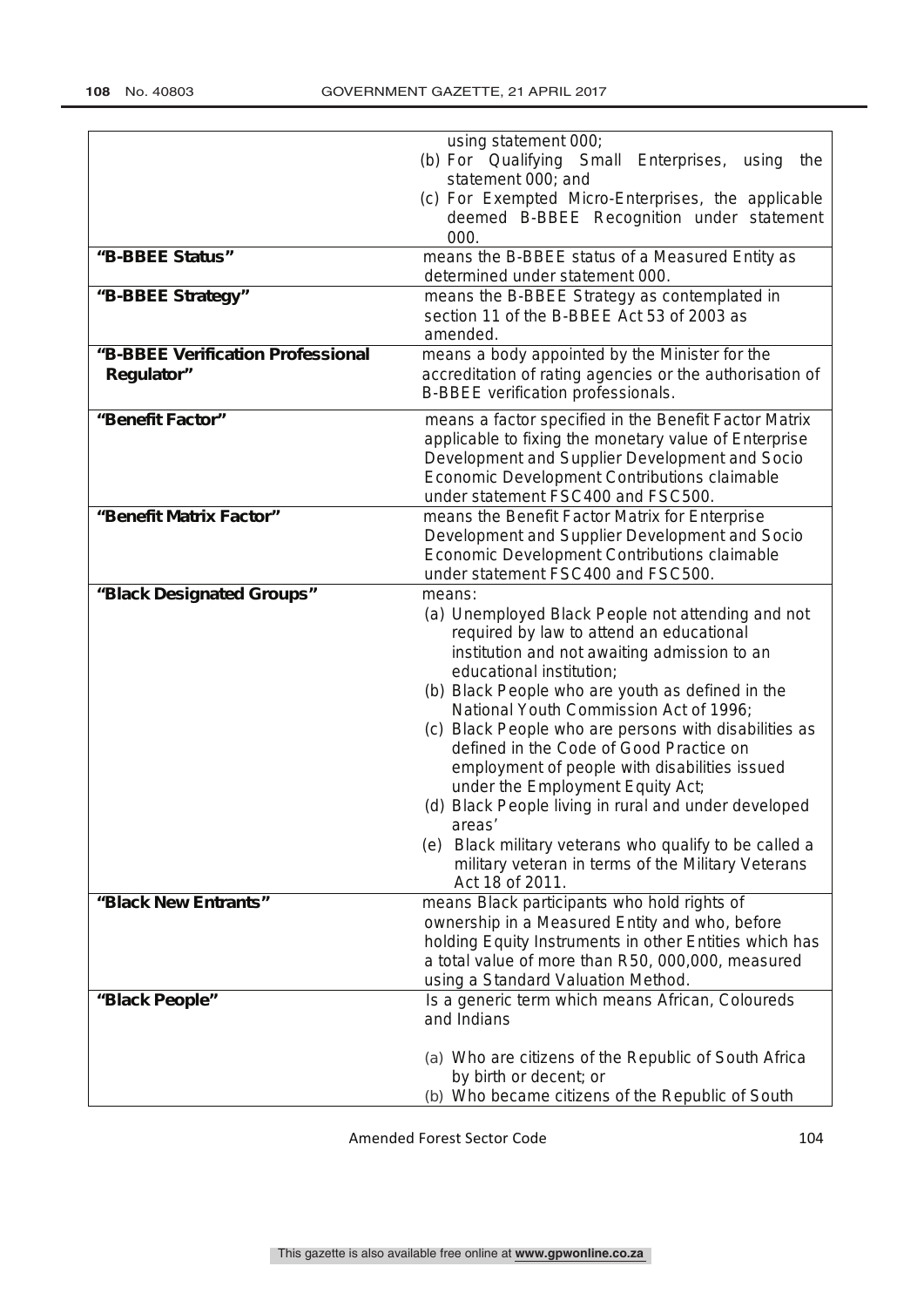|                                | Africa by naturalisation-                                                                    |
|--------------------------------|----------------------------------------------------------------------------------------------|
|                                | $(i)$ Before 27 April 1994; or                                                               |
|                                | (ii) On or after 27 April 1994 and who would                                                 |
|                                | have been entitled to acquire citizenship by                                                 |
|                                | naturalisation prior to the date.                                                            |
| "Broad-Based Ownership Scheme" | means an ownership scheme which meets the rules                                              |
|                                | set out in Annexe FSC100 (B).                                                                |
| "Certified Learning Programme" | means any Learning Programme for which the                                                   |
|                                | <b>Measured Entity has:</b>                                                                  |
|                                | (a) Any form of independent written certification as                                         |
|                                | referred to in the "Learning Achievements"                                                   |
|                                | column of the Learning Programme Matrix; or if it                                            |
|                                | does not have such certification;                                                            |
|                                | (b) An enrolment certificate issued by the                                                   |
|                                | independent person responsible for the issue of                                              |
|                                | the certification referred in statement FSC300                                               |
|                                | confirming the employee has:                                                                 |
|                                | (i) Enrolled for, is attending and is making                                                 |
|                                | satisfactory progress in the Learning                                                        |
|                                | Programme; or                                                                                |
|                                | (ii) Enrolled for but not attended the Learning; or                                          |
|                                | Attended the Training Programme but has                                                      |
|                                | failed an evaluation of their learning                                                       |
|                                | progress.                                                                                    |
|                                |                                                                                              |
| "Charter"                      | means the Forest Sector Charter as gazetted under                                            |
|                                | section 12 of the Act.                                                                       |
|                                |                                                                                              |
| "Codes of Good Practice"       | means the Broad-Based Black Economic                                                         |
|                                | <b>Empowerment Codes of Good Practice, 11 October</b>                                        |
|                                | 2013 (Gazette nr.32698) as amended. The term<br>'General Codes' or 'Amended Codes' has a     |
|                                |                                                                                              |
|                                | corresponding meaning.                                                                       |
| "Companies Act"                | means the Companies Act, No. 71 of 2008 as                                                   |
|                                | amended or substituted.                                                                      |
| "Competent Person"             | means a person who has acquired through training,                                            |
|                                | qualification and experience the knowledge and skills                                        |
|                                | necessary for undertaking any task assigned to them<br>under the codes.                      |
| "Core Skills"                  | means skills that are:                                                                       |
|                                |                                                                                              |
|                                | (a) Value-adding to the activities of the Measured<br>Entity in line with its core business; |
|                                | (b) In areas the Measured Entity cannot outsource;                                           |
|                                | or                                                                                           |
|                                | (c) Within the production/operational part of the                                            |
|                                | Measured Entity's value-chain; as opposed to the                                             |
|                                | supply side; services or downstream operations.                                              |
| "Critical Skills"              | means those skills identified as being critical by any                                       |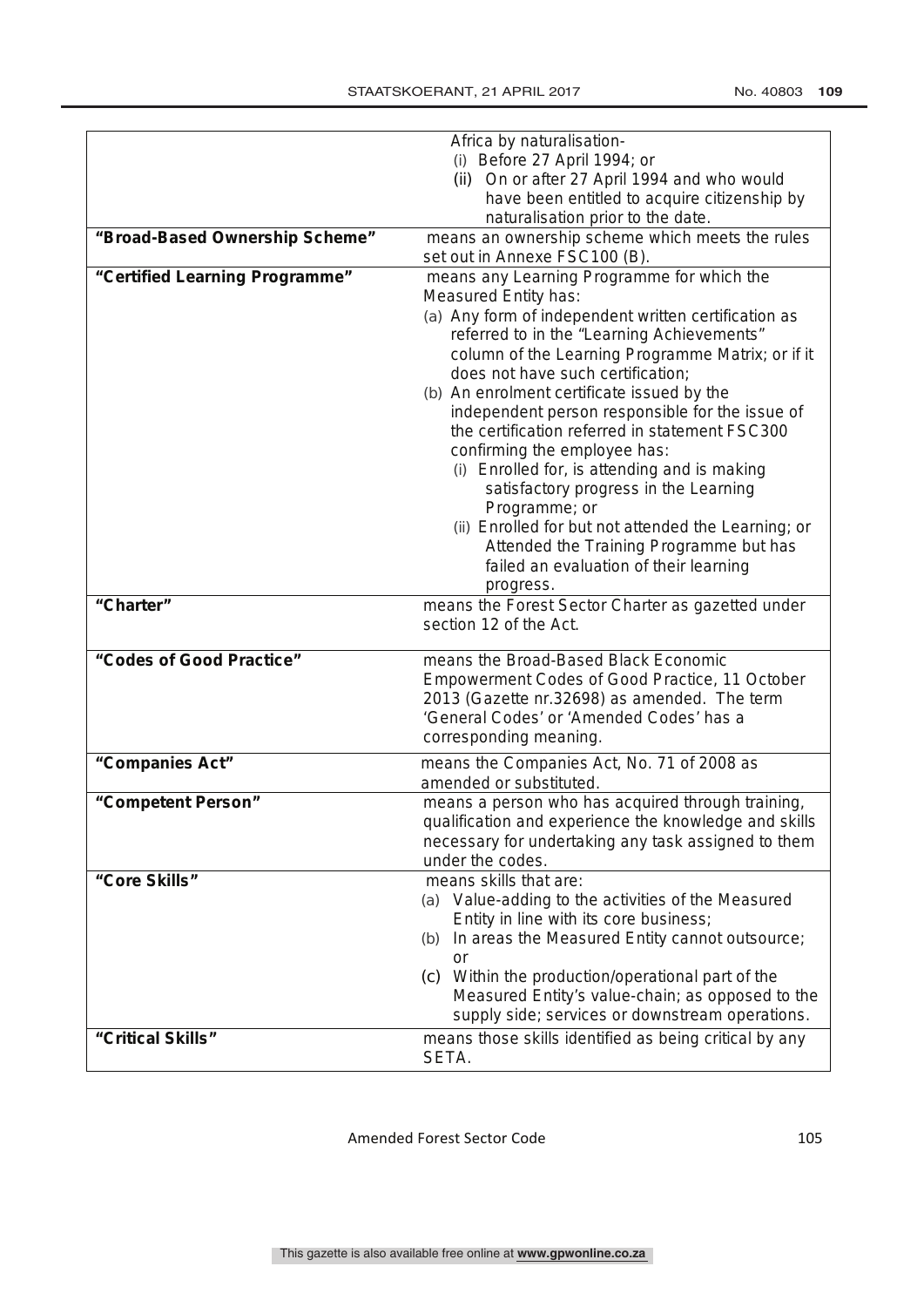| "Current Equity Interest Date"           | means the later occurring of the date of<br>commencement of the old forest sector code<br>(Gazette 32320, 12 June 2009) and the date upon<br>which the earliest of all still operative transactions<br>undertaken by the Measured Entity in order to<br>achieve black rights of ownership, became effective<br>and unconditional.                                                                                                                                                                                      |
|------------------------------------------|------------------------------------------------------------------------------------------------------------------------------------------------------------------------------------------------------------------------------------------------------------------------------------------------------------------------------------------------------------------------------------------------------------------------------------------------------------------------------------------------------------------------|
| "EAP"                                    | the national or provincial, whichever the case may be,<br>Economically Active Population as determined by<br>Stats SA and annually published in the Commission<br>for Employment Equity Report in terms of the<br>Employment Equity Regulations from time to time.<br>The operative EAP for the purposes of any<br>calculation under the Codes will be the annual EAP<br>statistics published in the Commission for<br><b>Employment Equity Report immediately preceding</b><br>the Measurement Period being measured. |
| "Economic Interest"                      | means a claim against an Entity representing a return<br>on ownership of the Entity similar in nature to a<br>dividend right, measured using the Flow Through<br>and, where applicable, the Modified Through<br>Principles.                                                                                                                                                                                                                                                                                            |
| "Employment Equity Act"                  | means the Employment Equity Act No. 55 of 1998, as<br>amended.                                                                                                                                                                                                                                                                                                                                                                                                                                                         |
| "Employment Equity Regulations"          | means the regulations under the Employment Equity<br>Act.                                                                                                                                                                                                                                                                                                                                                                                                                                                              |
| "Elements"                               | means the measurable quantitative or qualitative<br>elements of B-BBEE compliance in the Generic<br>Scorecard and the Codes.                                                                                                                                                                                                                                                                                                                                                                                           |
| "Employed Learner"                       | In terms of section 18(1) of the Skills Development<br>Act it means a learner that was in the employment of<br>the employer party to the learnership agreement<br>concerned when the agreement was concluded. The<br>learner's contract of employment is therefore not<br>affected by the agreement.                                                                                                                                                                                                                   |
| "Employee with a Disability"             | has the meaning defined in the Code of Good<br>Practice on Key Aspects of Disability in the<br>Workplace issued under section 54 of the<br>Employment Equity Act; align with the Employment<br>Equity Act.                                                                                                                                                                                                                                                                                                             |
| "Employee"                               | bears the meaning as defined in the Employment<br>Equity Act.                                                                                                                                                                                                                                                                                                                                                                                                                                                          |
| "Employee Share Ownership<br>Programme"; | means a worker or employee scheme as per Annexe<br>FSC100(C).                                                                                                                                                                                                                                                                                                                                                                                                                                                          |
| "Empowering Supplier"                    | means a B-BBEE Compliant Entity, which complies<br>with all regulatory requirements of the Employment<br>Equity Act, Skills Development Act, and Skills<br>Development Levies Act and which meets at least<br>four if it is a large enterprise or two if it is a QSE of                                                                                                                                                                                                                                                |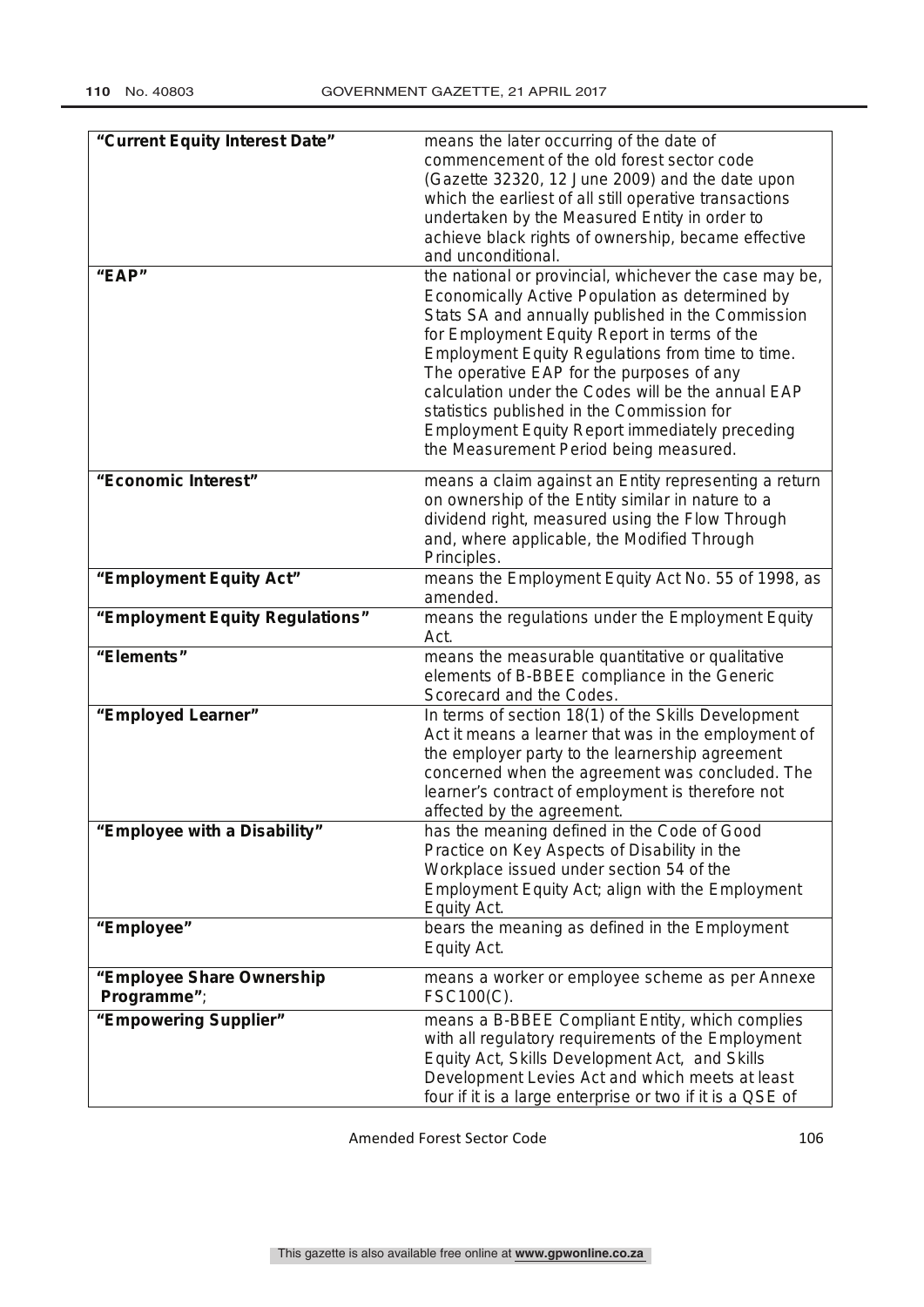|                                             | the following criteria:                                                                                                                                                                                                                                                                              |
|---------------------------------------------|------------------------------------------------------------------------------------------------------------------------------------------------------------------------------------------------------------------------------------------------------------------------------------------------------|
|                                             | (a) At least 25% of cost of sales excluding Total<br>Labour Cost and depreciation must be procured<br>from local producers or local supplier in SA, for<br>service industry Total Labour Cost are however<br>included.                                                                               |
|                                             | (b) Job creation – 50% of jobs created are for Black<br>People provided that the number of Black<br>employees since the immediate prior verified B-<br><b>BBEE</b> Measurement is maintained.                                                                                                        |
|                                             | (c) At least 25% transformation of raw<br>material/beneficiation which include local<br>manufacturing, production and/or assembly,<br>and/or packaging.                                                                                                                                              |
|                                             | (d) Skills transfer - at least spend 12 days per<br>annum of productivity deployed in assisting 51%<br>Black Owned EMEs and QSEs to increase their<br>operational or financial capacity.                                                                                                             |
|                                             | (e) Certification by a recognised international or<br>domestic forestry or processing certification                                                                                                                                                                                                  |
|                                             | authority such as FSC, PEFC or ISO.<br>At least 85% of the labour force of the Measured<br>(f)<br>Entity are South African citizens.                                                                                                                                                                 |
| "Enterprise Development Contributions"      | means monetary or non-monetary contributions as<br>per Statement FSC400 read together with Annexe<br>FSC400 (B) carried out for the benefit of any Entity,<br>with the objective of contributing to the development,<br>sustainability and financial and operational<br>independence of that Entity. |
| "Entity"                                    | means a legal entity or a natural or a juristic person<br>conducting a business, trade or profession in the<br>Republic of South Africa.                                                                                                                                                             |
| "Entrepreneur"                              | means a person who starts and/ or operates a<br>business which includes identifying opportunities in<br>the market, taking risks with a view of being rewarded<br>with profits.                                                                                                                      |
| "Equity Equivalent Contribution"            | means an equity equivalent contribution made by a<br>Multinational under an Equity Equivalent Investment<br>Programme.                                                                                                                                                                               |
| "Equity Equivalent Investment<br>Programme" | means a public programme or scheme of any<br>department,<br>provincial<br>government<br>local<br>or<br>government in the Republic of South Africa or any<br>other programme approved by the Minister as an<br>Equity Equivalent Investment Programme.                                                |
| "Equity Instrument"                         | means the instrument by which a Participant holds<br>rights of ownership in an Entity.                                                                                                                                                                                                               |
| "Equivalency Percentage"                    | means a percentage ownership performance for all<br>indicator<br>in<br>the<br>Associated<br>Enterprise's<br>the                                                                                                                                                                                      |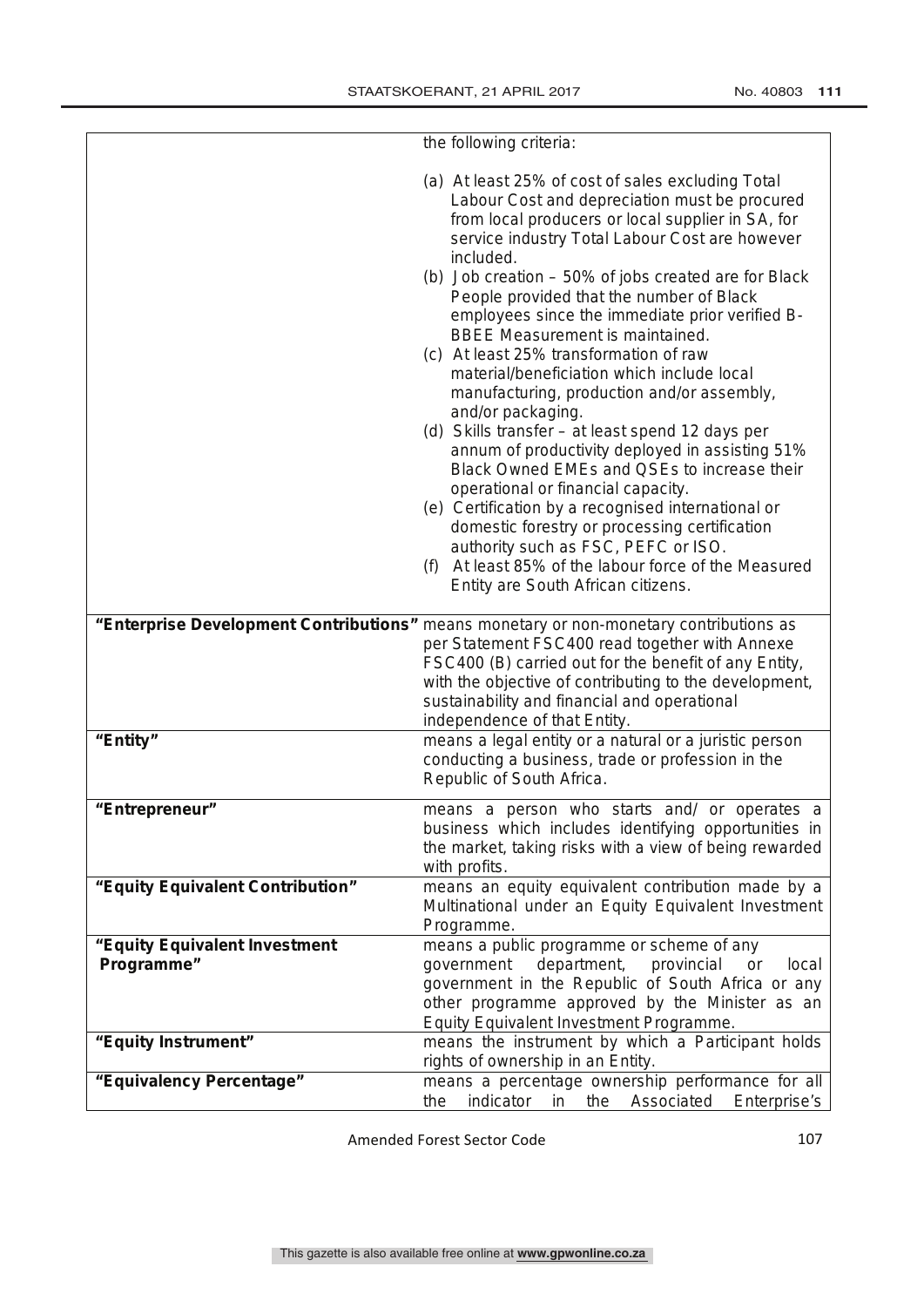|                             | Ownership Scorecard arising from a Qualifying<br>Transaction included in the Ownership Scorecard of                                                                                                                                                                                                                                                                                                                                                                                                                                                                                                                                                                                                                                                                                                                                                                                                                                                        |
|-----------------------------|------------------------------------------------------------------------------------------------------------------------------------------------------------------------------------------------------------------------------------------------------------------------------------------------------------------------------------------------------------------------------------------------------------------------------------------------------------------------------------------------------------------------------------------------------------------------------------------------------------------------------------------------------------------------------------------------------------------------------------------------------------------------------------------------------------------------------------------------------------------------------------------------------------------------------------------------------------|
|                             | the beneficiary entity.                                                                                                                                                                                                                                                                                                                                                                                                                                                                                                                                                                                                                                                                                                                                                                                                                                                                                                                                    |
| "Exclusion Principle"       | is a measurement principle used when calculating the<br>points for the various indicators of the Ownership<br>scorecard that allows for the deduction of a number<br>of rights of ownership (whether it be voting rights or<br>economic interest), from the total of such rights<br>issued by the Measured Entity, before expressing<br>those rights of ownership held by black Participants,<br>as a percentage of all such rights of ownership<br>issued. Code FSC100 and its statements allows, as<br>directed by those statements, for the exclusion of four<br>categories of rights of ownership:<br>a) those held by Organs of State and Public Entities;<br>b) those held as Mandated Investments;<br>c) those held by Non-Profit Companies or Public<br><b>Benefit Organisations;</b><br>d) rights of ownership that equates to the value of<br>the foreign operations of a Multinational Business<br>operating in South Africa or a South African |
|                             | <b>Multinational Business;</b><br>The exclusions of Ownership held through the entities<br>in (a) to (c) above is to be effected before any                                                                                                                                                                                                                                                                                                                                                                                                                                                                                                                                                                                                                                                                                                                                                                                                                |
|                             | exclusion in terms of (d) is to be applied.                                                                                                                                                                                                                                                                                                                                                                                                                                                                                                                                                                                                                                                                                                                                                                                                                                                                                                                |
| "Executive Directors"       | means those members of the Board<br>who are<br>executive directors as defined in the King III Report,<br>as amended from time to time.                                                                                                                                                                                                                                                                                                                                                                                                                                                                                                                                                                                                                                                                                                                                                                                                                     |
| "Exempted Micro Enterprise" | means an Entity with a total annual Revenue of R10<br>(ten) millions or less.                                                                                                                                                                                                                                                                                                                                                                                                                                                                                                                                                                                                                                                                                                                                                                                                                                                                              |
| "Exercisable Voting Rights" | meaning a voting right of a Participant that is not<br>subject to any limit.                                                                                                                                                                                                                                                                                                                                                                                                                                                                                                                                                                                                                                                                                                                                                                                                                                                                               |
| "Forest Sector"             | means the enterprises that operate within, the<br>government departments that regulate and<br>the<br>organised labour and communities that are directly<br>impacted by the commercial forestry and first level<br>processing of wood products as set out in par 3.1 and<br>3.2 of this sector code.                                                                                                                                                                                                                                                                                                                                                                                                                                                                                                                                                                                                                                                        |
| "Forest Sector Code"        | means this amended forest sector code issued in<br>terms of section 9(1) of the Act. The abbreviation<br>"FSC" has a corresponding meaning.                                                                                                                                                                                                                                                                                                                                                                                                                                                                                                                                                                                                                                                                                                                                                                                                                |
| "Global Practice"           | means a globally and informally applied practice of a<br>Multinational, restricting alienation of equity in or the<br>sale of businesses in its regional operations. The<br>practice must have existed before the promulgation of<br>the Act.                                                                                                                                                                                                                                                                                                                                                                                                                                                                                                                                                                                                                                                                                                              |
| "Grant Contribution"        | means the monetary value of Qualifying Contributions<br>made by the Measured Entity to a beneficiary in the<br>form of grants, donations, discounts and other similar<br>quantifiable benefits which are not recoverable by the                                                                                                                                                                                                                                                                                                                                                                                                                                                                                                                                                                                                                                                                                                                            |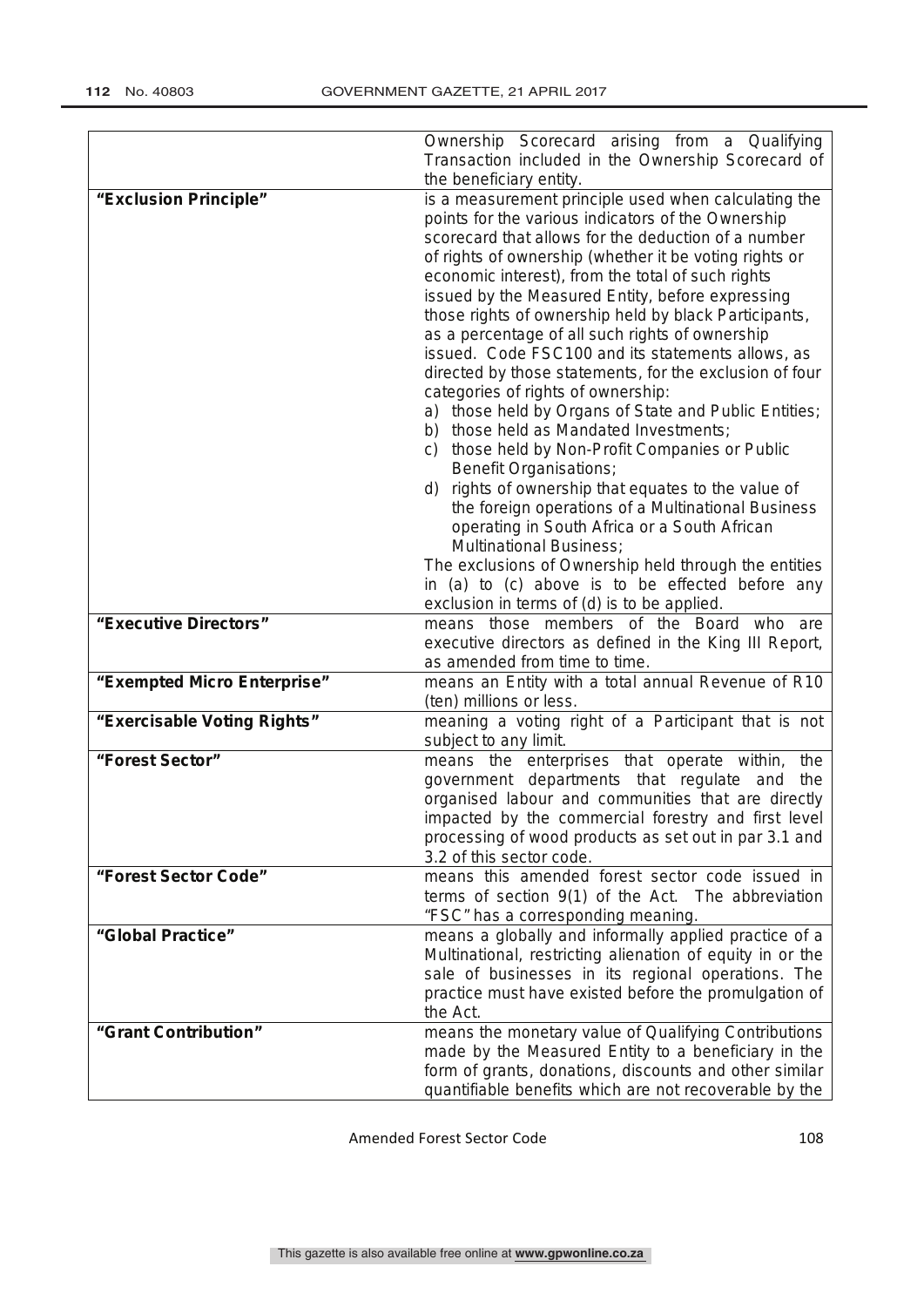|                                 | Measured Entity.                                                                                        |
|---------------------------------|---------------------------------------------------------------------------------------------------------|
| "Group Structure"               | means an ownership arrangement whereby one or                                                           |
|                                 | more Measured Entities that are juristic persons are                                                    |
|                                 | subsidiaries of another Measured Entity that would                                                      |
| "Higher Education Institution"  | qualify as a holding company.<br>means a higher education institution as defined under                  |
|                                 | the higher Education Act of 1997.                                                                       |
| "Indicator Percentage"          | means the percentage compliance of the Associated                                                       |
|                                 | Entity for all the indicators of the Associated                                                         |
|                                 | Enterprises ownership Scorecard. The calculation of                                                     |
|                                 | indicator Percentages follows the rules in statement                                                    |
|                                 | FSC100 using the actual percentage compliance for                                                       |
|                                 | each indicator and not the resulting scores.<br>Collective term for enterprises that operate within the |
| "Industry"                      | Forest Sector as outlined in par. 3.1 and 3.2 of the                                                    |
|                                 | FSC.                                                                                                    |
| "Industry Codes of Conduct"     | Codes of Conduct provided for under par. 5 of                                                           |
|                                 | Schedule 2.                                                                                             |
| "Industry Specific Initiatives" | means the qualifying contributions that are unique to                                                   |
|                                 | the industry in which the enterprises operate. For the                                                  |
|                                 | purposes of the Codes an industry may be grouped in                                                     |
|                                 | major divisions in accordance with the Standard<br>Industrial Classification Coding System used by      |
|                                 | Statistic South Africa.                                                                                 |
| "Internship"                    | means an opportunity to integrate career related                                                        |
|                                 | experience into an undergraduate education by                                                           |
|                                 | participating in planned, supervised work.                                                              |
| "Junior Management"             | means an employee of the Measured Entity who is a                                                       |
|                                 | member of the occupational category of "Junior<br>Management" as determined using the Employment        |
|                                 | <b>Equity Regulations.</b>                                                                              |
| "Learnership"                   | means a work-based route to a qualification. It is a                                                    |
|                                 | education<br>workplace<br>and<br>training<br>programme                                                  |
|                                 | comprising both structured practical workplace (on-                                                     |
|                                 | the-job)<br>experience<br>structured<br>and<br>theoretical                                              |
| "Learning Programmes"           | training.                                                                                               |
|                                 | means any learning programme set out in the<br>learning Programme Matrix.                               |
| "Learning Programme Matrix"     | means the Learning Programme Matrix annexed as                                                          |
|                                 | Annexe FSC300 (A) in statement FSC300.                                                                  |
| "Leviable Amount"               | meaning as defined in the<br><b>Skills</b><br>bears the                                                 |
|                                 | Development Levies Act of 1999 as determined using                                                      |
| "Management Fees"               | the Fourth Schedule to the Income Tax Act.<br>means the total Economic Interest received by a           |
|                                 | Broad-Based<br>Ownership<br>Scheme<br><b>Black</b><br>or                                                |
|                                 | Participants in any year less the amounts distributed                                                   |
|                                 | or applied to beneficiaries and the amounts reserved                                                    |
|                                 | for the future distribution or application.                                                             |
| "Mandated Investment"           | means any investments made by or through any third                                                      |
|                                 | party regulated by South African legislation on behalf                                                  |

Amended Forest Sector Code and the sector of the sector of the sector of the sector of the sector of the sector  $109$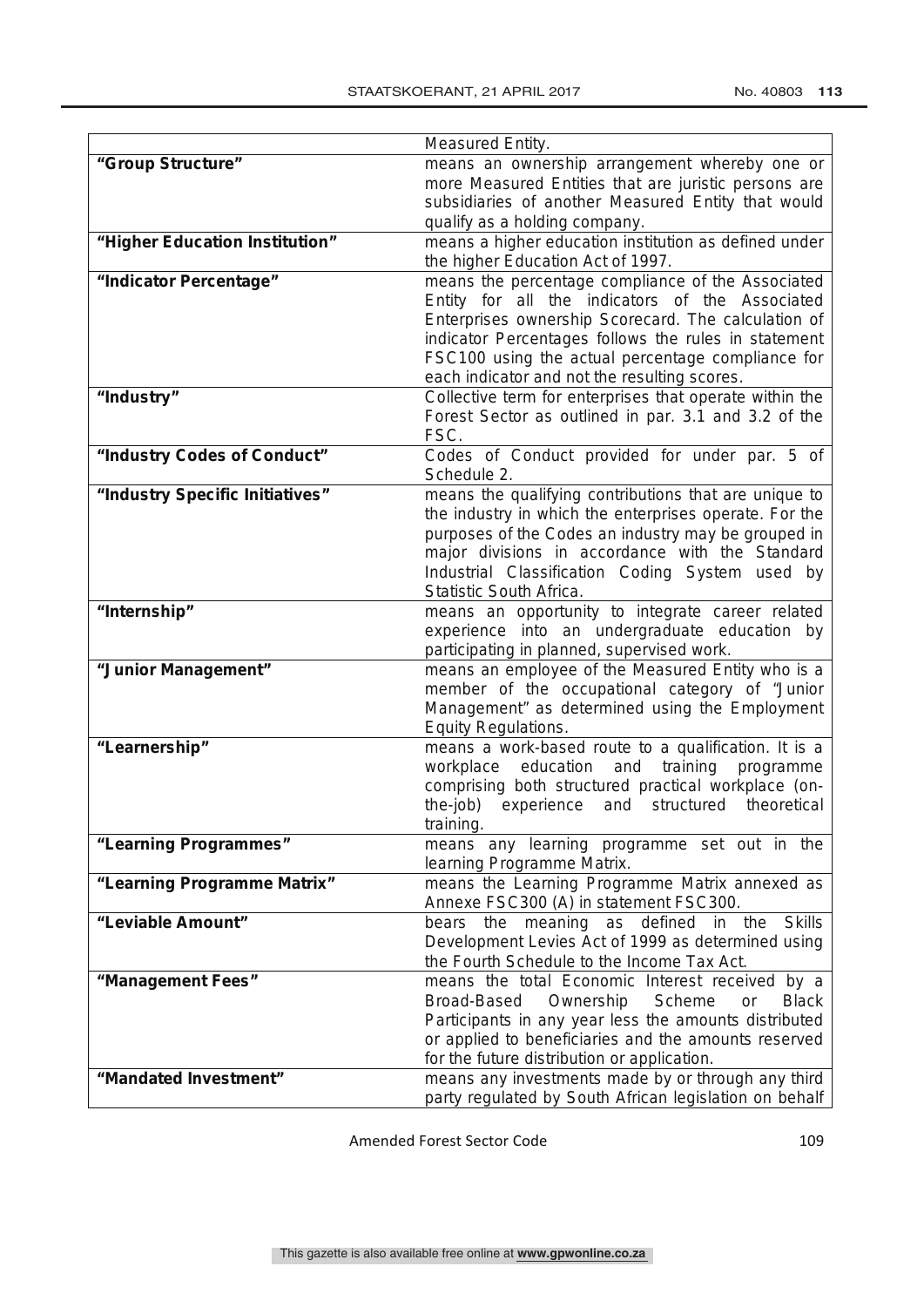| "Measured Entity"    | of the actual owner of the funds, pursuant to a<br>mandate given by the owner to a third party, which<br>mandate is governed by that legislation. Some<br>examples of domestic mandated investments and the<br>portions of those investments subject to the exclusion<br>principle are contained in Annexe FSC100 (A)<br>attached to statement FSC100.<br>means an Entity as well as an organ of state or public                                                                                                                                                                                                                                                                                                                                                                                                                                                                                                                                                                                                                                                                                                                                                                                                                                                                                                                                                                                                                                                                                                                                                                                                                                                                                                                                                                                                              |
|----------------------|-------------------------------------------------------------------------------------------------------------------------------------------------------------------------------------------------------------------------------------------------------------------------------------------------------------------------------------------------------------------------------------------------------------------------------------------------------------------------------------------------------------------------------------------------------------------------------------------------------------------------------------------------------------------------------------------------------------------------------------------------------------------------------------------------------------------------------------------------------------------------------------------------------------------------------------------------------------------------------------------------------------------------------------------------------------------------------------------------------------------------------------------------------------------------------------------------------------------------------------------------------------------------------------------------------------------------------------------------------------------------------------------------------------------------------------------------------------------------------------------------------------------------------------------------------------------------------------------------------------------------------------------------------------------------------------------------------------------------------------------------------------------------------------------------------------------------------|
|                      | entity subject to measurement under the Codes.                                                                                                                                                                                                                                                                                                                                                                                                                                                                                                                                                                                                                                                                                                                                                                                                                                                                                                                                                                                                                                                                                                                                                                                                                                                                                                                                                                                                                                                                                                                                                                                                                                                                                                                                                                                |
| "Measurement Period" | means, subject to the following, the financial period of<br>the Measured Entity:<br>(a) The financial period of a Measured Entity is a<br>period of 12 consecutive calendar months;<br>(b) Where however the Measured Entity amended its<br>financial reporting period from one year to another<br>the financial period may, for that particular year in<br>question, be more or less than 12 consecutive<br>months. In such exceptional cases the Measured<br>Entity may at its discretion elect to be measured<br>for the amended financial period (however many<br>months it may include) or the 12 months ending on<br>the last day of the amended financial period. For<br>purposes of determining its classification as an<br>EME, QSE or Generic enterprise the Measured<br>Entity must however, irrespective of the election it<br>exercises above, do so with reference to the 12<br>months ending on the last day of the amended<br>financial period;<br>(c) Measured Entities for which verification is required<br>may not be measured for a Measurement Period<br>that has ended more than 12 months prior to the<br>commencement of the verification thereof;<br>(d) For EME's and QSE's that are allowed to merely<br>make an affidavit, the Measurement Period must<br>be the 12 consecutive calendar months that<br>immediately precedes the last day of the most<br>recently completed financial period;<br>(e) The Measurement Period is the period over which<br>the 'Skills Development', 'Enterprise and Supplier<br>Development' and 'Socio-Economic Development'<br>elements must be measured.<br>This definition will align to the final definition of the<br>term "Measurement Period" contained in the Draft<br>Verification Manual (Gazetted 39378, 6 November<br>2015) as finalised and amended. |
| "Measurement Date"   | means the last day of the Measurement Period or<br>such later date agreed upon with the Measured Entity<br>that is as close as practically possible to the<br>commencement of the verification or to the making of<br>the affidavit which ever the case may be. The term                                                                                                                                                                                                                                                                                                                                                                                                                                                                                                                                                                                                                                                                                                                                                                                                                                                                                                                                                                                                                                                                                                                                                                                                                                                                                                                                                                                                                                                                                                                                                      |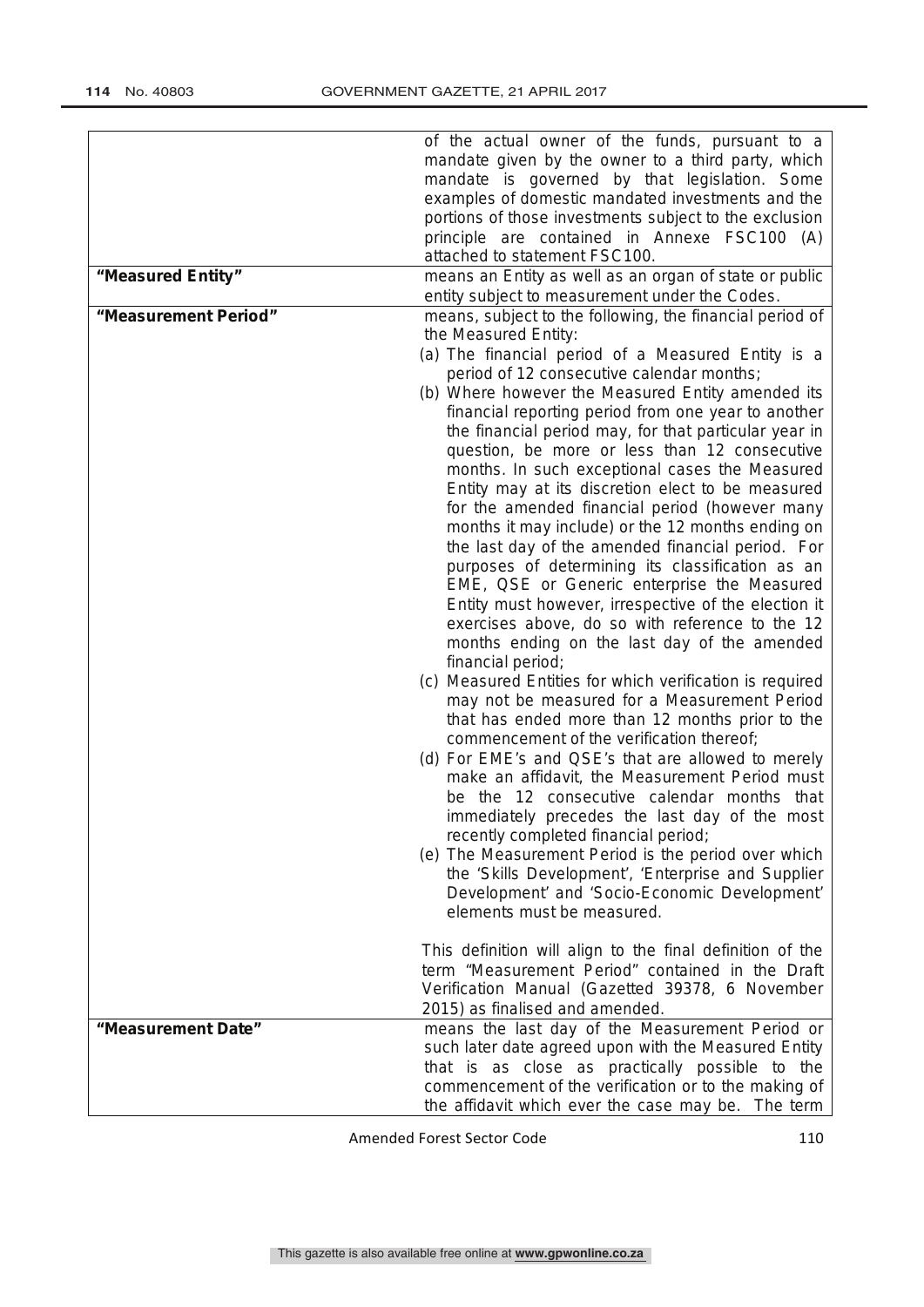|        | 'Date of Measurement' has a corresponding                                                                                                                      |
|--------|----------------------------------------------------------------------------------------------------------------------------------------------------------------|
|        |                                                                                                                                                                |
|        | meaning.                                                                                                                                                       |
| (The   | 'Ownership' and 'Management Control'                                                                                                                           |
| Date.) | elements must be measured as at the Measurement                                                                                                                |
|        | This definition will align to the final definition of the<br>term "Measurement Date" contained in the Draft<br>Verification Manual (Gazetted 39378, 6 November |
|        | 2015) as finalised and amended.                                                                                                                                |

| "51% Black Owned"       | means, subject to paragraph (d) below, an Entity in                    |
|-------------------------|------------------------------------------------------------------------|
|                         | which:                                                                 |
|                         | (a) Black People hold at least 51% of the                              |
|                         | exercisable voting rights as determined under                          |
|                         | indicator 2.1.1 of Code series FSC100;                                 |
|                         | (b) Black People hold at least 51% of the economic                     |
|                         | interest as determined under indicator 2.2.1 of                        |
|                         | Code series FSC100; and                                                |
|                         | (c) Has earned all the points for Net Value under<br>statement FSC100: |
|                         | (d) for Entities that are measureable in terms of this                 |
|                         | Forest Sector Code, any reference in paragraph                         |
|                         | (a) and (b) above to "at least 51%" must be                            |
|                         | replaced with the phrase "more than 50%" in as                         |
|                         | far as it relates to that Forest Entity's own                          |
|                         | measurement.                                                           |
| "100% Black Owned"      | means an Entity in which :                                             |
|                         | (a) Black People hold 100% of the exercisable                          |
|                         | voting rights as determined under indicator 2.1.1                      |
|                         | of Code series FSC100;                                                 |
|                         | (b) Black People hold at least 100% of the economic                    |
|                         | interest as determined under indicator 2.2.1 of                        |
|                         | Code series FSC100; and                                                |
|                         |                                                                        |
|                         | (c) Has earned all the points for Net Value under                      |
|                         | statement FSC100.                                                      |
| "51% Black Women Owned" | means, subject to paragraph (d) below, an Entity in                    |
|                         | which:<br>(a) Black women hold at least 51% of the                     |
|                         | exercisable voting rights as determined under                          |
|                         | Code series 100;                                                       |
|                         | (b) Black women hold at least 51% of the economic                      |
|                         | interest as determined under Code series                               |
|                         | <b>FSC100; and</b>                                                     |
|                         | (c) Has earned all the points for Net Value under                      |
|                         | statement FSC100                                                       |
|                         | (d) for Entities that are measureable in terms of this                 |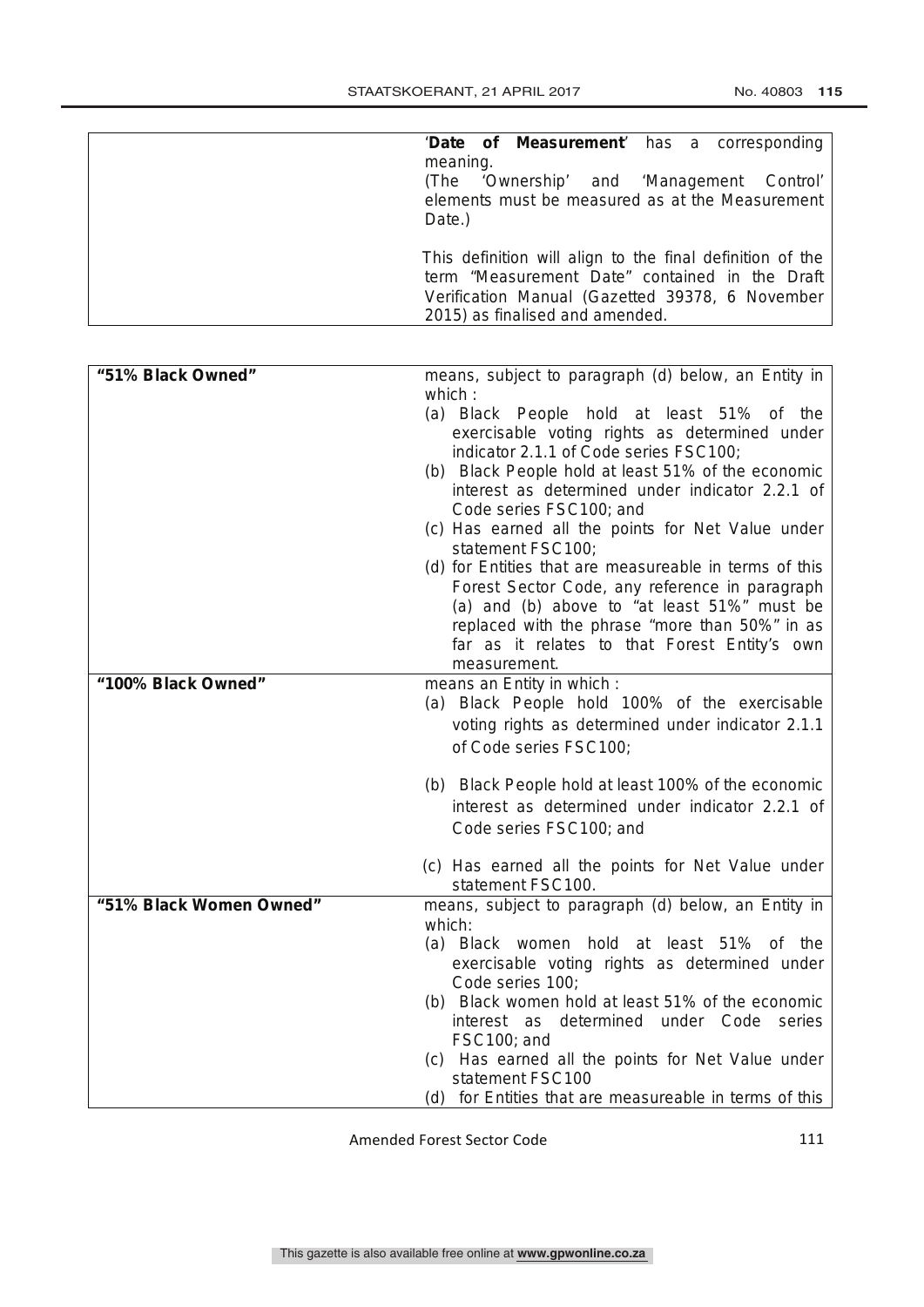|                              | Forest Sector Code, any reference in paragraph                                                        |
|------------------------------|-------------------------------------------------------------------------------------------------------|
|                              | (a) and (b) above to "at least $51\%$ " must be<br>replaced with the phrase "more than 50%" in as     |
|                              | far as it relates to that Forest Entity's own                                                         |
|                              | measurement.                                                                                          |
| "30% Black Women Owned"      | means an Entity in which:                                                                             |
|                              | (a) Black women hold more than 30% of the                                                             |
|                              | exercisable voting rights determined under Code                                                       |
|                              | series FSC100                                                                                         |
|                              | (b) Black women hold more than 30% of the<br>economic interest as determined under Code               |
|                              | series FSC100; and                                                                                    |
|                              | (c) Has earning all the points for Net Value under                                                    |
|                              | statement FSC100.                                                                                     |
| "Middle Management"          | means an employee of the Measured Entity who is a                                                     |
|                              | member of the occupational category of "Middle                                                        |
|                              | Management" as determined using the Employment                                                        |
| "Multinational Business"     | <b>Equity Regulations.</b><br>means a Measured Entity with a business in the                          |
|                              | Republic of South African and elsewhere which                                                         |
|                              | maintains its international headquarters outside the                                                  |
|                              | Republic. The term 'South African Multinational'                                                      |
|                              | has a similar meaning except that it has its                                                          |
|                              | international headquarters inside the Republic.                                                       |
| "National Skills Development | means the national skills development strategy                                                        |
| Strategy"                    | referred to in section 5(1) (a) (ii) of the Skills<br>Development Act.                                |
| "Net Profit After Tax"       | means the operating profit of a measured entity after                                                 |
|                              | tax. It incorporated both the equity / loss figures and                                               |
|                              | abnormal items, but excluded extra ordinary items as                                                  |
|                              | determined by the International Financial Reporting                                                   |
| "Net Profit Before Tax"      | Standard (IFRIS) as amended from time to time.                                                        |
|                              | means the operating profit of a measured entity<br>before tax. It incorporated both the equity / loss |
|                              | figures and abnormal items, but excluded extra                                                        |
|                              | ordinary items as determined by the International                                                     |
|                              | Financial Reporting Standard (IFRIS) as amended                                                       |
|                              | from time to time.                                                                                    |
| "Net Value"                  | means the points resulting from the application of                                                    |
|                              | paragraph 4 of Annexe FSC100 (E) of statement<br>FSC100.                                              |
| "New Enterprise"             | means an early stage business which is similar to a                                                   |
|                              | start-up. However, an early stage business is typically                                               |
|                              | 3 years old or less.                                                                                  |
| "Non-Profit Company"         | means a non-profit company as defined by the                                                          |
|                              | Companies Act 71 of 2008. The term also includes                                                      |
|                              | Section 21 Companies and Companies Limited by                                                         |
| "Non-Profit Organisation"    | Guarantee as per the previous Companies Act.                                                          |
|                              | means a non-profit organisation registered under the<br>Non-Profit Organisation Act of 1997.          |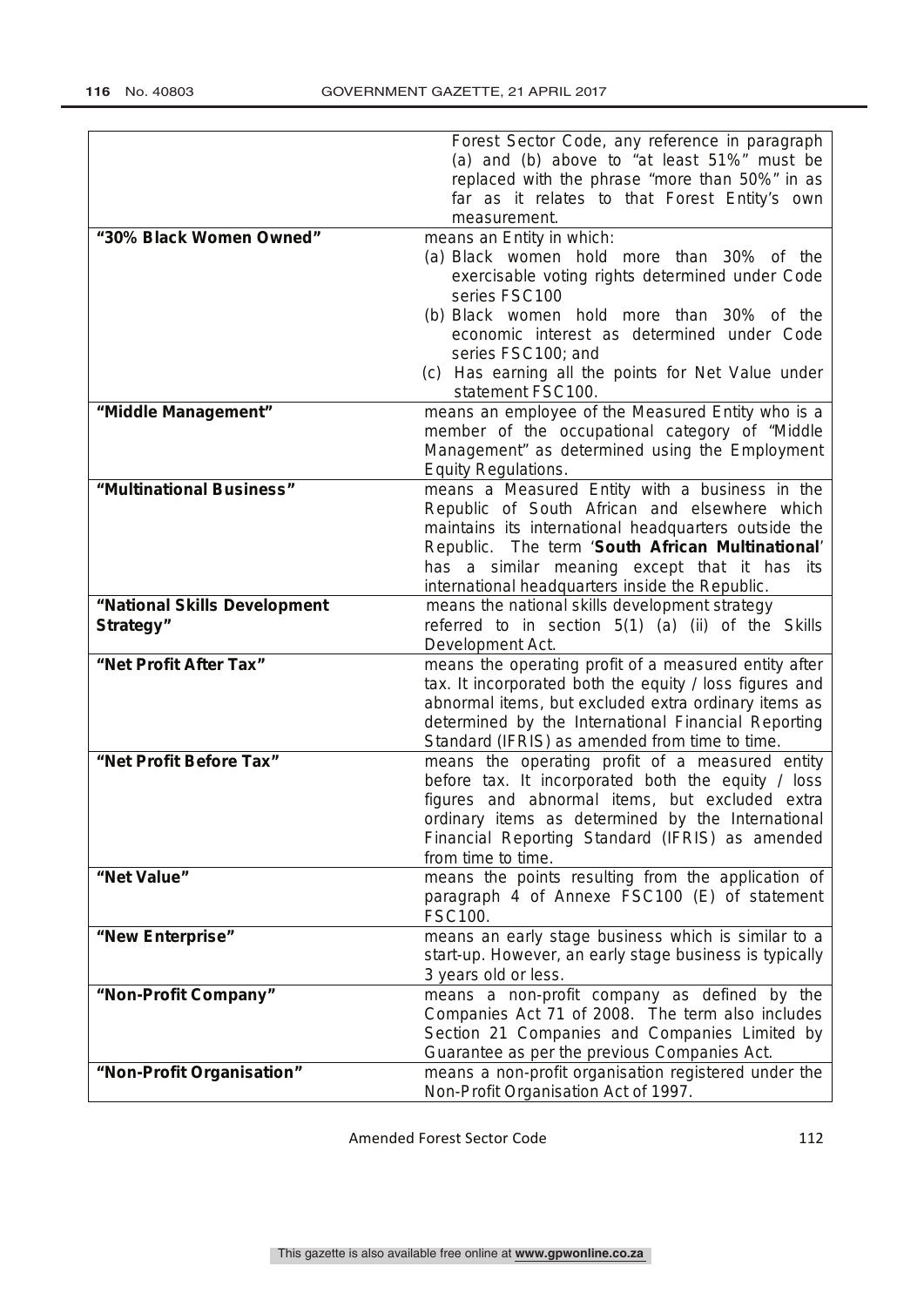| "Organ of State"                    | has the meaning assigned to it in the Preferential                                                     |
|-------------------------------------|--------------------------------------------------------------------------------------------------------|
| "Original Codes"                    | Procurement Policy Framework Act 5 of 2000.<br>the<br>Broad-Based<br><b>Black</b><br>Economic<br>means |
|                                     | Empowerment Codes of Good Practice, 9 February                                                         |
|                                     | 2009 (Gazette no.29617).                                                                               |
| "Original Forest Sector Code"       | means the Forest Sector Code, 12 June 2009                                                             |
|                                     | (Gazette no. 32320). The term 'Original FSC' has a                                                     |
|                                     | corresponding meaning.                                                                                 |
| "Outsourced Labour Expenditure"     | means any expenditure incurred in:                                                                     |
|                                     | (a) Procuring the services of or from a labour broker;                                                 |
|                                     | and                                                                                                    |
|                                     | (b) Procuring the services of any person who                                                           |
|                                     | received any remuneration or to whom any                                                               |
|                                     | remuneration accrues because of any services                                                           |
|                                     | rendered by such person to or behalf of a labour                                                       |
| "Participant"                       | broker.                                                                                                |
|                                     | means a natural person holding rights of ownership in<br>a Measure Entity.                             |
| "Pivotal Report"                    | on 'Professional, Vocational,<br>report<br>means<br>a                                                  |
|                                     | Technical and Academic Learning' programmes that                                                       |
|                                     | meet the critical needs for economic growth and                                                        |
|                                     | social development, generally combining course work                                                    |
|                                     | at universities, universities of technology and colleges                                               |
|                                     | with structured learning at work.                                                                      |
| "Priority Skills"                   | means Core, Critical and Scarce Skills as well as any                                                  |
|                                     | skills specifically identified:                                                                        |
|                                     | (a) In a Sector Skills Plan issued by the Department                                                   |
|                                     | of Labour of the Republic of South Africa                                                              |
|                                     | (b) National Skills Development Strategy III                                                           |
|                                     | (c) New Growth Path; and                                                                               |
|                                     | (d) National Development Plan                                                                          |
| "Private Equity Fund"               | means a third party fund through which investments                                                     |
|                                     | are made on behalf of the actual owner of the funds                                                    |
|                                     | pursuant to a mandate given by that person to the                                                      |
|                                     | private equity fund.                                                                                   |
| "Public Entity"                     | has the meaning assigned to it in the Public Finance                                                   |
| "Public Benefit Organisation"       | Management Act no.1 of 1999.                                                                           |
|                                     | means an entity as defined in section 30 of the<br>Income Tax Act of 1962.                             |
| "Qualifying Beneficiary Entities"   | recipients of Qualifying<br>Enterprise<br>means<br>and                                                 |
|                                     | <b>Supplier Development Contributions.</b>                                                             |
| "Qualifying Enterprise and Supplier | means a collective term describing Enterprise                                                          |
| <b>Development Contributions"</b>   | Development and Supplier Development                                                                   |
|                                     | Contributions targeting EME's and QSE's which are                                                      |
|                                     | at least 51% Black Owned or at least 51% Black                                                         |
|                                     | Women Owned. For Entities that are measureable in                                                      |
|                                     | terms of this Forest Sector Code, the reference to "at                                                 |
|                                     | least 51%" must be replaced with the phrase "more                                                      |
|                                     | than 50%" in as far as it relates to that Forest Entity's                                              |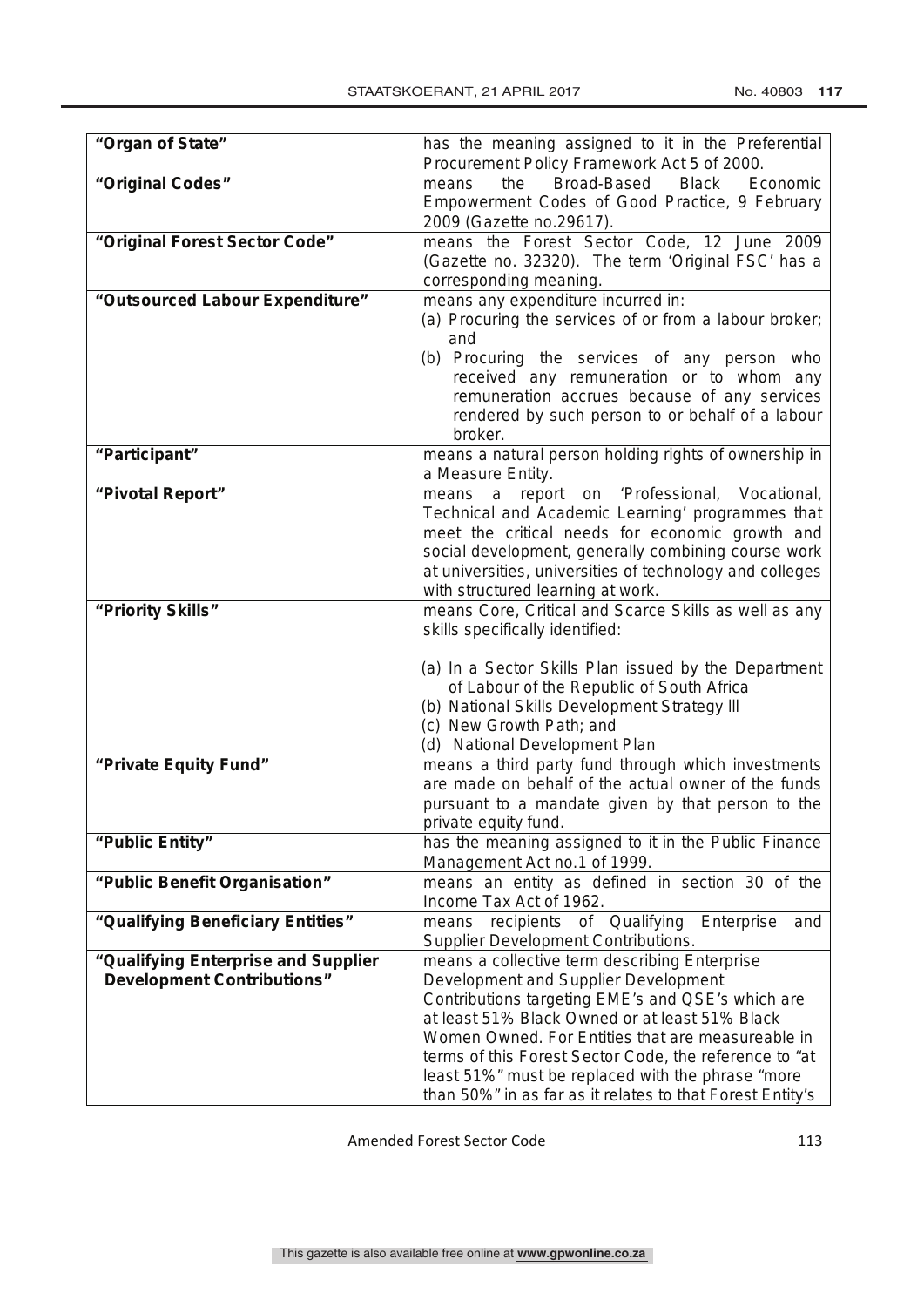|                                                     | own recognition as a Qualifying Beneficiary Entity.                                                                                                                                                                                            |
|-----------------------------------------------------|------------------------------------------------------------------------------------------------------------------------------------------------------------------------------------------------------------------------------------------------|
| "Qualifying Small Enterprise"                       | means an Entity that qualifies for measurement under<br>the Qualifying Small Enterprise scorecard with a total<br>annual Revenue of more than R10 million but less<br>than R50 million. The abbreviation 'QSE' has a<br>corresponding meaning. |
| "Qualifying Socio-Economic<br><b>Contributions"</b> | is a collective term for Socio-Economic Project<br>Contributions and Socio-Economic Development<br>Contributions.                                                                                                                              |

| "Qualifying Transaction"         | means a sale of business, valuable business assets      |
|----------------------------------|---------------------------------------------------------|
|                                  | or shares that results in the creation of specialised   |
|                                  | skills or productive capacity to Black People.          |
| "Related Enterprise"             | means an Entity controlled by a Measured Entity         |
|                                  | whether directly or indirect control over that          |
|                                  | Measured Entity or the immediate family of those        |
|                                  | natural persons.                                        |
| "Revenue"                        | has the meaning ascribed to it in the International     |
|                                  | Financial Reporting Standard (IFRIS, International      |
|                                  | Accounting Standard 18) as amended from time to         |
|                                  | time.                                                   |
| "Rights of Ownership"            | is a collective term for the right of Economic Interest |
|                                  | and the right to Exercisable Voting Rights.             |
| "Scarce Skills"                  | are those skills identified as being scarce by any      |
|                                  | SETA.                                                   |
| "Sector Code"                    | means a code in series 003 which is applicable to a     |
|                                  | particular sector.                                      |
| "Sector Specific Contributions"  | Socio-Economic Contributions and/or<br>Qualifying       |
|                                  | initiatives approved by the Forest Sector Charter       |
|                                  | Council for the sub-sector in which the Measured        |
|                                  | Entity operates. Such contributions are extraneous to   |
|                                  | the Measured Entity's regular business activities and   |
|                                  | do not form part of any legal obligation upon the       |
|                                  | enterprise.                                             |
| "Seller"                         | means the Entity or the person concluding a             |
|                                  | Associated<br>Transaction<br>Qualifying<br>with<br>the  |
|                                  | Enterprise.                                             |
| "Senior Management"              | means an employee of the Measured Entity who is a       |
|                                  | member of the occupational category of "Senior          |
|                                  | Management" as determined using the Employment          |
|                                  | Equity Regulations.                                     |
| "Skills Development Expenditure" | comprises the legitimate training expenses that a       |
|                                  | Measured Entity incurs on skills development. It        |
|                                  | excludes the skills development levy payable by the     |
|                                  | Measured Entity under the Skills Development Levies     |
|                                  | Act.                                                    |
|                                  |                                                         |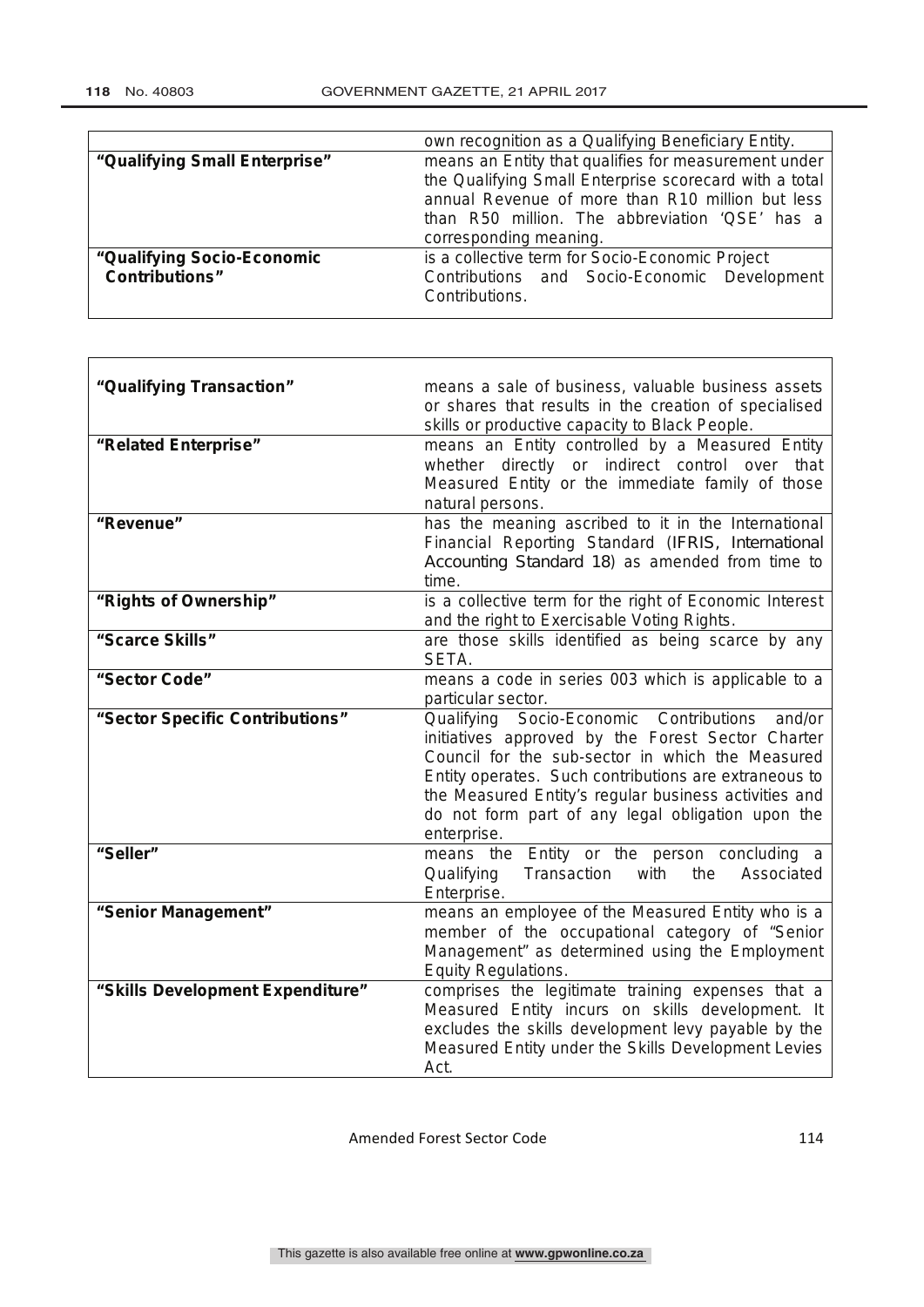| "Socio-Economic Development<br><b>Contributions"</b> | means monetary or non-monetary contribution<br>implemented for communities, natural persons or<br>groups of natural persons that benefit Black People.<br>The objective of Socio-Economic Development<br>Contributions is the promotion of sustainable access<br>for the beneficiaries to the economy. Socio-Economic<br>Development Contributions commonly take the<br>following forms:<br>(a) Development programmes for women, youth,<br>people with disabilities, people living in rural<br>areas;<br>of<br>healthcare<br><b>HIV/AIDS</b><br>(b) Support<br>and<br>programmes;<br>(c) Support for education programmes, resources<br>and materials at primary, secondary and tertiary |  |  |  |
|------------------------------------------------------|-------------------------------------------------------------------------------------------------------------------------------------------------------------------------------------------------------------------------------------------------------------------------------------------------------------------------------------------------------------------------------------------------------------------------------------------------------------------------------------------------------------------------------------------------------------------------------------------------------------------------------------------------------------------------------------------|--|--|--|
|                                                      | education level, as well as bursaries<br>and<br>scholarships;<br>(d) Community training skills development<br>for<br>unemployed people and adult basic education<br>and training; or<br>(e) Support of arts, cultural or sporting development<br>programmes.                                                                                                                                                                                                                                                                                                                                                                                                                              |  |  |  |
| "Socio-Economic Project<br><b>Contributions"</b>     | means monetary or non-monetary contributions<br>carried out for the benefit of any projects approved for<br>this purpose by any organ of state or sectors<br>including without limitation:                                                                                                                                                                                                                                                                                                                                                                                                                                                                                                |  |  |  |
|                                                      | (a) Projects focusing on environmental conservation,<br>awareness, education and waste management;<br>(b) Projects targeting infrastructural development or<br>reconstruction in underdeveloped areas; rural<br>communities or geographical areas identified in<br>the government's integrated sustainable rural<br>development or urban renewal programmes; and<br>(c) New projects promoting beneficiation.                                                                                                                                                                                                                                                                             |  |  |  |
| "Standard Valuation Method"                          | means a standard valuation method for an asset, an<br>Economic Interest, or any other instrument or right<br>relevant to measurement under Code FSC100,<br>undertaken using normal valuation methods that<br>represent standard market practice.                                                                                                                                                                                                                                                                                                                                                                                                                                          |  |  |  |
| "Start-up Enterprise"                                | means a recently formed or incorporated Entity that<br>has been in operation for less than 1 year. An entity<br>that was formed and incorporated some time ago but<br>which has been dormant (non-operational), will<br>qualify as a start-up enterprise for the first year after it<br>commences operations. A start-up enterprise does<br>not include any newly constituted enterprise which is<br>merely a continuation of a pre-existing enterprise.                                                                                                                                                                                                                                  |  |  |  |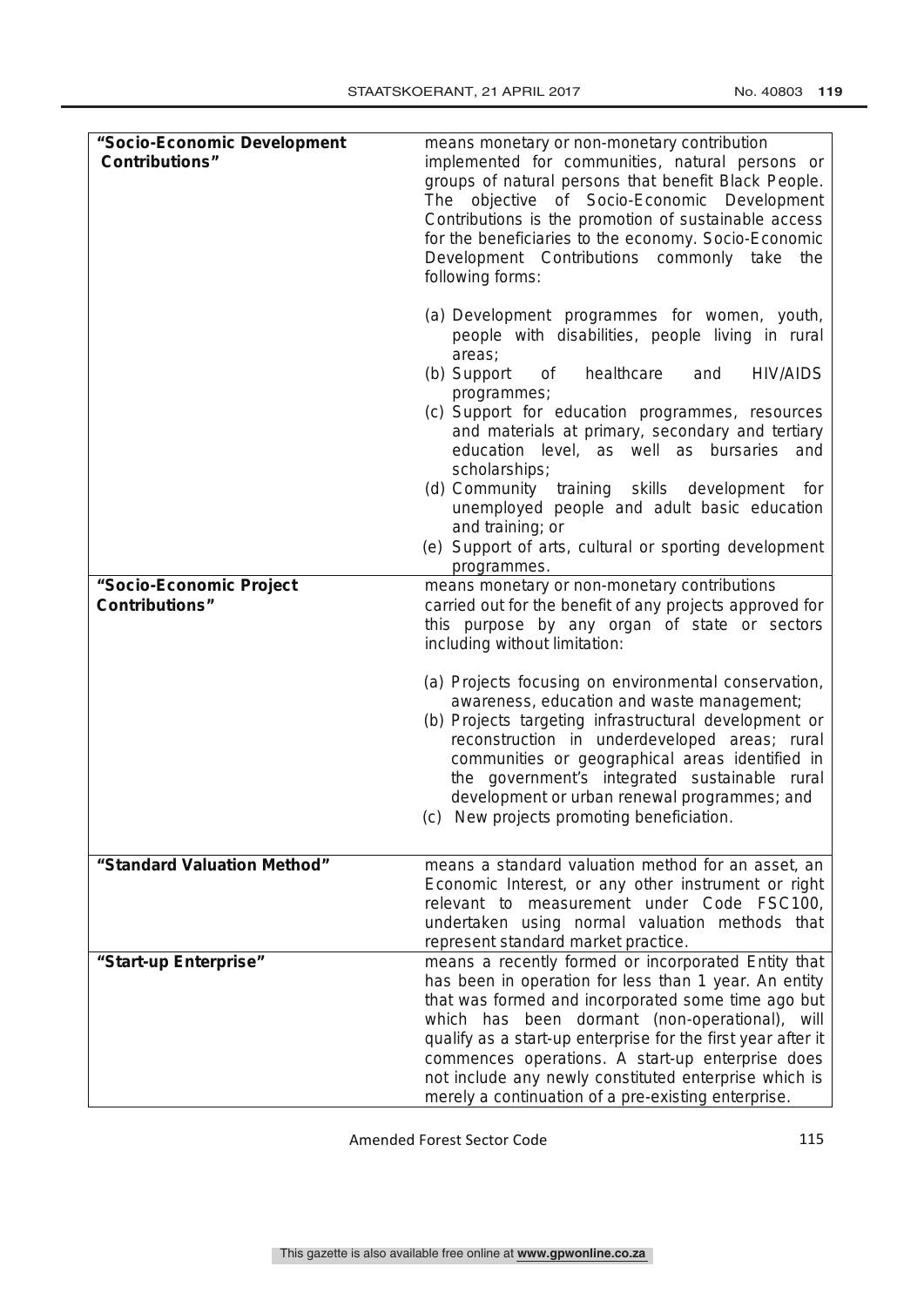| "Subsidiary"                         | has a meaning defined in section 1(3) of the                                                                                                                                                                                                                                                                                                                                                                                                                                                                                                                                                                                                                                                                                                                                                                                                                                                                                                                                                                                                                                                                                                                                                                                                                    |  |  |  |  |  |
|--------------------------------------|-----------------------------------------------------------------------------------------------------------------------------------------------------------------------------------------------------------------------------------------------------------------------------------------------------------------------------------------------------------------------------------------------------------------------------------------------------------------------------------------------------------------------------------------------------------------------------------------------------------------------------------------------------------------------------------------------------------------------------------------------------------------------------------------------------------------------------------------------------------------------------------------------------------------------------------------------------------------------------------------------------------------------------------------------------------------------------------------------------------------------------------------------------------------------------------------------------------------------------------------------------------------|--|--|--|--|--|
|                                      | Companies Act.                                                                                                                                                                                                                                                                                                                                                                                                                                                                                                                                                                                                                                                                                                                                                                                                                                                                                                                                                                                                                                                                                                                                                                                                                                                  |  |  |  |  |  |
| "Suitable Evidence or Documentation" | means, notwithstanding any provisions to the<br>contrary in the Verification Manual (Gazetted 31255,<br>18 July 2008) as amended from time to time,<br>evidence or documentation that includes without<br>limiting the generality of the term:<br>(a) representations by the Measured Entity regarding<br>its B-BBEE Status that can be substantiated out<br>of audited or reviewed financial statements, an<br>independent Competent Person's report, other<br>third party confirmation or where appropriate<br>having regard to available evidence, in the<br>of<br>third<br>party confirmation,<br>absence<br>a<br>representation by management of the Measured<br>Entity attesting to the facts.<br>verification<br>professional<br>$(i)$ a<br>considering<br>aforementioned<br>evidence<br>or<br>documentation<br>support<br>in.<br>οf<br>any<br>representation must apply professional<br>judgement<br>in<br>the<br>evaluating<br>appropriateness thereof;<br>(ii) cannot dissolve itself of its responsibility to<br>conduct a thorough verification by relying<br>only on<br>this<br>of<br>evidence<br>type<br>or<br>where<br>documentation<br>fact<br>in<br>other<br>evidence, as is required by the Verification<br>Manual, is readily available; and |  |  |  |  |  |
|                                      | (iii) In evaluating the appropriateness of evidence<br>it must achieve a reasonable level of<br>comfort with respect to any conclusion it<br>reaches.                                                                                                                                                                                                                                                                                                                                                                                                                                                                                                                                                                                                                                                                                                                                                                                                                                                                                                                                                                                                                                                                                                           |  |  |  |  |  |
|                                      | (b) in the case of 51% or 100% Black Owned<br>Exempted Micro-Enterprise and 51% or 100%<br>Black Owned Qualifying Small Enterprise an<br>affidavit attesting to its B-BBEE status. This is the<br>minimum level of evidence required for these<br>entities.                                                                                                                                                                                                                                                                                                                                                                                                                                                                                                                                                                                                                                                                                                                                                                                                                                                                                                                                                                                                     |  |  |  |  |  |
|                                      | in the case of Broad-Based Ownership Schemes,<br>(C)<br>Employee Share Ownership Programmes and<br>Trusts, Verification Professionals may rely on<br>interviews with fiduciaries (where available,<br>independent fiduciaries) of these<br>schemes<br>instead of the individual Participants of these<br>schemes to achieve a reasonable level of comfort<br>with regard to the Rights of Ownership that flow<br>through them.                                                                                                                                                                                                                                                                                                                                                                                                                                                                                                                                                                                                                                                                                                                                                                                                                                  |  |  |  |  |  |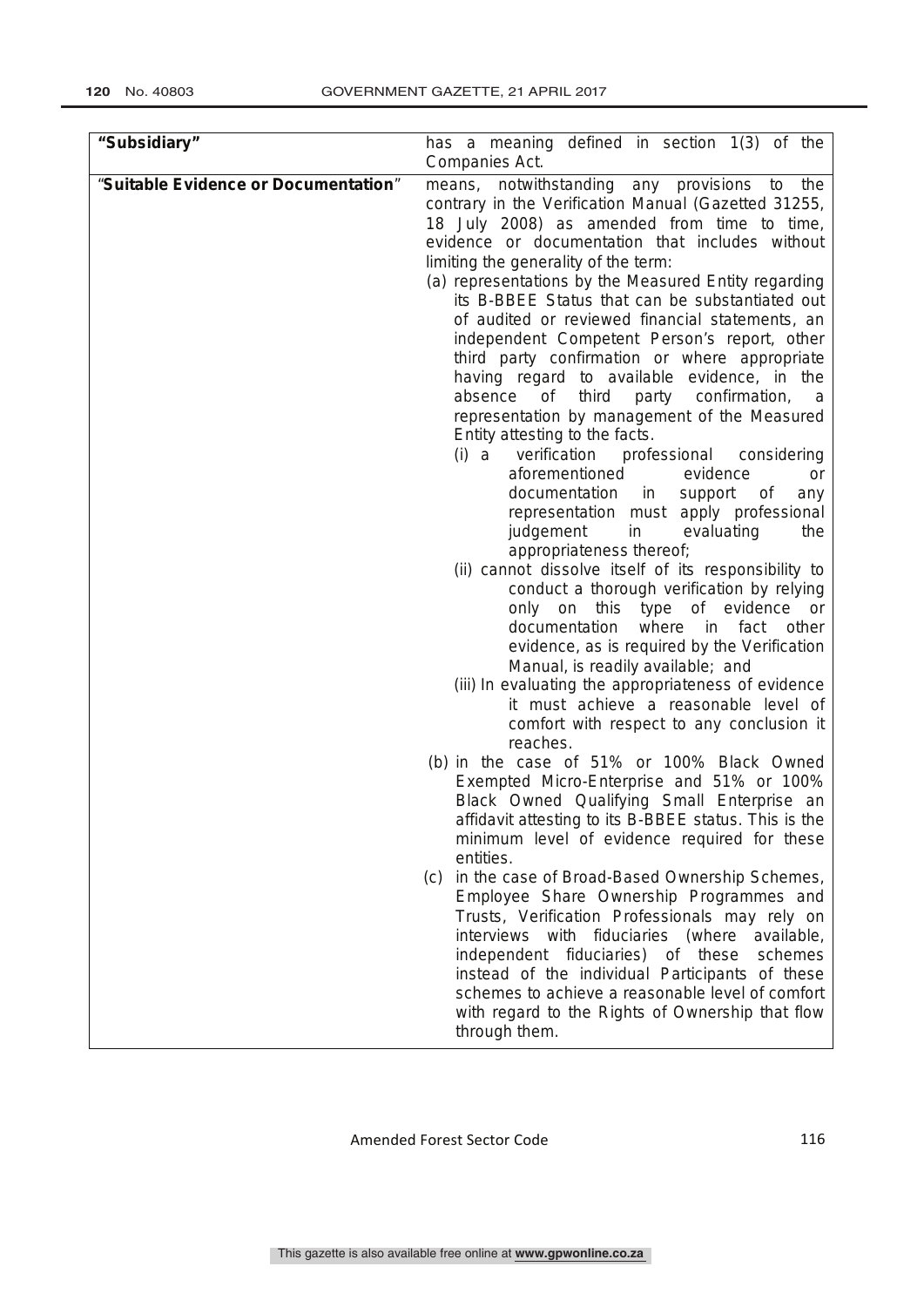| "Supplier"                          | means any supplier or service provider to a                                                                   |  |  |  |  |  |
|-------------------------------------|---------------------------------------------------------------------------------------------------------------|--|--|--|--|--|
|                                     | Measured Entity if any portion of the supply or service                                                       |  |  |  |  |  |
|                                     | provision falls within the definition of Total Measured                                                       |  |  |  |  |  |
|                                     | Procurement Spend.                                                                                            |  |  |  |  |  |
| "Supplier Development               | means monetary or non-monetary contributions as                                                               |  |  |  |  |  |
| <b>Contributions"</b>               | per Statement FSC400 read together with Annexe                                                                |  |  |  |  |  |
|                                     | FSC400(B) carried out for the benefit of Empowering                                                           |  |  |  |  |  |
|                                     | Suppliers who are Suppliers of the Measured Entity,                                                           |  |  |  |  |  |
|                                     | with the objective of contributing to the development,                                                        |  |  |  |  |  |
|                                     | financial<br>sustainability<br>and<br>and<br>operational                                                      |  |  |  |  |  |
|                                     | independence of those Empowering Suppliers.                                                                   |  |  |  |  |  |
| "Target"                            | means the targets for the various Elements in the                                                             |  |  |  |  |  |
|                                     | Generic and QSE Scorecard.                                                                                    |  |  |  |  |  |
| "the Act"                           | <b>Broad-Based</b><br><b>Black</b><br>Economic<br>the.<br>means                                               |  |  |  |  |  |
| "the Codes"                         | Empowerment Act 53 of 2003 as amended.                                                                        |  |  |  |  |  |
|                                     | means the Codes of Good Practice including all<br>statements as issued under section 9 of the Act.            |  |  |  |  |  |
| "the Generic Scorecard"             | means the balanced B-BBEE scorecard as contained                                                              |  |  |  |  |  |
|                                     | in statement 000.                                                                                             |  |  |  |  |  |
| "the PFMA"                          | means the Public Financial Management Act 1 of                                                                |  |  |  |  |  |
|                                     | 1999 as amended.                                                                                              |  |  |  |  |  |
| "the QSE Scorecard"                 | means the QSE scorecard referred to in statement                                                              |  |  |  |  |  |
|                                     | <b>FSC600.</b>                                                                                                |  |  |  |  |  |
| "the Skills Development Act"        | means the Skills Development Act of 1998.                                                                     |  |  |  |  |  |
| "the Skills Development Levies Act" | means the Skills Development Levies Act of 1999.                                                              |  |  |  |  |  |
| "the Strategy Document"             | "South<br>document<br>entitled<br>Africa's<br>the<br>means                                                    |  |  |  |  |  |
|                                     | Economic Transformation - A Strategy for Broad-                                                               |  |  |  |  |  |
|                                     | Based Black Economic Empowerment" published by                                                                |  |  |  |  |  |
|                                     | the Department of Trade and Industry in March 2003                                                            |  |  |  |  |  |
|                                     | as amended or substituted under section 11 of the                                                             |  |  |  |  |  |
|                                     | Act.                                                                                                          |  |  |  |  |  |
| "Third Party Rights"                | means third party legal or commercial rights that                                                             |  |  |  |  |  |
|                                     | restrict withhold or defer any benefit associated with                                                        |  |  |  |  |  |
|                                     | ownership of any Equity Instrument. Third party rights                                                        |  |  |  |  |  |
|                                     | include only those rights:                                                                                    |  |  |  |  |  |
|                                     |                                                                                                               |  |  |  |  |  |
|                                     | (a) Created against a black participant to secure, for                                                        |  |  |  |  |  |
|                                     | a lender, repayment of a loan advanced to that<br>Participant for financing their purchase of their           |  |  |  |  |  |
|                                     | equity instrument in the Measured Entity;                                                                     |  |  |  |  |  |
|                                     | (b) Held against a juristic person or trust that is in the                                                    |  |  |  |  |  |
|                                     | chain of ownership between the Measured Entity                                                                |  |  |  |  |  |
|                                     | and that the eventual black participant serving the                                                           |  |  |  |  |  |
|                                     | same purpose mentioned in (a) above.                                                                          |  |  |  |  |  |
| "Total Labour Cost"                 |                                                                                                               |  |  |  |  |  |
|                                     |                                                                                                               |  |  |  |  |  |
|                                     | means the total amount of remuneration paid by an                                                             |  |  |  |  |  |
|                                     | Entity to its employees determined using section 3(4)<br>of the Skills Development Levies Act of 1999 and the |  |  |  |  |  |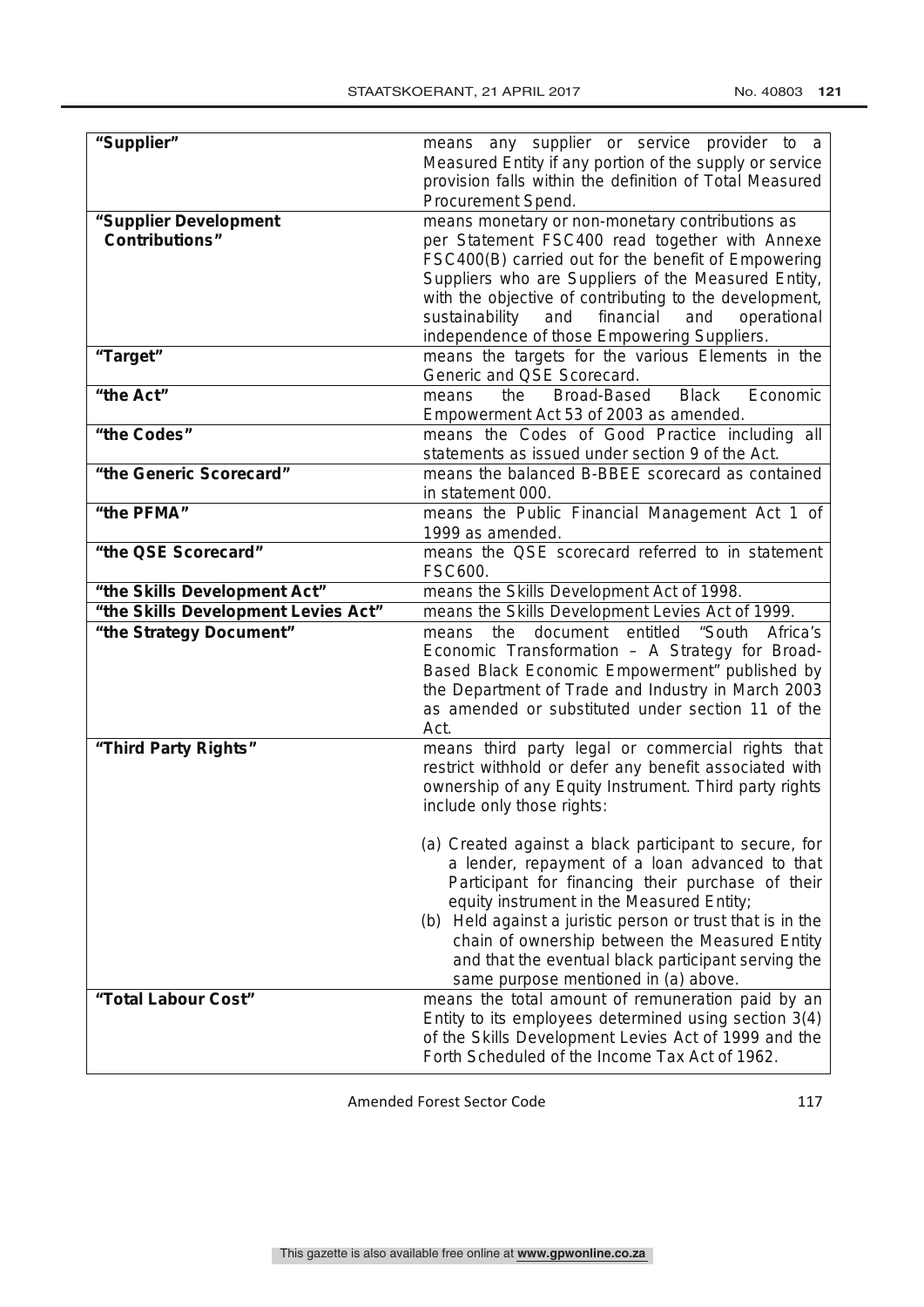| "Transformation Charters"      | means the sectoral transformation charters referred<br>to in section 12 of the Act.                                                                                                                                                                                                                                                                                                                                   |  |  |  |
|--------------------------------|-----------------------------------------------------------------------------------------------------------------------------------------------------------------------------------------------------------------------------------------------------------------------------------------------------------------------------------------------------------------------------------------------------------------------|--|--|--|
| "Unemployed Learner"           | means a learner that was not in the employment of<br>the employer party to the Learnership, Apprenticeship<br>or Internship concerned when the Learnership,<br>Apprenticeship or Internship commenced. The<br>employer and learner must therefore enter into a<br>contract of employment. For the avoidance of doubt,<br>the employer is not necessarily the Measured Entity.<br>Refer to the Skills Development Act. |  |  |  |
| "Unincorporated Joint Venture" | means a joint venture between two or more<br>Measured Entities effected by agreement without<br>incorporation. The definition align with the definition<br>of the Draft Verification Manual as finalised and<br>amended.                                                                                                                                                                                              |  |  |  |
| "Voting Right"                 | means a voting right attaching to an<br>Equity<br>Instrument owned by or held for a participant<br>measured using the Flow through Principle or the<br>Control Principle.                                                                                                                                                                                                                                             |  |  |  |
| "Weighting"                    | means the weightings applied to various Elements in<br>the Generic Scorecard and QSE Scorecard.                                                                                                                                                                                                                                                                                                                       |  |  |  |
| "Workplace Skills Plan"        | means the plan of a Measured Entity approved by the<br>relevant SETA.                                                                                                                                                                                                                                                                                                                                                 |  |  |  |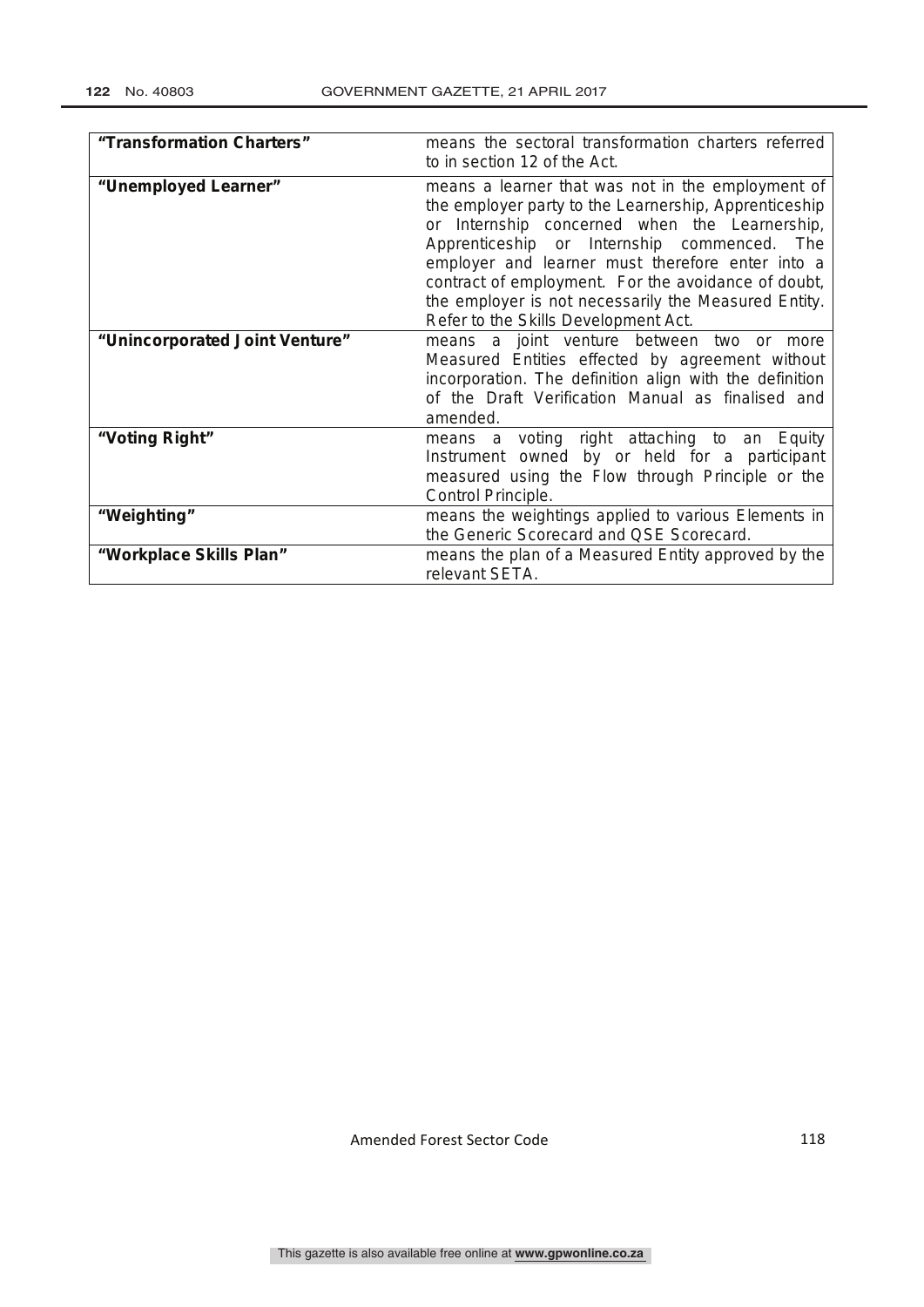#### **BROAD BASED BLACK ECONOMIC EMPOWERMENT ACT**

#### **SECTION 9(1) FOREST SECTOR CODE OF GOOD PRACTICE AS AMENDED**

#### **SCHEDULE 2**

# **ADDITIONAL INSTRUMENTS AGREED UPON IN FIRST FOREST SECTOR CODE (GAZETTE 32320, 12 JUNE 2009) (as amended in terms hereof)**

#### **1. INTRODUCTION**

The implementation of the B-BBEE targets for the Forest Sector requires the application of a set of business, training, financial, regulatory and institutional support instruments. Many of these instruments are already in place, while some need to be established or strengthened under the Code. The additional instruments identified and agreed to under the framework of this Code are outlined in the relevant sections below.

#### **2. OWNERSHIP**

- 2.1 The sector aims to attain a weighted black ownership profile of 30% for the industry as a whole within 10-years. The industry and government are committed to working together in pursuing this target, inter alia, as follows:
	- (a) The transfer of equity ownership and sale of business assets to achieve 25% ownership by black people in existing forest enterprises. A bonus point incentive to further increase this target to 30% has been set for medium and large forest enterprises.
	- (b) The leveraging of state forest assets to support black ownership in the forestry subsector and, through log supply, in the forest product sectors.
	- (c) The entrance of significant numbers of new black owned enterprises into the sector through enterprise development support initiatives by industry and government. This includes opportunities for new afforestation on land already owned by black people as well as growth in black owned forestry value adding enterprises.

#### **2.2 Funding facility for B-BBEE transactions**

Access to funding is required to finance BEE transactions involving both the sale of ownership equity and business assets in existing enterprises. The mechanisms used by corporate companies to fund large-scale empowerment deals are well known and the greatest challenge lies with finding the appropriate funding mechanisms to meet the

Amended 
 Forest 
 Sector 
 Code 
 119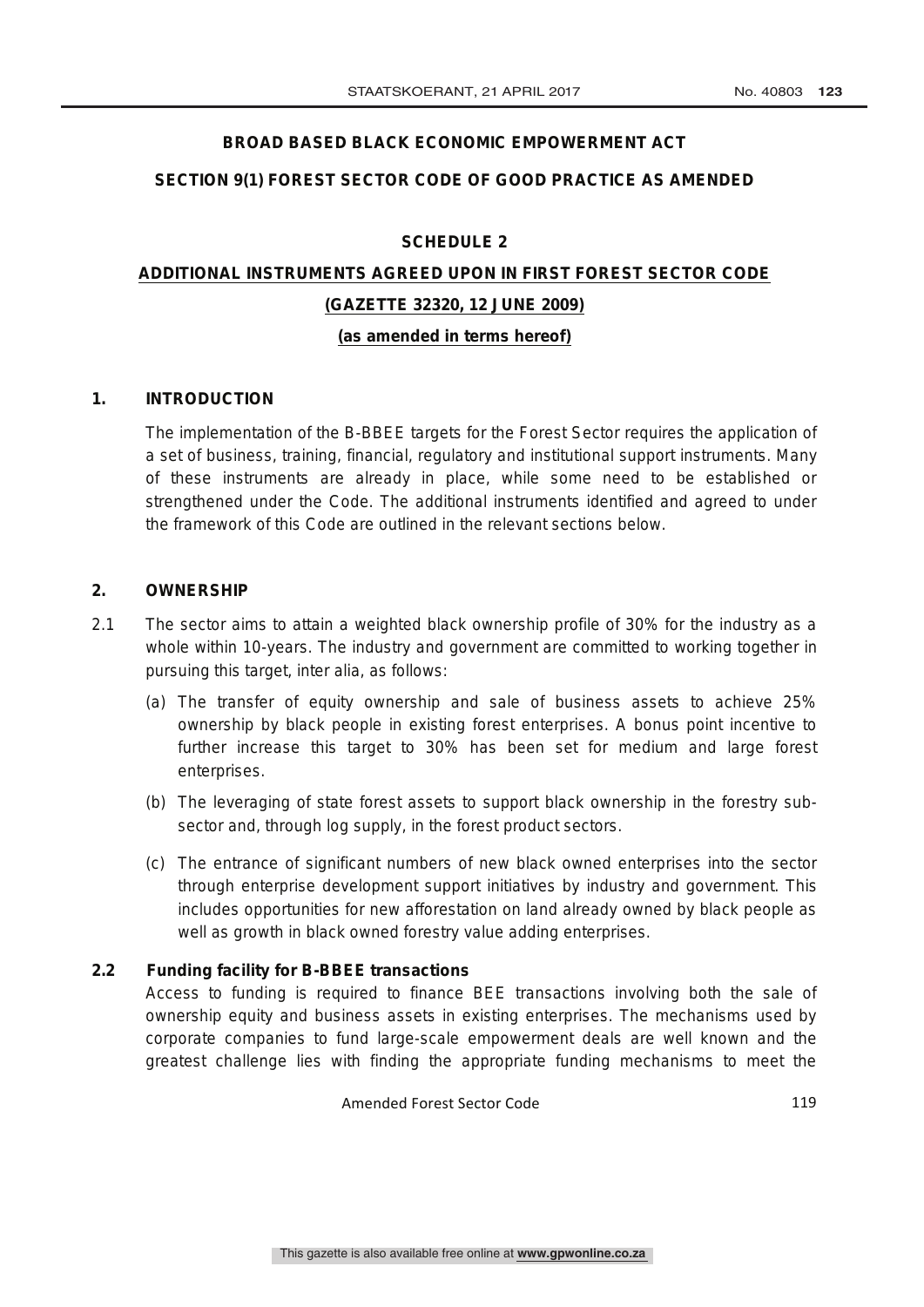sector- specific requirements to fund empowerment transactions for smaller enterprises. The initiatives to be undertaken in this regard are outlined in par. 13.2.1 below.

# **2.3 Leveraging of State forest assets**

*Government, through DPE*, will ensure that Komati Land Forests will facilitate and encourage economic empowerment, taking into account the surrounding communities. It can either do so by transferring Komati Land Forests into black ownership or achieve B-BBEE Facilitator status for SAFCOL including Komati Land Forests.

A plan for implementing this commitment will be operational within one year of the signing of the Charter.

#### **3. MANAGEMENT CONTROL**

In addition to the Management Control targets, Forest Sector enterprises will report to the Charter Council on interventions undertaken to improve working conditions in the Forest Sector. Industry Codes of Conduct will be established for this purpose as outlined in par. 5 below.

#### **4. SKILLS DEVELOPMENT**

#### **4.1 Sector Skills Plan (SSP) for the Forest Sector**

Meeting the targets outlined in this Code requires a concerted and coordinated effort involving different role players in government (Departments of Labour & Agriculture, Forestry and Fisheries), statutory bodies (Fibre Processing and Manufacturing Seta-FP&M Seta and the South African Qualifications Authority – SAQA), industry and labour in addressing the bottlenecks in the delivery of accredited skills. This includes steps to ensure the effective utilisation of available skills development and training resources.

To this end:

(a) *Government, industry and labour, through FP&M Seta and its Forestry, Paper and Pulp and Timber Chambers*, jointly undertake to develop and implement a Sector Skills Plan for the Forest Sector that:

a. Includes targets and timelines to:

- Strengthen the national framework for skills development.
- Strengthen sector capacity for skills development delivery.
- **•** Promote skills development opportunities for youth, women and new entrants in the Forest Sector.
- § Empower beneficiaries of the land reform process to sustainably develop and manage forest enterprises.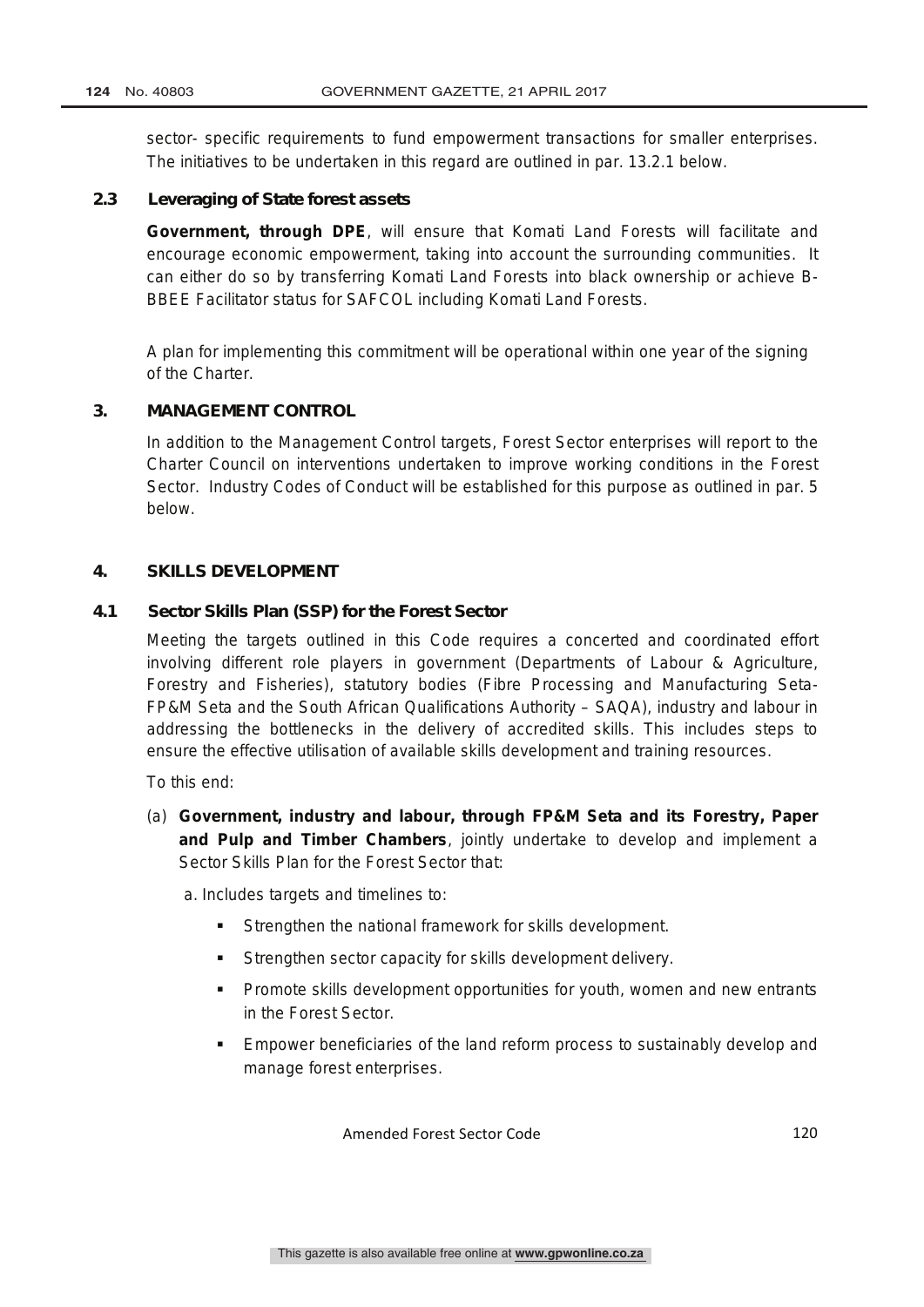- b. Is based on a clearly defined transformation and growth strategy for the Forest Sector.
- c. Links with the various provincial government's Provincial Growth and Development Strategies (PGDS) and National Skills Fund (NSF) funded projects supporting the PGDS.
- d. Presents programmes and mechanisms through which enterprises can spend the additional skills development spend provided for in this Charter.
- e. Identify specific skills development projects for which business plans will be developed and submitted to the NSF for funding.

This measure will be operational within one year of the signing of the Charter.

- (b) *Government, through DAFF*, undertakes to fully participate as a contributing stakeholder in all FP&M activities. This measure will be operational within six months of the effective date of the Charter.
- (c) *Government through the Department of Labour* undertakes to ensure that when the National Skills Development Strategy III (NSDS) is updated, special attention is given to skills development requirements to support B-BBEE sector targets for the South African economy.

#### **5. PREFERENTIAL PROCUREMENT**

#### **5.1 Industry Codes of Conduct for the Forest Sector**

To ensure equitable and sustainable contracting and employment practices in the Forest Sector, *industry* (through its representative associations), in consultation with *labour*, undertakes to establish Industry Codes of Conduct for the Forest Sector that will cover the following elements:

- (a) Codes for forestry contracting: These Codes will control and direct the relationship between contracting companies and contractors, and between contractors and subcontractors. The Codes will provide for larger and longer-term contracts enabling contractors to improve margins and invest in their businesses and staff. It will also provide for transparent and accessible tendering systems and fair pricing that will support good governance and fair labour practices.
- (b) Codes for emerging forest grower schemes: These Codes will control and direct contracts with emerging growers in company-affiliated schemes. The Codes will ensure transparency in the costing of support services and market related pricing arrangements for timber that will support sustainable business practices, good governance and fair labour practices.
- (c) Codes for charcoal contracting: These Codes will control and direct the relationship between small black charcoal producers and the brand name producers and industrial

Amended 
 Forest 
 Sector 
 Code 
 121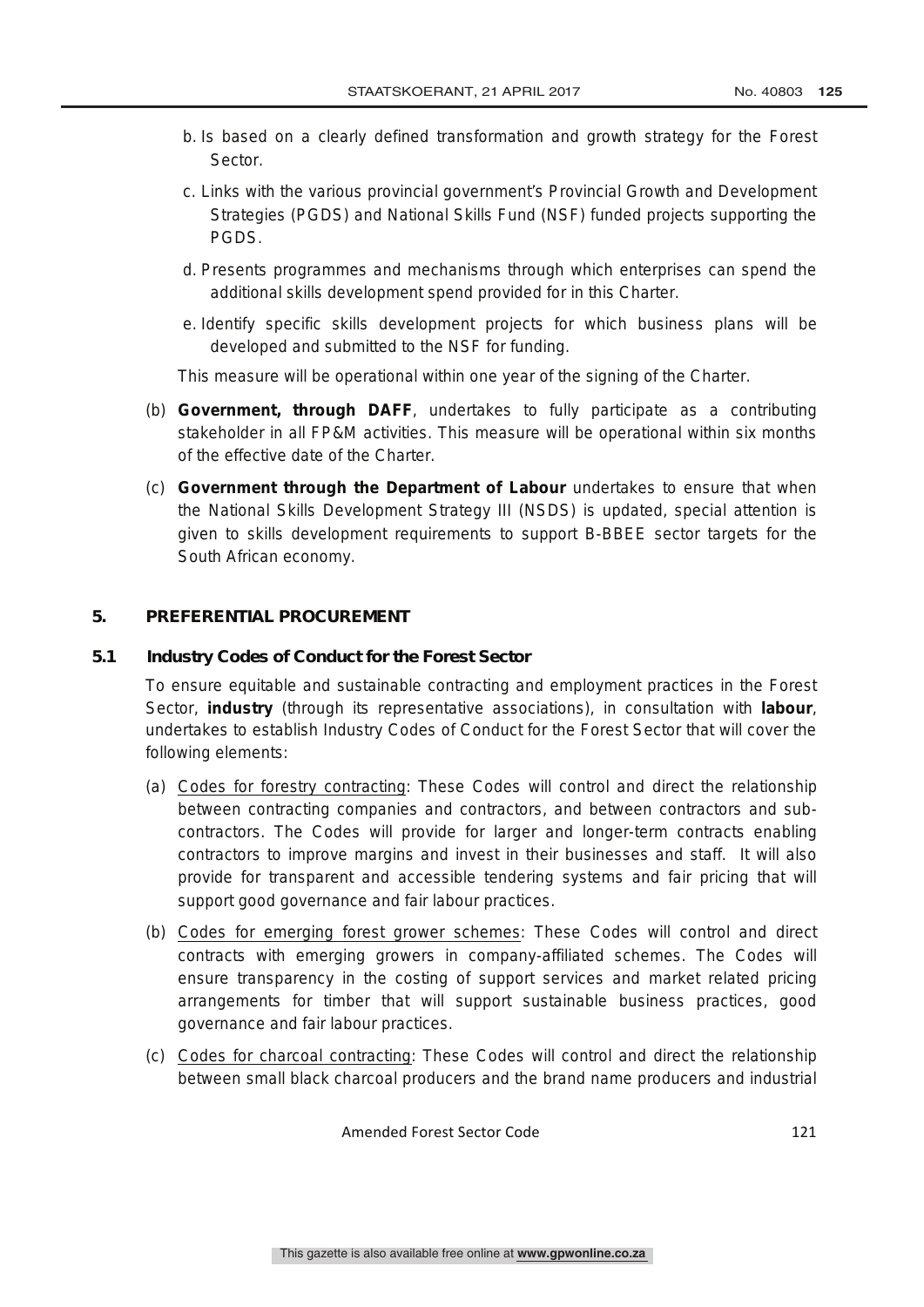users of charcoal. The Codes will provide for partnership ventures between small scale suppliers and large scale buyers of charcoal and a fair, transparent and stable pricing system that will support sustainable business practices, good governance and fair labour practices.

(d) Codes for employment practices: These Codes will give practical effect and weight to fair labour practices as provided for under the Basic Conditions of Employment Act, 1997, and other labour legislation as it applies to employees, including contract workers, in the forest sector. Government also undertakes to ensure that enterprises that procure timber and other forest products from state forests shall sign a commitment of compliance with these Codes. Failure to do so or to comply with these Codes will disqualify enterprises from procuring state timber and other forest products.

This measure will be operational within one year of the signing of the Charter.

#### **6. ENTERPRISE & SUPPLIER DEVELOPMENT**

#### **6.1 Access to funds and financial services for emerging black entrepreneurs**

New afforestation and forest enterprise development requires capital investment and access to financial services. To this end:

#### **Industry undertakes to**:

- (a) Support the development and implementation of a diversity of enterprise ownership and financing models.
- (b) Through its representative associations, negotiate framework agreements with banks and other private sector funding agencies that meet the particular funding requirements of the sector. Government will use its influence to assist the industry in this regard.
- (c) Through its representative associations, promote the development of accessible and cost-effective fire insurance schemes for emerging growers.

#### **Government, through DAFF, undertakes to**:

- (d) Initiate a process, with timeframes, for negotiating with the Department of Rural Development and Land Reform (DRDLR), Land Bank, Industrial Development Corporation (IDC) and other public funding and donor institutions the establishment of framework agreements to access funding facilities available within these institutions.
- (e) Implement, after consultation with Treasury, the establishment of a Forest Enterprise Development Fund that provides for:
	- a. A Forestry Grant aimed at increasing the tempo of forest enterprise development, particularly given the long timeframes involved in growing trees; and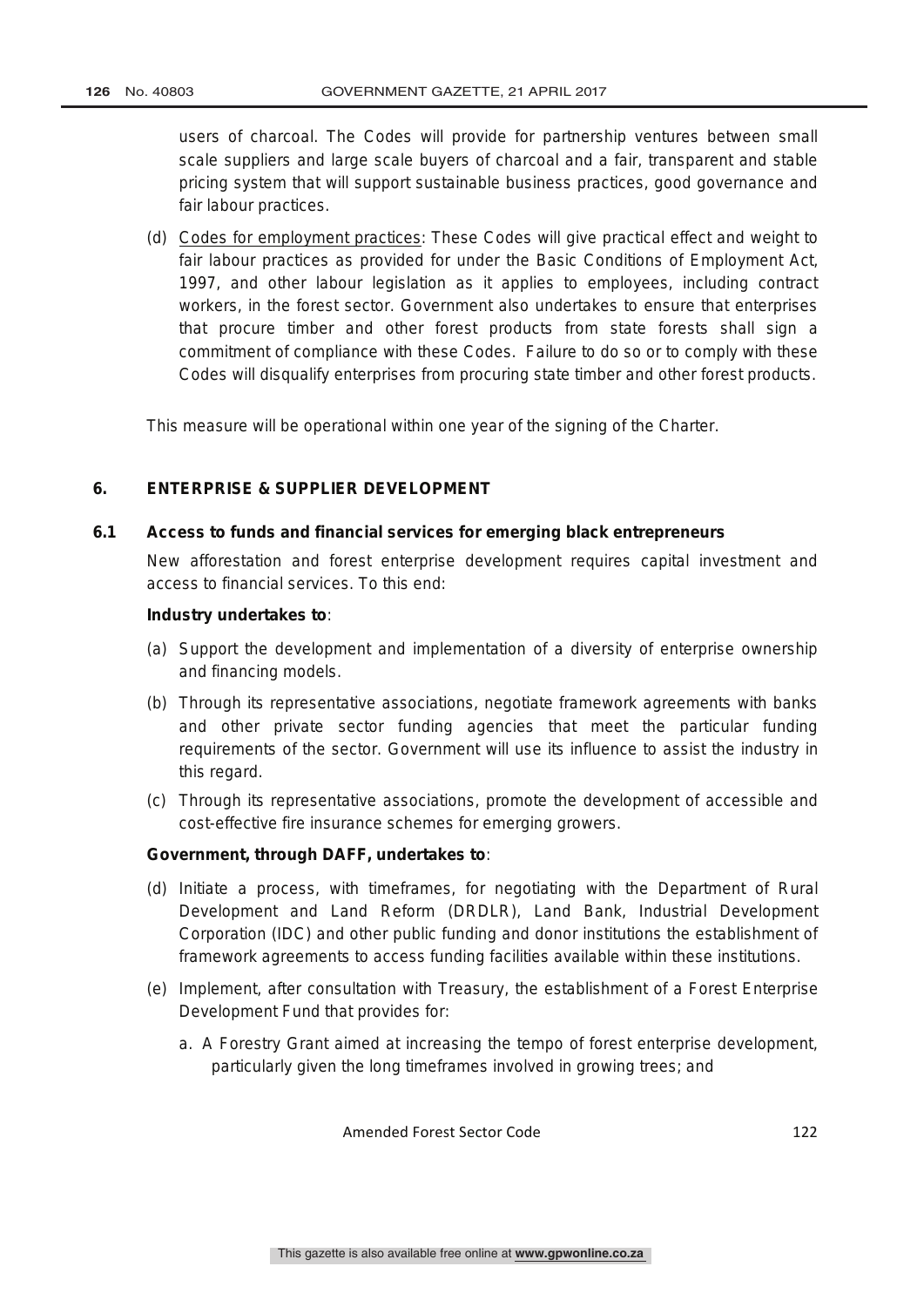b. Seed funding for the development of fire insurance schemes for emerging growers, where the ownership of such schemes vest with the participants.

DAFF will also facilitate framework agreements with existing enterprise development agencies for the implementation of such a fund.

These measures will be operational within one year of the signing of the Charter.

#### **6.2 Capacity building and business support for emerging black entrepreneurs**

Access to community facilitation services, extension support and training services needs to be improved to enable emerging enterprises and new entrants to decide on, plan and implement afforestation and enterprise development projects. To this end:

#### *Industry* undertakes to:

(a) Through cooperatives and companies, continue its key role in providing services linked to the supply of raw material and services, and as part of their commitment to enterprise development.

#### **Government, through DAFF, and in consultation with Industry undertakes to:**

(b) Provide forest enterprise development support services to small, micro and medium enterprises throughout the forestry value chain.

An implementation plan with service delivery agreements and funding mechanisms will be in place for three key forestry areas in the country within 18 months of the signing of the Charter.

# **6.3 Expedite the authorisation process for afforestation & paper and sawmilling facilities**

The successful implementation of the Forest Sector Charter requires an afforestation authorisation process that is accessible and affordable to new entrants to the forestry industry. B-BBEE in the fiber-processing sub-sector also depends on the expeditious processing of applications for water use licenses.

To this end *Government, through DAFF*, undertakes to implement a co-operative governance initiative between authorising government departments and levels of government that aims to:

(a) Streamline and expedite afforestation licensing procedures to facilitate the establishment of a minimum of 100 000ha net increase in planted area over ten years, based on the target of processing to completion all applications received within the first 7 months of a fiscal year together with any applications carried over from the previous fiscal year, while at the same time ensuring that forestry's water use is considered and weighted fully against competing proponents for water allocation in licensing decisions. The measures to be implemented are detailed in the Companion to the Charter (refer to Schedule 3). This commitment only serves as a trigger for the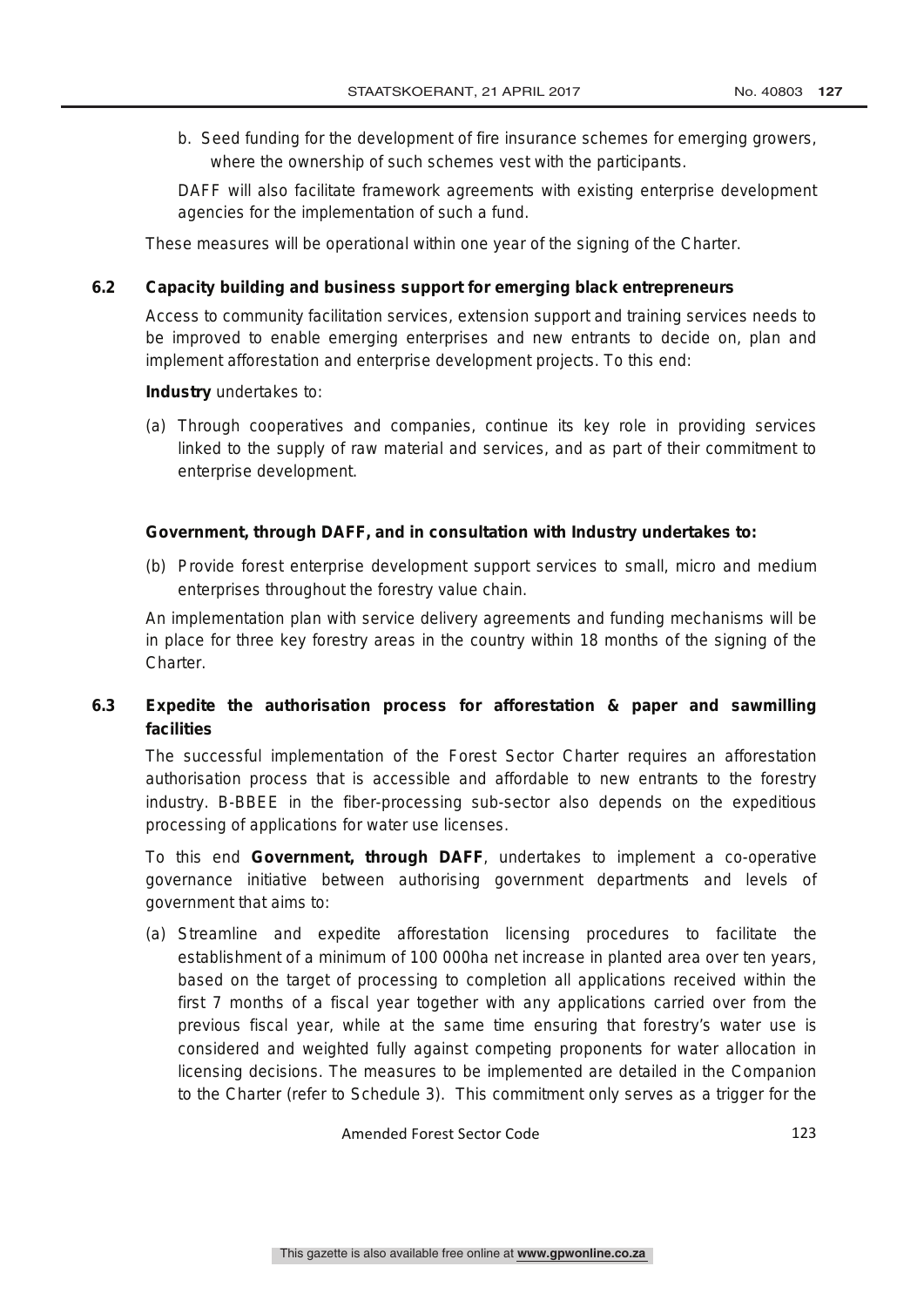# **CONTINUES ON PAGE 130 - PART 2**

This gazette is also available free online at **www.gpwonline.co.za**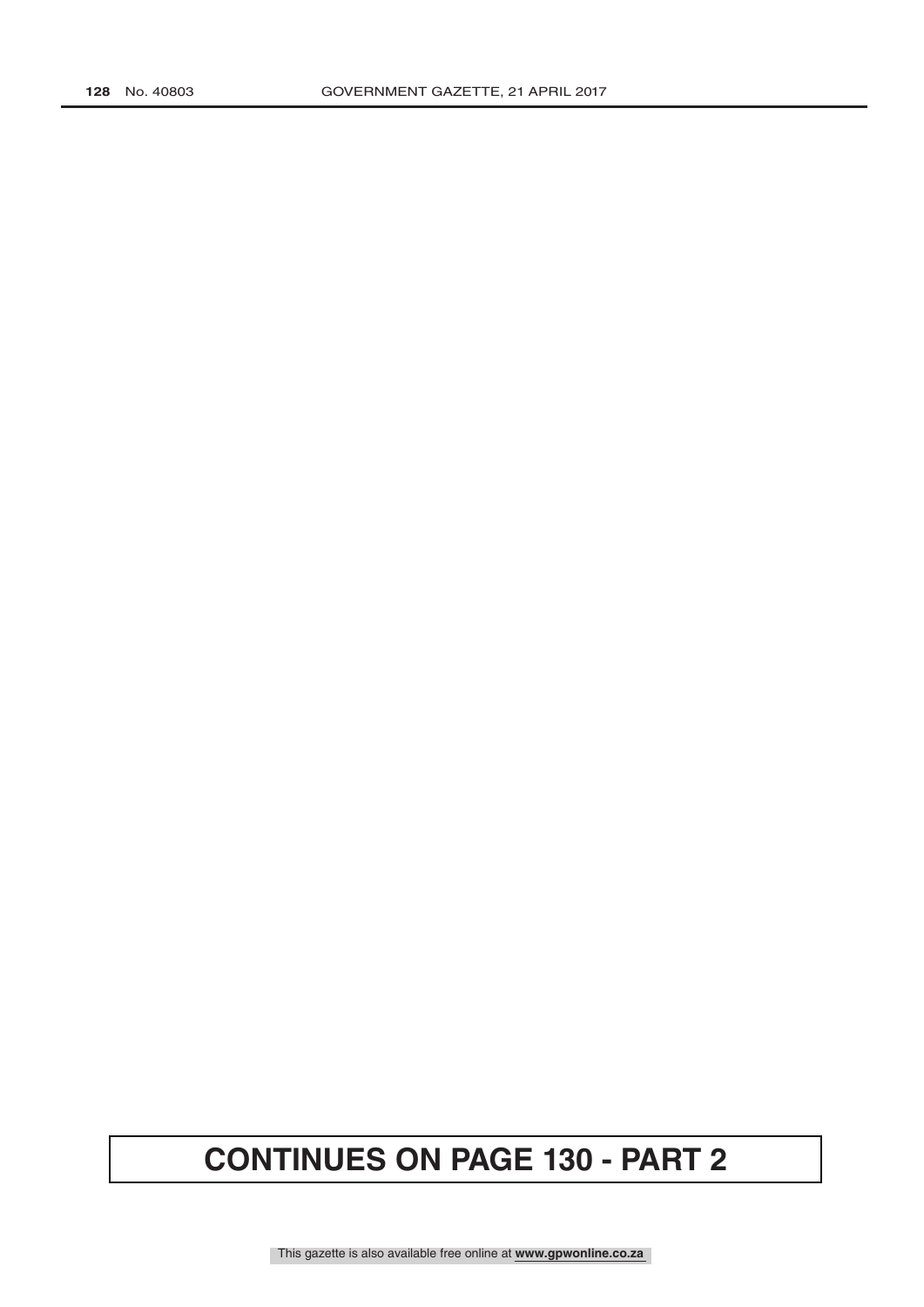

# Government Gazette Staatskoerant REPUBLIEK VAN SUID AFRIKA

| Vol. 622 | April<br>21<br>2017<br>April<br>PART2 OF 2                                                                                                                                                                               |                     | No. 40803                 |       |
|----------|--------------------------------------------------------------------------------------------------------------------------------------------------------------------------------------------------------------------------|---------------------|---------------------------|-------|
|          | N.B. The Government Printing Works will<br>not be held responsible for the quality of<br>"Hard Copies" or "Electronic Files"<br>submitted for publication purposes<br>AIDS HELPLINE: 0800-0123-22 Prevention is the cure | ISSN 1682-5843<br>9 | $1682$ <sup>1584003</sup> | 40803 |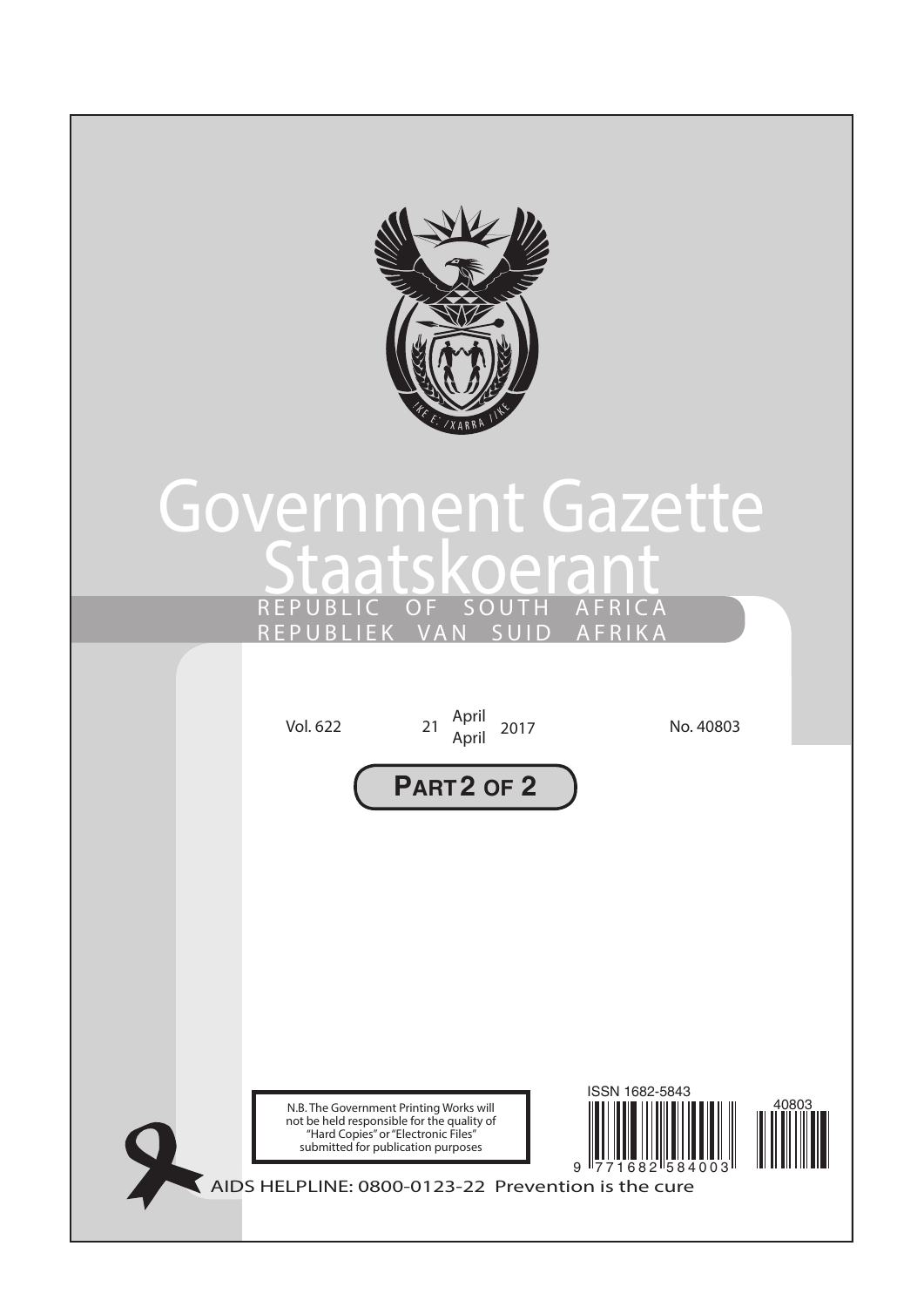automatic 5% black women ownership recognition referred to in par. 3.1.3.3.2 of Code FSC100, to those companies that have made such applications and only companies that are in primary production/ planting of trees. The company must prove to the verification professional that an application has been submitted in order to get the exemption. Once the application has been processed, the automatic recognition shall not be applicable.

This measure will be operational within one year of the signing of the Charter.

(b) Publish procedures for mill licensing applications and authorisations that will indicate what information is required to make a decision on issuing a license and the time frames in which they will make those decisions. This will include developing sectorspecific guidelines for the compilation of information in support of water use license applications by paper and pulp mills.

This measure will be operational within six months of the signing of the Charter.

(c) Apply the licensing and permit system under the National Water Act of 1998 and the National Forests Act of 1998 to promote the objectives of this Charter, as provided for under these Acts. Preferences will be given to enterprises that comply with the B-BBEE Forest Sector Scorecard. Guidelines will be issued by DAFF in this regard.

This measure will be operational from the effective date of the Charter.

# **6.4 Securing land rights and land holding structures for new afforestation and the leveraging of State forest assets**

The implementation of B-BBEE through (1) new afforestation on communal land and (2) the transfer of ownership and lease rentals on state forest plantations to be transferred in ownership to communities, require the confirmation of tenure rights and the establishment of institutional structures to undertake and manage forestry projects. This must be implemented within the framework of the Interim Protection of Informal Land Rights Act (Act 31 0f 1996) and Communal Land Rights Act (Act 11 of 2004)<sup>1</sup>. Arrangements are also necessary to ensure the continued use of existing state forest land for timber production.

To this end *Government* undertakes to implement a cooperative governance initiative involving the Departments of Rural Development and Land Reform & Agriculture, Forestry and Fisheries, as well as Provincial and Municipal Governments to:

- (a) Establish a Memorandum of Understanding between parties to ensure the continued and sustainable use of existing state plantation areas for timber production, and to provide for post-settlement support to the new owners of such land. This measure will be operational within one year of the signing of the Charter.
- (b) Ensure that the necessary legislative framework, budget and programme is established to enable communities to confirm their tenure rights and establish land

Amended 
 Forest 
 Sector 
 Code 
 124

 $1$  Some of the land claims on State forest land are to be dealt with in terms of the Restitution of Land Rights Act. Instruments to deal with these restitution claims are discussed in par. 8.2.7 below.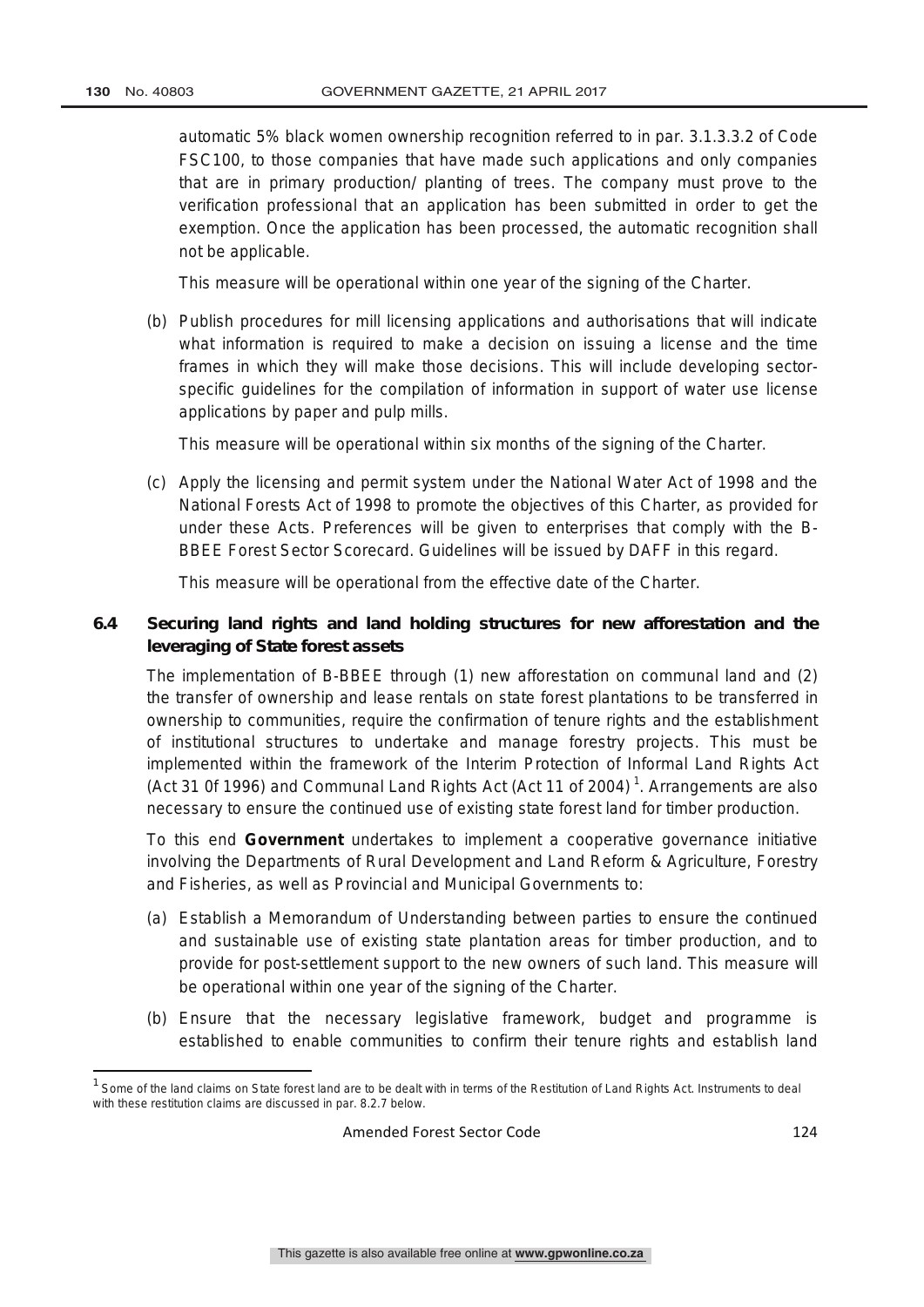holding structures for the transfer of existing state forest land and communal land earmarked for afforestation. This measure will be operational within one year of the signing of the Charter.

(c) The programme will secure tenure rights and establish land-holding structures for 50% of all new afforestation projects in the Eastern Cape and 90% of all state forest land transfers within 5 years of the signing of the Charter.

#### **6.5 Small grower certification**

Small grower certification is important to improve access to markets for emerging black growers.

To this end, the forestry *Industry* (through its representative structures) and *Government (through DAFF)* undertake to continue to develop and implement appropriate forestry certification methodologies for emerging growers.

This measure will be operational within 18 months of the signing of the Charter.

# **6.6 Access to raw material supply for small scale charcoal production and domestic fuel wood**

Continued access to raw material supply is necessary to ensure sustainability of smallscale charcoal production. It is recognised that the Working for Water (WfW) Programme has an important role to play in supporting access to raw material through the removal of invasive alien plants and in creating black enterprise development opportunities associated therewith. At the same time, many poor rural communities in energy poor areas of the country are reliant on alien species for the bulk of their fuel wood needs.

#### Therefore, *Government, through DAFF*, undertakes to:

- (a) Implement the WfW programme under policies that will ensure a sustainable, albeit reduced, supply of plant material for fuel wood and charcoal production.
- (b) Disseminate information on the availability of raw material sources as an initiative under the WfW programme.
- (c) Promote the development of B-BBEE enterprises linked to the utilisation of wood products from the clearing of invasive alien trees.
- (d) Supporting additional enterprise development opportunities based on the effective and sustainable utilisation of invasive alien species. This will be done by developing alternative forest products from such species and developing the business case for such projects.
- (e) Implement a programme aimed at transforming selected accessible (dense) stands of invasive alien trees to managed woodlots in order to improve the productive potential of land.

These measures will be operational within one year of the signing of the Charter.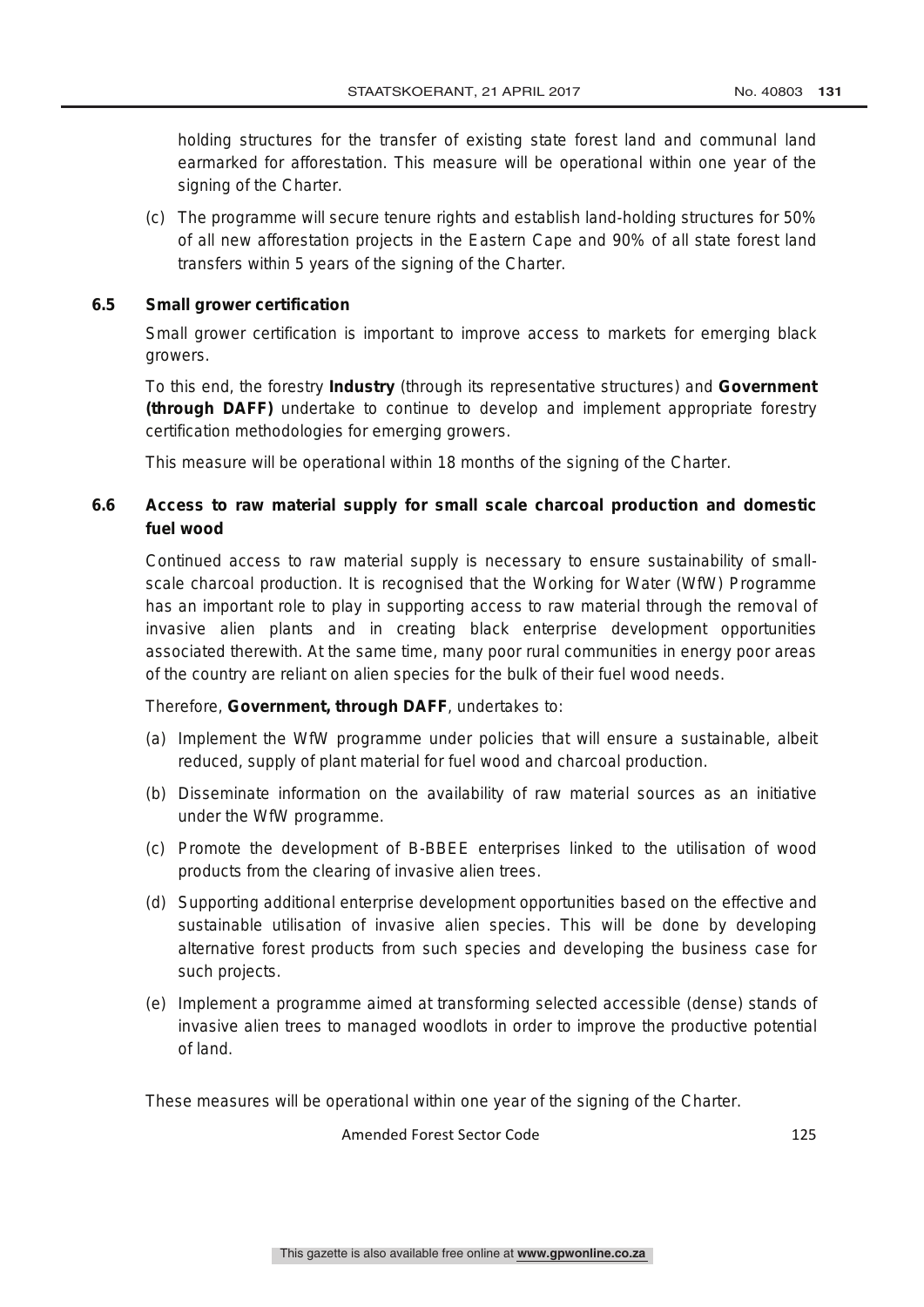#### **7. SOCIO-ECONOMIC DEVELOPMENT**

Most forest enterprises are located in rural areas where the majority of the country's poor live. The Forest Sector is well placed to advance B-BBEE by undertaking socio-economic development initiatives that benefit local communities. This entails the provision of services and amenities to the rural poor, such as housing provision for workers and their families, support to health and HIV/AIDS programmes, provision of community education facilities, environmental conservation programmes, community training in fire prevention and conservation, and support with rural road maintenance. The industry is also aware of the important role of forests in providing livelihood opportunities for poor rural households and commits to ensuring regulated access to non-commercial forest products such as firewood, building poles, medicinal plants and edible fruits by local communities.

#### **8. INDUSTRY SPECIFIC INITIATIVES**

#### **8.1 Additional Instruments**

The scope and sustainability of B-BBEE in the forest industry will depend in large measure on growth in the sector and the optimal use of the country's limited timber resources. *Sector stakeholders* commit to implementing the following additional instrument in meeting these requirements.

#### **8.1.1 Integrated planning for Forest Sector development**

To secure broad-based support for the development of the sector, it is necessary that opportunities for the forest development be incorporated into the national, provincial and municipal plans.

Steps are underway to develop a sector growth strategy and action plan for the forestry, pulp and paper and furniture industries in South Africa. This forms part of the National Industrial Policy Framework and the Industrial Policy Action Plan for the country. The sector growth strategy and action plan needs to be completed to support the implementation of this Charter.

Steps have also been taken to ensure that Forest Sector development initiatives are included in Provincial Growth and Development Strategies (PGDS's) and Municipal Integrated Development Plans (IDP's) for forestry regions in the country. However, more work has to be done to ensure that this is done for all forestry regions and that Forest Sector inputs are continually updated.

To this end:

Amended Forest Sector Code and the sector of the sector of the sector of the sector of the sector of the sector  $126$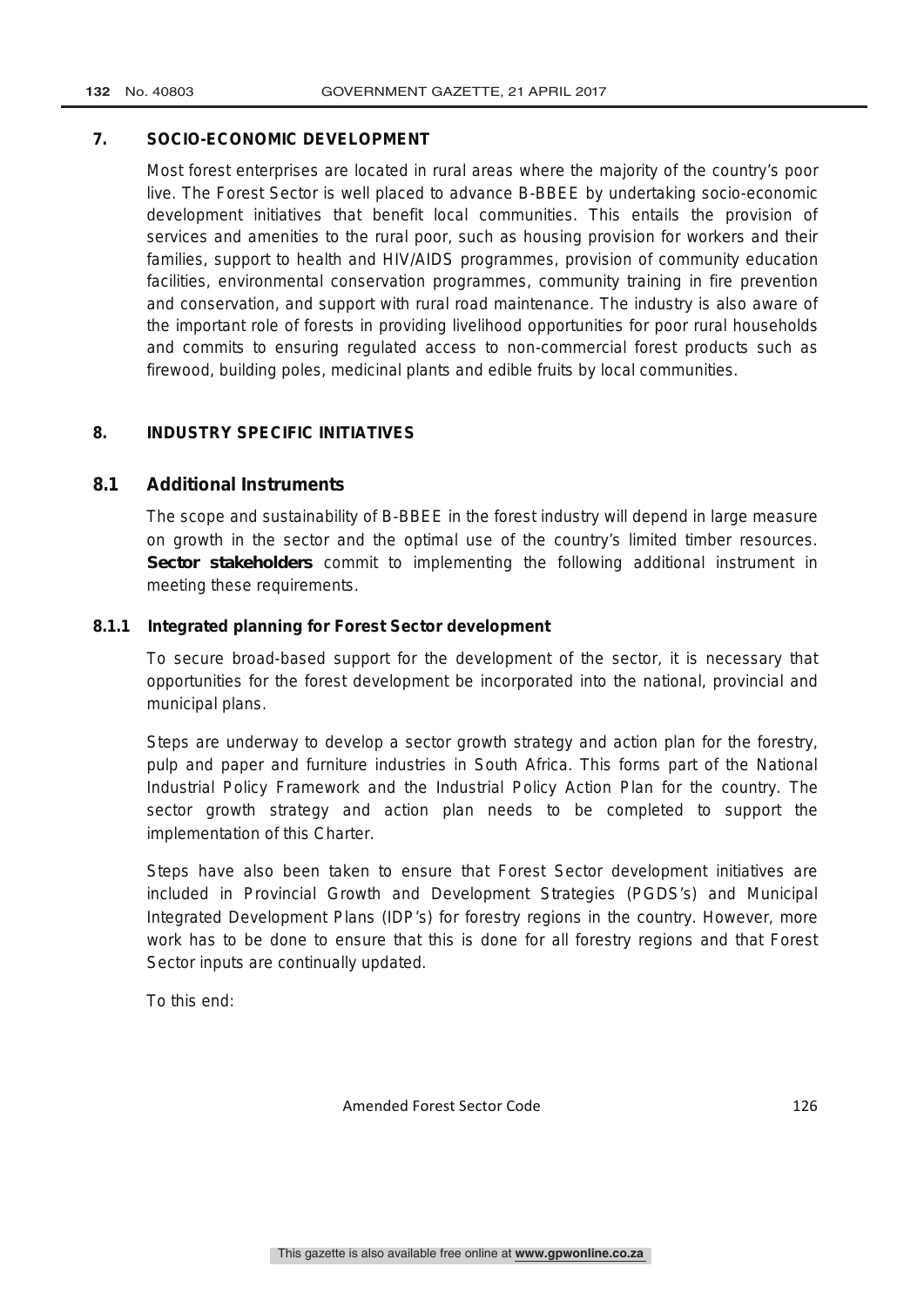(a) *Government, through the DTI and DAFF*, undertake to finalise and implement the sector growth strategy and action plan for the forestry, pulp and paper and furniture industries.

This measure will be in place within 6 months of the signing of the Charter.

(b) *Government, through DAFF*, undertakes to ensure that forest development needs and opportunities are adequately incorporated in provincial and municipal planning processes, namely Provincial Growth and Development Strategies and Municipal Integrated Development Plans (with budgets), for all forestry regions of the country.

This measure will be in place within 1 year of the signing of the Charter.

(c) *Industry*, in turn, undertakes to participate in provincial and municipal planning processes through the Department of Trade and Industry supported Regional Industry Strategies and Wood Clusters initiative.

This measure will be in place in the Eastern Cape, KwaZulu-Natal and Limpopo within two years of the signing of the Charter and in other key forestry areas within three years thereafter.

#### **8.1.2 Sawlog growing strategy and programme for South Africa**

The country is facing severe shortages in sawlogs and measures are required to ensure a sustained and increased production of sawlogs.

To this end *Government, through DAFF*, and the *Industry* will work together in developing and implementing a sawlog growing strategy and programme, the details of which are included in the Companion to the Charter (refer to Schedule 3). This measure will be in place within one year of the signing of the Charter.

#### **8.1.3 Forest protection services**

To help offset supply shortages it is not only imperative to expand the plantation area, but also to reduce the currently escalating losses being experienced through fires, pests and disease.

To this end the *Government, through DAFF*, and the *Industry* undertake to implement integrated strategies to:

- (a) Manage, control, reduce and where possible eradicate the threats and infestation levels of pests and diseases in timber plantations.
- (b) Manage, control and reduce the risks posed to forests through the incidence of fires.

The requirements of these strategies are detailed in the Companion to the Charter (refer to Schedule 3) and these measures are to be in place within 1 year of the signing of the Charter.

Amended 
 Forest 
 Sector 
 Code 
 127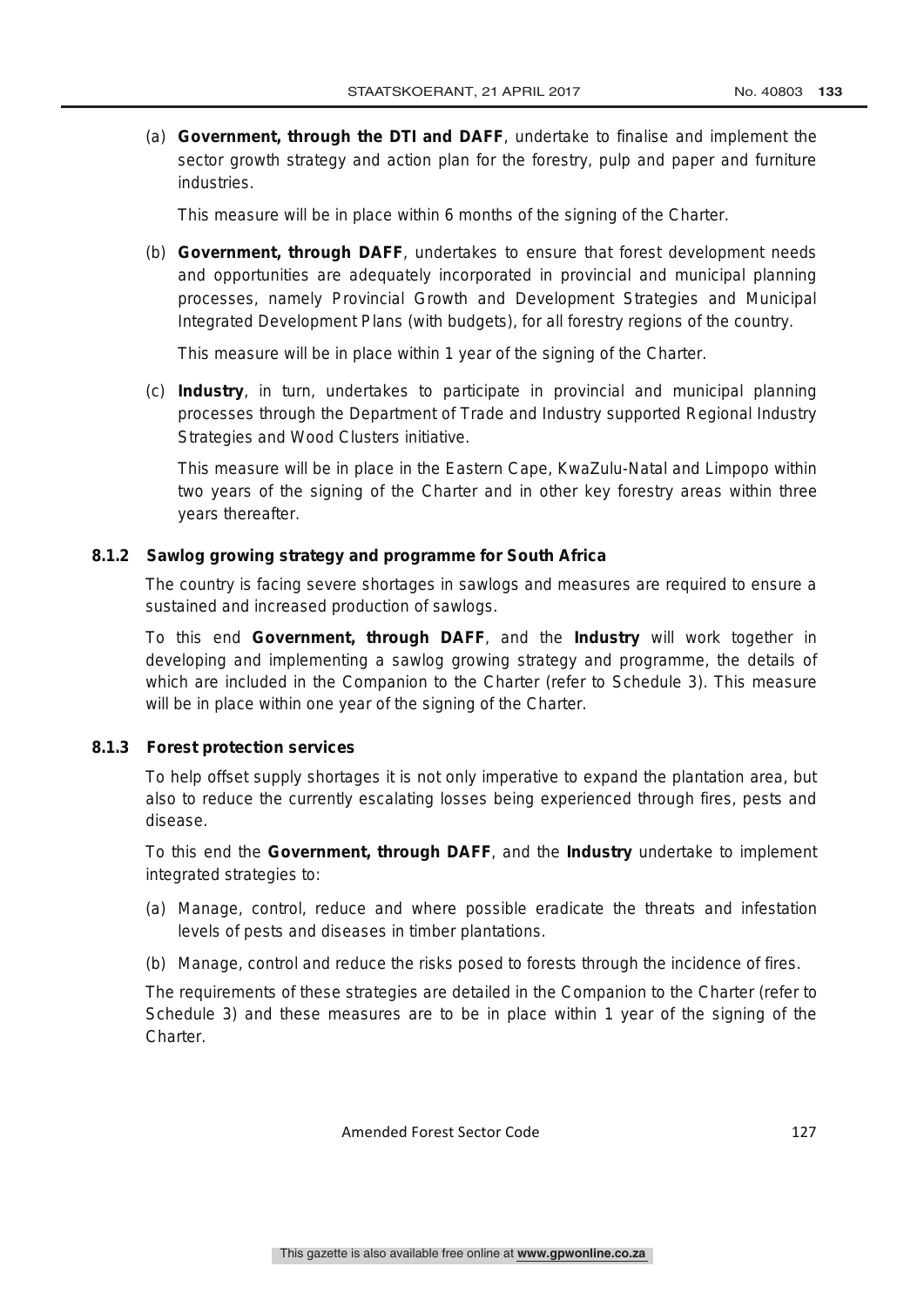#### **8.1.4 Transport infrastructure development in support of forestry**

Transport of timber to markets represents a large cost component in timber production. Poor rail and rural road infrastructure within and too many forestry areas of the country negatively impact on the profitability of emerging grower operations.

To this end *Government, through DAFF*, undertakes to:

- (a) Ensure that forestry development needs and opportunities are adequately incorporated in provincial and municipal planning processes (refer to par. 8.1.1 above).
- (b) Work with the forest industry in defining the transport infrastructure needs for forest development, for inclusion in the relevant Provincial Freight Transport Plans and Local Integrated Transport Plans for municipalities.

This measure will be in place for the Eastern Cape, KwaZulu-Natal and Limpopo within two years of the effective date of the Charter and for other key forestry areas within three years thereafter.

*Industry*, in turn, undertakes to:

- (c) Actively participate in provincial Freight Task Groups and Corridor Freight Committees to ensure that the transport needs of the forest industry receive the required attention from stakeholders and decision-makers in the transport sector.
- (d) Work through the Department of Trade and Industry supported Regional Industry Strategies and Wood Clusters initiative in developing road infrastructure and the development of business plans for key forest areas in the country.

This measure will be in place in the Eastern Cape, KwaZulu-Natal and Limpopo within two years of the effective date of the Charter and in other key forestry areas within three years thereafter.

#### **8.1.5 Anti–dumping measures**

The paper industry worldwide has surplus production capacity in many grades of paper, and many producers resort to selling their surplus production in foreign markets at prices significantly lower than in their domestic markets. This can and has caused local producers to go out of business. South Africa has anti-dumping procedures in line with international agreements, but the application of these procedures has proven to be cumbersome and slow. This is a constraint to black enterprise development in the fibre sub-sector.

Therefore, *Government undertakes through DAFF* to request the International Trade Administration Commission (ITAC) to commit to do more, within its legal constraints, to provide greater protection for South African producers from foreign dumpers.

Amended Forest Sector Code and the sector of the sector of the sector of the sector of the sector of the sector of the sector of the sector of the sector of the sector of the sector of the sector of the sector of the secto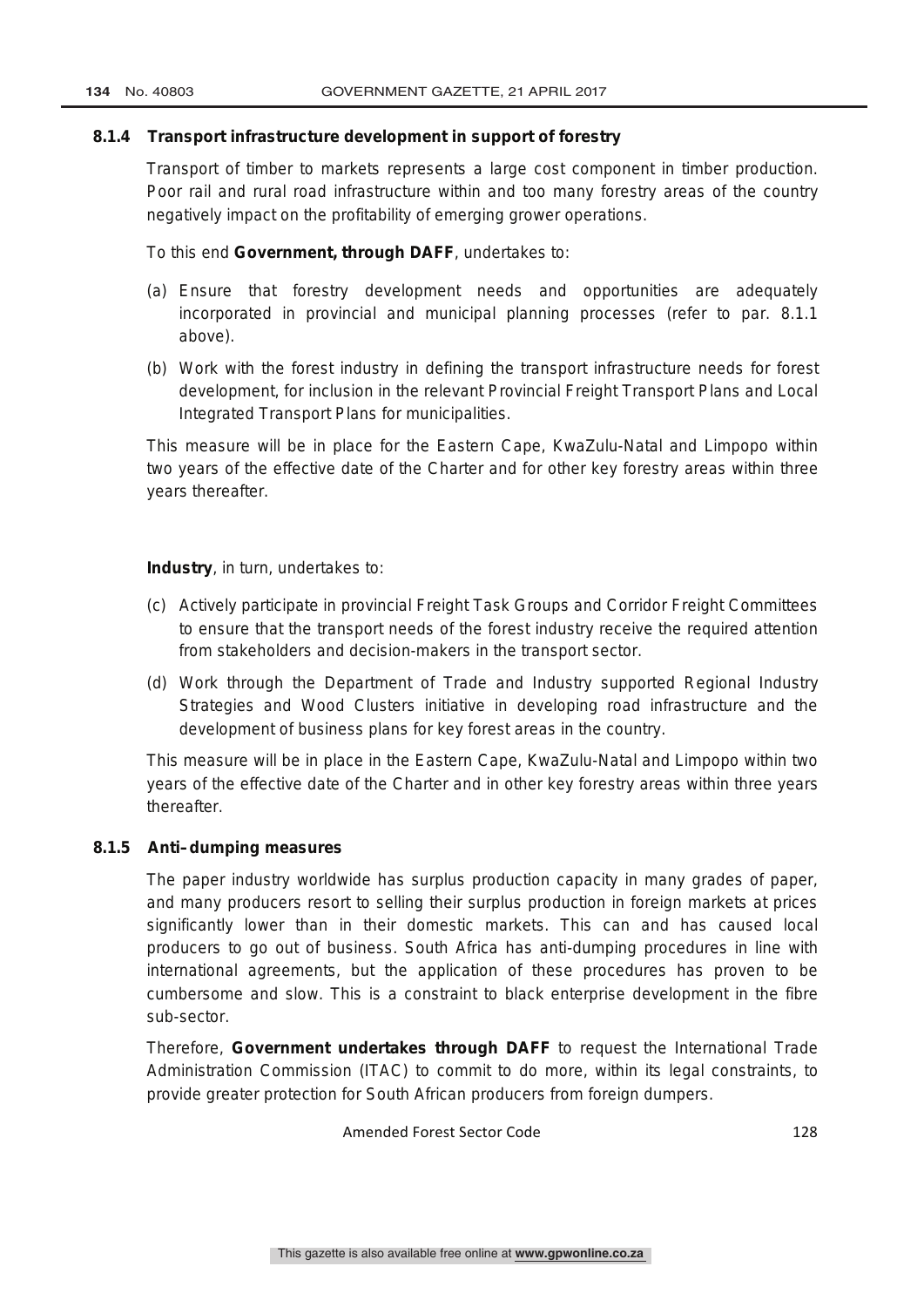#### **8.1.6 Strategy and programme for Forest Sector R&D in South Africa**

Greater attention needs to be given to Forest Sector innovation, research and development to ensure that the sector has access to information, appropriate technology and innovation to support B-BBEE and enterprise development.

To this end *Government, through DAFF*, undertakes to drive the process to develop a Forest Sector research and development strategy with clearly outlined responsibilities, funding mechanisms and timelines.

This measure will be operational within six months of the effective date of the Charter.

#### **8.1.7 Expediting restitution claims on forest land**

The completion of the restitution process will facilitate the transfer of a substantial portion of state and private forestry land to previously disadvantaged communities and will bring greater stability to the forest industry. In the interest of the economy steps need to be taken to ensure the continued and sustainable use of such plantation areas for timber production.

To this end:

#### *Government, through DAFF*, and *other sector stakeholders* undertake to:

(a) Work together with the Commission on Restitution of Land Rights (CRLR) in developing a national framework for the settlement of land claims to ensure the continued and sustainable use of existing plantation areas for timber production, and to provide for post-settlement support to the new owners of such land.

#### *CRLR undertakes* to:

(b) Expedite the settlement of land claims on forest land, with 90% of all land claims settled within 5 years of the signing of the Charter.

#### **8.1.8 Industry structures**

Well-functioning structures that represent and work on behalf of the various interest groups within the forest industry are required for sustainable transformation and growth in the sector.

To this end:

#### *All sub-sectors of the forest industry* undertake to:

- (a) Strengthen sub-sector organisations where they exist to increase representivity, effectively lobby on behalf of members, facilitate access to support services particularly for small and emerging enterprises.
- (b) Establish sub-sector organisations where there are none.

Amended Forest Sector Code **Communication** 129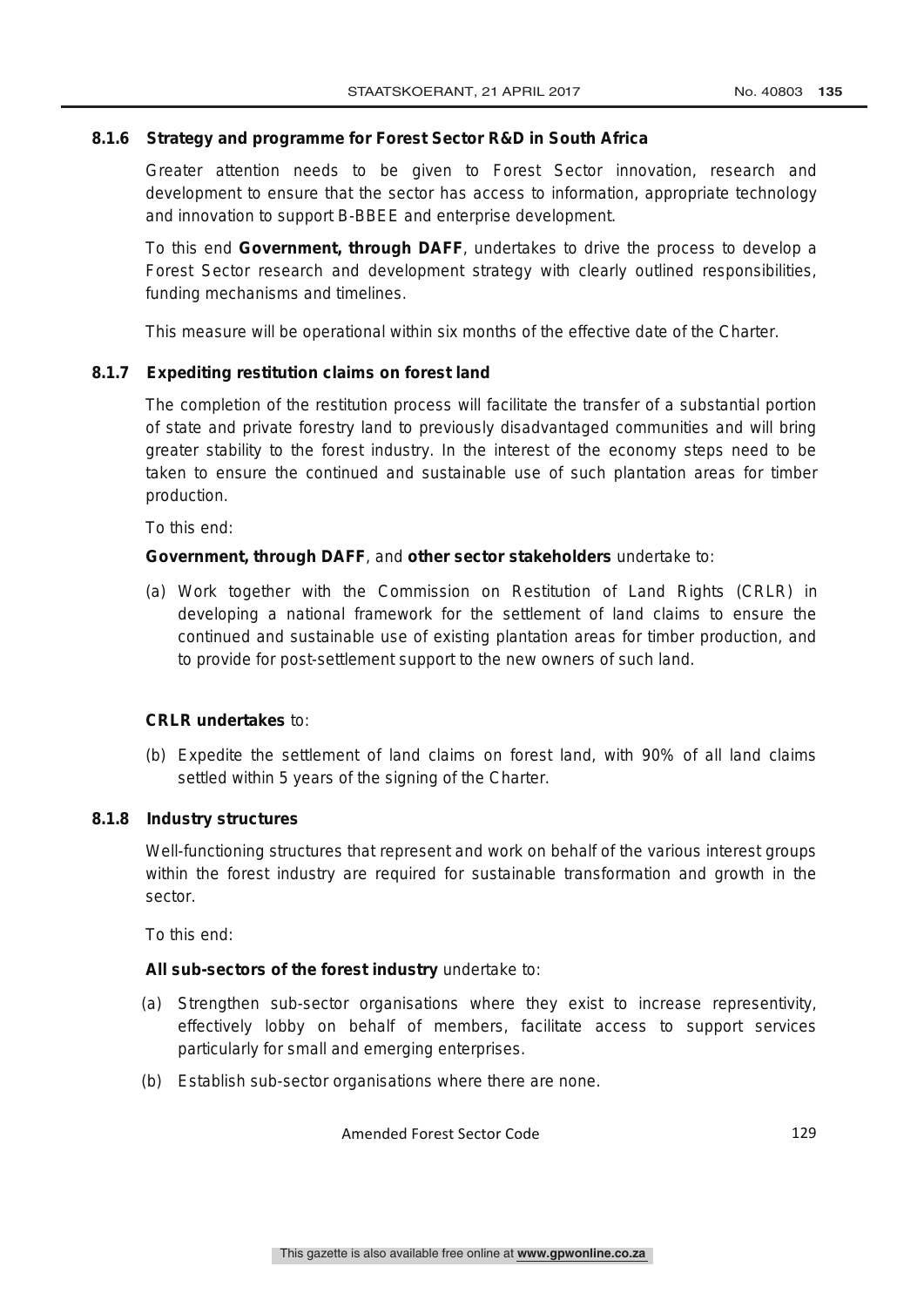- (c) Enhance co-operation between the sub-sector organisations.
- (d) Respect and promote the right of all workers to join organisations of their choice and to create an enabling environment for the establishment and growth of worker organisations.

#### *Trade Unions* undertake to:

(e) Improve levels of organisation and representation of workers throughout the sector. In particular, they undertake to find appropriate and effective ways to organise forestry workers in the context of widespread casualisation and outsourcing.

These measures will be operational within two years of the signing of the Charter.

#### **8.1.9 Review of levying of property rates in forest areas**

The levying of property rates by municipalities on forestry areas where the imposition of such rates is not clearly justified (for example, where no viable alternative land use exists or where the services rendered to the forestry operation do not justify the rates) severely compromises the economics of growing timber.

*DAFF undertakes* to engage with SALGA and municipalities in an attempt to provide relief from property rates where this negatively impacts on the sustainability of timber growing.

This measure will be operational within two years of the signing of the Charter.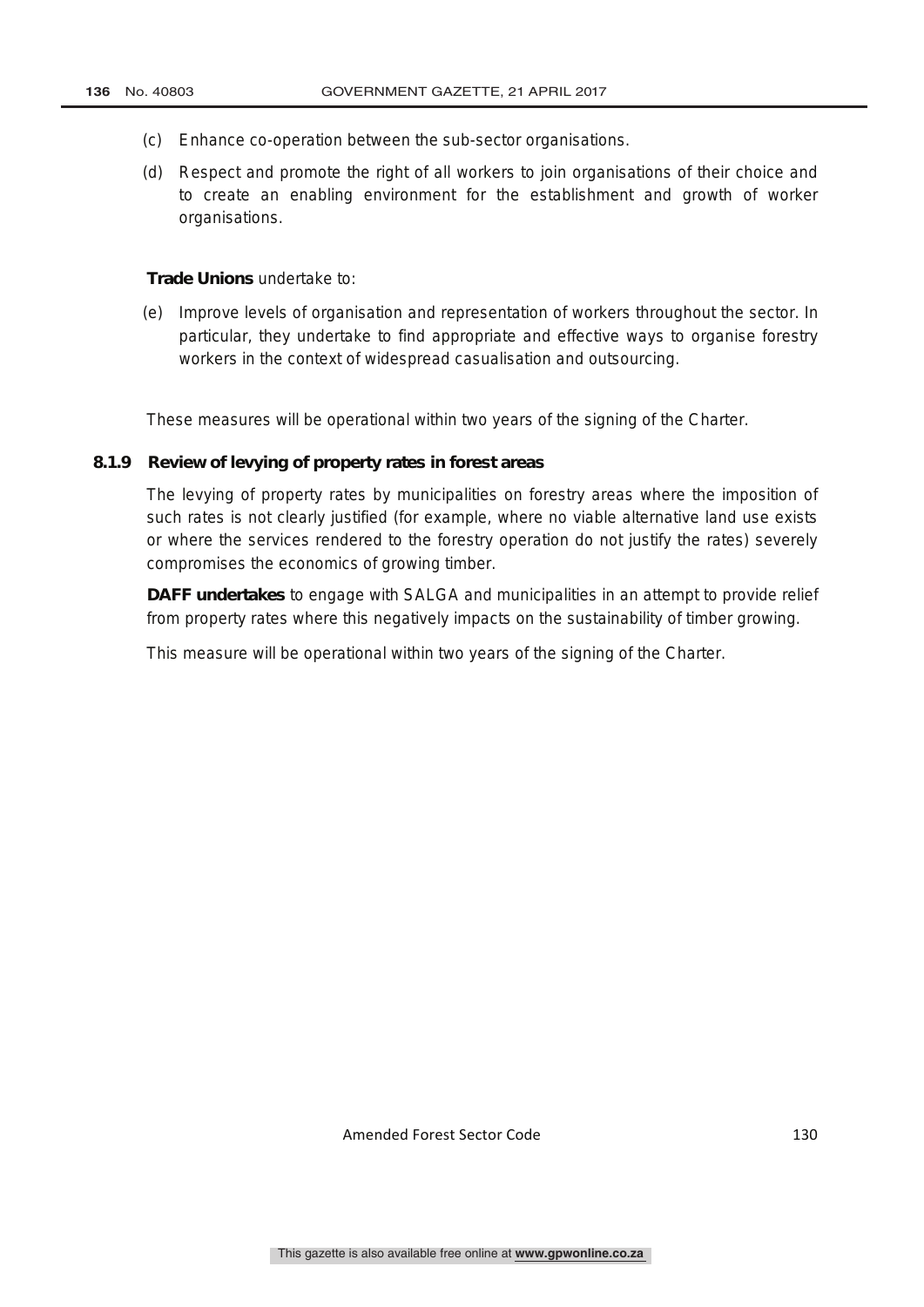#### **BROAD BASED BLACK ECONOMIC EMPOWERMENT ACT**

#### **SECTION 9(1) FOREST SECTOR CODE OF GOOD PRACTICE AS AMENDED**

#### **SCHEDULE 3**

# **EXTRACT FROM THE COMPANION TO THE CHARTER LISTING DETAILED UNDERTAKINGS IN THE CHARTER**

#### **Streamline and expedite afforestation licensing procedures**

Par. 6.3 (a) of Schedule 2 contains the undertaking to streamline and expedite afforestation licensing procedures to facilitate the establishment of a minimum of 100 000ha net increase in planted area, based on the target of processing to completion all applications received within the first 7 months of a fiscal year together with any applications carried over from the previous fiscal year, while at the same time ensuring that forestry's water use is considered and weighted fully against competing proponents for water allocation in licensing decisions. This will comprise the following measures:

- (a) Create an enabling regulatory environment that renders the costs of the water use license application process affordable to emerging growers.
- (b) Support and advise emerging growers in the water licensing application process, in compliance with environmental and other afforestation authorisation requirements.
- (c) Take steps to ensure that legislative and regulatory requirements do not result in forestry and the planting of trees for commercial and subsistence use being disadvantaged in relation to other forms of land use.
- (d) Ensure that all applications for afforestation are processed expeditiously by developing a Memorandum of Understanding (MoU) with and ratified by other pertinent authorising regulatory authorities. The MoU should ensure strict enforcement of the Stream Flow Reduction Activity (SFRA) application procedures and adherence by all participating parties to the laid down time frames prescribed for relevant interventions, such as inspecting sites, receiving and attending to comments, and processing applications.
- (e) Implement a proactive approach to forestry development in areas that have substantial opportunities for afforestation, namely a co-operative government initiative to authorise swift afforestation licensing in areas that have been identified and demarcated as being suitable for afforestation in the Eastern Cape and KwaZulu-Natal. This will be provided for in the Memorandum of Understanding referred to in par (d) above.
- (f) Develop a protocol to be included in the Memorandum of Understanding referred to in par. (d) above to facilitate lawful conversion of tree genus or species, specified as a permit or

Amended 
 Forest 
 Sector 
 Code 
 131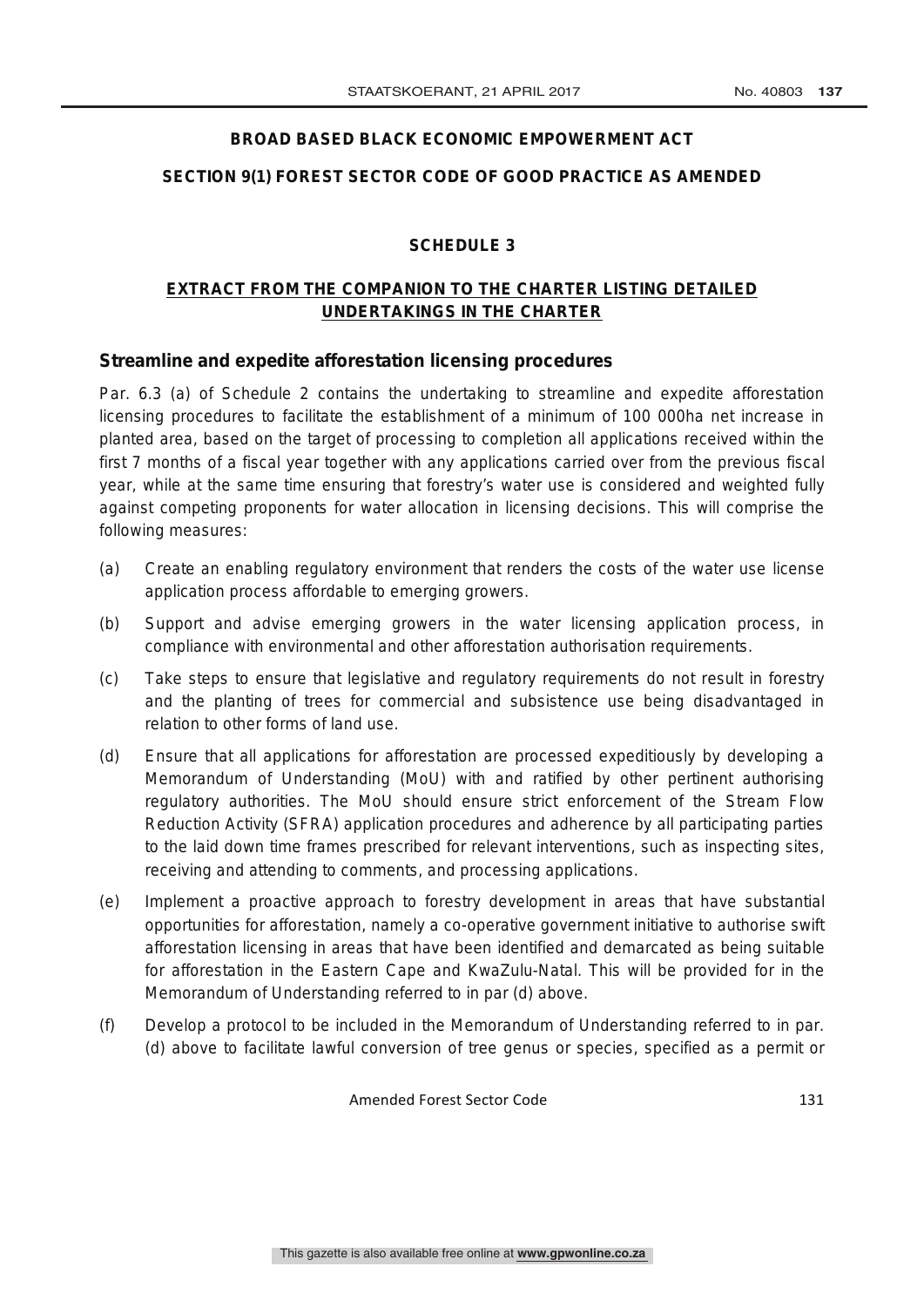license condition, where this change should be informed by forestry practice or economics. The key principle governing such change will be the water use condition of the applicable authorisation.

- (g) Make provision for water use by subsistence and homestead woodlots by providing for the consideration of a Schedule 1 provision and/or General Authorisation for such small-scale woodlots.
- (h) Facilitate the transfer or trade of a water use allocation or existing lawful use of water, and the issuing of licenses in the event of conversion of a land use from irrigated cropping (including sugarcane) to timber plantations.
- (i) Allow water use by dry land sugarcane to be allocated to timber plantations, based on an equitable water use exchange ratio for these crops, provided that such dry land sugarcane has been an existing land use practice for at least five years, and that this does not compromise the availability of water to the Reserve and other lawful water users.
- (j) Allow the water use attributed to wattle, pine and eucalyptus jungles that are rehabilitated or converted and correctly managed as commercial timber plantations, to be allocated through an SFRA water use license to such timber plantations. General Authorisations will be considered in catchments where there is sufficient available water to allow such conversion.
- (k) Develop an efficient and effective framework to authorise the re-allocation of water, where timber as an existing lawful water use in a riparian zone is excised, to alternative plantation areas within the same quaternary catchments or elsewhere within the wider catchment.
- (l) Ensure that emerging timber growers who have lawfully licensed timber plantations are included in DAFF's definition of "resource poor farmers" and subject to the same benefits as others so classified.

#### **Sawlog growing strategy and programme for South Africa**

Par. 8.1.2 of Schedule 2 contains the undertaking to develop a sawlog growing strategy and programme. This strategy and programme will include the following measures:

- (a) Ensure that emerging timber growers who have lawfully licensed timber plantations are included in DAFF's definition of "resource poor farmers" and subject to the same benefits as others so classified.
- (b) Review the State Forest Exit Strategy in Southern and Western Cape.
- (c) Create incentives for emerging black growers to invest in long rotation sawtimber crops.
- (d) Develop government conditions on lease of state forestland to ensure the continued production of sawlogs.
- (e) Promote greater investment by the sawmilling industry in raw material supply.
- (f) Create land dedication schemes for long rotation crops linked to, inter alia, tax incentives.

Amended 
 Forest 
 Sector 
 Code 
 132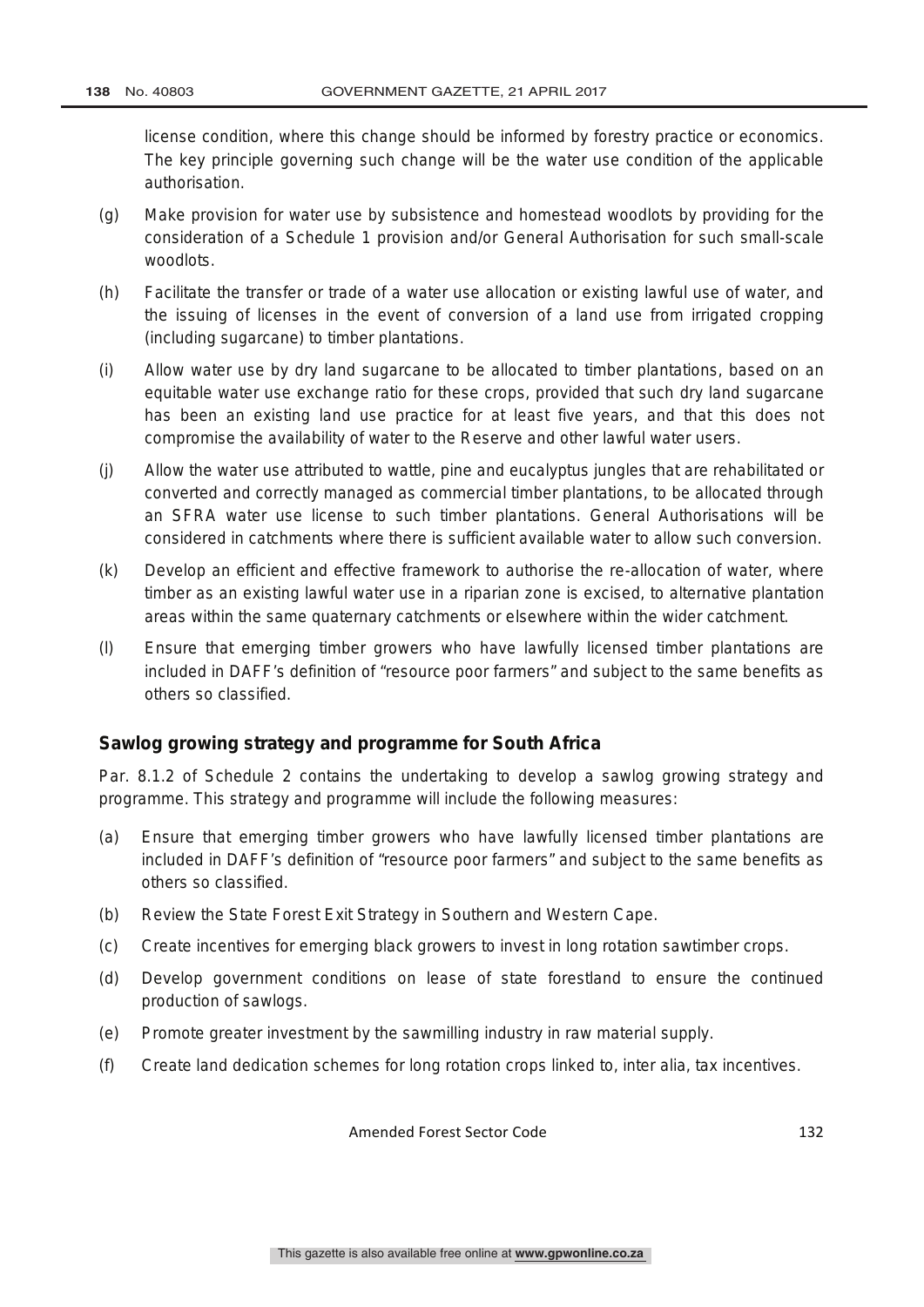- (g) Develop sector programmes involving government and the industry to combat softwood plantation losses.
- (h) Develop appropriate species selection, growing and harvesting strategies that meet the structured market requirements for a diversity of saw-timber products in the country.

### **Forest protection services**

Par. 8.1.3 of Schedule 2 contains the undertaking to develop a forest protection strategy to reduce the currently escalating losses being experienced through fires, pest and disease. This strategy and programme will include the following measures:

#### (a) Pests and diseases

- a. Government, through DAFF, and the Industry undertake to:
- b. Profile pest and disease issues as a Government priority.
- c. Compile a risk analysis of the current and potential threats facing timber plantations and to make recommendations as to the best way to mitigate these.
- d. Develop and agree upon an integrated strategy to implement the recommendations, including providing for increased levels of support through infrastructure, human resource capacity and funding.
- e. Prioritise pest and disease research aspects in the Forest Sector R&D strategy.
- f. Negotiate with the national Department of Agriculture, Forestry and Fisheries to expedite the procedures for importation of Biological Control Agents to assist in the control of pest and disease outbreaks.
- g. Enhance phytosanitory monitoring and control at ports of entry into South Africa.
- h. Enhance public awareness about the threats posed by forest pest and diseases.

#### (b) Forest fires

Government, through DAFF, undertakes to:

- a. Ensure that policies and strategies are in place to ensure compliance by land owners with the provisions of the National Veld and Forest Fire Act, 1998 (Act No. 101 of 1998) as amended.
- b. Ensure that capacity exists to enforce the provisions of the NVFFA.
- c. Ensure that measures are in place to encourage enrolment and participation in Fire Protection Associations.
- d. Encourage the provision of resources to Fire Protection Associations, particularly those servicing communal areas, to enable them to provide improved levels of service.
- e. Assist Industry through the provision of 'seed funding' to implement emerging grower fire insurance cover as outlined in par. 6.1 of Schedule 2 of the Forest Sector Code.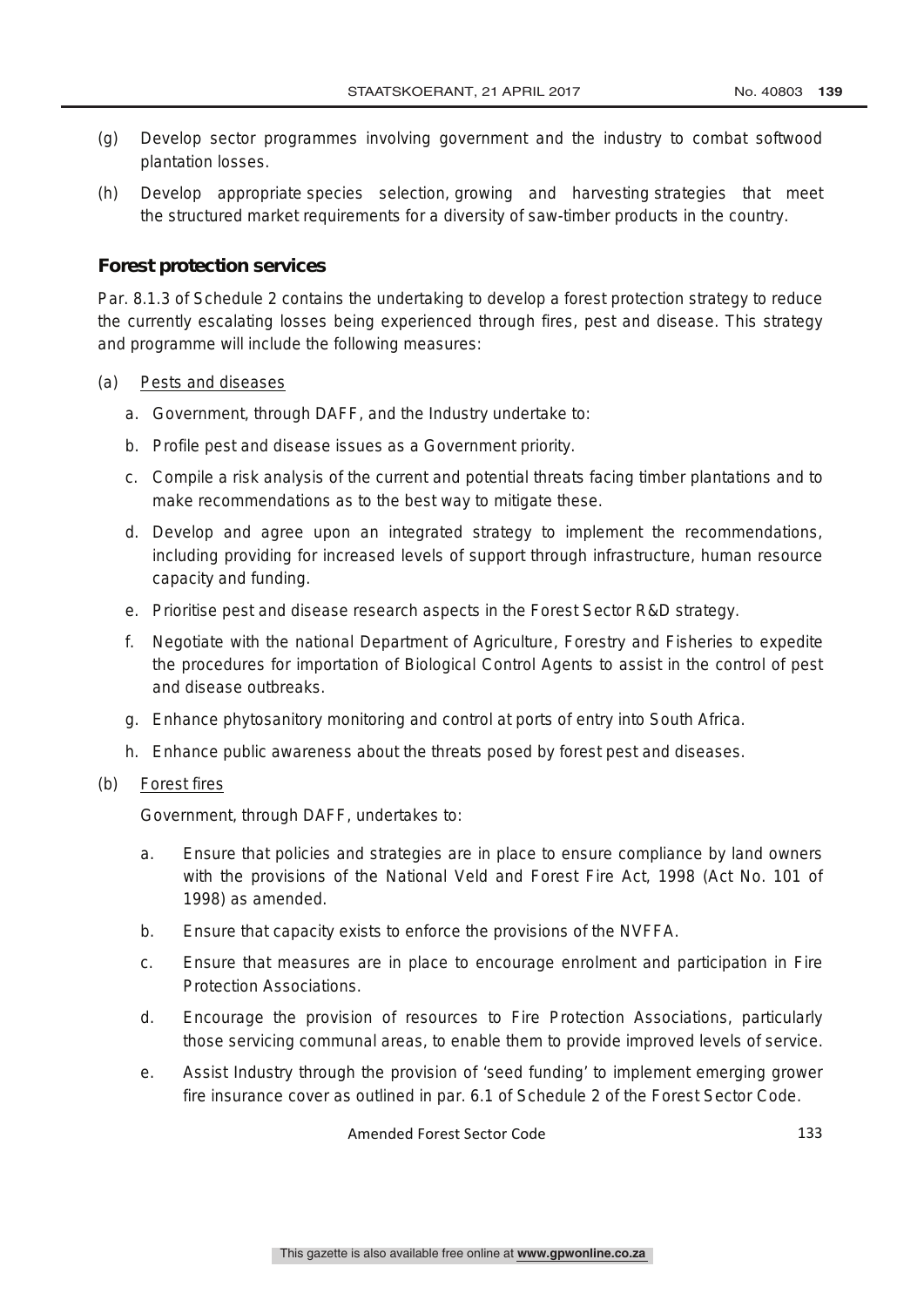- f. Implement, on an ongoing basis, National Fire Awareness campaigns with particular emphasis on high fire risk areas.
- g. Support resource-poor Fire Protection Associations.
- h. Enhance capacity of Working on Fire programme to fight veld and forest fires.

Industry, in turn, undertakes to:

- i. Increase enrolment and participation in Fire Protection Associations.
- j. Increase collective support of equipment, personnel and training for Fire Protection Associations.
- k. Enhance cooperation and support to the Working on Fire programme.
- l. Provide access to firefighting training for emerging growers.
- m. Implement an emerging grower fire insurance scheme as outlined in par. 6.1 of Schedule 2 of the Forest Sector Code.
- n. Implement fire awareness programmes in forest areas.

#### **Charter Council**

Par. 16.1 of the Charter contains the undertaking to establish a Forest Sector Charter Council that will oversee and facilitate the implementation of the FSC. The functions, composition, constitution and funding arrangements for the Council are outlined hereunder:

(a) Functions

- a. Monitor the implementation of the FSC and review the FSC as outlined in par. 16.2 of the FSC.
- b. Provide interpretation and guidance with respect to the FSC. This may be done in the form of the issuing of best practice notes or such other format as the Council may decide form time to time.
- c. Facilitate the communication and popularisation of the FSC.
- d. Facilitate cross-industry and government negotiations to promote the application and implementation of the FSC.
- e. Provide guidance on sector-specific matters affecting B-BBEE in entities within the Sector.
- f. Share information with the national monitoring mechanism and approved accreditation agencies that are relevant to the Sector.
- g. Issue guidelines for sector-specific enterprise development and socio-economic development contributions under the Scorecard.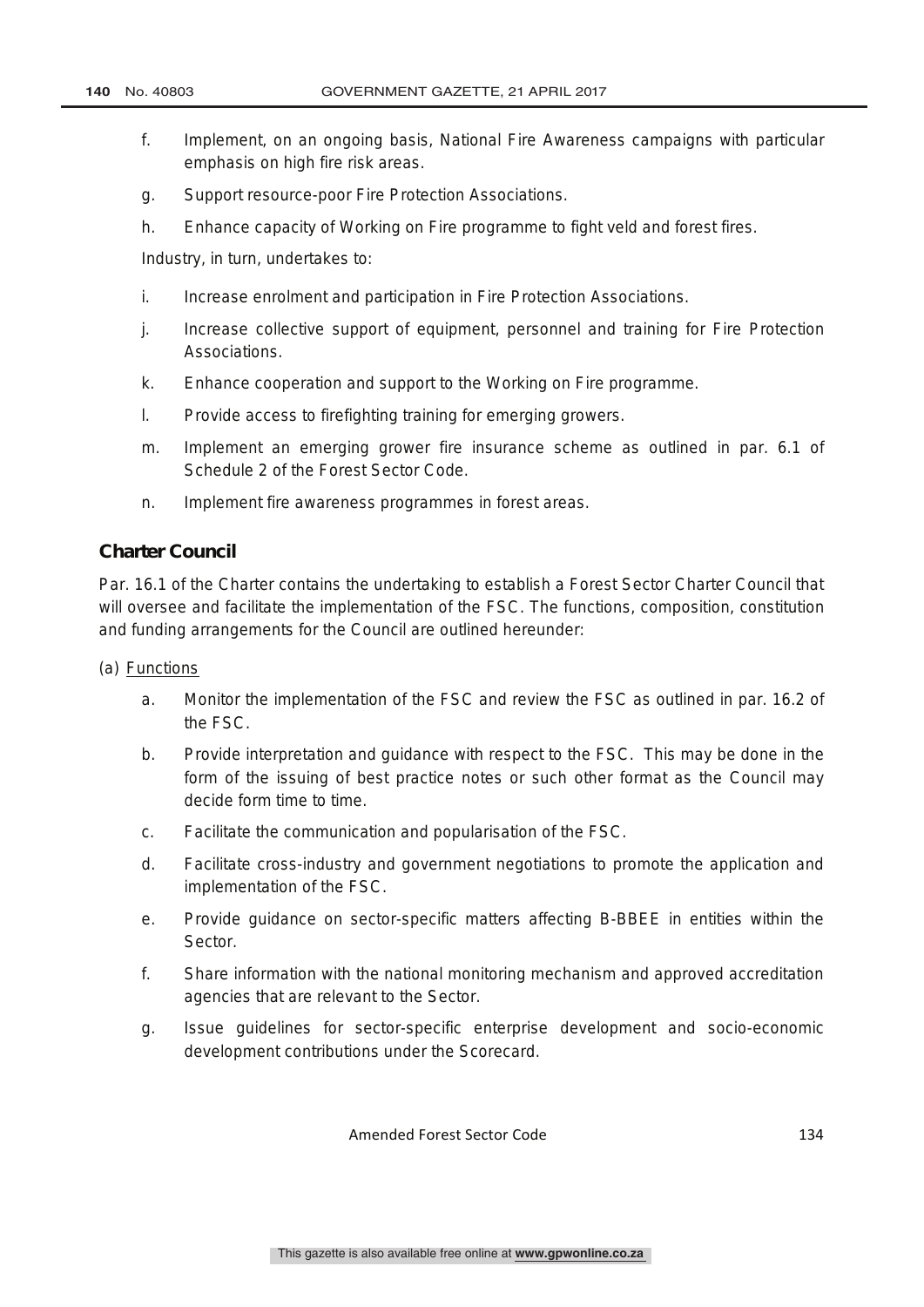### (b) Composition

- a. The Council shall consist of 19 members, with the following composition:
	- o A Chairperson, who shall be an independent person, appointed by the Minister of Agriculture, Forestry and Fisheries in consultation with stakeholder constituencies.
	- o An Executive Director, who shall be responsible for the daily administration and operations of the Council and serve on the Council in an ex-officio capacity.
	- o Nine (9) members representing industry, appointed from the various sub-sectors in the Forest Sector.
	- o Two (2) members representing organised labour.
	- o Three (3) members representing broader stakeholders assigned by the Minister of Agriculture, Forestry and Fisheries in consultation with the stakeholder constituencies.
	- o Three (3) members representing government, one each from the Departments of Agriculture, Forestry and Fisheries, Trade and Industry, and Rural Development and Land Reform.
- b. The composition of the Council shall fairly reflect the stakeholders in the Sector and be racially and gender representative.
- c. The terms of office for members of the Council shall be 3 years, and members shall be eligible for re-appointment.
- d. The Executive Director shall be appointed jointly by the parties that fund the Charter Council as outlined in par. (d) below.
- e. The Executive Director shall make other staff appointments.

# (c) Constitution

- a. The Council shall be guided by the following five basic principles:
	- o Transparency
	- o Fairness
	- o Corporate Governance
	- o Consultation and inclusivity
	- o Socio-economic transformation
- b. Decisions of the Council shall be taken on a consensus basis. If on any issue the Council is unable to achieve consensus, there will be a dispute breaking mechanism as specified in the Constitution referred to in par. e. below.

Amended Forest Sector Code and the sector of the sector of the sector Code and the sector of the sector of the sector  $135$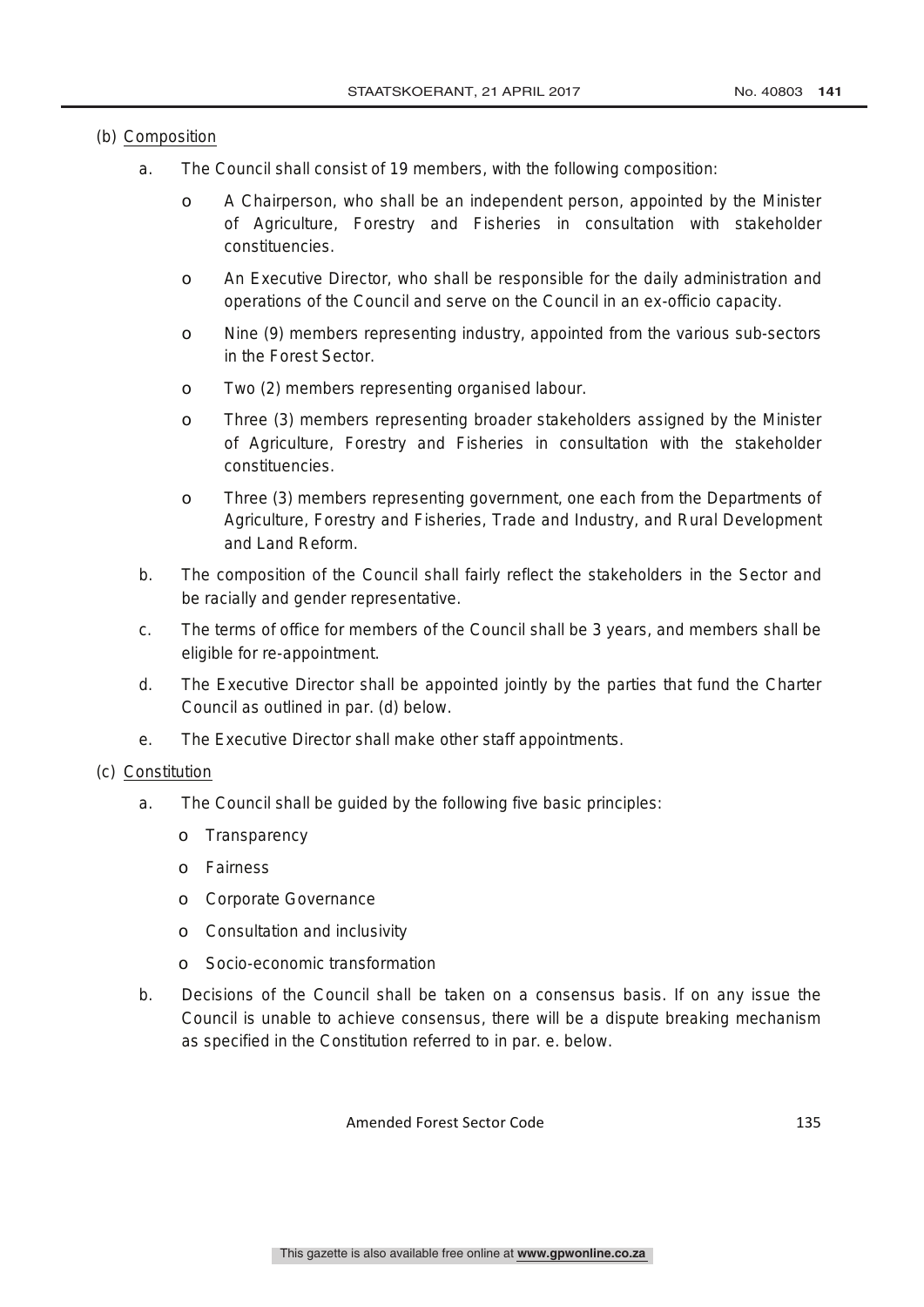- c. The Council may create sub-committees to deal with specific matters as and when required.
- d. The Council may co-opt experts to serve on or advise sub-committees as contemplated above.
- e. A Constitution of the Council shall be tabled for adoption at the first meeting of the Council and must be adopted by a two-third majority within 60 working days after the gazetting of this Charter.
- f. The Council may amend the Constitution of the Council from time to time.
- g. The Council shall, in consultation with the BEE Advisory Council and by resolution, formulate rules to further regulate its proceedings.

#### (d) Funding

- a. The Forest Industry and Government shall fund the Council jointly, with Government contributing 60% and Industry 40% of the budget requirements.
- b. The funding arrangement as outlined in par. a. above is subject to agreement between these parties on the initial budget requirements for the Council and an annual escalation of the budget based on the South African Consumer Price Index, unless otherwise agreed to by the parties.
- c. The Council shall prepare an annual business plan that will include a budget for the work of the Council.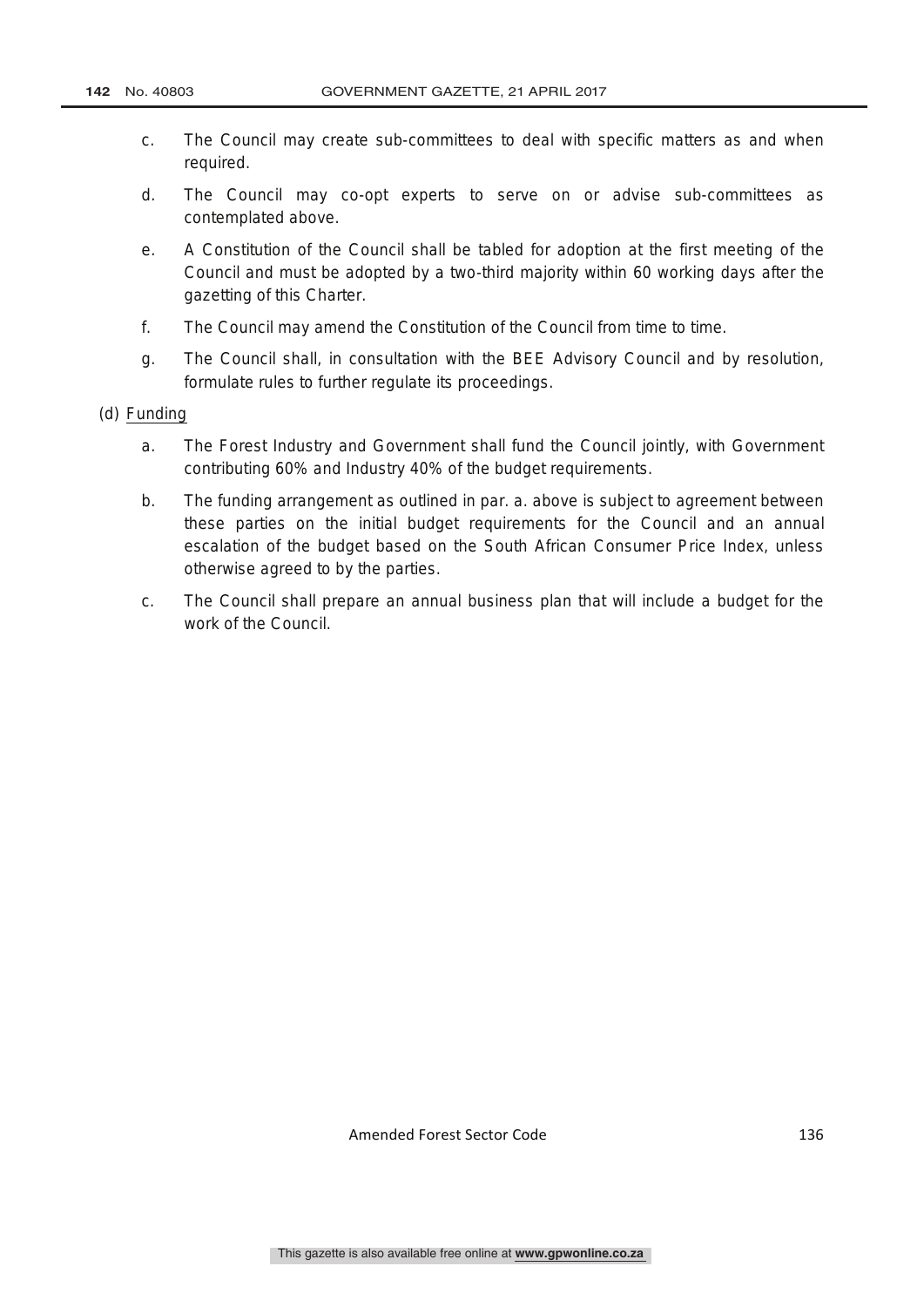# **SIGNATORIES**

# **GROWERS SUB-SECTOR:**

Forestry South Africa (FSA)

# **CONTRACTORS SUB-SECTOR:**

South African Forestry Contractors Association (SAFCA)

# **FIBRE SUB SECTOR:**

Paper Manufacturers Association of South Africa (PAMSA)

# **SAWMILLING SUB-SECTOR:**

Sawmilling South Africa (SSA)

# **POLE PRODUCTION SUB-SECTOR**

South African Wood Preservers Association (SAWPA) South African Utility Pole Association (SAUPA)

# **CHARCOAL PRODUCTION SUB-SECTOR**

# **GOVERNMENT DEPARTMENTS**

Department of Agriculture, Forestry and Fisheries (DAFF) Department of Trade and Industry (the dti) Department of Rural Development and Land Reform (DRDLR) Department of Water Affairs and Sanitation (DWAS) Department of Environmental Affairs (DEA) Department of Public Enterprises (DPE) Department of Labour (DoL)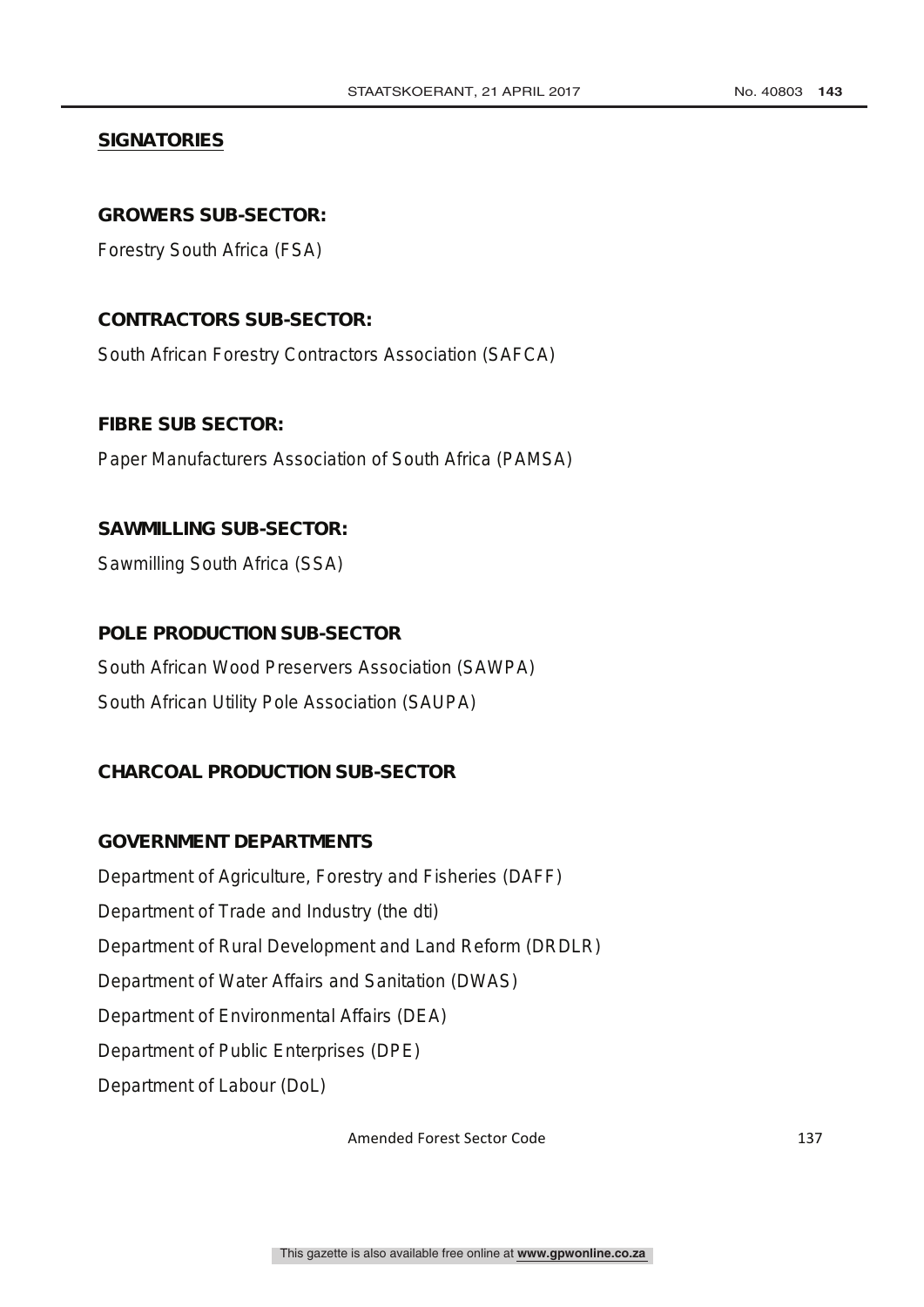Industrial Development Corporation (IDC)

# **LABOUR**

Chemical Energy Paper Printing Wood and Allied Workers Union (CEPPWAWU)

Congress of South African Trade Unions (COSATU)

Food and Allied Workers' Union (FAWU)

# **STATUTORY BODIES:**

Commission on Restitution of Land Rights (CRLR)

Fibre Processing and Manufacturing Sector Education and Training Authority (FP&M Seta)

National Forests Advisory Council (NFAC)

Amended Forest Sector Code **Communist Sector** Code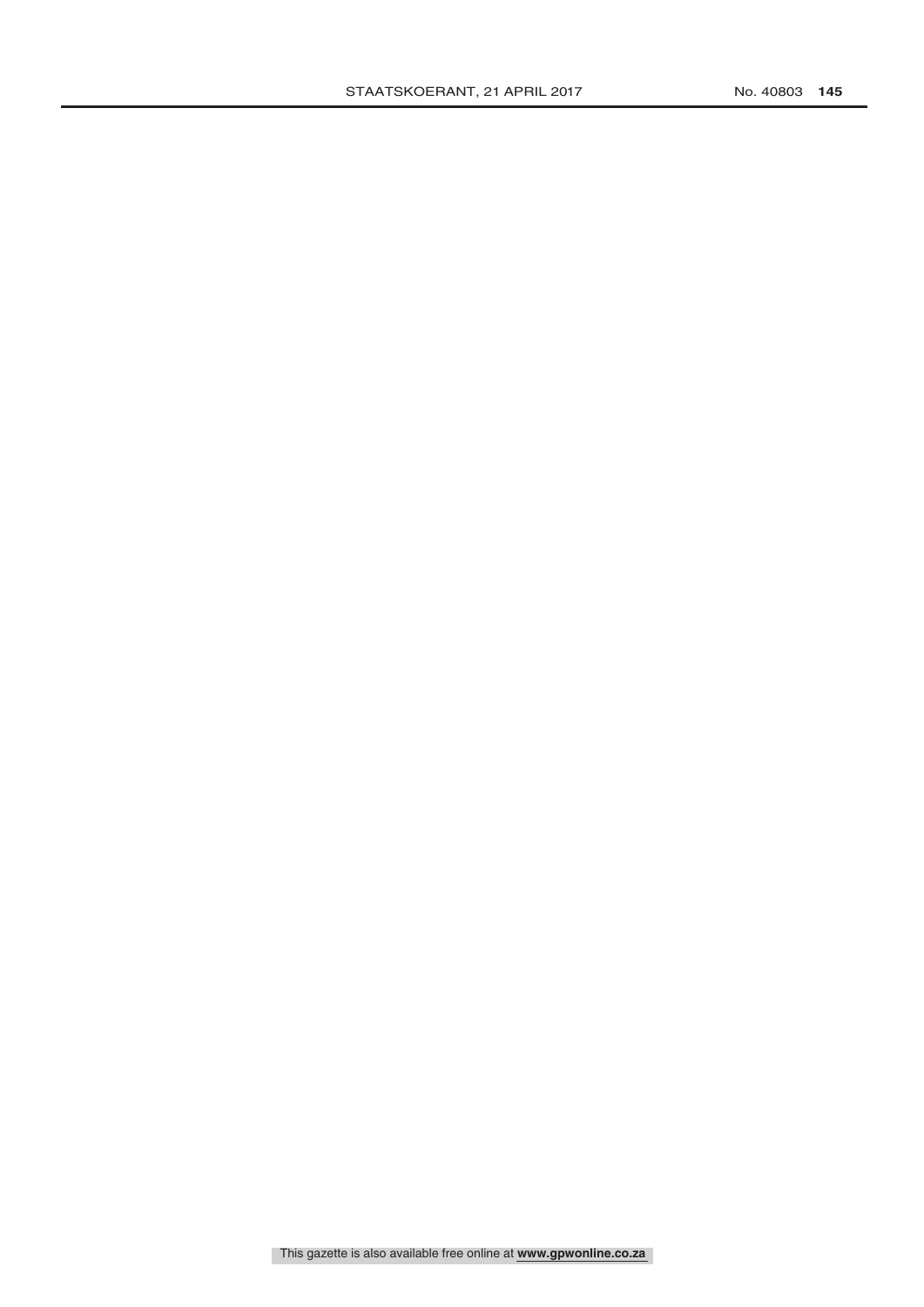This gazette is also available free online at **www.gpwonline.co.za**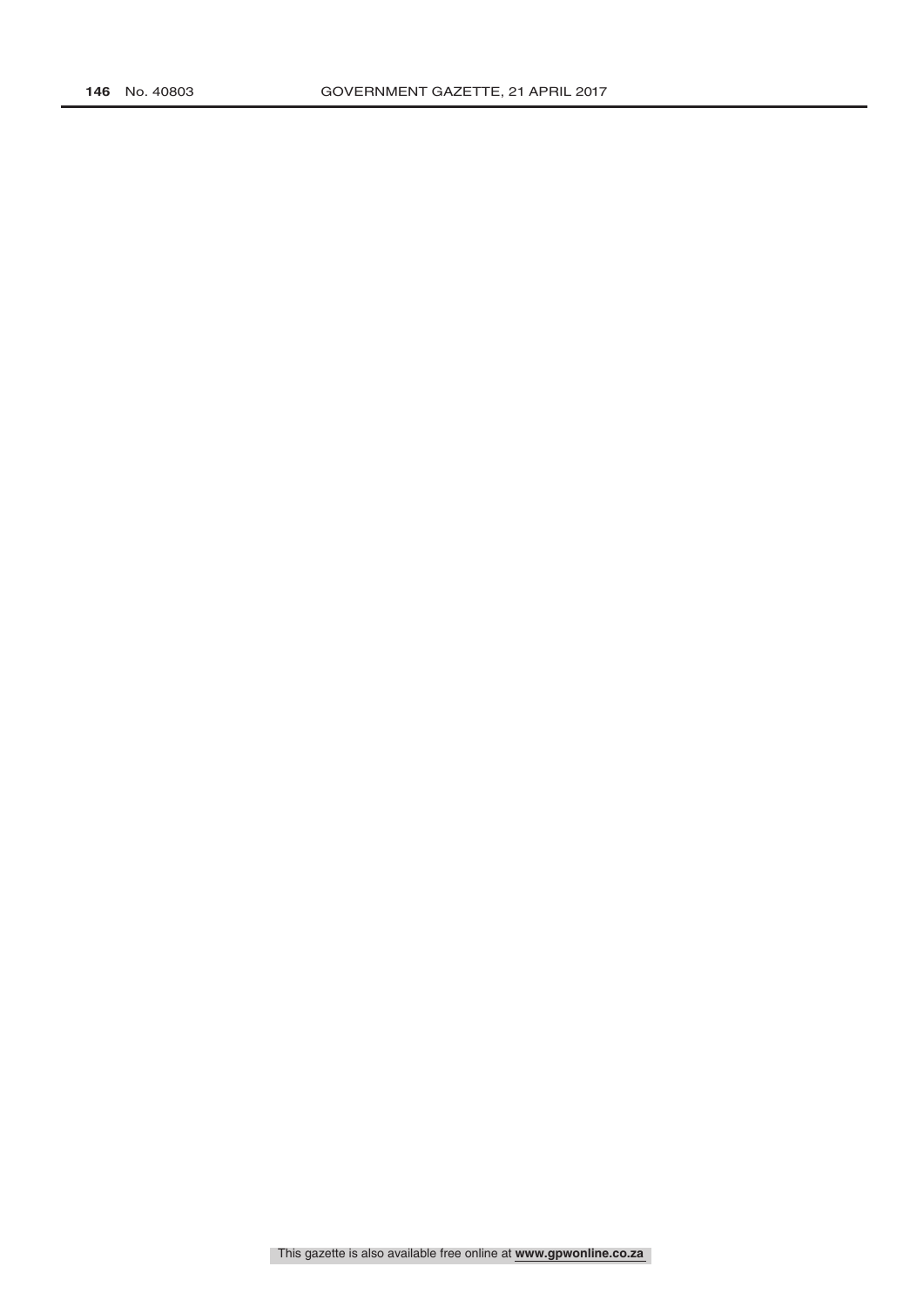## *Warning!!!*

## **To all** *suppliers and potential suppliers* **of goods to the Government Printing Works**

The Government Printing Works would like to warn members of the public against an organised syndicate(s) scamming unsuspecting members of the public and claiming to act on behalf of the Government Printing Works.

One of the ways in which the syndicate operates is by requesting quotations for various goods and services on a quotation form with the logo of the Government Printing Works. Once the official order is placed the syndicate requesting upfront payment before delivery will take place. Once the upfront payment is done the syndicate do not deliver the goods and service provider then expect payment from Government Printing Works.

Government Printing Works condemns such illegal activities and encourages service providers to confirm the legitimacy of purchase orders with GPW SCM, prior to processing and delivery of goods.

To confirm the legitimacy of purchase orders, please contact:

Renny Chetty (012) 748-6375 (Renny.Chetty@gpw.gov.za),

Anna-Marie du Toit (012) 748-6292 (Anna-Marie.DuToit@gpw.gov.za) and

Siraj Rizvi (012) 748-6380 (Siraj. Rizvi@gpw.gov.za)